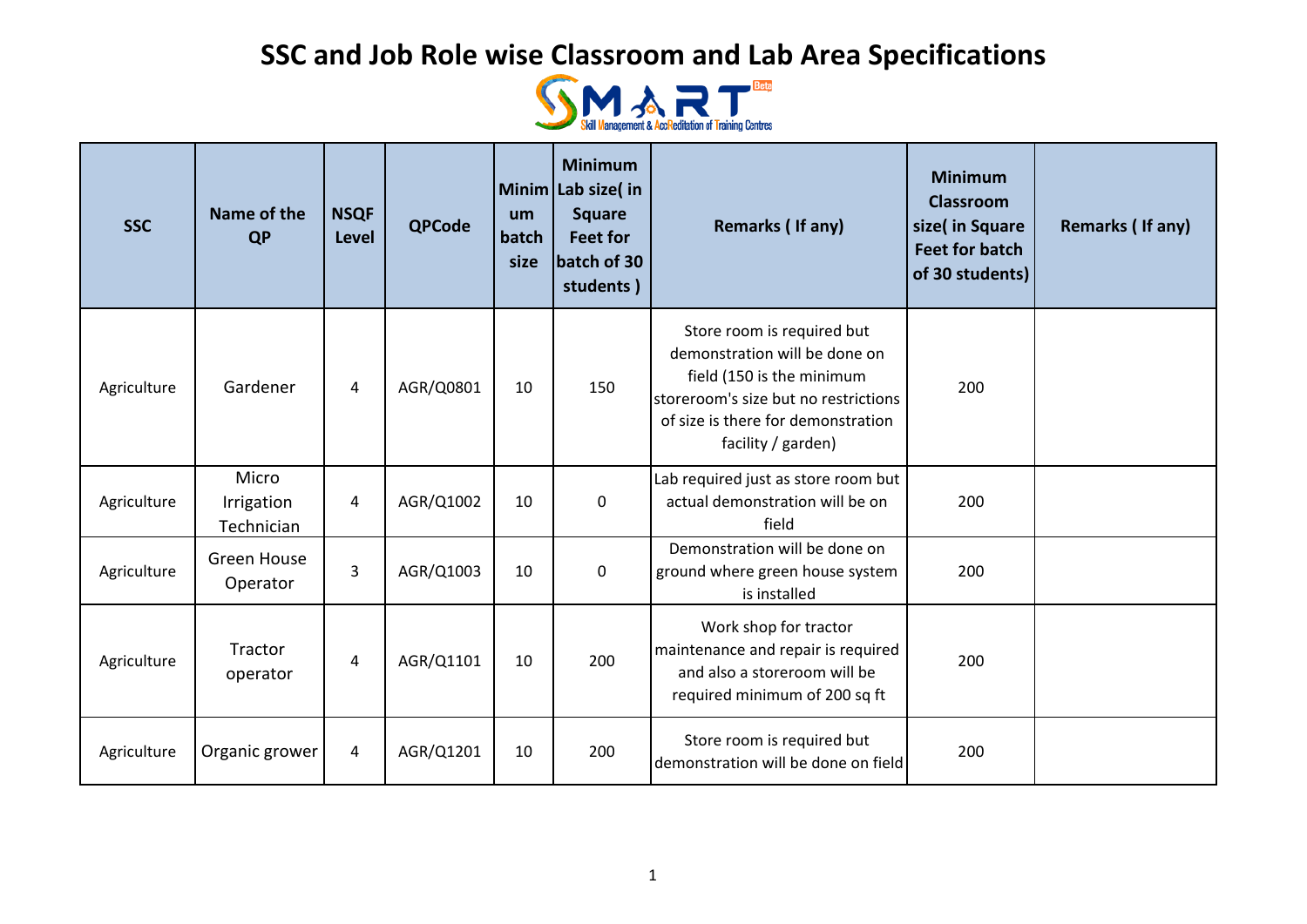

| <b>SSC</b>  | Name of the<br><b>QP</b>      | <b>NSQF</b><br><b>Level</b> | <b>QPCode</b> | um<br>batch<br>size | <b>Minimum</b><br>Minim Lab size(in<br><b>Square</b><br><b>Feet for</b><br>batch of 30<br>students) | Remarks (If any)                                                                                                                                    | <b>Minimum</b><br><b>Classroom</b><br>size( in Square<br><b>Feet for batch</b><br>of 30 students) | Remarks (If any)                     |
|-------------|-------------------------------|-----------------------------|---------------|---------------------|-----------------------------------------------------------------------------------------------------|-----------------------------------------------------------------------------------------------------------------------------------------------------|---------------------------------------------------------------------------------------------------|--------------------------------------|
| Agriculture | Dairy Farmer/<br>Entrepreneur | $\overline{4}$              | AGR/Q4101     | 10                  | 200                                                                                                 | Animal shed is required for<br>demonstration and a storeroom                                                                                        | 200                                                                                               |                                      |
| Agriculture | Small poultry<br>farmer       | 4                           | AGR/Q4306     | 10                  | 200                                                                                                 | No lab is required, poultry shed is<br>required for demonstration and a<br>storeroom                                                                | 200                                                                                               |                                      |
| Agriculture | Animal Health<br>Worker       | 3                           | AGR/Q4804     | 10                  | 200                                                                                                 | Storeroom is required                                                                                                                               | 200                                                                                               |                                      |
| Agriculture | Aquaculture<br>worker         | 3                           | AGR/Q4904     | 10                  | 200                                                                                                 | Store room is required but<br>demonstration will be done on<br>field/ Ponds.                                                                        | 200                                                                                               |                                      |
| Agriculture | <b>Quality Seed</b><br>Grower | 4                           | AGR/Q7101     | 10                  | 200                                                                                                 | Store room is required but<br>demonstration will be done on field                                                                                   | 200                                                                                               |                                      |
| Apparel     | In-line Checker               | 3                           | AMH/Q0102     | 10                  | 250                                                                                                 | Minimum lab size 250 sq feet<br>for a batch of 30 students. the<br>size may vary for remote areas,<br>Jammu and Kashmir and north<br>eastern states | 250                                                                                               | Minimum classroom<br>size250 sq feet |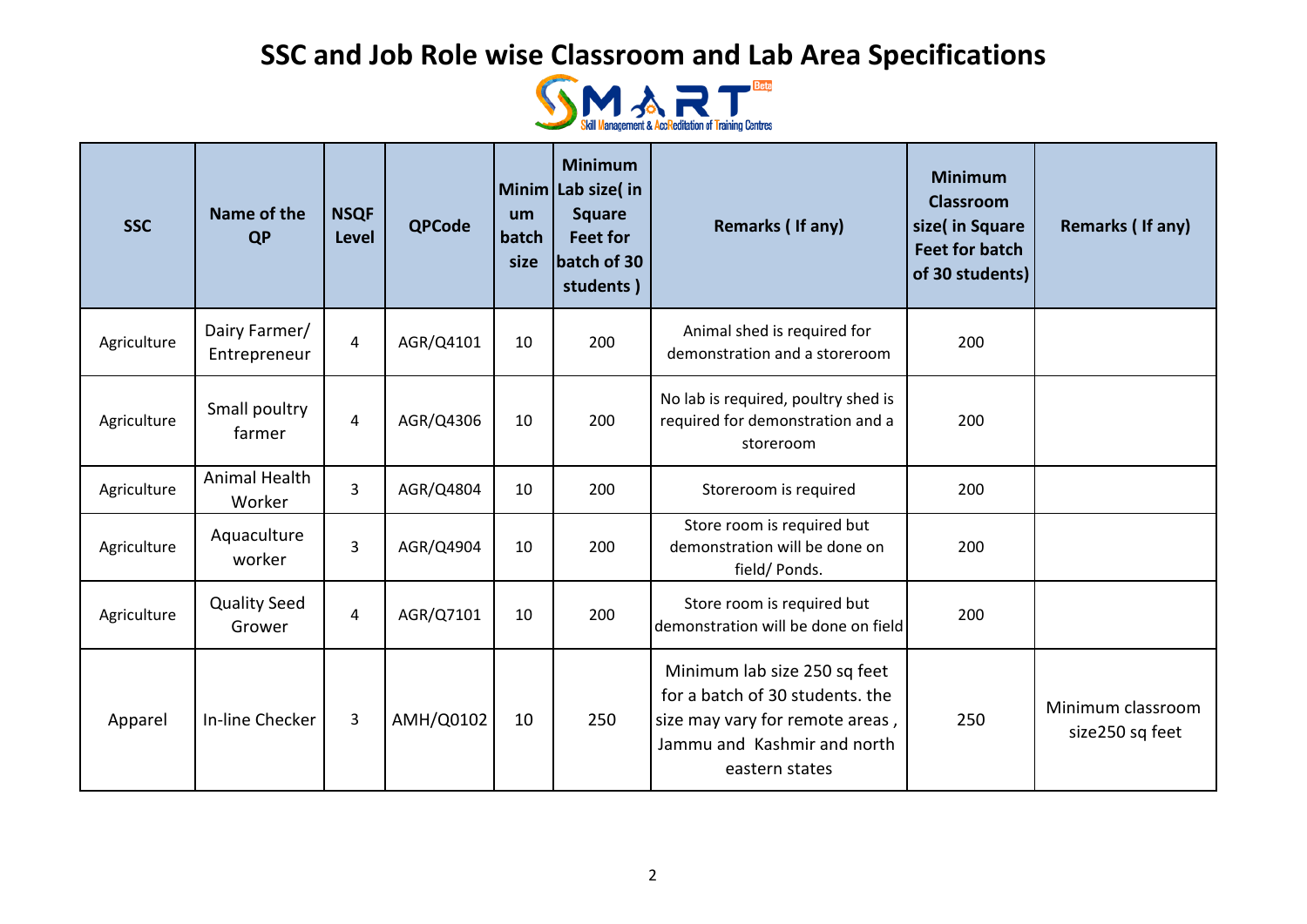

| <b>SSC</b> | Name of the<br><b>QP</b>              | <b>NSQF</b><br><b>Level</b> | <b>QPCode</b> | um<br>batch<br>size | <b>Minimum</b><br>Minim Lab size(in<br><b>Square</b><br><b>Feet for</b><br>batch of 30<br>students) | Remarks (If any)                                                                                                                                   | <b>Minimum</b><br><b>Classroom</b><br>size(in Square<br><b>Feet for batch</b><br>of 30 students) | Remarks (If any)                     |
|------------|---------------------------------------|-----------------------------|---------------|---------------------|-----------------------------------------------------------------------------------------------------|----------------------------------------------------------------------------------------------------------------------------------------------------|--------------------------------------------------------------------------------------------------|--------------------------------------|
| Apparel    | Sewing<br>Machine<br>Operator         | 4                           | AMH/Q0301     | 10                  | 330                                                                                                 | Minimum lab size 330sq feet for<br>a batch of 30 students. the size<br>may vary for remote areas,<br>Jammu and Kashmir and north<br>eastern states | 250                                                                                              | Minimum classroom<br>size250 sq feet |
| Apparel    | Sewing<br>Machine<br>Operator - knits | $\overline{4}$              | AMH/Q0305     | 10                  | 330                                                                                                 | Minimum lab size 330sq feet for<br>a batch of 30 students, the size<br>may vary for remote areas,<br>Jammu and Kashmir and north<br>eastern states | 250                                                                                              | Minimum classroom<br>size250 sq feet |
| Apparel    | Pressman                              | 4                           | AMH/Q0401     | 10                  | 250                                                                                                 | Minimum lab size 250sq feet for<br>a batch of 30 students, the size<br>may vary for remote areas,<br>Jammu and Kashmir and north<br>eastern states | 250                                                                                              | Minimum classroom<br>size250 sq feet |
| Apparel    | Hand<br>Embroiderer                   | $\overline{4}$              | AMH/Q1001     | 10                  | 250                                                                                                 | Minimum lab size 250sq feet for<br>a batch of 30 students, the size<br>may vary for remote areas,<br>Jammu and Kashmir and north<br>eastern states | 250                                                                                              | Minimum classroom<br>size250 sq feet |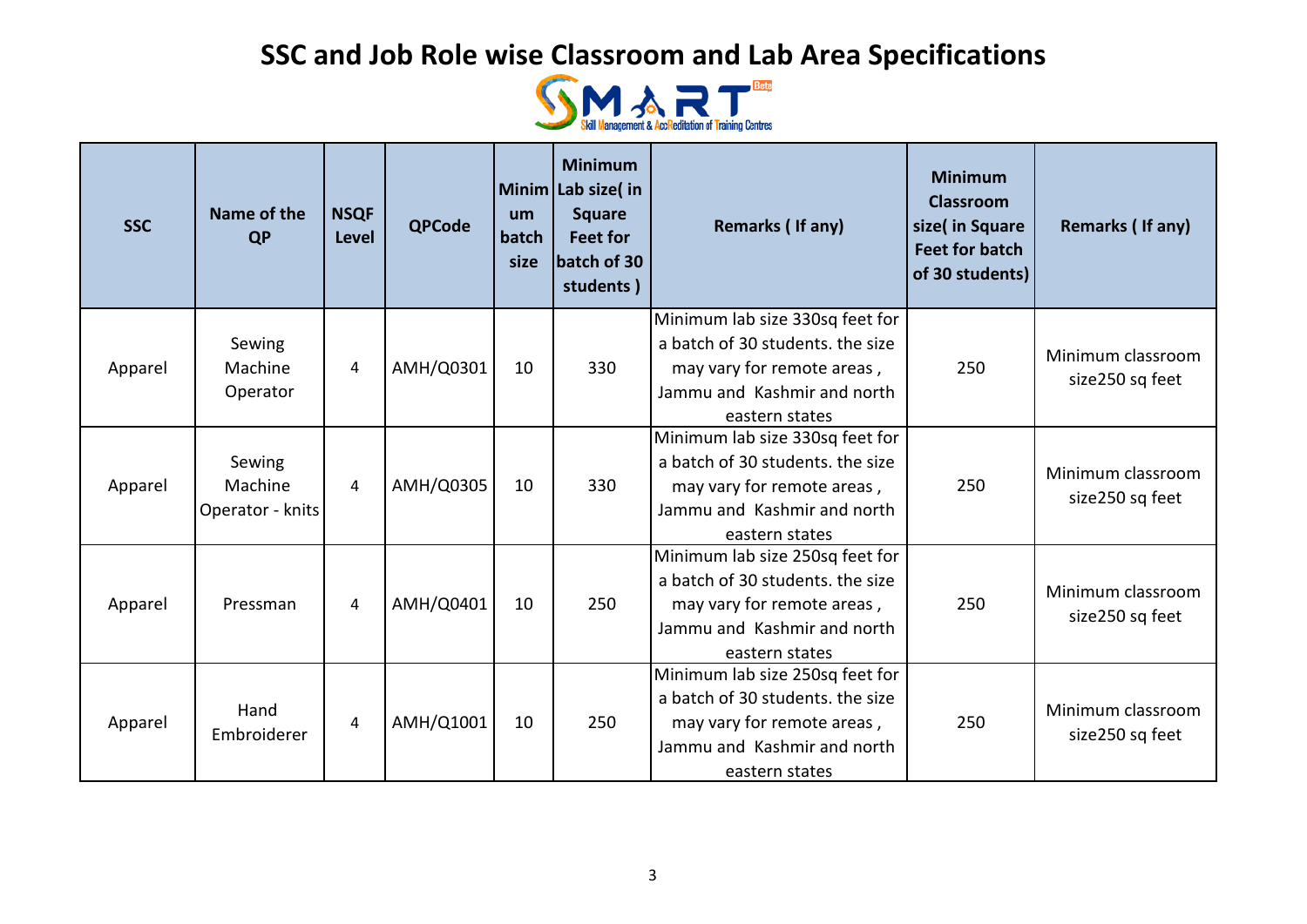

| <b>SSC</b> | Name of the<br><b>QP</b>       | <b>NSQF</b><br><b>Level</b> | <b>QPCode</b> | um<br>batch<br>size | <b>Minimum</b><br>Minim Lab size( $\mathsf{in}$<br><b>Square</b><br><b>Feet for</b><br>batch of 30<br>students) | Remarks (If any)                                                                                                                                    | <b>Minimum</b><br><b>Classroom</b><br>size( in Square<br><b>Feet for batch</b><br>of 30 students) | Remarks (If any)                     |
|------------|--------------------------------|-----------------------------|---------------|---------------------|-----------------------------------------------------------------------------------------------------------------|-----------------------------------------------------------------------------------------------------------------------------------------------------|---------------------------------------------------------------------------------------------------|--------------------------------------|
| Apparel    | Packer                         | 3                           | AMH/Q1407     | 10                  | 250                                                                                                             | Minimum lab size 250sq feet for<br>a batch of 30 students, the size<br>may vary for remote areas,<br>Jammu and Kashmir and north<br>eastern states  | 250                                                                                               | Minimum classroom<br>size250 sq feet |
| Apparel    | Export Assistant               | 4                           | AMH/Q1601     | 10                  | 250                                                                                                             | Minimum lab size 250 sq feet<br>for a batch of 30 students. the<br>size may vary for remote areas,<br>Jammu and Kashmir and north<br>eastern states | 250                                                                                               | Minimum classroom<br>size250 sq feet |
| Apparel    | Washing<br>Machine<br>Operator | $\overline{4}$              | AMH/Q1810     | 10                  | 330                                                                                                             | Minimum lab size 330sq feet for<br>a batch of 30 students, the size<br>may vary for remote areas,<br>Jammu and Kashmir and north<br>eastern states  | 250                                                                                               | Minimum classroom<br>size250 sq feet |
| Apparel    | Self Employed<br>Tailor        | $\overline{4}$              | AMH/Q1947     | 10                  | 330                                                                                                             | Minimum lab size 330sq feet for<br>a batch of 30 students, the size<br>may vary for remote areas,<br>Jammu and Kashmir and north<br>eastern states  | 250                                                                                               | Minimum classroom<br>size250 sq feet |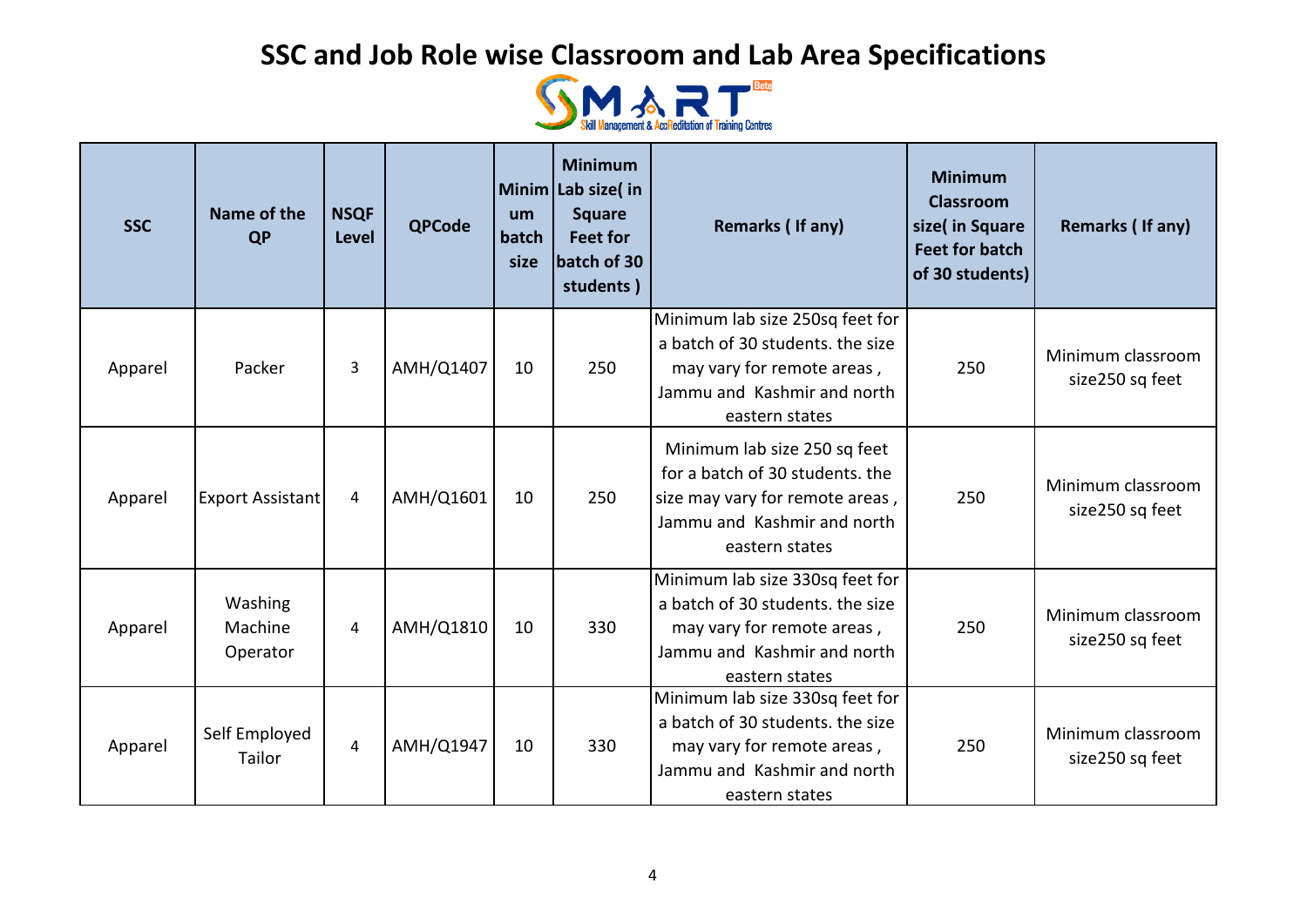

| <b>SSC</b> | Name of the<br><b>QP</b>                       | <b>NSQF</b><br><b>Level</b> | <b>QPCode</b> | um<br>batch<br>size | <b>Minimum</b><br>Minim Lab size(in<br><b>Square</b><br><b>Feet for</b><br>batch of 30<br>students) | Remarks (If any)                                                                                                                                   | <b>Minimum</b><br><b>Classroom</b><br>size(in Square<br><b>Feet for batch</b><br>of 30 students) | Remarks (If any)                     |
|------------|------------------------------------------------|-----------------------------|---------------|---------------------|-----------------------------------------------------------------------------------------------------|----------------------------------------------------------------------------------------------------------------------------------------------------|--------------------------------------------------------------------------------------------------|--------------------------------------|
| Apparel    | Measurement<br>checker                         | $\overline{4}$              | AMH/Q0103     | 10                  | 250                                                                                                 | Minimum lab size 250sq feet for<br>a batch of 30 students. the size<br>may vary for remote areas,<br>Jammu and Kashmir and north<br>eastern states | 250                                                                                              | Minimum classroom<br>size250 sq feet |
| Apparel    | <b>Store Keeper</b>                            | 3                           | AMH/Q0501     | 10                  | 250                                                                                                 | Minimum lab size 250sq feet for<br>a batch of 30 students, the size<br>may vary for remote areas,<br>Jammu and Kashmir and north<br>eastern states | 250                                                                                              | Minimum classroom<br>size250 sq feet |
| Apparel    | Cutting<br>Supervisor                          | 5                           | AMH/Q0610     | 10                  | 330                                                                                                 | Minimum lab size 330sq feet for<br>a batch of 30 students. the size<br>may vary for remote areas,<br>Jammu and Kashmir and north<br>eastern states | 250                                                                                              | Minimum classroom<br>size250 sq feet |
| Apparel    | Embroidery<br>Machine<br>Operator (Zig<br>Zag) | $\overline{4}$              | AMH/Q0801     | 10                  | 330                                                                                                 | Minimum lab size 330sq feet for<br>a batch of 30 students. the size<br>may vary for remote areas,<br>Jammu and Kashmir and north<br>eastern states | 250                                                                                              | Minimum classroom<br>size250 sq feet |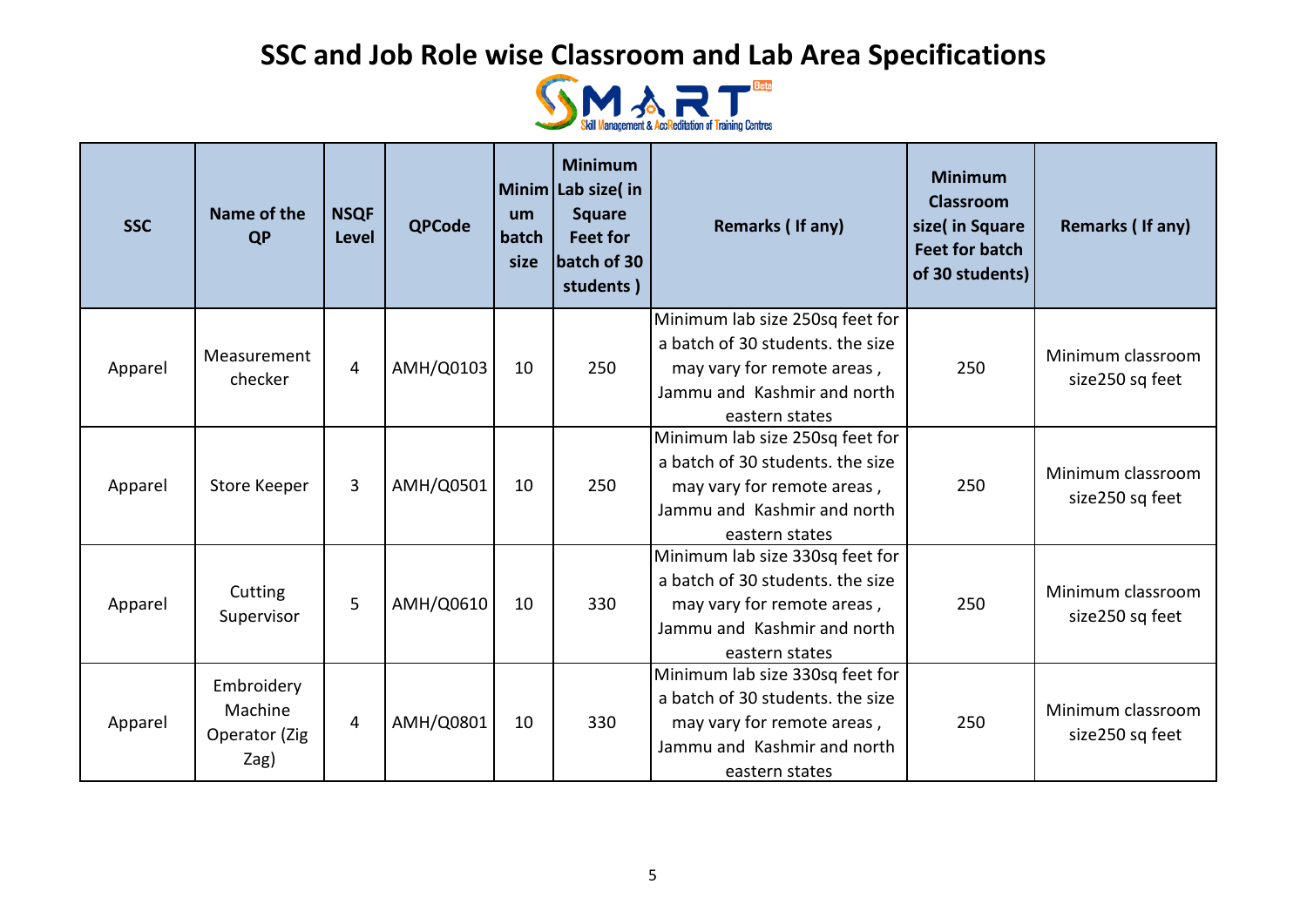

| <b>SSC</b> | Name of the<br><b>QP</b>                                                    | <b>NSQF</b><br><b>Level</b> | <b>QPCode</b> | um<br>batch<br>size | <b>Minimum</b><br>Minim Lab size(in<br><b>Square</b><br><b>Feet for</b><br>batch of 30<br>students) | Remarks (If any)                                                                                                                                   | <b>Minimum</b><br><b>Classroom</b><br>size(in Square<br><b>Feet for batch</b><br>of 30 students) | Remarks (If any)                     |
|------------|-----------------------------------------------------------------------------|-----------------------------|---------------|---------------------|-----------------------------------------------------------------------------------------------------|----------------------------------------------------------------------------------------------------------------------------------------------------|--------------------------------------------------------------------------------------------------|--------------------------------------|
| Apparel    | Hand<br>Embroiderer<br>(Addawala)                                           | 3                           | AMH/Q1010     | 10                  | 250                                                                                                 | Minimum lab size 250sq feet for<br>a batch of 30 students. the size<br>may vary for remote areas,<br>Jammu and Kashmir and north<br>eastern states | 250                                                                                              | Minimum classroom<br>size250 sq feet |
| Apparel    | Framer-<br>Computerized<br>embroidery<br>machine                            | 4                           | AMH/Q1301     | 10                  | 330                                                                                                 | Minimum lab size 330sq feet for<br>a batch of 30 students, the size<br>may vary for remote areas,<br>Jammu and Kashmir and north<br>eastern states | 250                                                                                              | Minimum classroom<br>size250 sq feet |
| Apparel    | <b>Fabric Cutter-</b><br>Apparel Made-<br>Ups and Home<br><b>Furnishing</b> | 4                           | AMH/Q1510     | 10                  | 250                                                                                                 | Minimum lab size 250sq feet for<br>a batch of 30 students. the size<br>may vary for remote areas,<br>Jammu and Kashmir and north<br>eastern states | 250                                                                                              | Minimum classroom<br>size250 sq feet |
| Apparel    | Export<br>Executive                                                         | 5                           | AMH/Q1602     | 10                  | 250                                                                                                 | Minimum lab size 250sq feet for<br>a batch of 30 students, the size<br>may vary for remote areas,<br>Jammu and Kashmir and north<br>eastern states | 250                                                                                              | Minimum classroom<br>size250 sq feet |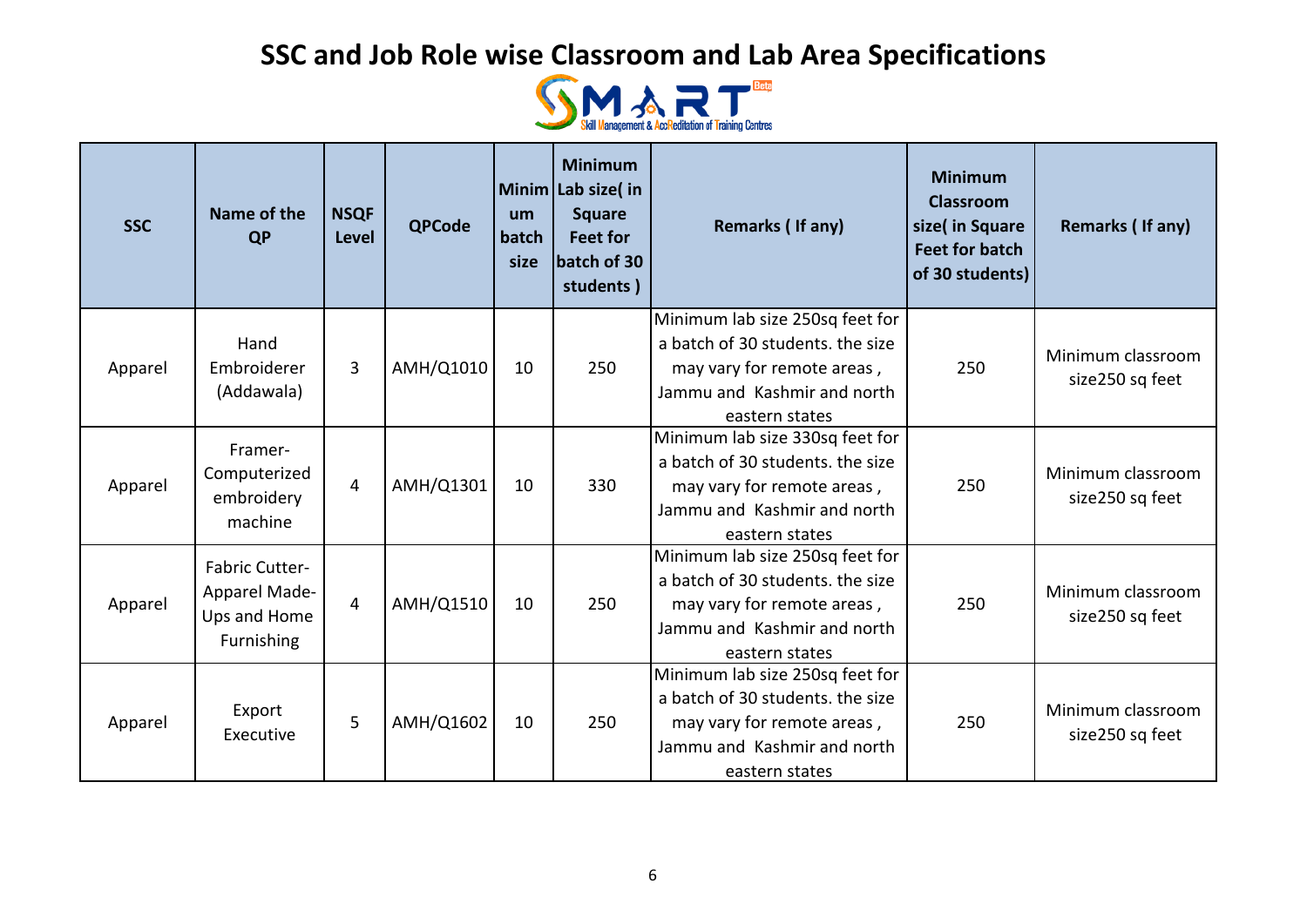

| <b>SSC</b> | Name of the<br><b>QP</b>                                              | <b>NSQF</b><br><b>Level</b> | <b>QPCode</b> | um<br>batch<br>size | <b>Minimum</b><br>Minim Lab size( in<br><b>Square</b><br><b>Feet for</b><br>batch of 30<br>students) | Remarks (If any)                                                                                                                                   | <b>Minimum</b><br><b>Classroom</b><br>size( in Square<br><b>Feet for batch</b><br>of 30 students) | Remarks (If any)                     |
|------------|-----------------------------------------------------------------------|-----------------------------|---------------|---------------------|------------------------------------------------------------------------------------------------------|----------------------------------------------------------------------------------------------------------------------------------------------------|---------------------------------------------------------------------------------------------------|--------------------------------------|
| Apparel    | Finisher                                                              | 4                           | AMH/Q2255     | 10                  | 250                                                                                                  | Minimum lab size 250sq feet for<br>a batch of 30 students. the size<br>may vary for remote areas,<br>Jammu and Kashmir and north<br>eastern states | 250                                                                                               | Minimum classroom<br>size250 sq feet |
| Apparel    | Specialized<br>Sewing<br>Machine<br>Operator                          | 4                           | AMH/Q2301     | 10                  | 330                                                                                                  | Minimum lab size 330sq feet for<br>a batch of 30 students. the size<br>may vary for remote areas,<br>Jammu and Kashmir and north<br>eastern states | 250                                                                                               | Minimum classroom<br>size250 sq feet |
| Automotive | Automotive<br>Service<br>Technician<br>(Two and<br>Three<br>Wheelers) | 4                           | ASC/Q1411     | 10                  | 500                                                                                                  |                                                                                                                                                    | 300                                                                                               |                                      |
| Automotive | Commercial<br>Vehicle Driver<br>Level 4                               | 4                           | ASC/Q9703     | 10                  | 500                                                                                                  |                                                                                                                                                    | 300                                                                                               |                                      |
| Automotive | Machining and<br>Quality<br>Technician                                | 3                           | ASC/Q3509     | 10                  |                                                                                                      |                                                                                                                                                    |                                                                                                   |                                      |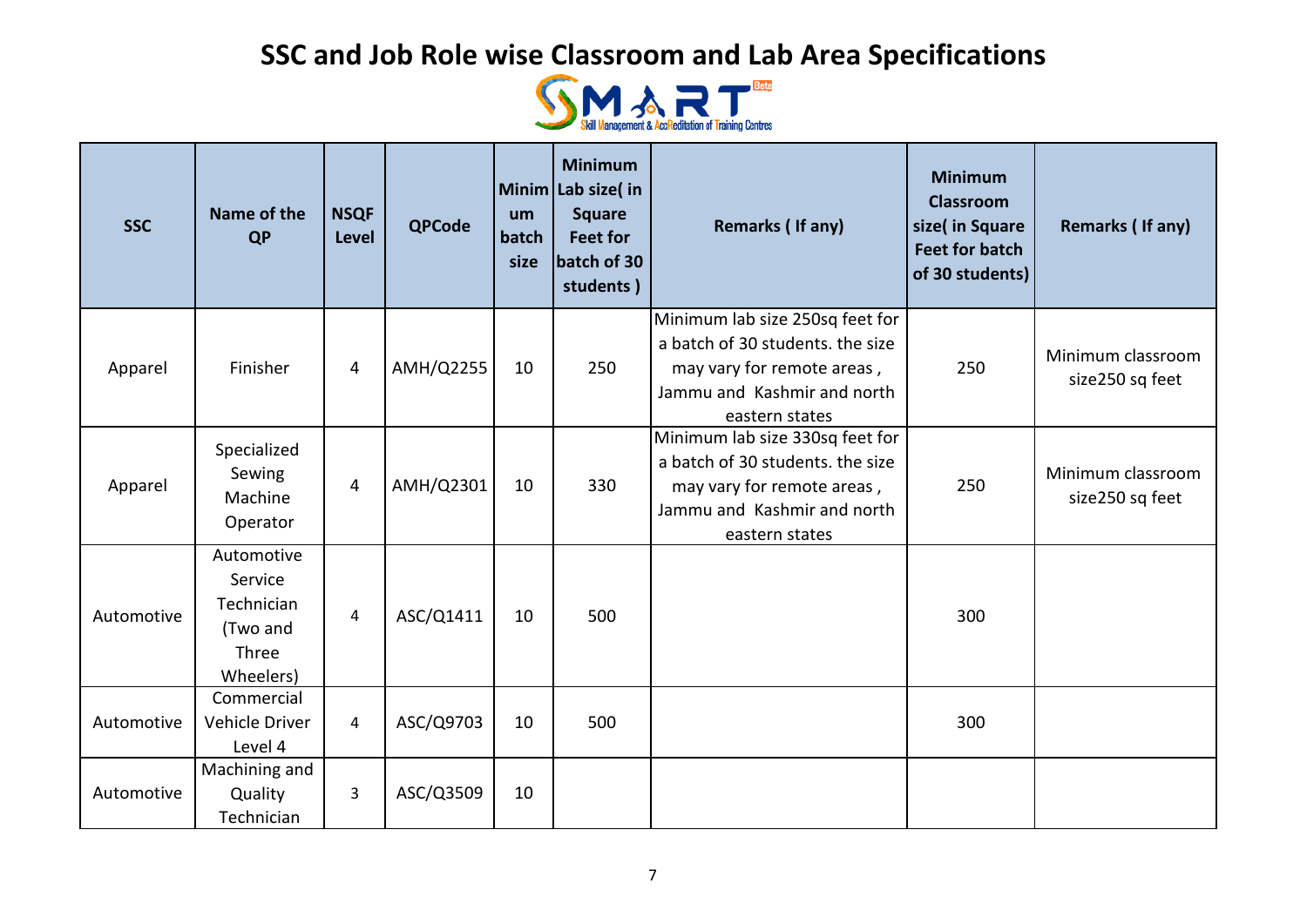

| <b>SSC</b> | Name of the<br><b>QP</b>                                         | <b>NSQF</b><br><b>Level</b> | <b>QPCode</b> | um<br>batch<br>size | <b>Minimum</b><br>Minim Lab size(in<br><b>Square</b><br><b>Feet for</b><br>batch of 30<br>students) | <b>Remarks (If any)</b> | <b>Minimum</b><br><b>Classroom</b><br>size( in Square<br><b>Feet for batch</b><br>of 30 students) | Remarks (If any) |
|------------|------------------------------------------------------------------|-----------------------------|---------------|---------------------|-----------------------------------------------------------------------------------------------------|-------------------------|---------------------------------------------------------------------------------------------------|------------------|
| Automotive | Welding and<br>Quality<br>Technician                             | 3                           | ASC/Q3109     | 10                  | 300                                                                                                 |                         | 300                                                                                               |                  |
| Automotive | Dealership<br><b>Telecaller Sales</b><br>Executive               | $\overline{4}$              | ASC/Q1011     | 10                  | 500                                                                                                 |                         | 300                                                                                               |                  |
| Automotive | Dealership<br>Sales and Value<br>Aadded<br>Services<br>Executive | $\overline{4}$              | ASC/Q1012     | 10                  | 500                                                                                                 |                         | 300                                                                                               |                  |
| Automotive | Showroom<br>Hostess -<br>Customer<br>Relationship<br>Executive   | $\overline{4}$              | ASC/Q1111     | 10                  | 500                                                                                                 |                         | 300                                                                                               |                  |
| Automotive | Car Washer<br>and Assistant<br>Service<br>Technician             | $\overline{3}$              | ASC/Q1417     | 10                  | 500                                                                                                 |                         | 300                                                                                               |                  |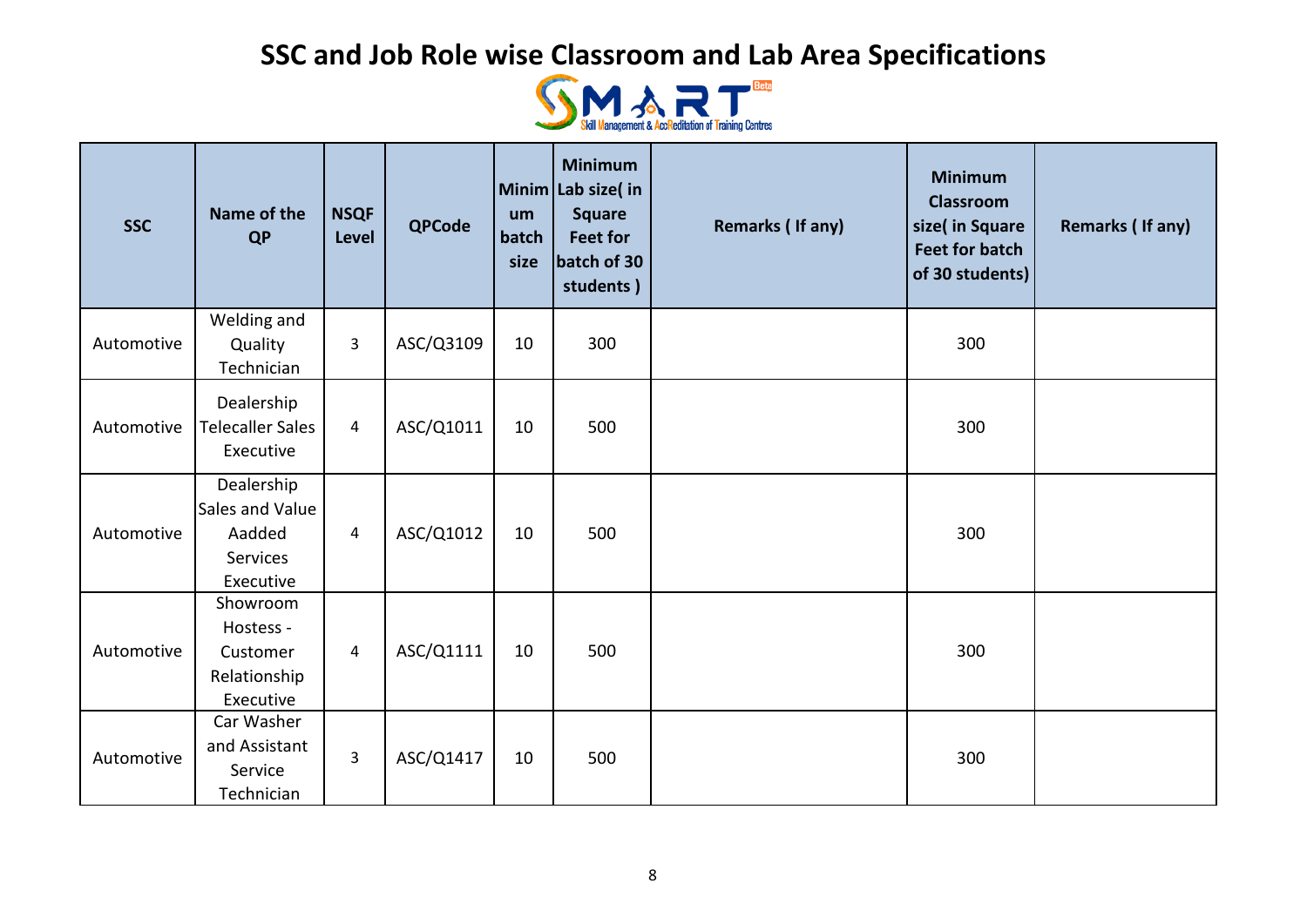

| <b>SSC</b> | Name of the<br><b>QP</b>                                  | <b>NSQF</b><br>Level | <b>QPCode</b> | um<br>batch<br>size | <b>Minimum</b><br>Minim Lab size(in<br><b>Square</b><br><b>Feet for</b><br>batch of 30<br>students) | Remarks (If any) | <b>Minimum</b><br><b>Classroom</b><br>size( in Square<br><b>Feet for batch</b><br>of 30 students) | <b>Remarks (If any)</b> |
|------------|-----------------------------------------------------------|----------------------|---------------|---------------------|-----------------------------------------------------------------------------------------------------|------------------|---------------------------------------------------------------------------------------------------|-------------------------|
| Automotive | Chauffeur /<br><b>Taxi Driver</b>                         | $\overline{4}$       | ASC/Q9714     | 10                  | 500                                                                                                 |                  | 300                                                                                               |                         |
| Automotive | Auto / E<br>Rickshaw<br>Driver &<br>Service<br>Technician | $\overline{4}$       | ACS/Q9719     | 10                  | 500                                                                                                 |                  | 300                                                                                               |                         |
| Automotive | <b>Territory Sales</b><br>Manager<br>(Retail)             | 5                    | ASC/Q0101     | 10                  | 300                                                                                                 |                  | 300                                                                                               |                         |
| Automotive | <b>Key Accounts</b><br>Sales Manager                      | 5                    | ASC/Q0102     | 10                  | 300                                                                                                 |                  | 300                                                                                               |                         |
| Automotive | <b>Regional Sales</b><br>Manager                          | Level 7              | ASC/Q0103     | 10                  | 300                                                                                                 |                  | 300                                                                                               |                         |
| Automotive | <b>Sales Training</b><br>Manager                          | Level 6              | ASC/Q0201     | 10                  | 300                                                                                                 |                  | 300                                                                                               |                         |
| Automotive | Commercial<br>Executive /<br>Officer                      | 5                    | ASC/Q0203     | 5                   | 300                                                                                                 |                  | 300                                                                                               |                         |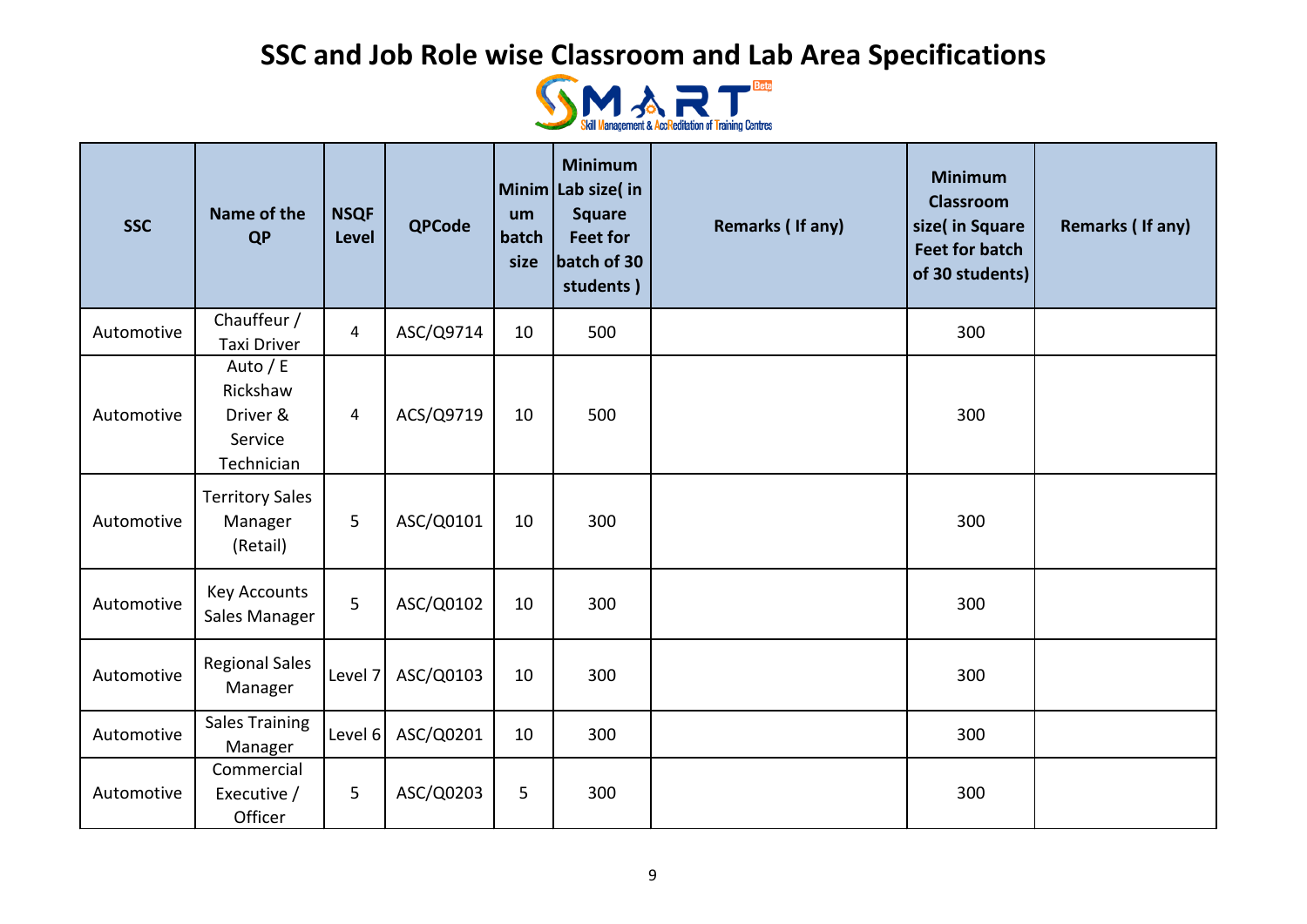

| <b>SSC</b> | Name of the<br><b>QP</b>                        | <b>NSQF</b><br><b>Level</b> | <b>QPCode</b> | um<br>batch<br>size | <b>Minimum</b><br>Minim Lab size(in<br><b>Square</b><br><b>Feet for</b><br>batch of 30<br>students) | Remarks (If any) | <b>Minimum</b><br><b>Classroom</b><br>size( in Square<br><b>Feet for batch</b><br>of 30 students) | Remarks (If any) |
|------------|-------------------------------------------------|-----------------------------|---------------|---------------------|-----------------------------------------------------------------------------------------------------|------------------|---------------------------------------------------------------------------------------------------|------------------|
| Automotive | "Commercial<br>Manager<br>(Zonal/<br>Regional)" | 6                           | ASC/Q0204     | 10                  | 300                                                                                                 |                  | 300                                                                                               |                  |
| Automotive | Product /<br><b>Brand Manager</b>               | 6                           | ASC/Q0503     | 10                  | 300                                                                                                 |                  | 300                                                                                               |                  |
| Automotive | <b>Area Parts</b><br>Manager                    | 5                           | ASC/Q0605     | 10                  | 300                                                                                                 |                  | 300                                                                                               |                  |
| Automotive | Service Office<br>Executive                     | $\overline{4}$              | ASC/Q0901     | 10                  | 500                                                                                                 |                  | 300                                                                                               |                  |
| Automotive | Sales<br>Consultant<br>(Pre-owned<br>Vehicles)  | level 6                     | ASC/Q1003     | 10                  | 500                                                                                                 |                  | 300                                                                                               |                  |
| Automotive | <b>Sales</b><br>consultant<br>(Retail)          | Level 5                     | ASC/Q1005     | 10                  | 500                                                                                                 |                  | 300                                                                                               |                  |
| Automotive | Automotive<br>Sales Lead<br>(Retail)            | $\overline{7}$              | ASC/Q1007     | 10                  | 300                                                                                                 |                  | 300                                                                                               |                  |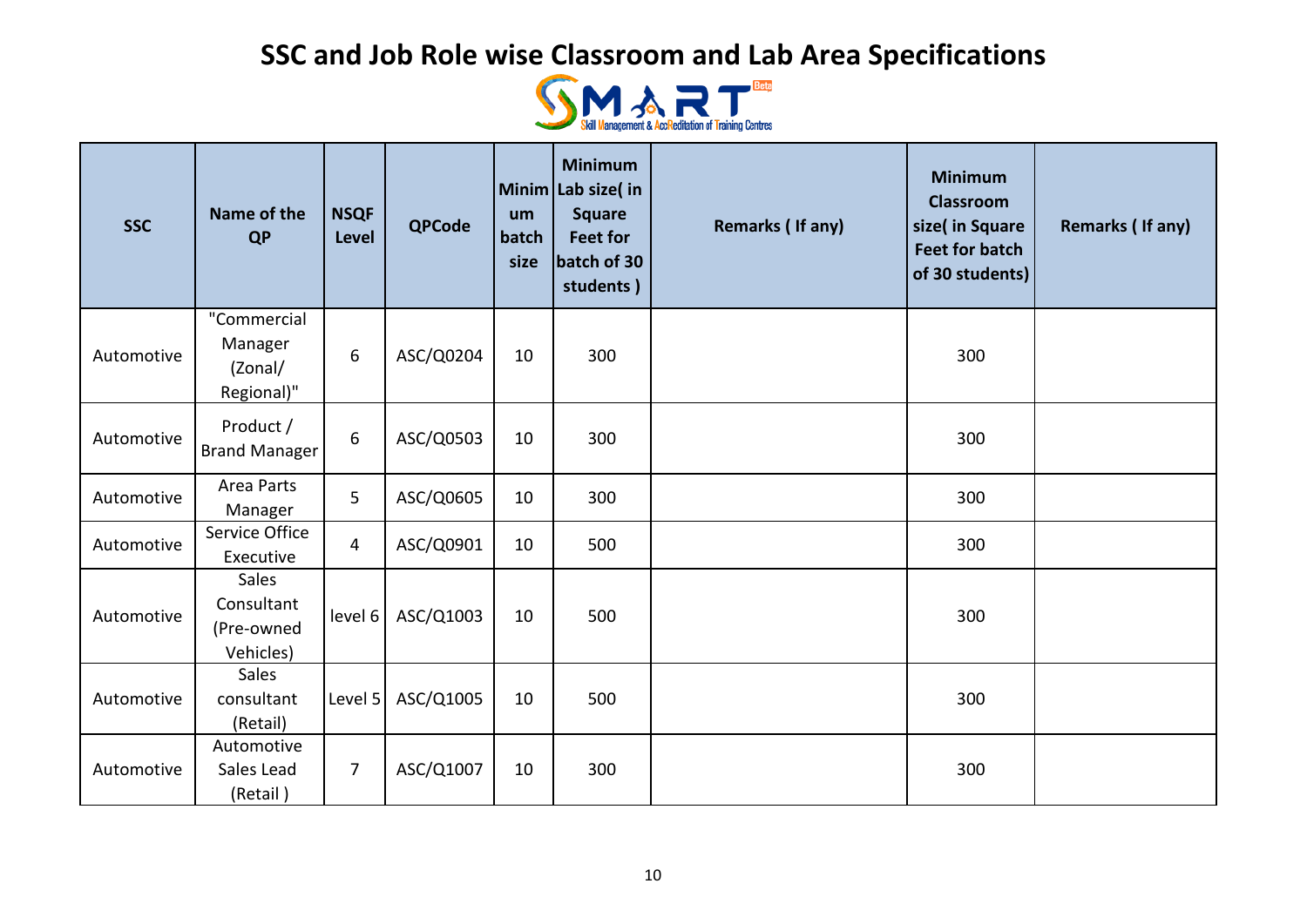

| <b>SSC</b> | Name of the<br><b>QP</b>                                    | <b>NSQF</b><br><b>Level</b> | <b>QPCode</b> | um<br>batch<br>size | <b>Minimum</b><br>Minim Lab size(in<br><b>Square</b><br><b>Feet for</b><br>batch of 30<br>students) | Remarks (If any) | <b>Minimum</b><br><b>Classroom</b><br>size( in Square<br><b>Feet for batch</b><br>of 30 students) | Remarks (If any) |
|------------|-------------------------------------------------------------|-----------------------------|---------------|---------------------|-----------------------------------------------------------------------------------------------------|------------------|---------------------------------------------------------------------------------------------------|------------------|
| Automotive | <b>Accessory Fitter</b>                                     | $\overline{4}$              | ASC/Q1102     | 10                  | 500                                                                                                 |                  | 300                                                                                               |                  |
| Automotive | PDI Supervisor                                              | 5                           | ASC/Q1107     | 10                  | 500                                                                                                 |                  | 300                                                                                               |                  |
| Automotive | Auto Body<br>Technician<br>Level 4                          | 4                           | ASC/Q1405     | 10                  | 500                                                                                                 |                  | 300                                                                                               |                  |
| Automotive | Repair Painter<br>Auto body L 4                             | $\overline{4}$              | ASC/Q1406     | 10                  | 500                                                                                                 |                  | 300                                                                                               |                  |
| Automotive | Repair Painter-<br>Auto body L 3                            | Level 3                     | ASC/Q1407     | 10                  | 300                                                                                                 |                  | 8m x 10 m                                                                                         | 861 sq ft        |
| Automotive | Automotive<br>Electrician<br>Level 4                        | $\overline{4}$              | ASC/Q1408     | 10                  | 500                                                                                                 |                  | 300                                                                                               |                  |
| Automotive | Automotive<br><b>Engine Repair</b><br>Technician<br>Level 4 | Level 4                     | ASC/Q1409     | 10                  | 500                                                                                                 |                  | 300                                                                                               |                  |
| Automotive | Auto Body<br>Technician<br>Level 3                          | 3                           | ASC/Q1410     | 10                  | 500                                                                                                 |                  | 300                                                                                               |                  |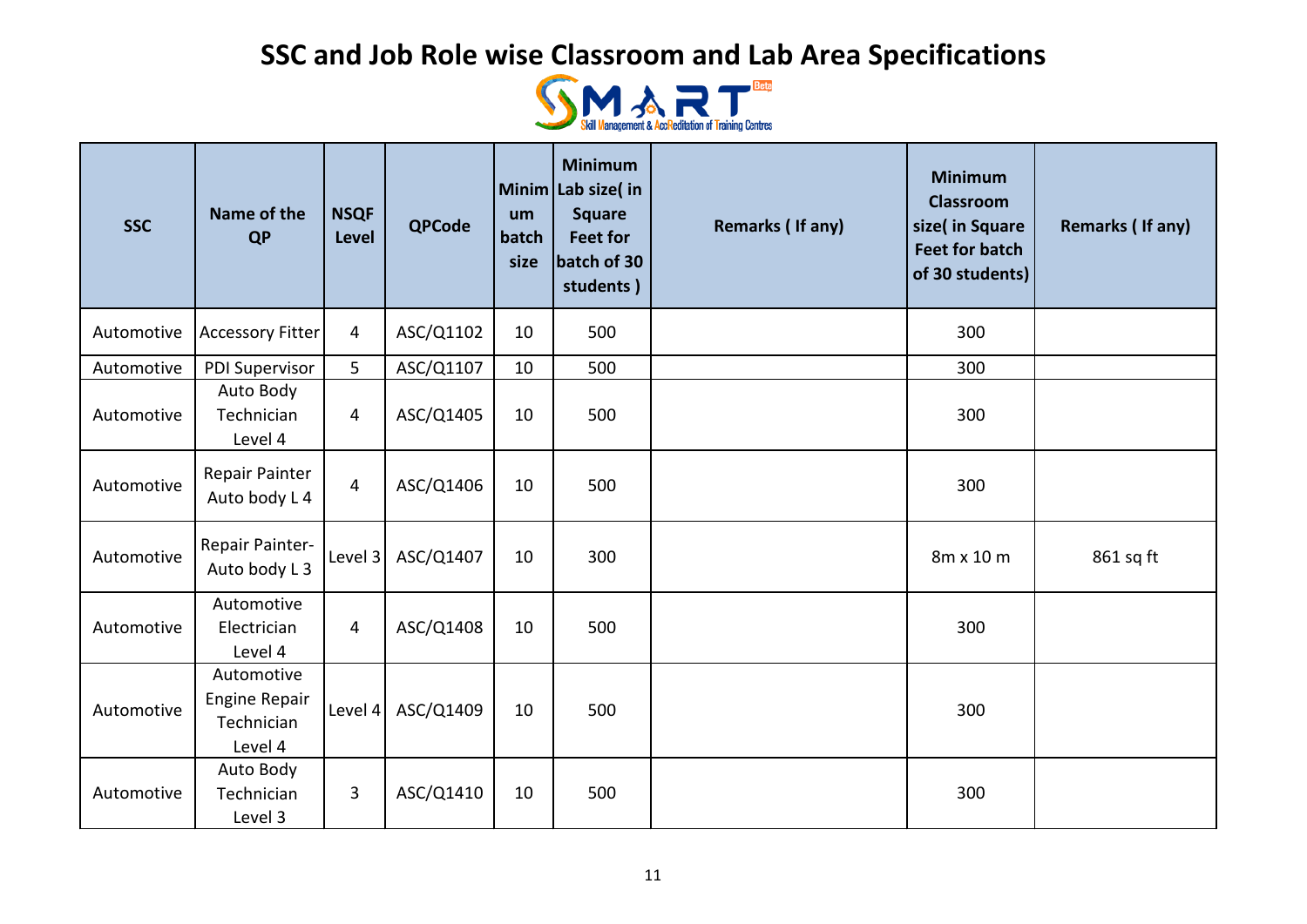

| <b>SSC</b> | Name of the<br><b>QP</b>                                 | <b>NSQF</b><br><b>Level</b> | <b>QPCode</b> | um<br>batch<br>size | <b>Minimum</b><br>Minim Lab size(in<br><b>Square</b><br><b>Feet for</b><br>batch of 30<br>students) | <b>Remarks (If any)</b> | <b>Minimum</b><br><b>Classroom</b><br>size( in Square<br><b>Feet for batch</b><br>of 30 students) | Remarks (If any) |
|------------|----------------------------------------------------------|-----------------------------|---------------|---------------------|-----------------------------------------------------------------------------------------------------|-------------------------|---------------------------------------------------------------------------------------------------|------------------|
| Automotive | Brake Specialist   Level 4                               |                             | ASC/Q1414     | 10                  | 300                                                                                                 |                         | 8m x 10 m                                                                                         | 861 sq ft        |
| Automotive | Clutch<br>Specialist                                     | Level 4                     | ASC/Q1415     | 10                  | 300                                                                                                 |                         | 300                                                                                               |                  |
| Automotive | <b>AC Specialist</b>                                     | $\overline{4}$              | ASC/Q1416     | 10                  | 500                                                                                                 |                         | 300                                                                                               |                  |
| Automotive | Spare parts<br>Operations<br><b>Executive Level</b><br>3 | Level 3                     | ASC/Q1501     | 10                  | 500                                                                                                 |                         | 300                                                                                               |                  |
| Automotive | Spare Parts<br>Operations<br><b>Executive Level</b><br>5 | 5                           | ASC/Q1502     | 10                  | 500                                                                                                 |                         | 300                                                                                               |                  |
| Automotive | Maintenance<br>Technician-<br>Service<br>Workshop        | $\overline{4}$              | ASC/Q1601     | 10                  | 500                                                                                                 |                         | 300                                                                                               |                  |
| Automotive | Warranty<br>Processor Level<br>4                         | 4                           | ASC/Q1603     | 10                  | 500                                                                                                 |                         | 300                                                                                               |                  |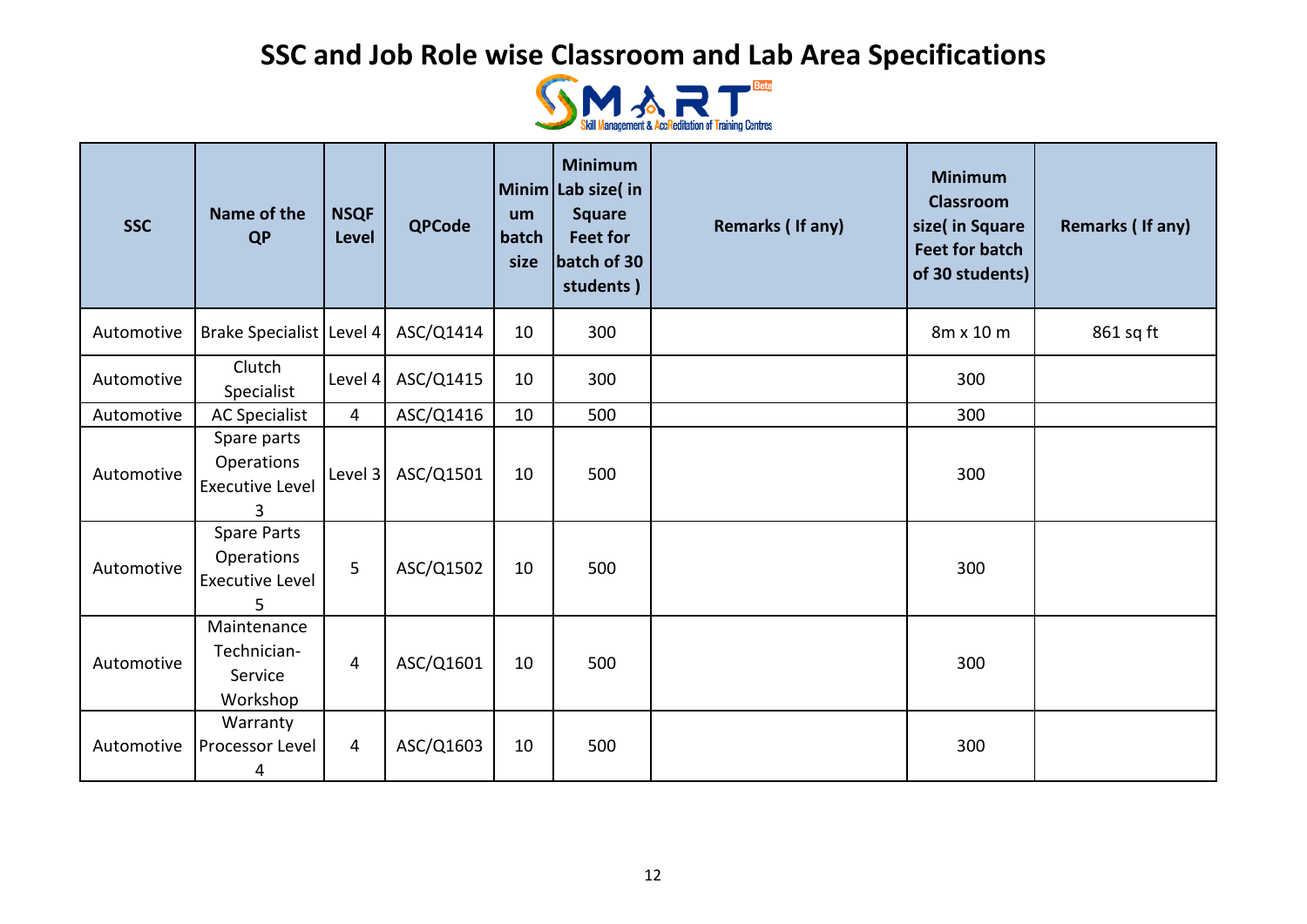

| <b>SSC</b> | Name of the<br><b>QP</b>                              | <b>NSQF</b><br><b>Level</b>    | <b>QPCode</b> | um<br>batch<br>size | <b>Minimum</b><br>Minim Lab size( in<br><b>Square</b><br><b>Feet for</b><br>batch of 30<br>students) | Remarks (If any) | <b>Minimum</b><br><b>Classroom</b><br>size( in Square<br><b>Feet for batch</b><br>of 30 students) | Remarks (If any) |
|------------|-------------------------------------------------------|--------------------------------|---------------|---------------------|------------------------------------------------------------------------------------------------------|------------------|---------------------------------------------------------------------------------------------------|------------------|
|            | <b>Sales Officer</b>                                  |                                |               |                     |                                                                                                      |                  |                                                                                                   |                  |
| Automotive | (Auto<br>Components)                                  | Level 4                        | ASC/Q1701     | 10                  | 500                                                                                                  |                  | 300                                                                                               |                  |
| Automotive | Sales<br>Representative                               | level 5                        | ASC/Q1801     | 10                  | 300                                                                                                  |                  | 8m x 10 m                                                                                         | 861 sq ft        |
| Automotive | <b>Sales</b><br>Consultant<br>(Automotive<br>finance) | Level 4                        | ASC/Q2001     | 10                  | 300                                                                                                  |                  | 300                                                                                               |                  |
| Automotive | Sales officer<br>(Auto<br>Insurance)                  | Level 5                        | ASC/Q2101     | 10                  | 300                                                                                                  |                  | 8 m x 10 m                                                                                        | 861 sq ft        |
| Automotive | Welding<br>Assistant                                  | Level 2                        | ASC/Q3101     | 10                  | $\mathbf 0$                                                                                          | No (300 Sq ft)   | $\pmb{0}$                                                                                         | No (300 Sq ft)   |
| Automotive | Welding<br>Technician<br>Level 3                      | <b>LEVEL</b><br>$\overline{3}$ | ASC/Q3102     | 10                  | 300                                                                                                  |                  | 300                                                                                               |                  |
| Automotive | Foundry<br>Assistant/<br>Casting<br>Assistant         | Level 2                        | ASC/Q3201     | 10                  | 300                                                                                                  |                  | 300                                                                                               |                  |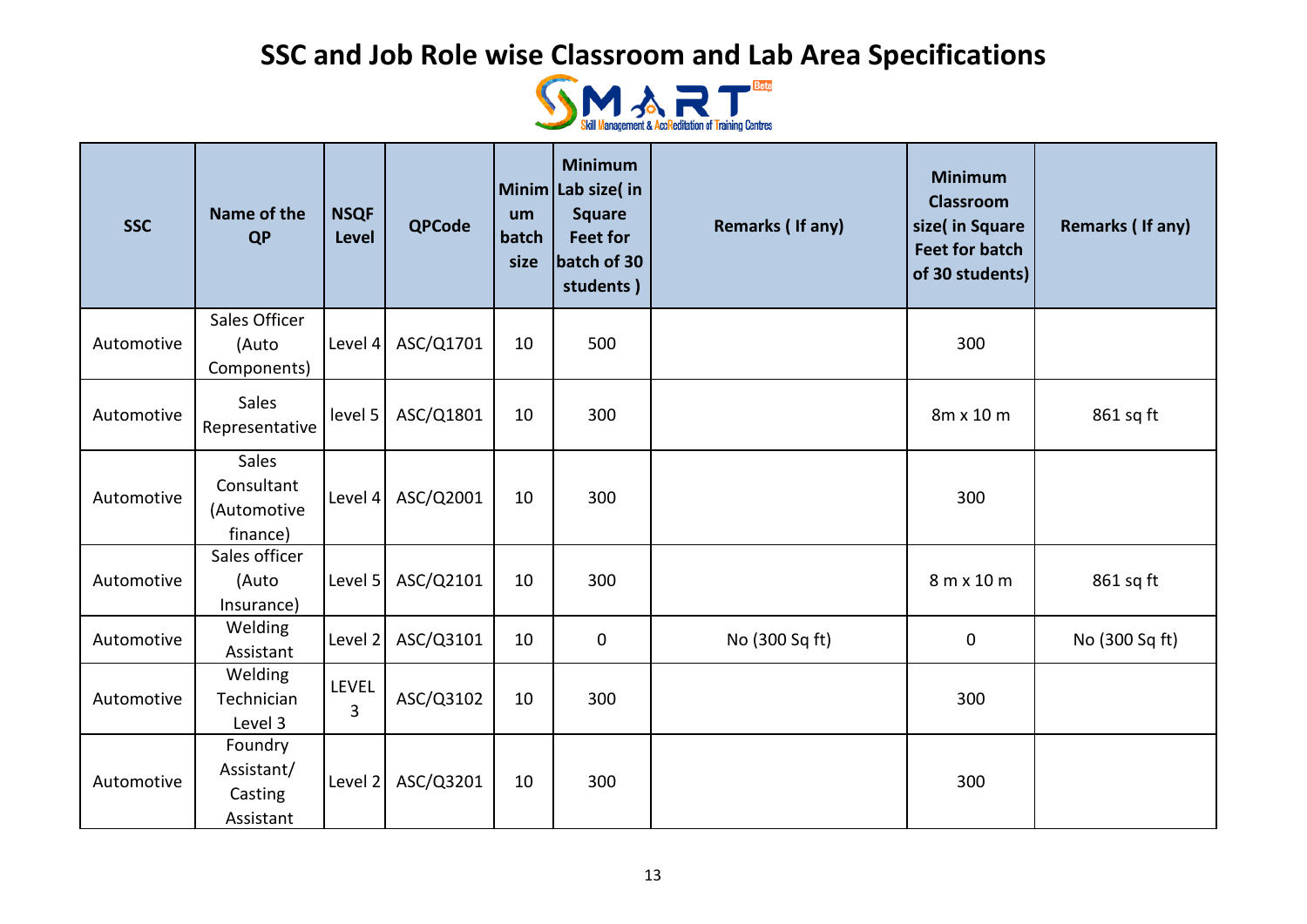

| <b>SSC</b> | Name of the<br><b>QP</b>                     | <b>NSQF</b><br><b>Level</b> | <b>QPCode</b> | um<br>batch<br>size | <b>Minimum</b><br>Minim Lab size( in<br><b>Square</b><br><b>Feet for</b><br>batch of 30<br>students) | Remarks (If any)          | <b>Minimum</b><br><b>Classroom</b><br>size( in Square<br><b>Feet for batch</b><br>of 30 students) | Remarks (If any) |
|------------|----------------------------------------------|-----------------------------|---------------|---------------------|------------------------------------------------------------------------------------------------------|---------------------------|---------------------------------------------------------------------------------------------------|------------------|
| Automotive | Casting<br>Technician<br>Level 3             | Level 3                     | ASC/Q3202     | 10                  | 300                                                                                                  |                           | Minimum 8 m<br>x 10 m                                                                             | 861 sq ft        |
| Automotive | CNC Operator /<br>Machining<br>Technician L3 | 3                           | ASC/Q3501     | 10                  | 300                                                                                                  | Lab Size 1 No. (300 Sqft) | 8 mtr x 10 mtr                                                                                    | 861 sq ft        |
| Automotive | Machining<br>Assistant                       | Level 2                     | ASC/Q3502     | 10                  | 300                                                                                                  |                           | Minimum 8 m<br>x 10 m                                                                             | 861 sq ft        |
| Automotive | CNC Operator /<br>Machining<br>Technician L4 | 4                           | ASC/Q3503     | 10                  | 8m x 10m                                                                                             | 861 sq ft                 | 8m x 10m                                                                                          | 861 sq ft        |
| Automotive | QC Inspector<br>Level 3                      | Level 3                     | ASC/Q6301     | 10                  | 300                                                                                                  |                           | 300                                                                                               |                  |
| Automotive | Maintenance<br>Technician -<br>Electrical-L3 | Level 3                     | ASC/Q6804     | 10                  | 300                                                                                                  |                           | 300                                                                                               |                  |
| Automotive | Maintenance<br>Technician -<br>Mechanical-L3 | Level 3                     | ASC/Q6805     | 10                  | 300                                                                                                  |                           | 300                                                                                               |                  |
| Automotive | Maintenance<br>Assistant                     | Level 2                     | ASC/Q6806     | 10                  | 300                                                                                                  |                           | 300                                                                                               |                  |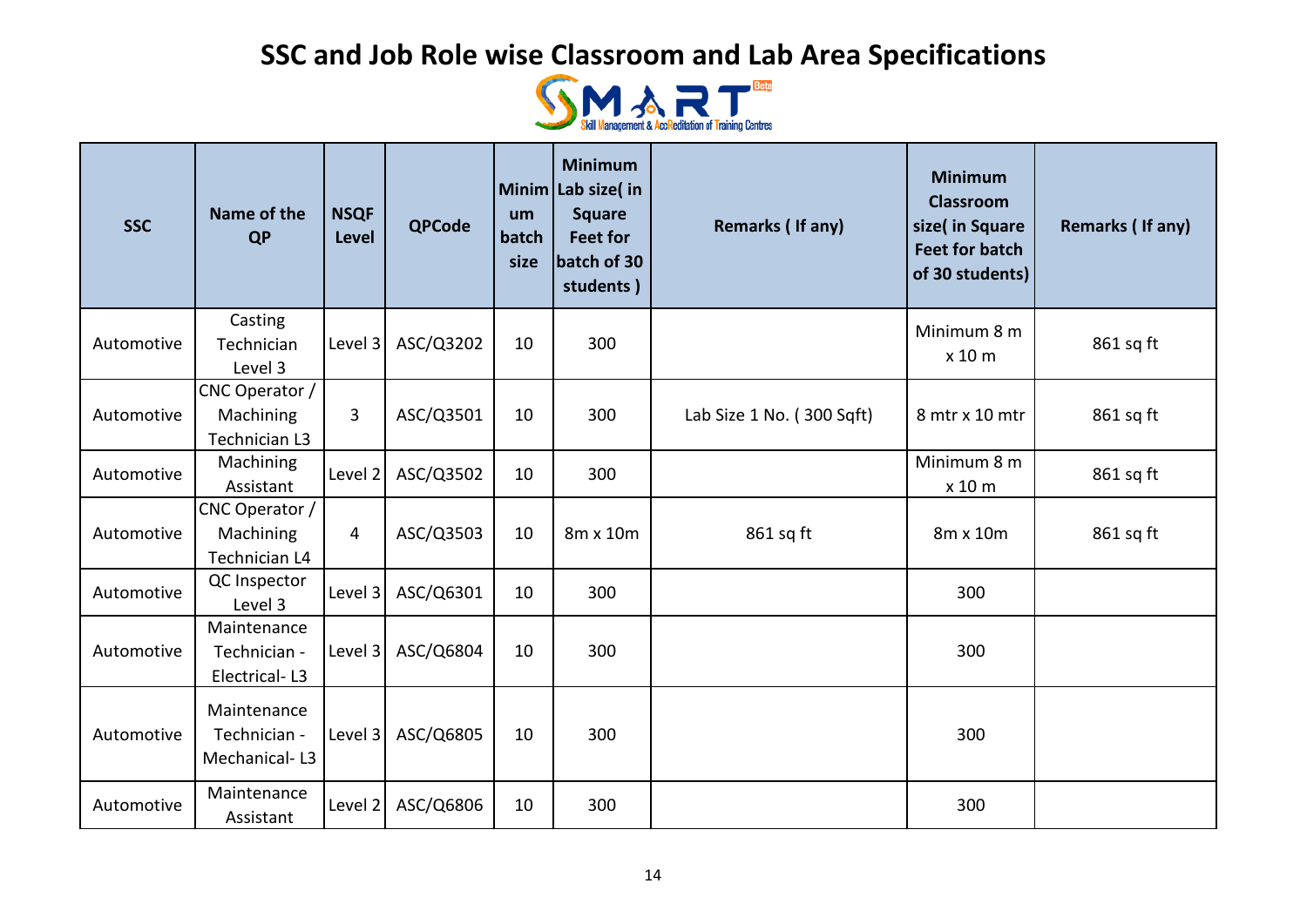

| <b>SSC</b>          | Name of the<br>QP                        | <b>NSQF</b><br><b>Level</b> | <b>QPCode</b> | um<br>batch<br>size | <b>Minimum</b><br>Minim Lab size(in<br><b>Square</b><br><b>Feet for</b><br>batch of 30<br>students) | Remarks (If any)                     | <b>Minimum</b><br><b>Classroom</b><br>size( in Square<br><b>Feet for batch</b><br>of 30 students) | Remarks (If any)                                             |
|---------------------|------------------------------------------|-----------------------------|---------------|---------------------|-----------------------------------------------------------------------------------------------------|--------------------------------------|---------------------------------------------------------------------------------------------------|--------------------------------------------------------------|
| Automotive          | Vehicle test<br><b>Driver</b>            | 5                           | ASC/Q8402     | 10                  | 500                                                                                                 |                                      | 300                                                                                               |                                                              |
| Automotive          | <b>Driving</b><br>Assistant              | Level 2                     | ASC/Q9701     | 10                  | 500                                                                                                 |                                      | 300                                                                                               |                                                              |
| Automotive          | Light motor<br>Vehicle Driver<br>Level 3 | Level 3                     | ASC/Q9702     | 10                  | 500                                                                                                 |                                      | 300                                                                                               |                                                              |
| Automotive          | Ambulance<br><b>Driver</b>               | 4                           | ASC/Q9706     | 10                  | 500                                                                                                 |                                      | 300                                                                                               |                                                              |
| Automotive          | <b>Driver Trainer</b>                    | 5                           | ASC/Q9708     | 10                  | 500                                                                                                 |                                      | 300                                                                                               |                                                              |
| Automotive          | 2W-Delivery<br>Associate                 | Level 3                     | ASC/Q9710     | 10                  | 500                                                                                                 |                                      | 300                                                                                               |                                                              |
| Automotive          | <b>CHAUFFEUR</b>                         | 5                           | ASC/Q9711     | 10                  | 500                                                                                                 |                                      | 300                                                                                               |                                                              |
| Automotive          | Melting<br>assistant<br>/Helper          | $2^{\circ}$                 | ASC/Q3203     | 10                  | 300                                                                                                 |                                      | 300                                                                                               |                                                              |
| Automotive          | Press Shop<br>helper                     | $\overline{2}$              | ASC/Q3401     | 10                  | 300                                                                                                 |                                      | 300                                                                                               |                                                              |
| Beauty&Well<br>ness | Assistant<br>Beauty<br>Therapist         | 3                           | BWS/Q0101     | 30                  | 700                                                                                                 | Minimum 4 therapy beds in the<br>lab | 270                                                                                               | 30 chairs for students<br>& one table & chair<br>for trainer |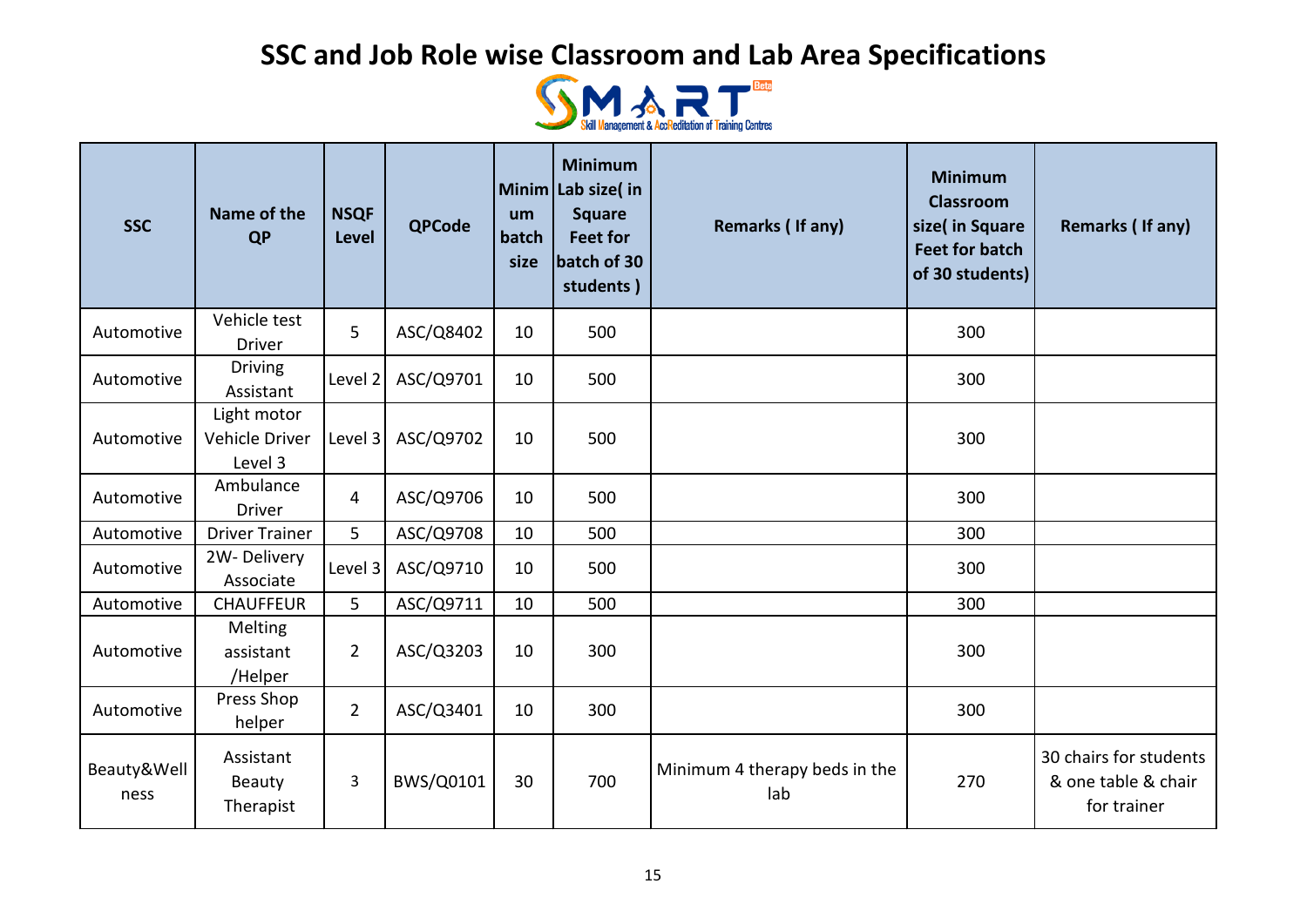

| <b>SSC</b>          | Name of the<br><b>QP</b>            | <b>NSQF</b><br><b>Level</b> | <b>QPCode</b>    | um<br>batch<br>size | <b>Minimum</b><br>Minim Lab size(in<br><b>Square</b><br><b>Feet for</b><br>batch of 30<br>students) | Remarks (If any)                                                      | <b>Minimum</b><br><b>Classroom</b><br>size( in Square<br><b>Feet for batch</b><br>of 30 students) | Remarks (If any)                                                 |
|---------------------|-------------------------------------|-----------------------------|------------------|---------------------|-----------------------------------------------------------------------------------------------------|-----------------------------------------------------------------------|---------------------------------------------------------------------------------------------------|------------------------------------------------------------------|
| Beauty&Well<br>ness | Beauty<br>Therapist                 | 4                           | BWS/Q0102        | 30                  | 700                                                                                                 | Minimum capacity for 6 therapy<br>beds                                | 270                                                                                               | 30 chairs for students<br>and one table and<br>chair for trainer |
| Beauty&Well<br>ness | <b>Assistant Hair</b><br>Stylist    | 3                           | BWS/Q0201        | 30                  | 700                                                                                                 | Space for keeping at least 6<br>cutting chairs & 1 shampoo<br>station | 270                                                                                               | 30 chairs for students<br>and one table and<br>chair for trainer |
| Beauty&Well<br>ness | Hair Stylist                        | $\overline{4}$              | BWS/Q0202        | 30                  | 700                                                                                                 | Space for keeping at least 6<br>cutting chairs & 1 shampoo<br>station | 270                                                                                               | 30 chairs for students<br>and one table & chair<br>for trainer   |
| Beauty&Well<br>ness | <b>Assistant Nail</b><br>Technician | 3                           | BWS/Q0401        | 30                  | 500                                                                                                 | 5 nail tables with2 stools each<br>table                              | 270                                                                                               | 30 chairs for students<br>and one table and<br>chair for trainer |
| Beauty&Well<br>ness | Pedicurist &<br>Manicurist          | 3                           | <b>BWS/Q0402</b> | 30                  | 500                                                                                                 | Space for at least 4 foot spas &<br>4 manicure stations               | 270                                                                                               | 30 chairs for students<br>and one table and<br>chair for trainer |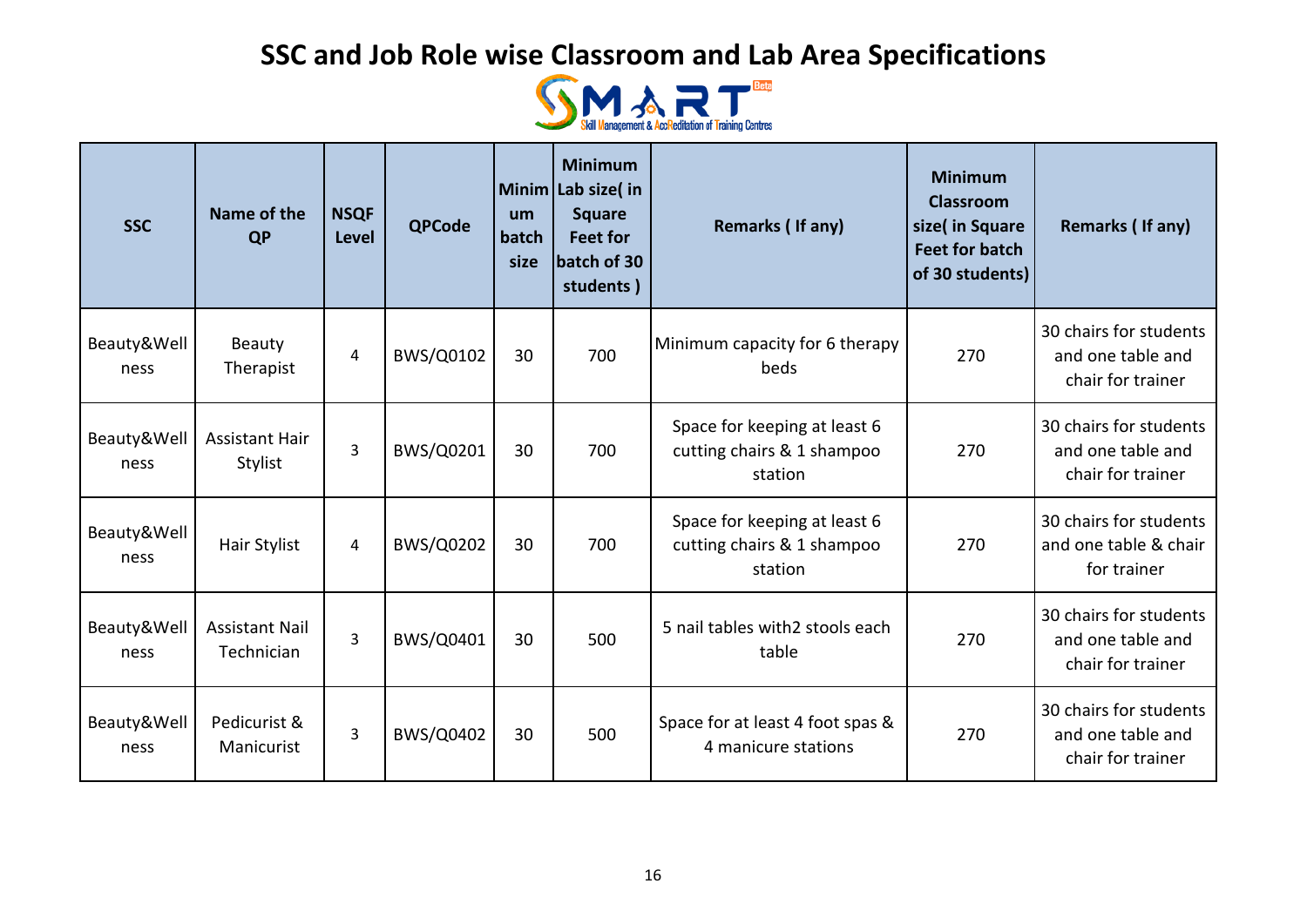

| <b>SSC</b>          | Name of the<br><b>QP</b>                                        | <b>NSQF</b><br>Level | <b>QPCode</b> | um<br>batch<br>size | <b>Minimum</b><br>Minim Lab size(in<br><b>Square</b><br><b>Feet for</b><br>batch of 30<br>students) | Remarks (If any)                                                                              | <b>Minimum</b><br>Classroom<br>size( in Square<br><b>Feet for batch</b><br>of 30 students) | Remarks (If any)                                                                           |
|---------------------|-----------------------------------------------------------------|----------------------|---------------|---------------------|-----------------------------------------------------------------------------------------------------|-----------------------------------------------------------------------------------------------|--------------------------------------------------------------------------------------------|--------------------------------------------------------------------------------------------|
| Beauty&Well<br>ness | <b>Assistant Spa</b><br>Therapist                               | 3                    | BWS/Q1001     | 30                  | 700                                                                                                 | Space for at least 2-3 spa beds                                                               | 270                                                                                        | 30 chairs for students<br>and one table and<br>chair for trainer                           |
| <b>BFSI</b>         | Life Insurance<br>Agent                                         | $\overline{4}$       | BSC/Q0101     | 30                  | <b>NA</b>                                                                                           | Lab requirment is Optional                                                                    | 400                                                                                        | The Training Centre<br>having area of 400 sq<br>ft with sitting capacity<br>of 30 students |
| <b>BFSI</b>         | <b>Equity Dealer</b>                                            | $\overline{4}$       | BSC/Q0201     | 30                  | 500                                                                                                 | The Training Centre having area<br>of 500 sq ft with capacity of<br>having Lab of 30 students | 400                                                                                        | The Training Centre<br>having area of 400 sq<br>ft with sitting capacity<br>of 30 students |
| <b>BFSI</b>         | <b>Business</b><br>Correspondenc<br>e & Business<br>Facilitator | $\overline{3}$       | BSC/Q0301     | 30                  | <b>NA</b>                                                                                           | No lab is required,                                                                           | 400                                                                                        | The Training Centre<br>having area of 400 sq<br>ft with sitting capacity<br>of 30 students |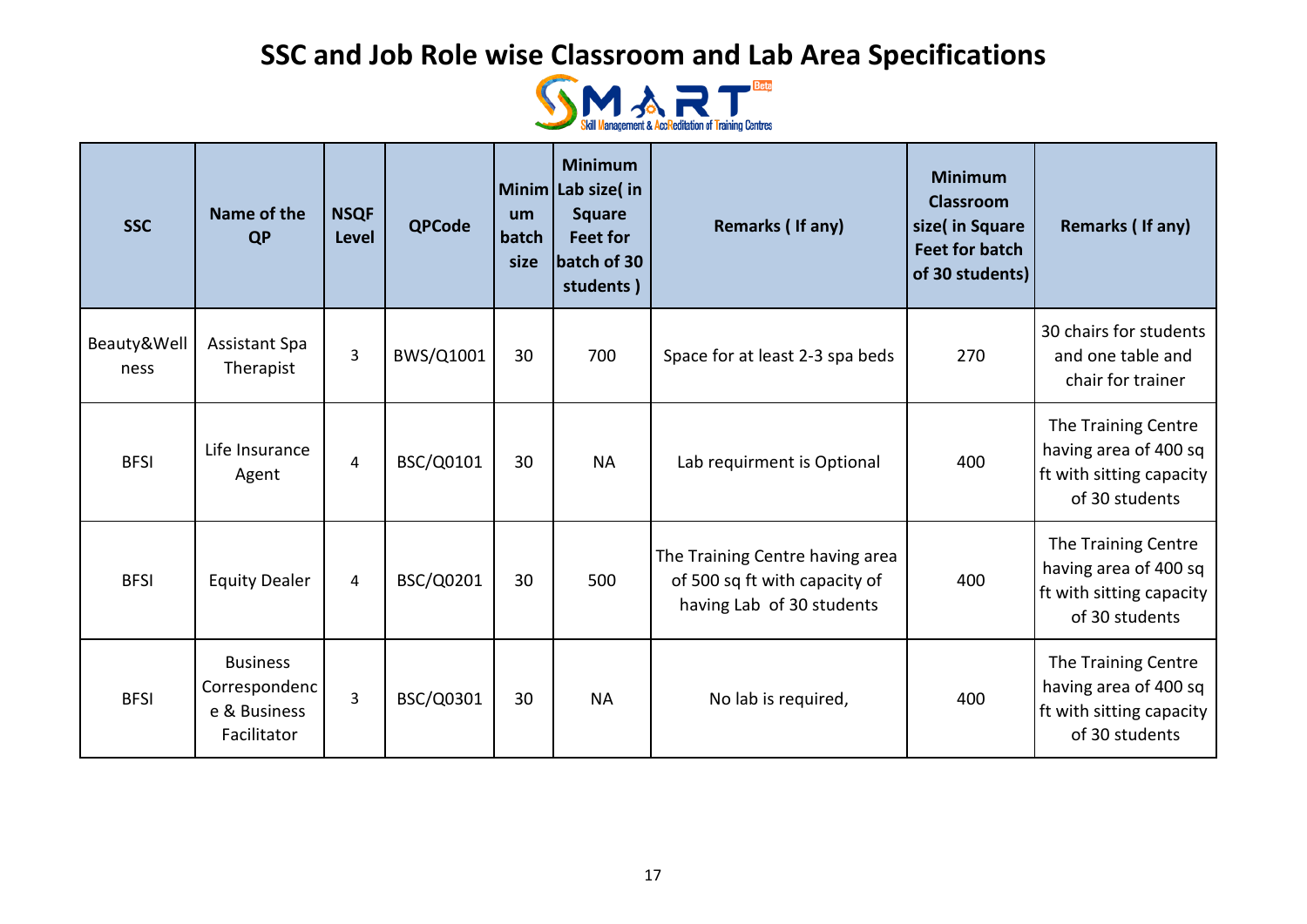

| <b>SSC</b>  | Name of the<br><b>QP</b>                                                       | <b>NSQF</b><br><b>Level</b> | <b>QPCode</b> | um<br>batch<br>size | <b>Minimum</b><br>Minim Lab size(in<br><b>Square</b><br><b>Feet for</b><br>batch of 30<br>students) | Remarks (If any)                                                                              | <b>Minimum</b><br><b>Classroom</b><br>size( in Square<br><b>Feet for batch</b><br>of 30 students) | Remarks (If any)                                                                           |
|-------------|--------------------------------------------------------------------------------|-----------------------------|---------------|---------------------|-----------------------------------------------------------------------------------------------------|-----------------------------------------------------------------------------------------------|---------------------------------------------------------------------------------------------------|--------------------------------------------------------------------------------------------|
| <b>BFSI</b> | <b>Mutual Fund</b><br>Agent                                                    | 4                           | BSC/Q0601     | 30                  | 500                                                                                                 | The Training Centre having area<br>of 500 sq ft with capacity of<br>having Lab of 30 students | 400                                                                                               | The Training Centre<br>having area of 400 sq<br>ft with sitting capacity<br>of 30 students |
| <b>BFSI</b> | Debt Recovery<br>Agent                                                         | 4                           | BSC/Q0701     | 30                  | <b>NA</b>                                                                                           | No lab is required,                                                                           | 400                                                                                               | The Training Centre<br>having area of 400 sq<br>ft with sitting capacity<br>of 30 students |
| <b>BFSI</b> | <b>Accounts</b><br>Executive -<br><b>Accounts</b><br>Payable and<br>Receivable | 4                           | BSC/Q0901     | 30                  | 500                                                                                                 | The Training Centre having area<br>of 500 sq ft with capacity of<br>having Lab of 30 students | 400                                                                                               | The Training Centre<br>having area of 400 sq<br>ft with sitting capacity<br>of 30 students |
| <b>BFSI</b> | Loan Approval<br>Officer                                                       | 4                           | BSC/Q0401     | 30                  | 500                                                                                                 | The Training Centre having area<br>of 500 sq ft with capacity of<br>having Lab of 30 students | 400                                                                                               | The Training Centre<br>having area of 400 sq<br>ft with sitting capacity<br>of 30 students |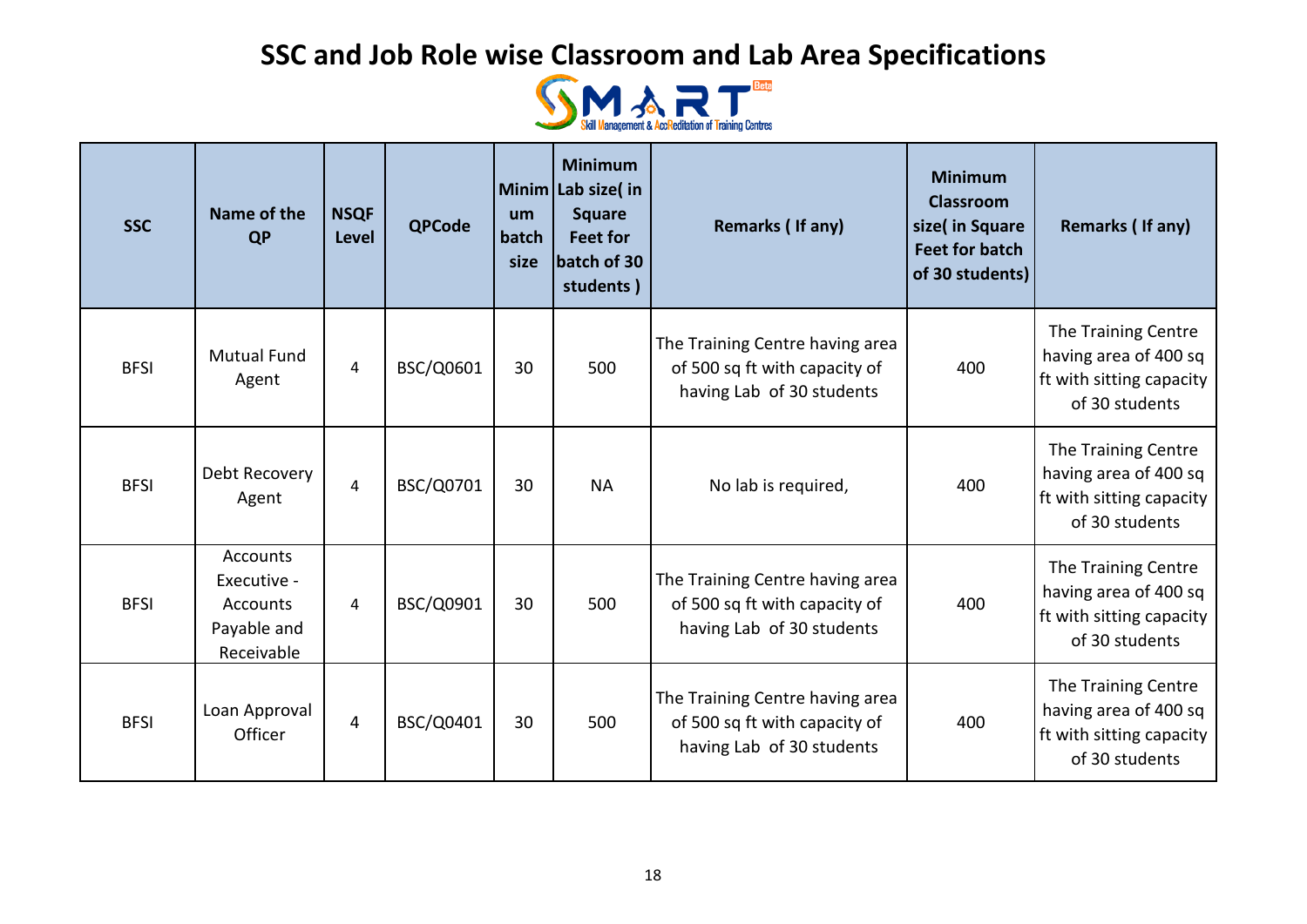

| <b>SSC</b>  | Name of the<br><b>QP</b>                                     | <b>NSQF</b><br><b>Level</b> | <b>QPCode</b> | um<br>batch<br>size | <b>Minimum</b><br>Minim Lab size(in<br><b>Square</b><br><b>Feet for</b><br>batch of 30<br>students) | Remarks (If any)                                                                              | <b>Minimum</b><br><b>Classroom</b><br>size(in Square<br><b>Feet for batch</b><br>of 30 students) | Remarks (If any)                                                                           |
|-------------|--------------------------------------------------------------|-----------------------------|---------------|---------------------|-----------------------------------------------------------------------------------------------------|-----------------------------------------------------------------------------------------------|--------------------------------------------------------------------------------------------------|--------------------------------------------------------------------------------------------|
| <b>BFSI</b> | Small and<br>Medium<br>Enterprise<br>Officer                 | 4                           | BSC/Q0501     | 30                  | <b>NA</b>                                                                                           | No lab is required,                                                                           | 400                                                                                              | The Training Centre<br>having area of 400 sq<br>ft with sitting capacity<br>of 30 students |
| <b>BFSI</b> | Micro Finance<br>Executive                                   | $\overline{2}$              | BSC/Q0801     | 30                  | <b>NA</b>                                                                                           | No lab is required,                                                                           | 400                                                                                              | The Training Centre<br>having area of 400 sq<br>ft with sitting capacity<br>of 30 students |
| <b>BFSI</b> | <b>Accounts</b><br>Executive<br>(Recording and<br>Reporting) | $\overline{4}$              | BSC/Q1001     | 30                  | 500                                                                                                 | The Training Centre having area<br>of 500 sq ft with capacity of<br>having Lab of 30 students | 400                                                                                              | The Training Centre<br>having area of 400 sq<br>ft with sitting capacity<br>of 30 students |
| <b>BFSI</b> | Accounts<br>Executive<br>(Statutory<br>Compliance)           | 4                           | BSC/Q1101     | 30                  | 500                                                                                                 | The Training Centre having area<br>of 500 sq ft with capacity of<br>having Lab of 30 students | 400                                                                                              | The Training Centre<br>having area of 400 sq<br>ft with sitting capacity<br>of 30 students |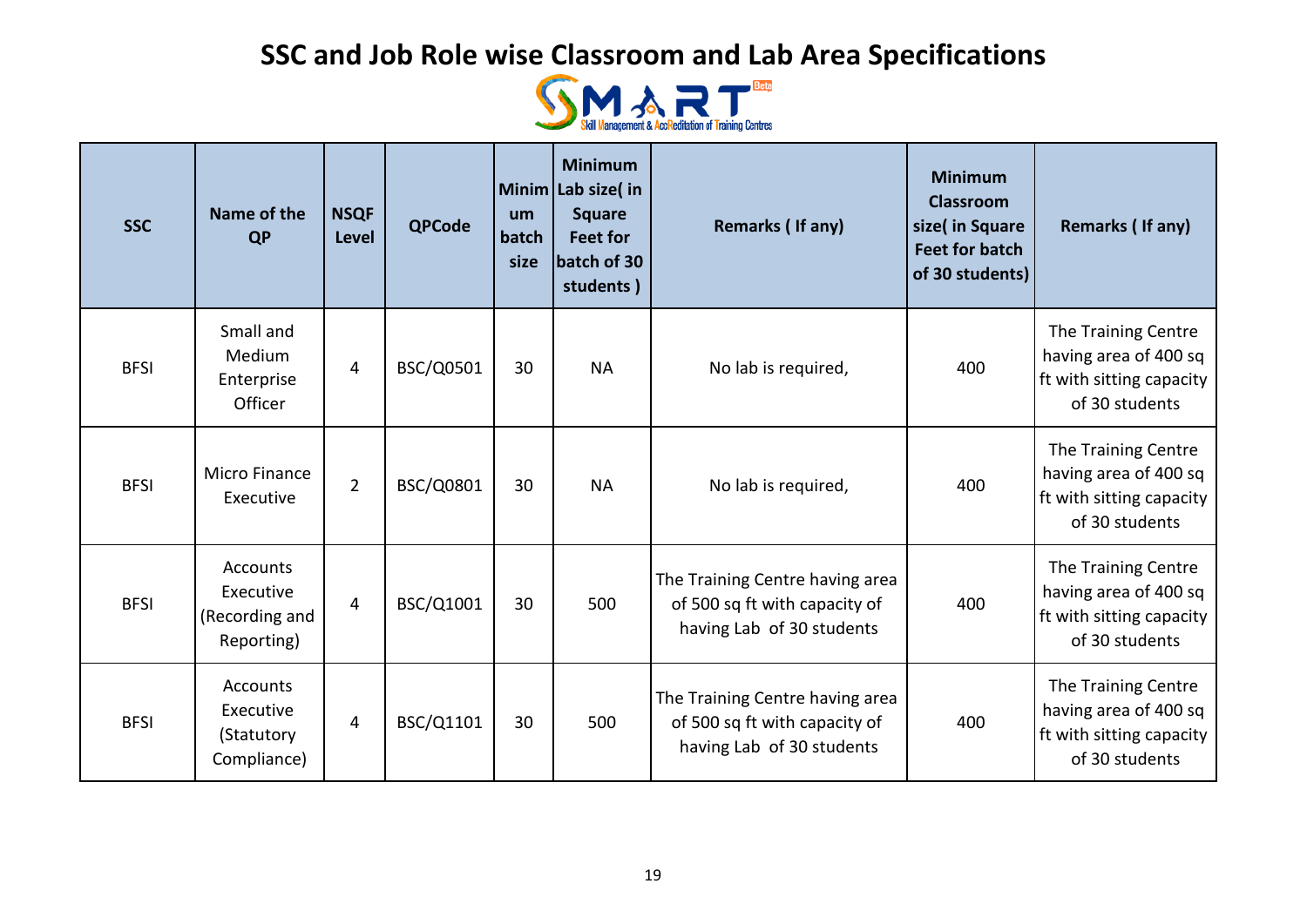

| <b>SSC</b>    | Name of the<br><b>QP</b>                                                                       | <b>NSQF</b><br><b>Level</b> | <b>QPCode</b> | um<br>batch<br>size | <b>Minimum</b><br>Minim Lab size(in<br><b>Square</b><br><b>Feet for</b><br>batch of 30<br>students) | Remarks (If any)                                                                              | <b>Minimum</b><br><b>Classroom</b><br>size( in Square<br><b>Feet for batch</b><br>of 30 students) | Remarks (If any)                                                                           |
|---------------|------------------------------------------------------------------------------------------------|-----------------------------|---------------|---------------------|-----------------------------------------------------------------------------------------------------|-----------------------------------------------------------------------------------------------|---------------------------------------------------------------------------------------------------|--------------------------------------------------------------------------------------------|
| <b>BFSI</b>   | <b>Accounts</b><br>Executive<br>(Payroll)                                                      | 4                           | BSC/Q1201     | 30                  | 500                                                                                                 | The Training Centre having area<br>of 500 sq ft with capacity of<br>having Lab of 30 students | 400                                                                                               | The Training Centre<br>having area of 400 sq<br>ft with sitting capacity<br>of 30 students |
| Capital Goods | <b>CNC Operator</b><br><b>Turning</b>                                                          | $\overline{3}$              | CSC/Q0115     | 20 to<br>25         |                                                                                                     | Our requirement is based on<br>lab, tools & Equipment (Not on<br>Square feet area)            | No Specific<br>criteria                                                                           |                                                                                            |
|               | <b>Manual Metal</b><br>Arc Welding/<br>Capital Goods   Shielded Metal<br>Arc Welding<br>Welder | $\overline{3}$              | CSC/Q0204     | 20 to<br>25         |                                                                                                     | Our requirement is based on<br>lab, tools & Equipment (Not on<br>Square feet area)            | No Specific<br>criteria                                                                           |                                                                                            |
| Capital Goods | Fitter<br>Fabrication                                                                          | 3                           | CSC/Q0303     | 20 to<br>25         |                                                                                                     | Our requirement is based on<br>lab, tools & Equipment (Not on<br>Square feet area)            | No Specific<br>criteria                                                                           |                                                                                            |
| Capital Goods | Fitter<br>Mechanical<br>Assembly                                                               | 3                           | CSC/Q0304     | 20 to<br>25         |                                                                                                     | Our requirement is based on<br>lab, tools & Equipment (Not on<br>Square feet area             | No Specific<br>criteria                                                                           |                                                                                            |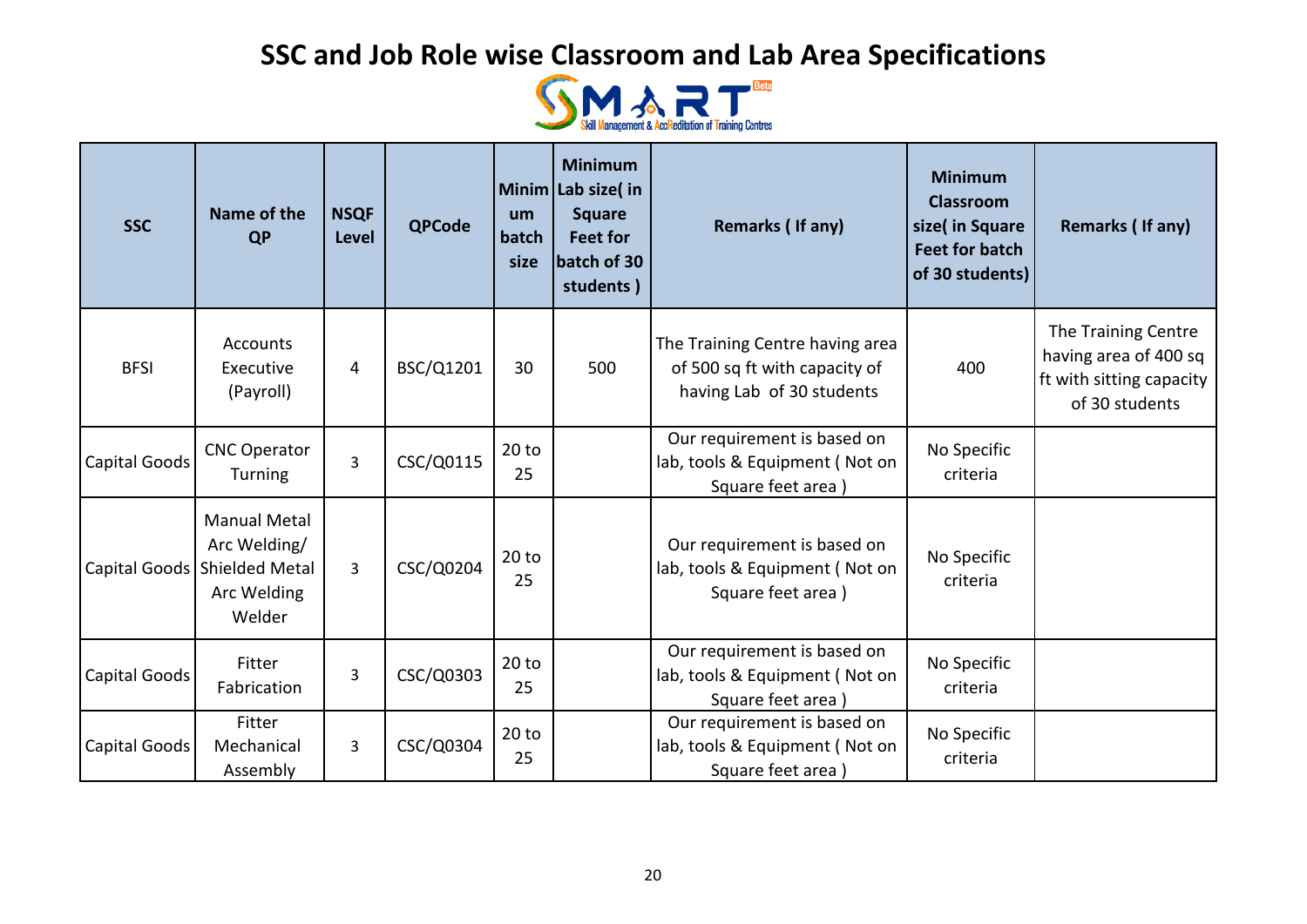

| <b>SSC</b>           | Name of the<br><b>QP</b>                                                                    | <b>NSQF</b><br><b>Level</b> | <b>QPCode</b> | um<br>batch<br>size | <b>Minimum</b><br>Minim Lab size(in<br><b>Square</b><br><b>Feet for</b><br>batch of 30<br>students) | Remarks (If any)                                                                   | <b>Minimum</b><br><b>Classroom</b><br>size( in Square<br><b>Feet for batch</b><br>of 30 students) | Remarks (If any) |
|----------------------|---------------------------------------------------------------------------------------------|-----------------------------|---------------|---------------------|-----------------------------------------------------------------------------------------------------|------------------------------------------------------------------------------------|---------------------------------------------------------------------------------------------------|------------------|
| Capital Goods        | $Fitter -$<br>Electrical and<br>Electronic<br>Assembly                                      | 3                           | CSC/Q0305     | 20 to<br>25         |                                                                                                     | Our requirement is based on<br>lab, tools & Equipment (Not on<br>Square feet area) | No Specific<br>criteria                                                                           |                  |
| <b>Capital Goods</b> | Draughtsman-<br>Mechanical                                                                  | $\overline{4}$              | CSC/Q0402     | 20 to<br>25         |                                                                                                     | Our requirement is based on<br>lab, tools & Equipment (Not on<br>Square feet area) | No Specific<br>criteria                                                                           |                  |
| Capital Goods        | Operator-<br>Conventional<br>Turning                                                        | $\overline{2}$              | CSC/Q0110     | 20 to<br>25         |                                                                                                     | Our requirement is based on<br>lab, tools & Equipment (Not on<br>Square feet area) | No Specific<br>criteria                                                                           |                  |
| <b>Capital Goods</b> | <b>Assistant Oxy</b><br><b>Fuel Gas Cutter</b>                                              | $\overline{2}$              | CSC/Q0201     | 20 to<br>25         |                                                                                                     | Our requirement is based on<br>lab, tools & Equipment (Not on<br>Square feet area) | No Specific<br>criteria                                                                           |                  |
| <b>Capital Goods</b> | Assistant<br><b>Manual Metal</b><br>Arc Welding/<br>Shielded Metal<br>Arc Welding<br>Welder | $\overline{2}$              | CSC/Q0202     | $20$ to<br>25       |                                                                                                     | Our requirement is based on<br>lab, Tool & Equipment (not on<br>square feet area)  | No Specific<br>criteria                                                                           |                  |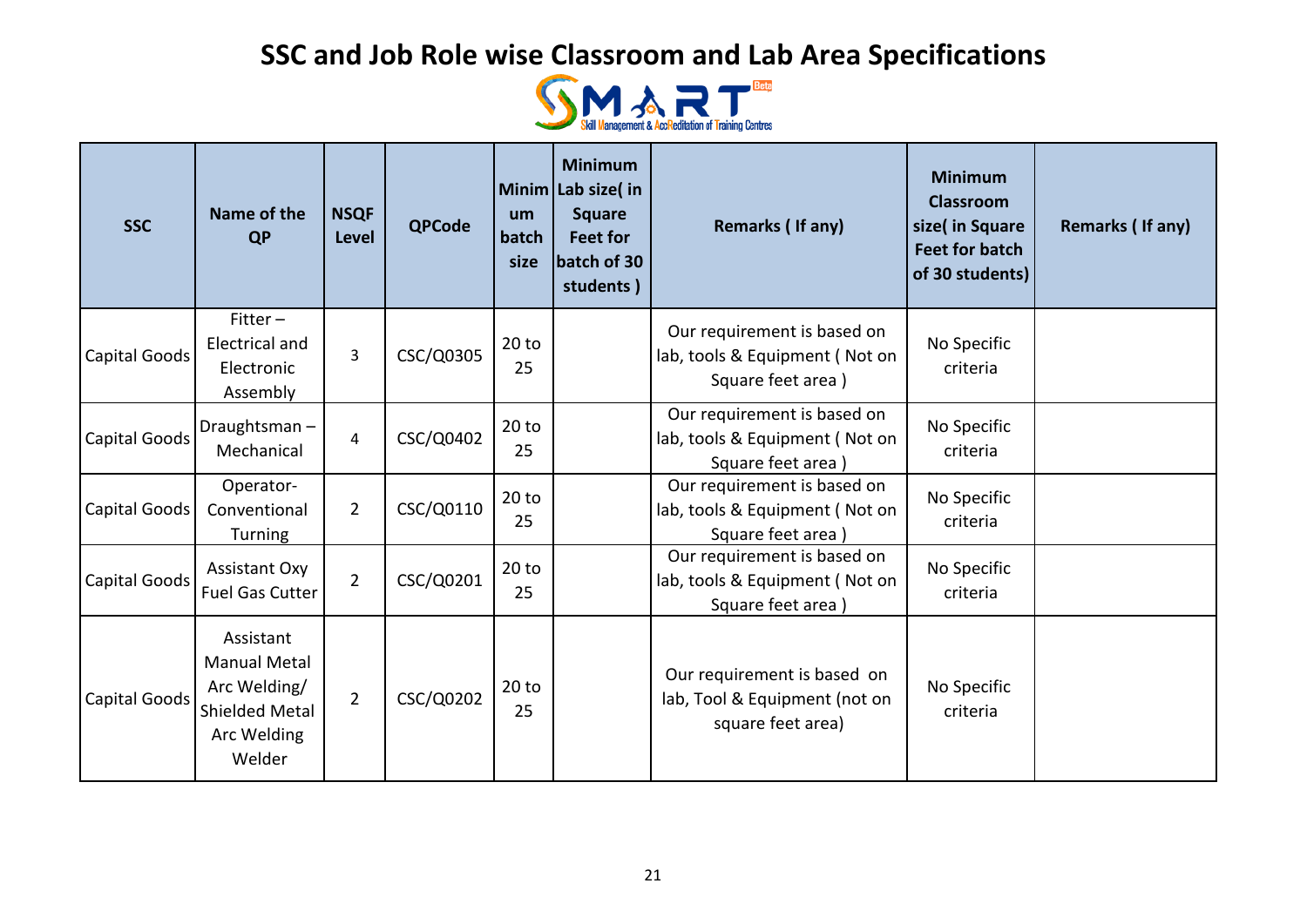

| <b>SSC</b>   | Name of the<br><b>QP</b>               | <b>NSQF</b><br>Level | <b>QPCode</b> | um<br>batch<br>size | <b>Minimum</b><br>Minim Lab size( in<br><b>Square</b><br><b>Feet for</b><br>batch of 30<br>students) | Remarks (If any)                                                                              | <b>Minimum</b><br><b>Classroom</b><br>size( in Square<br><b>Feet for batch</b><br>of 30 students) | <b>Remarks (If any)</b> |
|--------------|----------------------------------------|----------------------|---------------|---------------------|------------------------------------------------------------------------------------------------------|-----------------------------------------------------------------------------------------------|---------------------------------------------------------------------------------------------------|-------------------------|
| Construction | Mason General                          | $\overline{4}$       | CON/Q0103     | 30                  | 300                                                                                                  | In addition open yard of size<br>1600 sqft and covered shed of<br>300 sqft would be required. | 300                                                                                               |                         |
| Construction | <b>Mason Tiling</b>                    | 4                    | CON/Q0104     | 30                  | 300                                                                                                  | + open yard-2000 & covered<br>shed-600. 300 to 500sq. ft.                                     | 300                                                                                               |                         |
| Construction | Mason<br>Concrete                      | 3                    | CON/Q0105     | 30                  | 300                                                                                                  | +open yard-2000 & covered<br>shed - 600. 300 to 500sq. ft.                                    | 300                                                                                               |                         |
| Construction | Bar Bender and<br><b>Steel Fixer</b>   | 4                    | CON/Q0203     | 30                  | 300                                                                                                  | +open shed-2000 & covered<br>shed-600. 300 to 500sq. ft.                                      | 300                                                                                               |                         |
| Construction | Shuttering<br>Carpenter -<br>System    | 4                    | CON/Q0304     | 30                  | 300                                                                                                  | + open yard-1200 & covered<br>shed-600. 300 to 500sq. ft.                                     | 300                                                                                               |                         |
| Construction | Construction<br>Painter &<br>Decorator | 3                    | CON/Q0503     | 30                  | 300                                                                                                  | +open yard-600 & covered shed-<br>1200. 300 to 500sq. ft.                                     | 300                                                                                               |                         |
| Construction | Assistant<br>Electrician               | 3                    | CON/Q0602     | 30                  | 300                                                                                                  | Open area of 500sqft                                                                          | 300                                                                                               |                         |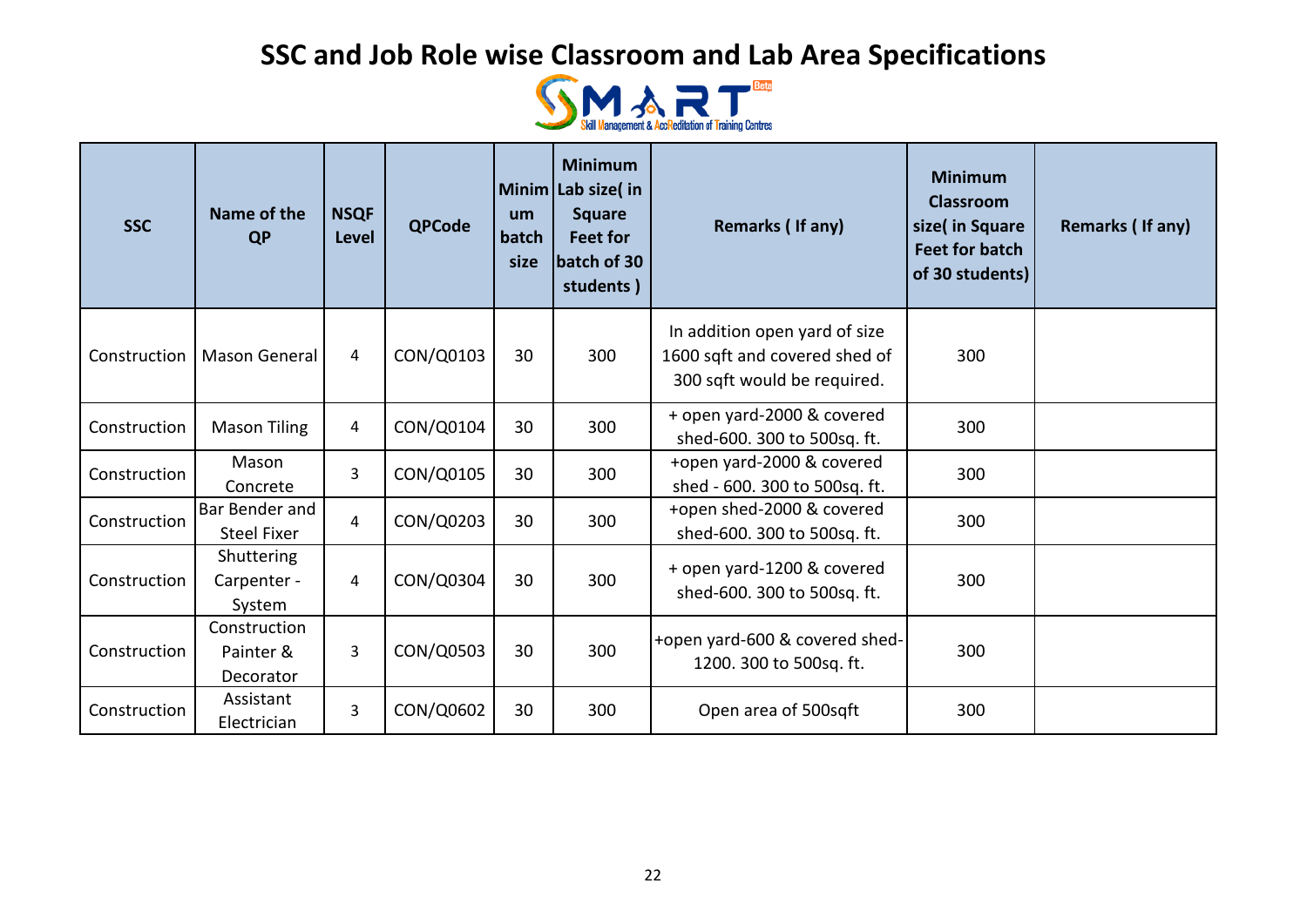

| <b>SSC</b>   | Name of the<br><b>QP</b>    | <b>NSQF</b><br><b>Level</b> | <b>QPCode</b> | um<br>batch<br>size | <b>Minimum</b><br>Minim Lab size(in<br><b>Square</b><br><b>Feet for</b><br>batch of 30<br>students) | Remarks (If any)                       | <b>Minimum</b><br><b>Classroom</b><br>size( in Square<br><b>Feet for batch</b><br>of 30 students) | Remarks (If any) |
|--------------|-----------------------------|-----------------------------|---------------|---------------------|-----------------------------------------------------------------------------------------------------|----------------------------------------|---------------------------------------------------------------------------------------------------|------------------|
|              |                             |                             |               |                     |                                                                                                     | Lab will covered shed. In              |                                                                                                   |                  |
|              |                             |                             |               |                     |                                                                                                     | addition 2000 sqft Open yard is        |                                                                                                   |                  |
| Construction | <b>Helper Mason</b>         | $\mathbf{1}$                | CON/Q0101     | 30                  | 300                                                                                                 | required for conduct of                | 300                                                                                               |                  |
|              |                             |                             |               |                     |                                                                                                     | practical training. 300 to 500sq.      |                                                                                                   |                  |
|              |                             |                             |               |                     |                                                                                                     | ft.<br>In addition shed of 1000 sqft & |                                                                                                   |                  |
|              | Helper                      |                             |               |                     |                                                                                                     | open area 750 sqft for model           |                                                                                                   |                  |
| Construction |                             | $\overline{2}$              | CON/Q0601     | 30                  | 300                                                                                                 | wall & conduiting is required.         | 300                                                                                               |                  |
|              | Electrician                 |                             |               |                     |                                                                                                     | 300 to 500sq. ft.                      |                                                                                                   |                  |
|              | <b>Helper Bar</b>           |                             |               |                     |                                                                                                     | In addition there should be a          |                                                                                                   |                  |
| Construction | Bender & Steel              | $\mathbf{1}$                | CON/Q0201     | 30                  | 300                                                                                                 | covered shed of 1250 sq ft. 300        | 300                                                                                               |                  |
|              | Fixer                       |                             |               |                     |                                                                                                     | to 500sq. ft.                          |                                                                                                   |                  |
|              | Helper                      |                             |               |                     |                                                                                                     | It can be shed. Open yard of           |                                                                                                   |                  |
| Construction | Shuttering                  | $\mathbf{1}$                | CON/Q0301     | 30                  | 300                                                                                                 | size 1500 sqft is required for         | 300                                                                                               |                  |
|              | Carpenter                   |                             |               |                     |                                                                                                     | practicals. 300 to 500sq. ft.          |                                                                                                   |                  |
| Construction | Scaffolder -                | 4                           | CON/Q0305     | 30                  | 300                                                                                                 | + open yard-2000 & covered             | 300                                                                                               |                  |
|              | System                      |                             |               |                     |                                                                                                     | shed-600. 300 to 500sq. ft.            |                                                                                                   |                  |
| Construction | False Ceiling &<br>Dry Wall | 3                           | CON/Q1107     | 30                  | 300                                                                                                 | +open yard-1000 & covered              | 300                                                                                               |                  |
|              | Installer                   |                             |               |                     |                                                                                                     | shed-1000. 300 to 500sq. ft.           |                                                                                                   |                  |
|              |                             |                             |               |                     |                                                                                                     | + open yard-600 & covered              |                                                                                                   |                  |
| Construction | Tack welder                 | 3                           | CON/Q1252     | 30                  | 300                                                                                                 | shed -1200. 300 to 500sq. ft.          | 300                                                                                               |                  |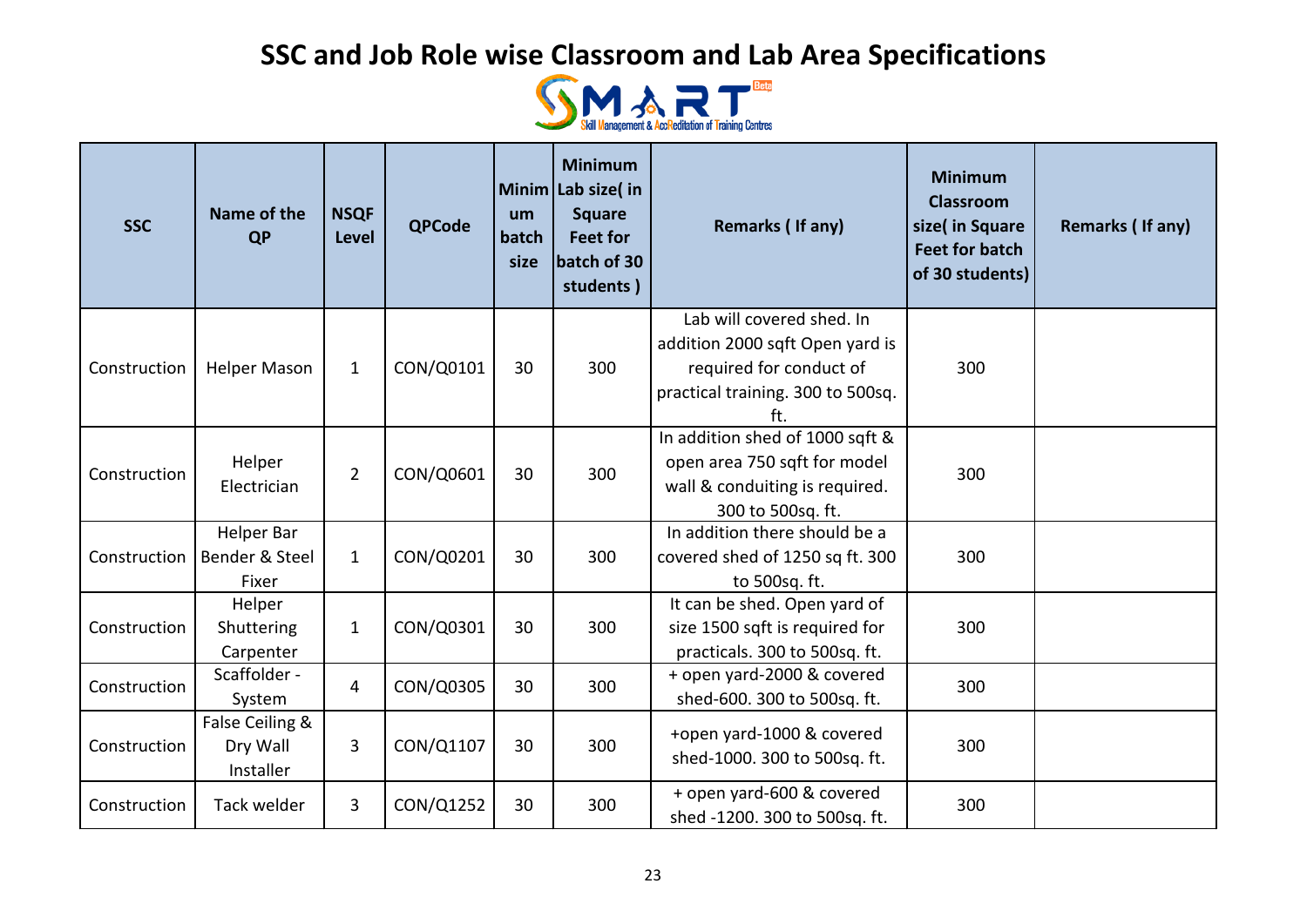

| <b>SSC</b>         | Name of the<br><b>QP</b>                | <b>NSQF</b><br><b>Level</b> | <b>QPCode</b> | um<br>batch<br>size | <b>Minimum</b><br>Minim Lab size( in<br><b>Square</b><br><b>Feet for</b><br>batch of 30<br>students) | Remarks (If any)              | <b>Minimum</b><br><b>Classroom</b><br>size( in Square<br><b>Feet for batch</b><br>of 30 students) | Remarks (If any)                                                                                  |
|--------------------|-----------------------------------------|-----------------------------|---------------|---------------------|------------------------------------------------------------------------------------------------------|-------------------------------|---------------------------------------------------------------------------------------------------|---------------------------------------------------------------------------------------------------|
| Domestic<br>Worker | Housekeeper<br>cum cook                 | 3                           | DWC/Q0101     | 10                  | 300                                                                                                  | Bigger Lab will be preferred  | 200                                                                                               | Bigger classrooms will<br>be preferred, Chairs<br>for students & 1 table<br>and chair for trainer |
| Domestic<br>Worker | General<br>Housekeeper                  | $\overline{3}$              | DWC/Q0102     | 10                  | 300                                                                                                  | Bigger Lab will be preferred  | 200                                                                                               | Bigger classrooms will<br>be preferred, Chairs<br>for students & 1 table<br>and chair for trainer |
| Domestic<br>Worker | Child Caretaker                         | $\overline{3}$              | DWC/Q0201     | 10                  | 300                                                                                                  | Bigger Lab will be preferred  | 200                                                                                               | Bigger classrooms will<br>be preferred, Chairs<br>for students & 1 table<br>and chair for trainer |
| Domestic<br>Worker | Elderly<br>Caretaker (Non-<br>Clinical) | $\overline{3}$              | DWC/Q0801     | 10                  | 300                                                                                                  | Bigger labs will be preferred | 200                                                                                               | Bigger classrooms will<br>be preferred, Chairs<br>for students & 1 table<br>and chair for trainer |
| Electronics        | <b>TV Repair</b><br>Technician          | 4                           | ELE/Q3101     | 20                  | 250                                                                                                  | Hybrid Class room allowed     | 200                                                                                               |                                                                                                   |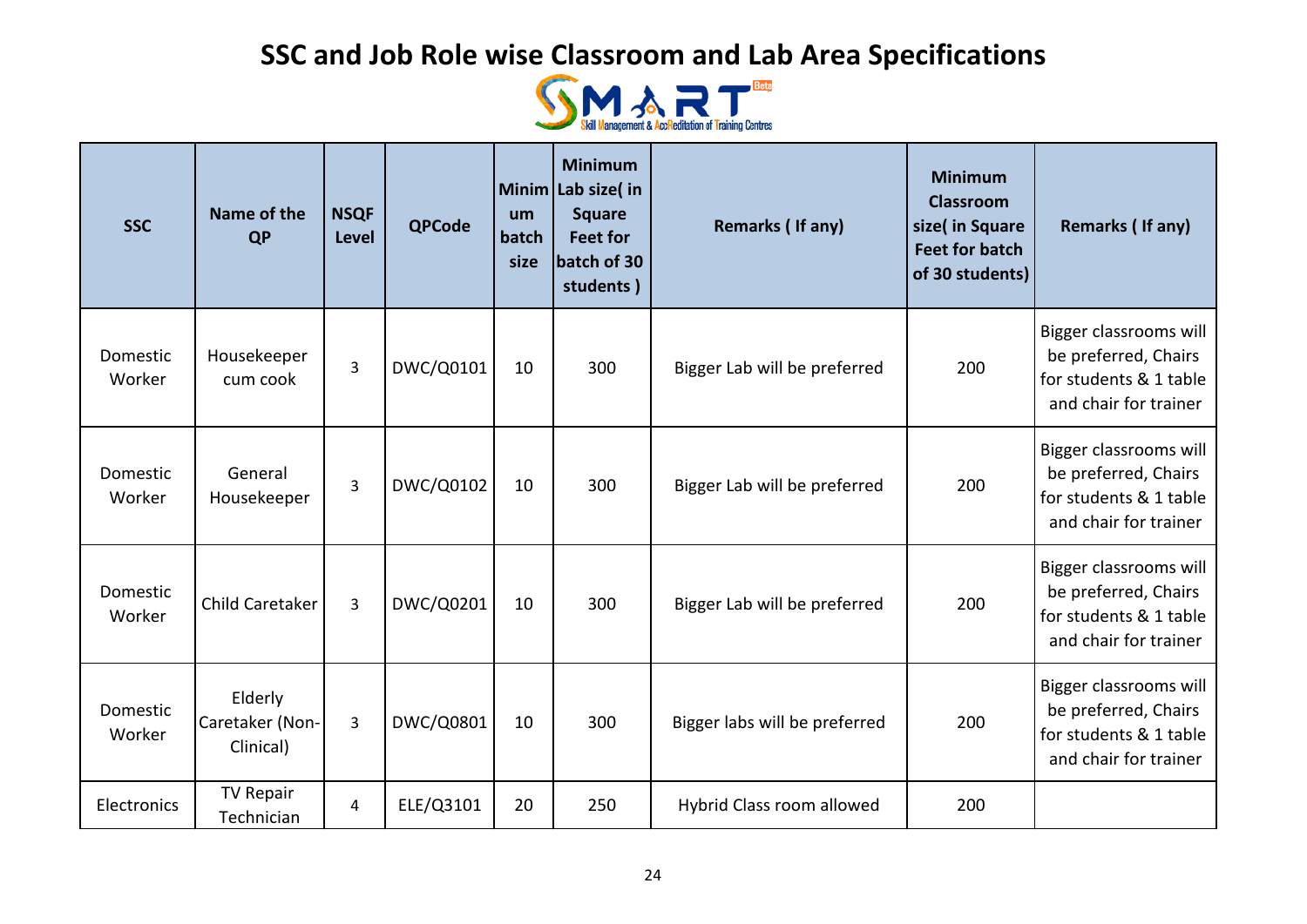

| <b>SSC</b>  | Name of the<br><b>QP</b>                                   | <b>NSQF</b><br><b>Level</b> | <b>QPCode</b> | um<br>batch<br>size | <b>Minimum</b><br>Minim Lab size(in<br><b>Square</b><br><b>Feet for</b><br>batch of 30<br>students) | <b>Remarks (If any)</b>   | <b>Minimum</b><br><b>Classroom</b><br>size( in Square<br><b>Feet for batch</b><br>of 30 students) | Remarks (If any) |
|-------------|------------------------------------------------------------|-----------------------------|---------------|---------------------|-----------------------------------------------------------------------------------------------------|---------------------------|---------------------------------------------------------------------------------------------------|------------------|
| Electronics | Field<br>Technician $-$<br>Other Home<br><b>Appliances</b> | 4                           | ELE/Q3104     | 20                  | 250                                                                                                 | Hybrid Class room allowed | 200                                                                                               |                  |
| Electronics | Field<br>Technician $-$<br>Computing and<br>Peripherals    | 4                           | ELE/Q4601     | 20                  | 250                                                                                                 | Hybrid Class room allowed | 200                                                                                               |                  |
| Electronics | <b>CCTV</b><br>Installation<br>Technician                  | 4                           | ELE/Q4605     | 20                  | 250                                                                                                 | Hybrid Class room allowed | 200                                                                                               |                  |
| Electronics | Field<br>Technician-<br>Networking<br>and Storage          | 4                           | ELE/Q4606     | 20                  | 250                                                                                                 | Hybrid Class room allowed | 200                                                                                               |                  |
| Electronics | Solar Panel<br>Installation<br>Technician                  | 4                           | ELE/Q5901     | 20                  | 250                                                                                                 | Hybrid Class room allowed | 200                                                                                               |                  |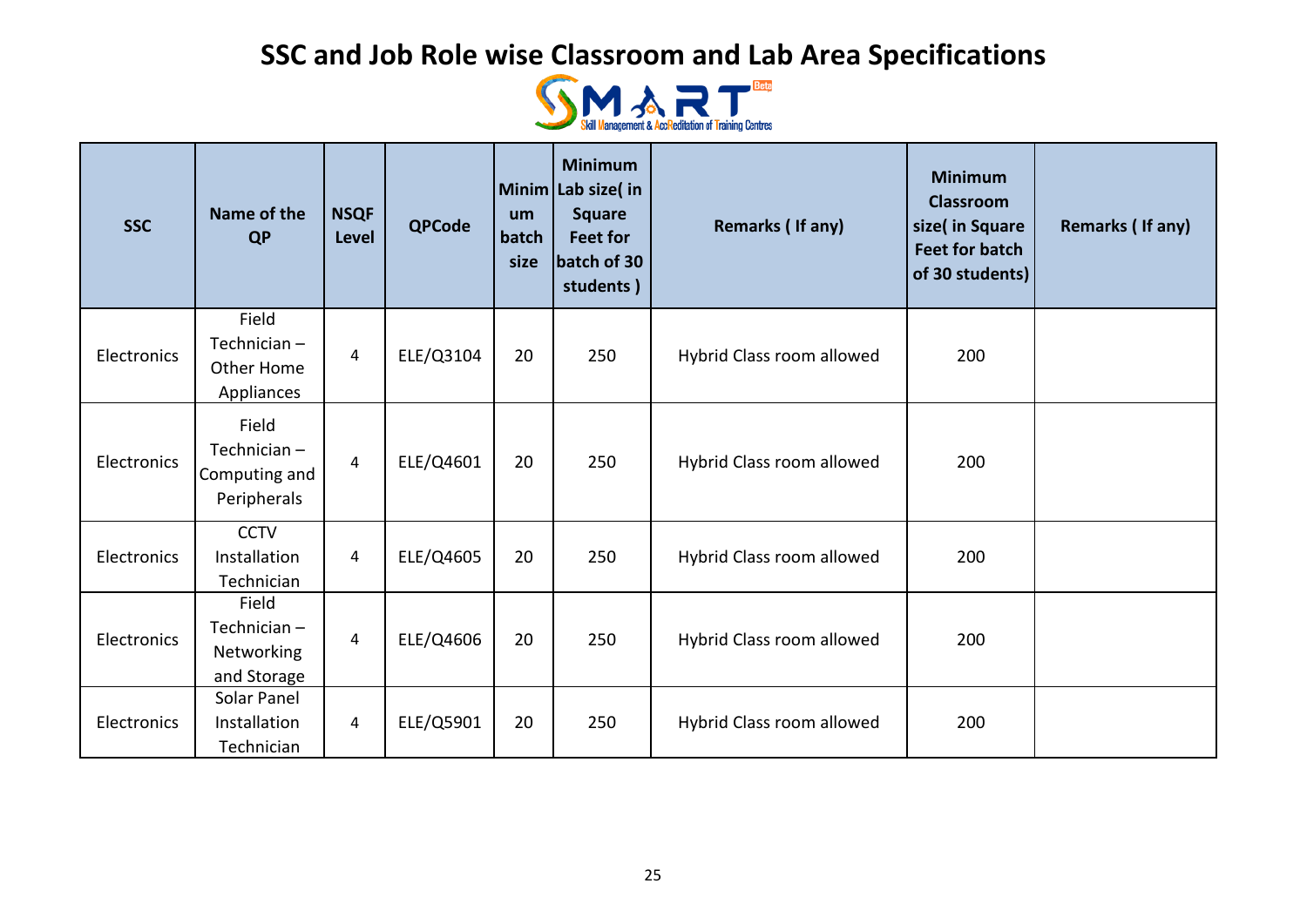

| <b>SSC</b>         | Name of the<br><b>QP</b>                                          | <b>NSQF</b><br><b>Level</b> | <b>QPCode</b> | um<br>batch<br>size | <b>Minimum</b><br>Minim Lab size(in<br><b>Square</b><br><b>Feet for</b><br>batch of 30<br>students) | <b>Remarks (If any)</b>   | <b>Minimum</b><br><b>Classroom</b><br>size( in Square<br><b>Feet for batch</b><br>of 30 students) | Remarks (If any) |
|--------------------|-------------------------------------------------------------------|-----------------------------|---------------|---------------------|-----------------------------------------------------------------------------------------------------|---------------------------|---------------------------------------------------------------------------------------------------|------------------|
| Electronics        | DTH Set Top<br><b>Box Installation</b><br>& Service<br>Technician | $\overline{4}$              | ELE/Q8101     | 20                  | 250                                                                                                 | Hybrid Class room allowed | 200                                                                                               |                  |
| Electronics        | Mobile Phone<br>Hardware<br>Repair<br>Technician                  | 4                           | ELE/Q8104     | 20                  | 250                                                                                                 | Hybrid Class room allowed | 200                                                                                               |                  |
| Electronics        | LED Light<br>Repair<br>Technician                                 | $\overline{4}$              | ELE/Q9302     | 20                  | 250                                                                                                 | Hybrid Class room allowed | 200                                                                                               |                  |
| Electronics        | Filed Engineer -<br><b>RACW</b>                                   | 5                           | ELE/Q3105     | 20                  | 250                                                                                                 | Hybrid Class room allowed | 200                                                                                               |                  |
| Food<br>Processing | Pickle Making<br>Technician                                       | 4                           | FIC/Q0102     | 10                  | 300                                                                                                 |                           | 200                                                                                               |                  |
| Food<br>Processing | Jam Jelly &<br>Ketchup<br>Processing<br>Technician                | 4                           | FIC/Q0103     | 10                  | 400                                                                                                 |                           | 200                                                                                               |                  |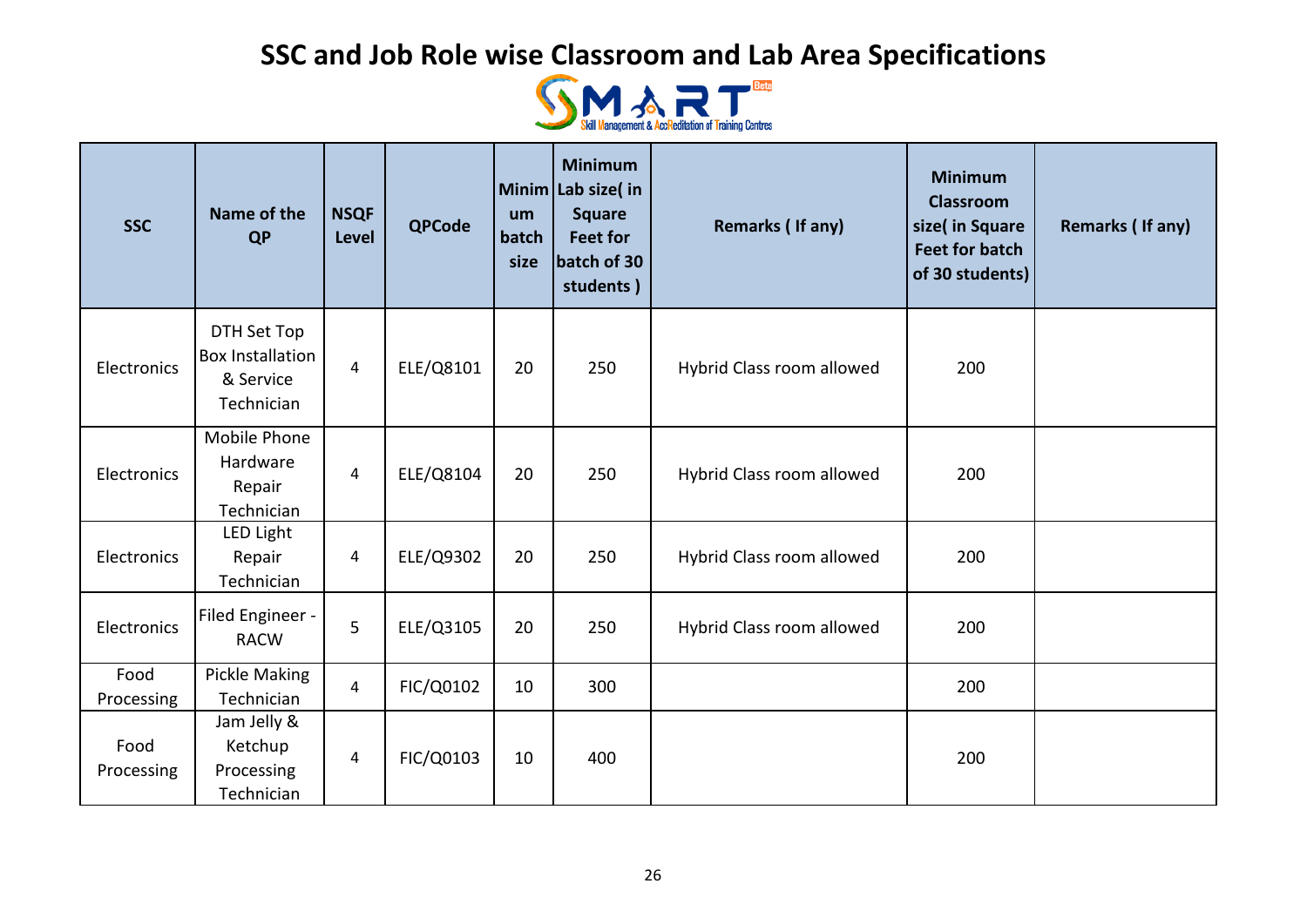

| <b>SSC</b>                     | Name of the<br><b>QP</b>                         | <b>NSQF</b><br><b>Level</b> | <b>QPCode</b> | um<br>batch<br>size | <b>Minimum</b><br>Minim Lab size( in<br><b>Square</b><br><b>Feet for</b><br>batch of 30<br>students) | Remarks (If any)                                                  | <b>Minimum</b><br><b>Classroom</b><br>size( in Square<br><b>Feet for batch</b><br>of 30 students) | Remarks (If any)                                                          |
|--------------------------------|--------------------------------------------------|-----------------------------|---------------|---------------------|------------------------------------------------------------------------------------------------------|-------------------------------------------------------------------|---------------------------------------------------------------------------------------------------|---------------------------------------------------------------------------|
| Food<br>Processing             | <b>Craft Baker</b>                               | 4                           | FIC/Q5002     | 10                  | 500                                                                                                  |                                                                   | 200                                                                                               |                                                                           |
| Food<br>Processing             | <b>Plant Biscuit</b><br>Production<br>Specialist | 4                           | FIC/Q5003     | 10                  | 500                                                                                                  |                                                                   | 200                                                                                               |                                                                           |
| Food<br>Processing             | <b>Baking</b><br>Technician                      | 4                           | FIC/Q5005     | 10                  | 500                                                                                                  |                                                                   | 200                                                                                               |                                                                           |
| Furniture &<br><b>Fittings</b> | Carpenter -<br>Wooden<br>Furniture               | 4                           | FFS/Q0102     | 30                  | 1000                                                                                                 | If the lab size is 800 Sq ft then<br>also it should be considered | 200                                                                                               | 30 study chairs for<br>students and one<br>table and chair for<br>trainer |
| Furniture &<br><b>Fittings</b> | Fitter-Modular<br>Furniture                      | 4                           | FFS/Q5702     | 30                  | 800                                                                                                  | If the lab size is 800 Sq ft then<br>also it should be considered | 200                                                                                               | 30 study chairs for<br>students and one<br>table and chair for<br>trainer |
| Furniture &<br><b>Fittings</b> | Assistant<br>Carpenter-<br>wooden<br>Furniture   | $\overline{2}$              | FFS/Q0101     | 30                  | 1000                                                                                                 | If the lab size is 800 Sq ft then<br>also it should be considered | 200                                                                                               | 30 study chairs for<br>students and one<br>table and chair for<br>trainer |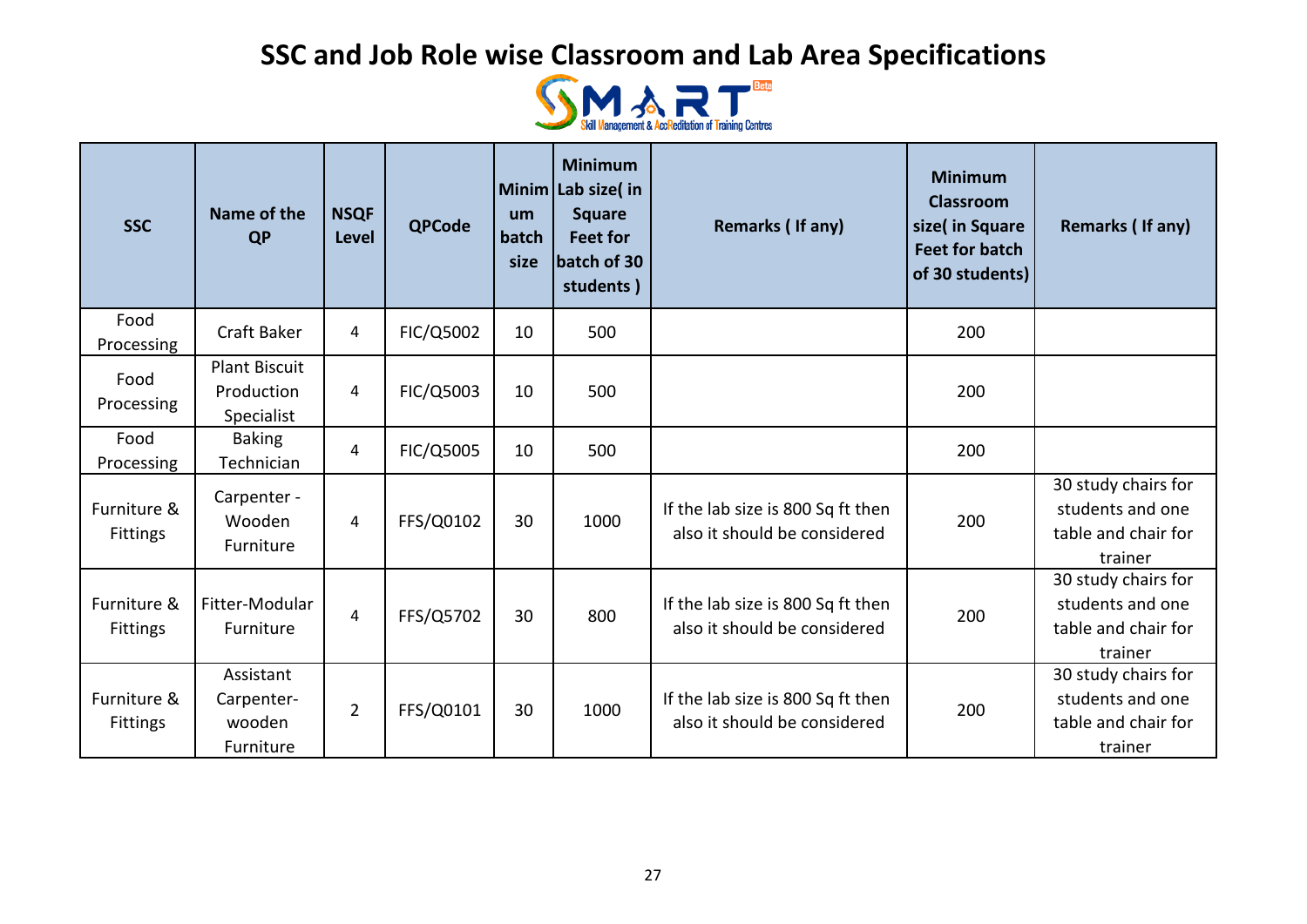

| <b>SSC</b>                     | Name of the<br><b>QP</b>                                                        | <b>NSQF</b><br>Level | <b>QPCode</b> | um<br>batch<br>size | <b>Minimum</b><br>Minim Lab size(in<br><b>Square</b><br><b>Feet for</b><br>batch of 30<br>students) | Remarks (If any)                                                  | <b>Minimum</b><br><b>Classroom</b><br>size( in Square<br><b>Feet for batch</b><br>of 30 students) | <b>Remarks (If any)</b>                                                   |
|--------------------------------|---------------------------------------------------------------------------------|----------------------|---------------|---------------------|-----------------------------------------------------------------------------------------------------|-------------------------------------------------------------------|---------------------------------------------------------------------------------------------------|---------------------------------------------------------------------------|
| Furniture &<br><b>Fittings</b> | Assistant-<br>Fitter-Modular<br>Furniture                                       | $\overline{2}$       | FFS/Q5701     | 30                  | 800                                                                                                 | If the lab size is 800 Sq ft then<br>also it should be considered | 200                                                                                               | 30 study chairs for<br>students and one<br>table and chair for<br>trainer |
| Gems &<br>Jewellery            | Handmade<br>Gold and Gems-<br>set Jewellery -<br>Goldsmith -<br>Components      | 3                    | G&J/Q0603     | 10                  | 200                                                                                                 |                                                                   | 200                                                                                               |                                                                           |
| Gems &<br>Jewellery            | Handmade<br><b>Gold and Gems-</b><br>set Jewellery -<br>Goldsmith -<br>Frame    | $\overline{4}$       | G&J/Q0604     | 10                  | 200                                                                                                 |                                                                   | 200                                                                                               |                                                                           |
| Gems &<br>Jewellery            | Handmade<br><b>Gold and Gems-</b><br>set Jewellery -<br>Polisher and<br>Cleaner | 3                    | G&J/Q0701     | 10                  | 200                                                                                                 |                                                                   | 200                                                                                               |                                                                           |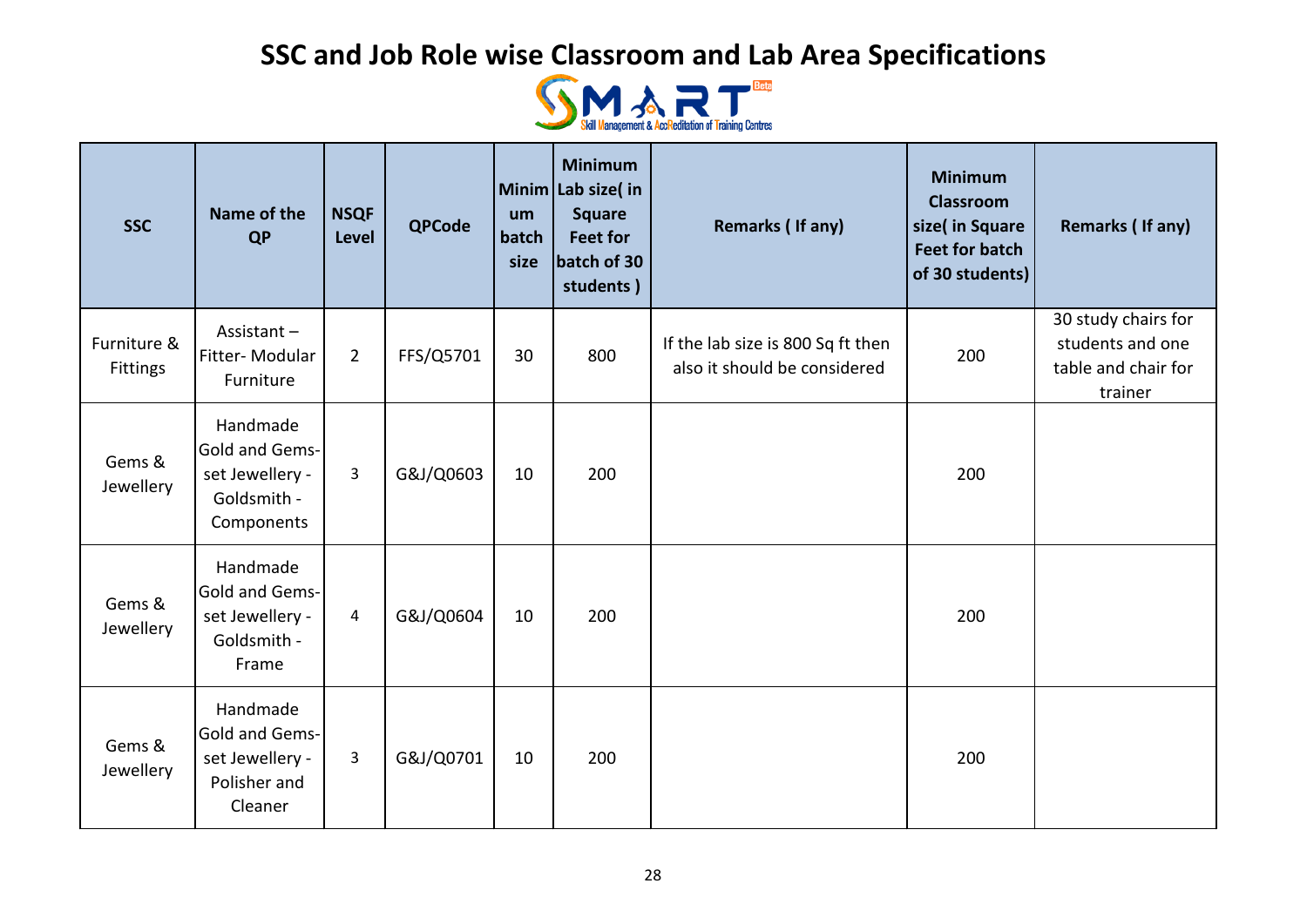

| <b>SSC</b>          | Name of the<br><b>QP</b>                                                   | <b>NSQF</b><br><b>Level</b> | <b>QPCode</b> | um<br>batch<br>size | <b>Minimum</b><br>Minim Lab size(in<br><b>Square</b><br><b>Feet for</b><br>batch of 30<br>students) | <b>Remarks (If any)</b> | <b>Minimum</b><br><b>Classroom</b><br>size( in Square<br><b>Feet for batch</b><br>of 30 students) | Remarks (If any) |
|---------------------|----------------------------------------------------------------------------|-----------------------------|---------------|---------------------|-----------------------------------------------------------------------------------------------------|-------------------------|---------------------------------------------------------------------------------------------------|------------------|
| Gems &<br>Jewellery | Cast and<br>diamonds-set<br>jewellery -<br>Hand Sketch<br>Designer (Basic) | 3                           | G&J/Q2301     | 10                  | 200                                                                                                 |                         | 200                                                                                               |                  |
| Gems &<br>Jewellery | Cast and<br>diamonds-set<br>jewellery - CAD<br>Operator                    | $\overline{4}$              | G&J/Q2303     | 10                  | 200                                                                                                 |                         | 200                                                                                               |                  |
| Gems &<br>Jewellery | Cast &<br>Diamonds Set<br>Jewellery - Wax<br>Setter                        | 3                           | G&J/Q1701     | 10                  | 200                                                                                                 |                         | 200                                                                                               |                  |
| Gems &<br>Jewellery | Diamond<br>Processing -<br>Assorter<br>(Advanced)                          | $\overline{a}$              | G&J/Q3603     | 10                  | 200                                                                                                 |                         | 200                                                                                               |                  |
| Gems &<br>Jewellery | Diamond<br>Processing -<br>Assorter (Basic)                                | 3                           | G&J/Q3601     | 10                  | 200                                                                                                 |                         | 200                                                                                               |                  |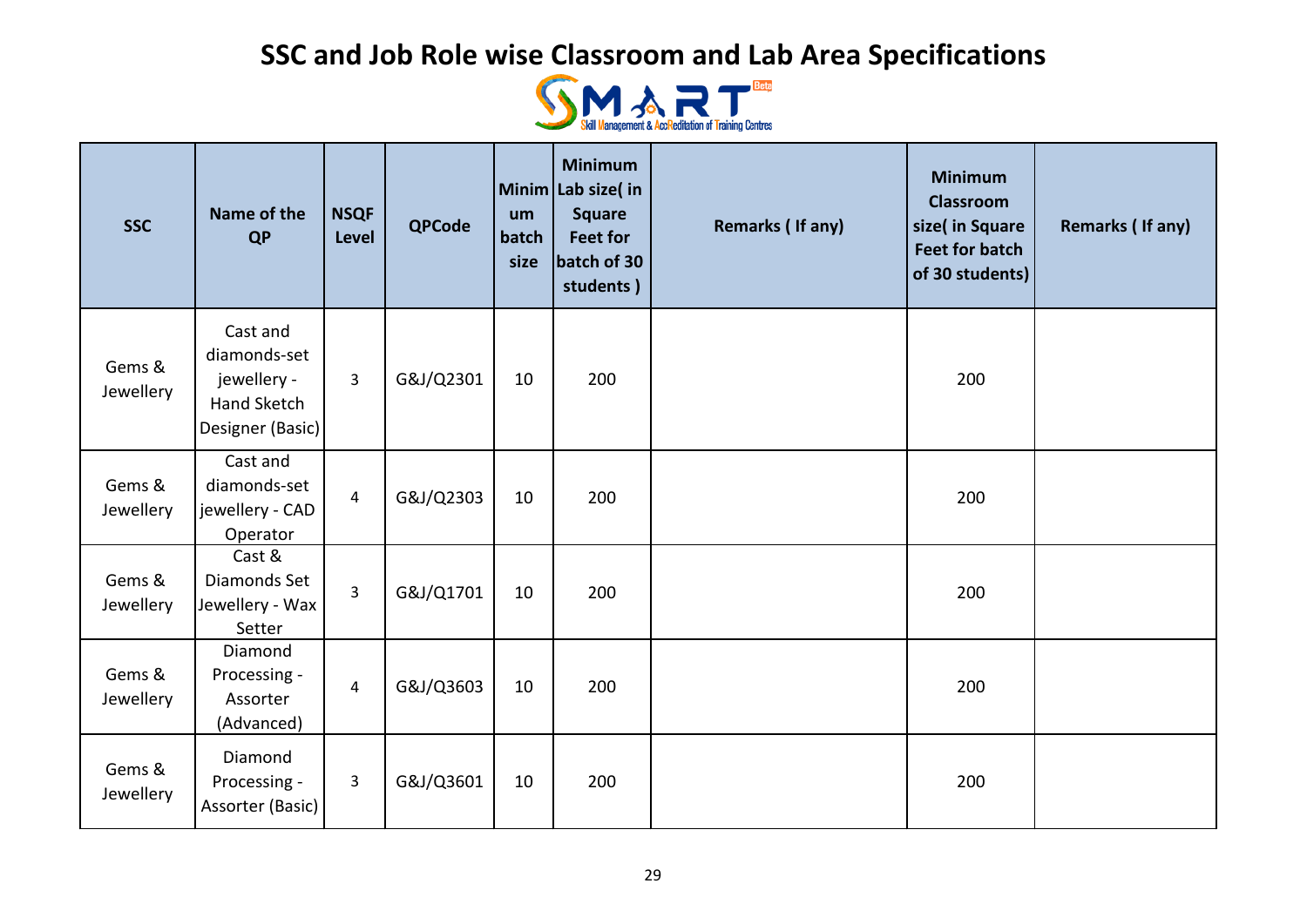

| <b>SSC</b>          | Name of the<br><b>QP</b>                                            | <b>NSQF</b><br><b>Level</b> | <b>QPCode</b> | um<br>batch<br>size | <b>Minimum</b><br>Minim Lab size(in<br><b>Square</b><br><b>Feet for</b><br>batch of 30<br>students) | Remarks (If any) | <b>Minimum</b><br><b>Classroom</b><br>size( in Square<br><b>Feet for batch</b><br>of 30 students) | <b>Remarks (If any)</b> |
|---------------------|---------------------------------------------------------------------|-----------------------------|---------------|---------------------|-----------------------------------------------------------------------------------------------------|------------------|---------------------------------------------------------------------------------------------------|-------------------------|
| Gems &<br>Jewellery | Jewellery Retail<br>- Jewellery<br><b>Retail Sales</b><br>Associate | $\overline{4}$              | G&J/Q6802     | 10                  | 200                                                                                                 |                  | 200                                                                                               |                         |
| Gems &<br>Jewellery | Handmade<br>Gold and Gems-<br>set Jewellery -<br>Setter             | $\overline{3}$              | G&J/Q0802     | 10                  | 200                                                                                                 |                  | 200                                                                                               |                         |
| Gems &<br>Jewellery | Cast and<br>diamonds-set<br>jewellery -<br>Merchandiser<br>Design   | 6                           | G&J/Q2302     | 10                  | 200                                                                                                 |                  | 200                                                                                               |                         |
| Gems &<br>Jewellery | Cast and<br>diamonds-set<br>jewellery - Wax<br><b>Tree Maker</b>    | $\overline{3}$              | G&J/Q2601     | 10                  | 200                                                                                                 |                  | 200                                                                                               |                         |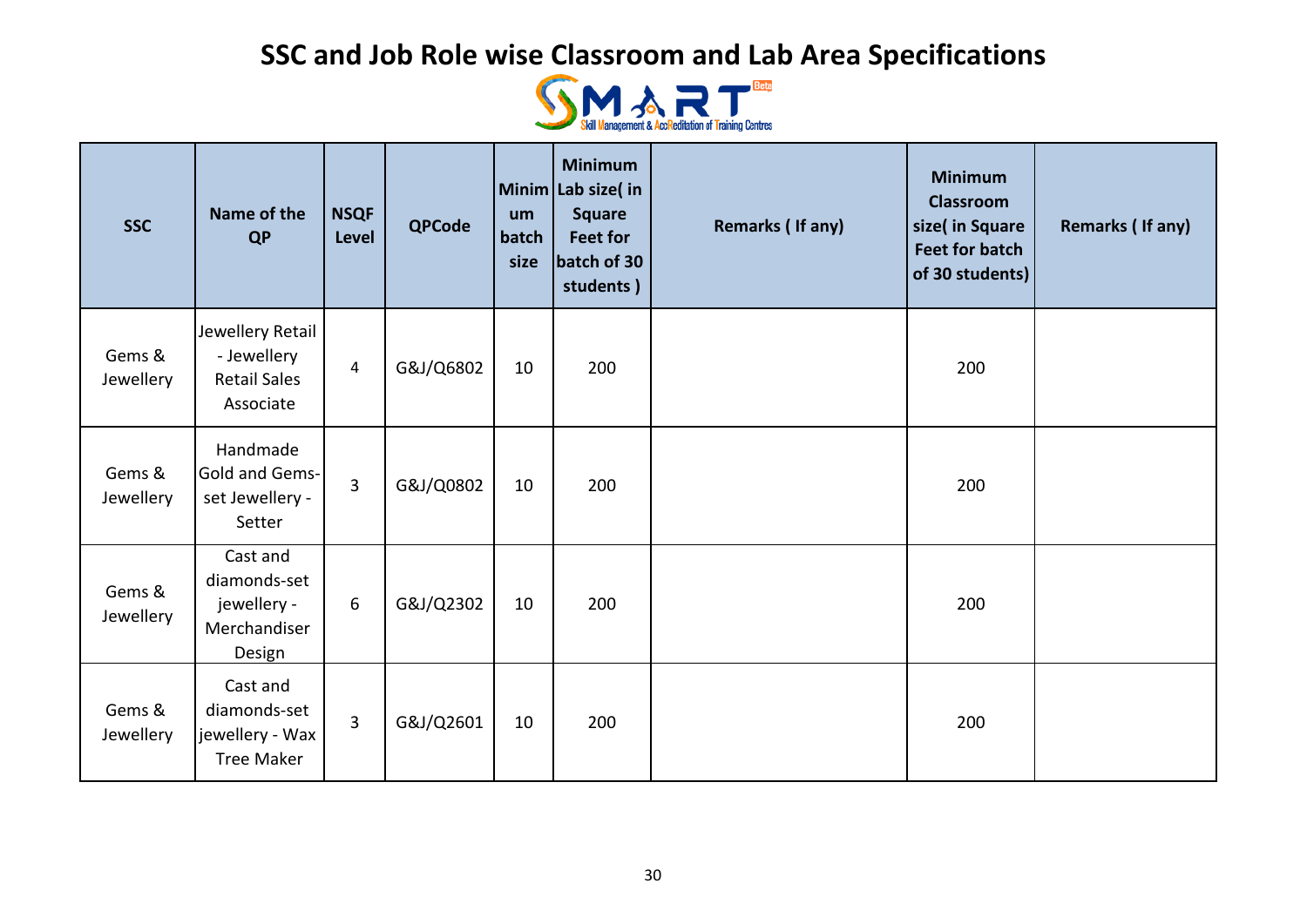

| <b>SSC</b>          | Name of the<br><b>QP</b>                                                  | <b>NSQF</b><br><b>Level</b> | <b>QPCode</b> | um<br>batch<br>size | <b>Minimum</b><br>Minim Lab size(in<br><b>Square</b><br><b>Feet for</b><br>batch of 30<br>students) | <b>Remarks (If any)</b> | <b>Minimum</b><br><b>Classroom</b><br>size( in Square<br><b>Feet for batch</b><br>of 30 students) | <b>Remarks (If any)</b> |
|---------------------|---------------------------------------------------------------------------|-----------------------------|---------------|---------------------|-----------------------------------------------------------------------------------------------------|-------------------------|---------------------------------------------------------------------------------------------------|-------------------------|
| Gems &<br>Jewellery | Cast and<br>diamonds-set<br>jewellery - Wax<br>Piece Maker                | 4                           | G&J/Q2602     | 10                  | 200                                                                                                 |                         | 200                                                                                               |                         |
| Gems &<br>Jewellery | Cast and<br>diamonds-set<br>jewellery -<br>Rubber Mould<br>Maker          | $\overline{4}$              | G&J/Q2603     | 10                  | 200                                                                                                 |                         | 200                                                                                               |                         |
| Gems &<br>Jewellery | Cast and<br>diamonds-set<br>jewellery -<br>Jewellery<br>Polisher          | 3                           | G&J/Q3001     | 10                  | 200                                                                                                 |                         | 200                                                                                               |                         |
| Gems &<br>Jewellery | Cast and<br>diamonds-set<br>jewellery -<br><b>Metal Setter</b><br>(Basic) | 3                           | G&J/Q3103     | 10                  | 200                                                                                                 |                         | 200                                                                                               |                         |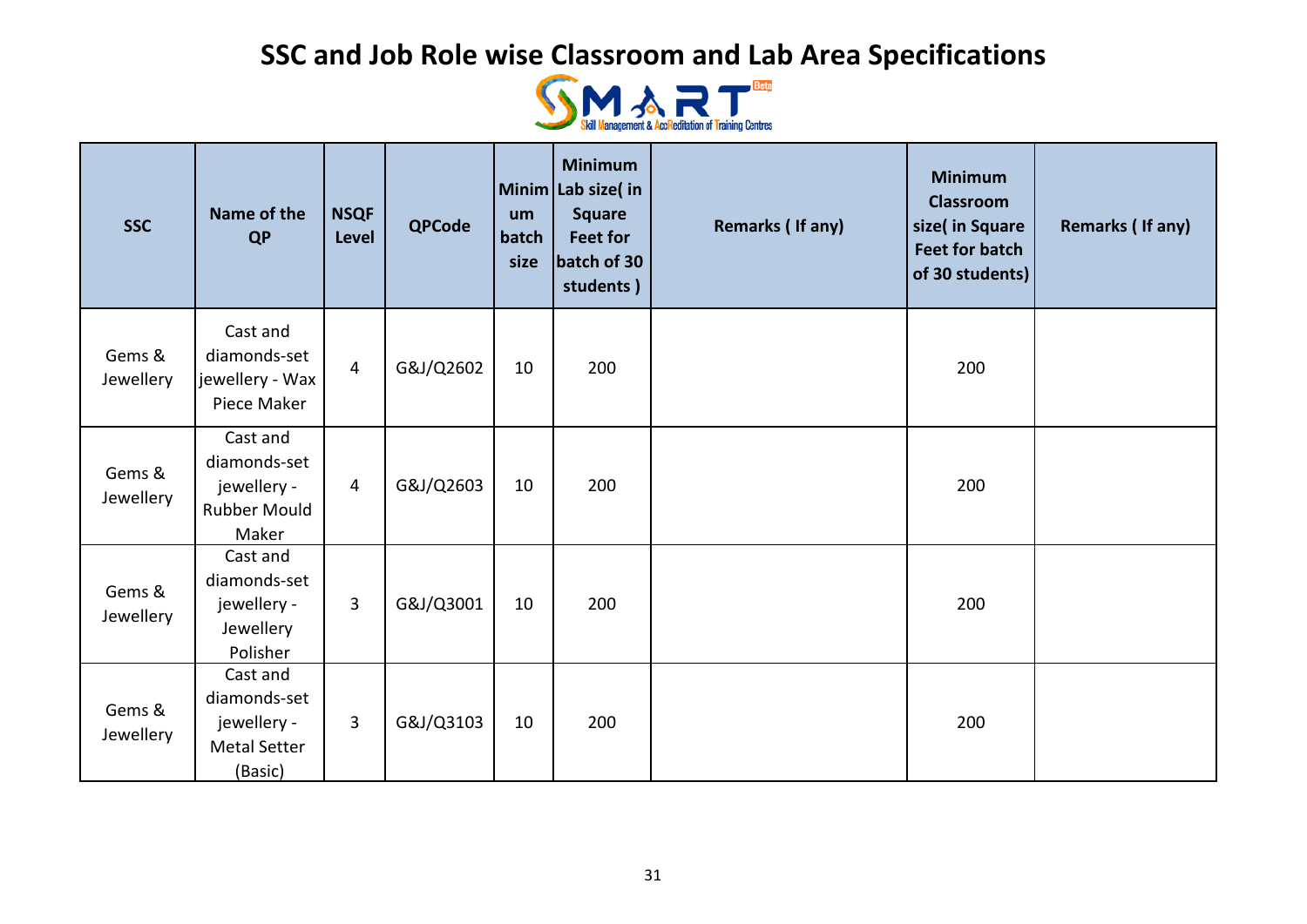

| <b>SSC</b>          | Name of the<br><b>QP</b>                          | <b>NSQF</b><br><b>Level</b> | <b>QPCode</b> | um<br>batch<br>size | <b>Minimum</b><br>Minim Lab size(in<br><b>Square</b><br><b>Feet for</b><br>batch of 30<br>students) | <b>Remarks (If any)</b> | <b>Minimum</b><br><b>Classroom</b><br>size( in Square<br><b>Feet for batch</b><br>of 30 students) | Remarks (If any) |
|---------------------|---------------------------------------------------|-----------------------------|---------------|---------------------|-----------------------------------------------------------------------------------------------------|-------------------------|---------------------------------------------------------------------------------------------------|------------------|
| Gems &<br>Jewellery | Diamond<br>Processing -<br>Auto Bruter            | 3                           | G&J/Q4502     | 10                  | 200                                                                                                 |                         | 200                                                                                               |                  |
| Gems &<br>Jewellery | Diamond<br>Processing -<br><b>Bottom Polisher</b> | 3                           | G&J/Q4703     | 10                  | 200                                                                                                 |                         | 200                                                                                               |                  |
| Gems &<br>Jewellery | Gemstone<br>Processing -<br>Polisher              | 3                           | G&J/Q6701     | 10                  | 200                                                                                                 |                         | 200                                                                                               |                  |
| Gems &<br>Jewellery | Gemstone<br>Processing -<br><b>Facet Maker</b>    | 3                           | G&J/Q6704     | 10                  | 200                                                                                                 |                         | 200                                                                                               |                  |
| Gems &<br>Jewellery | Appraiser and<br>Valuer                           | 5                           | G&J/Q8502     | 10                  | 200                                                                                                 |                         | 200                                                                                               |                  |
| Green Jobs          | Solar PV<br>Installer<br>(Suryamitra)             | $\overline{4}$              | SGJ/Q0101     | 20                  | 300                                                                                                 |                         | 300                                                                                               |                  |
| Green Jobs          | Solar PV<br>Installer -<br>Electrical             | $\overline{4}$              | SGJ/Q0102     | 20                  | 300                                                                                                 |                         | 300                                                                                               |                  |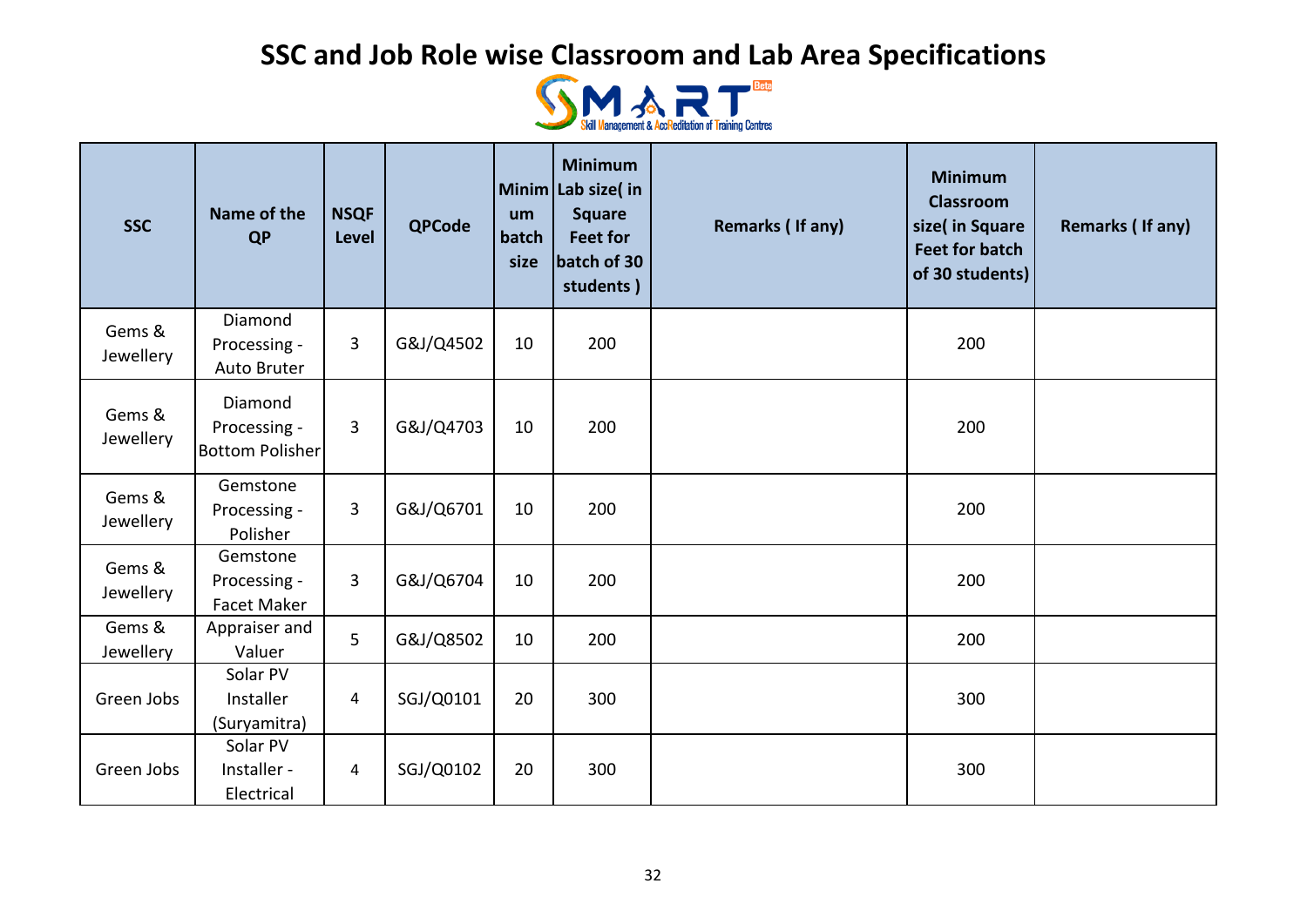

| <b>SSC</b>         | Name of the<br><b>QP</b>                       | <b>NSQF</b><br><b>Level</b> | <b>QPCode</b> | um<br>batch<br>size | <b>Minimum</b><br>Minim Lab size(in<br><b>Square</b><br><b>Feet for</b><br>batch of 30<br>students) | <b>Remarks (If any)</b> | <b>Minimum</b><br><b>Classroom</b><br>size( in Square<br><b>Feet for batch</b><br>of 30 students) | Remarks (If any) |
|--------------------|------------------------------------------------|-----------------------------|---------------|---------------------|-----------------------------------------------------------------------------------------------------|-------------------------|---------------------------------------------------------------------------------------------------|------------------|
| Green Jobs         | Solar PV<br>Installer - Civil                  | $\overline{4}$              | SGJ/Q0103     | 20                  | 300                                                                                                 |                         | 300                                                                                               |                  |
| Green Jobs         | Wastewater<br>Treatment<br>Plant<br>Technician | $\overline{4}$              | SGJ/Q6601     | 20                  | Nil                                                                                                 |                         | 300                                                                                               |                  |
| Green Jobs         | Wastewater<br>Treatment<br>Plant Helper        | 3                           | SGJ/Q6602     | 20                  | Nil                                                                                                 |                         | 300                                                                                               |                  |
| Handicrafts        | Stamping<br>operator                           | $\overline{4}$              | HCS/Q2802     | 25                  | 500                                                                                                 |                         | 300                                                                                               |                  |
| Handicrafts        | Engraving<br>artisan                           | $\overline{4}$              | HCS/Q2902     | 25                  | 600                                                                                                 |                         | 300                                                                                               |                  |
| <b>Handicrafts</b> | Handloom<br>Weaver<br>(Carpets)                | 3                           | HCS/Q5412     | 25                  | 800                                                                                                 |                         | 300                                                                                               |                  |
| <b>Handicrafts</b> | <b>Hand Rolled</b><br>Agarbatti<br>Maker       | 3                           | HCS/Q7901     | 25                  | 700                                                                                                 |                         | 300                                                                                               |                  |
| Handicrafts        | Agarbatti<br>Packer                            | 3                           | HCS/Q8002     | 25                  | 650                                                                                                 |                         | 300                                                                                               |                  |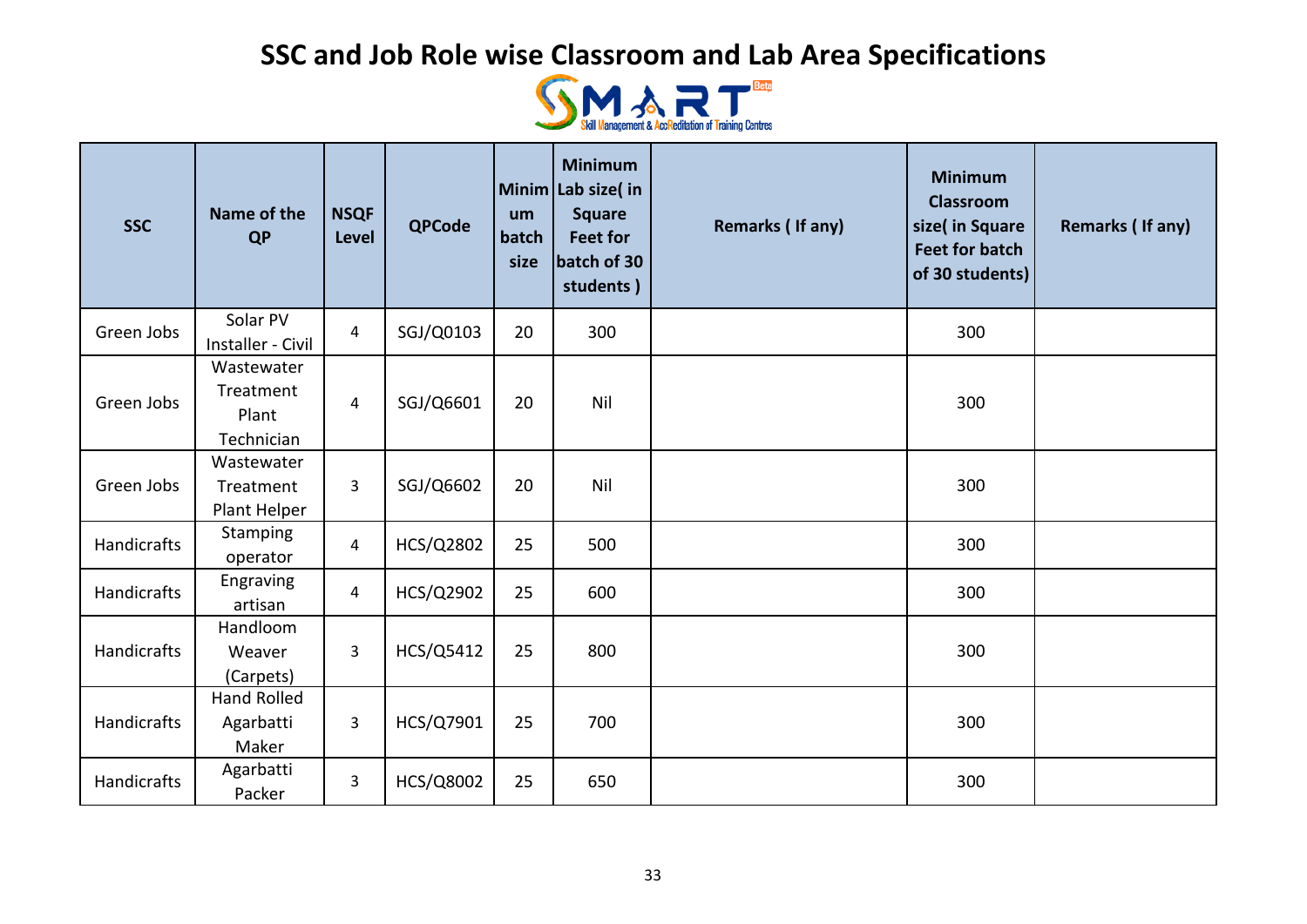

| <b>SSC</b>         | Name of the<br><b>QP</b>                            | <b>NSQF</b><br><b>Level</b> | <b>QPCode</b> | um<br>batch<br>size | <b>Minimum</b><br>Minim Lab size(in<br><b>Square</b><br><b>Feet for</b><br>batch of 30<br>students) | Remarks (If any)                                                                    | <b>Minimum</b><br><b>Classroom</b><br>size( in Square<br><b>Feet for batch</b><br>of 30 students) | Remarks (If any)                                                                       |
|--------------------|-----------------------------------------------------|-----------------------------|---------------|---------------------|-----------------------------------------------------------------------------------------------------|-------------------------------------------------------------------------------------|---------------------------------------------------------------------------------------------------|----------------------------------------------------------------------------------------|
| <b>Handicrafts</b> | <b>Bamboo Mat</b><br>Weaver                         | $\overline{3}$              | HCS/Q8702     | 25                  | 800                                                                                                 |                                                                                     | 300                                                                                               |                                                                                        |
| <b>Handicrafts</b> | Bamboo Basket<br>Maker                              | $\overline{3}$              | HCS/Q8704     | 25                  | 800                                                                                                 |                                                                                     | 300                                                                                               |                                                                                        |
| <b>Handicrafts</b> | <b>Bamboo Utility</b><br>Handicraft<br>Assembler    | $\overline{3}$              | HCS/Q8705     | 25                  | 750                                                                                                 |                                                                                     | 300                                                                                               |                                                                                        |
| <b>Handicrafts</b> | Hammering<br>artisan                                | $\overline{2}$              | HCS/Q2908     | 25                  | 650                                                                                                 |                                                                                     | 300                                                                                               |                                                                                        |
| Healthcare         | Emergency<br>Medical<br>Technician-<br><b>Basic</b> | 4                           | HSS/Q2301     | 25                  | 700                                                                                                 | lab & classroom could also be<br>clubbed in this job role under<br>1000 square feet | 300                                                                                               | lab & classroom<br>could also be clubbed<br>in this job role under<br>1000 square feet |
| Healthcare         | Frontline<br><b>Health Worker</b>                   | $\overline{3}$              | HSS/Q7701     |                     | 700                                                                                                 | Hybrid allowed                                                                      |                                                                                                   |                                                                                        |
| Healthcare         | Pharmacy<br>Assistant                               | 4                           | HSS/Q5401     |                     | 700                                                                                                 | Hybrid allowed                                                                      |                                                                                                   |                                                                                        |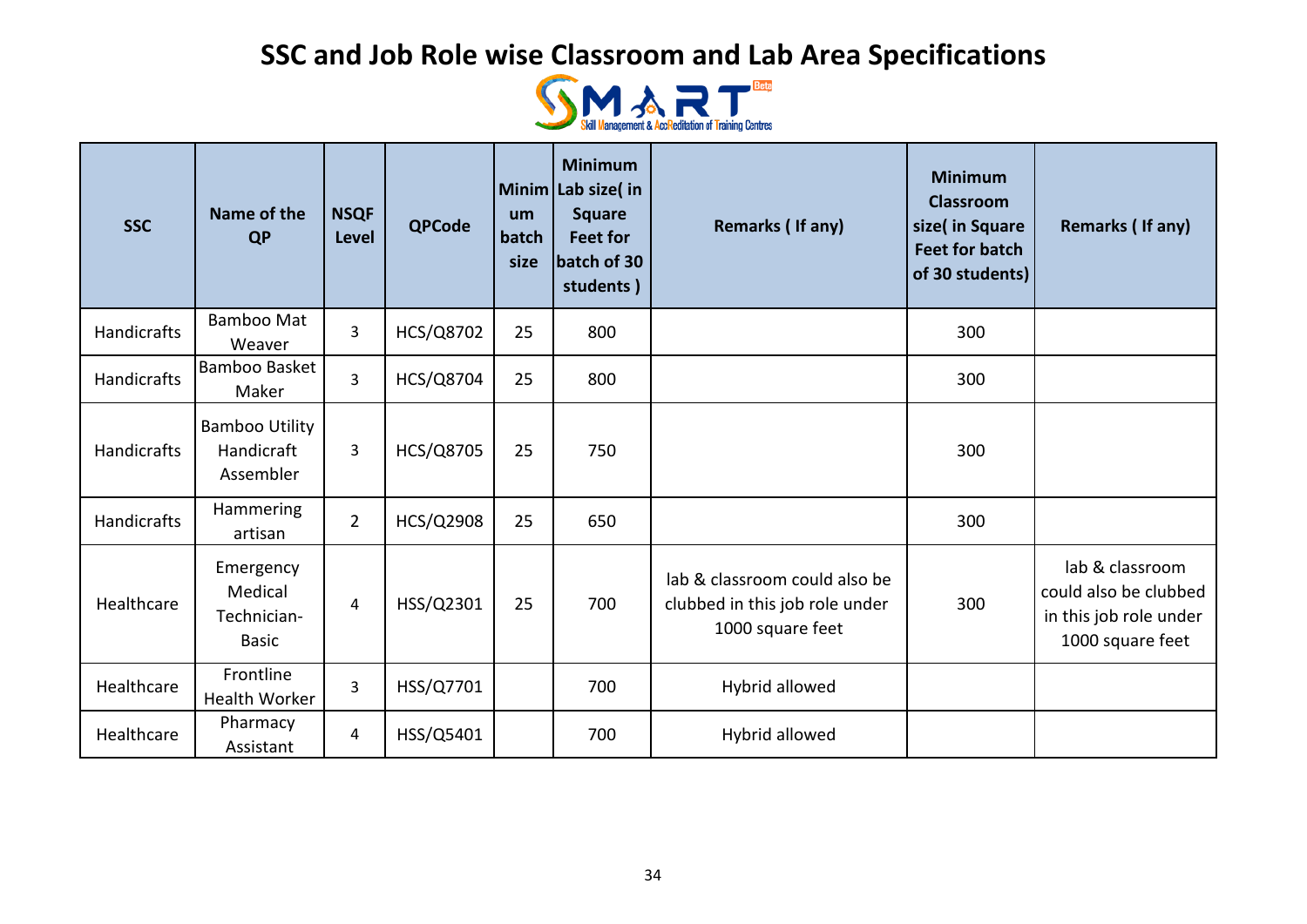

| <b>SSC</b> | Name of the<br><b>QP</b>         | <b>NSQF</b><br><b>Level</b> | <b>QPCode</b> | um<br>batch<br>size | <b>Minimum</b><br>Minim Lab size(in<br><b>Square</b><br><b>Feet for</b><br>batch of 30<br>students) | Remarks (If any)                                                                    | <b>Minimum</b><br><b>Classroom</b><br>size( in Square<br><b>Feet for batch</b><br>of 30 students) | <b>Remarks (If any)</b>                                                                |
|------------|----------------------------------|-----------------------------|---------------|---------------------|-----------------------------------------------------------------------------------------------------|-------------------------------------------------------------------------------------|---------------------------------------------------------------------------------------------------|----------------------------------------------------------------------------------------|
| Healthcare | Vision<br>Technician             | 3                           | HSS/Q3001     | 25                  | 700                                                                                                 | lab & classroom could also be<br>clubbed in this job role under<br>1000 square feet | 300                                                                                               | lab & classroom<br>could also be clubbed<br>in this job role under<br>1000 square feet |
| Healthcare | <b>General Duty</b><br>Assistant | 4                           | HSS/Q5101     | 25                  | 700                                                                                                 | lab & classroom could also be<br>clubbed in this job role under<br>1000 square feet | 300                                                                                               | lab & classroom<br>could also be clubbed<br>in this job role under<br>1000 square feet |
| Healthcare | Home Health<br>Aide              | 4                           | HSS/Q5102     | 25                  | 700                                                                                                 | lab & classroom could also be<br>clubbed in this job role under<br>1000 square feet | 300                                                                                               | lab & classroom<br>could also be clubbed<br>in this job role under<br>1000 square feet |
| Healthcare | Diet Assistant                   | 4                           | HSS/Q5201     | 25                  | 700                                                                                                 | lab & classroom could also be<br>clubbed in this job role under<br>1000 square feet | 300                                                                                               | lab & classroom<br>could also be clubbed<br>in this job role under<br>1000 square feet |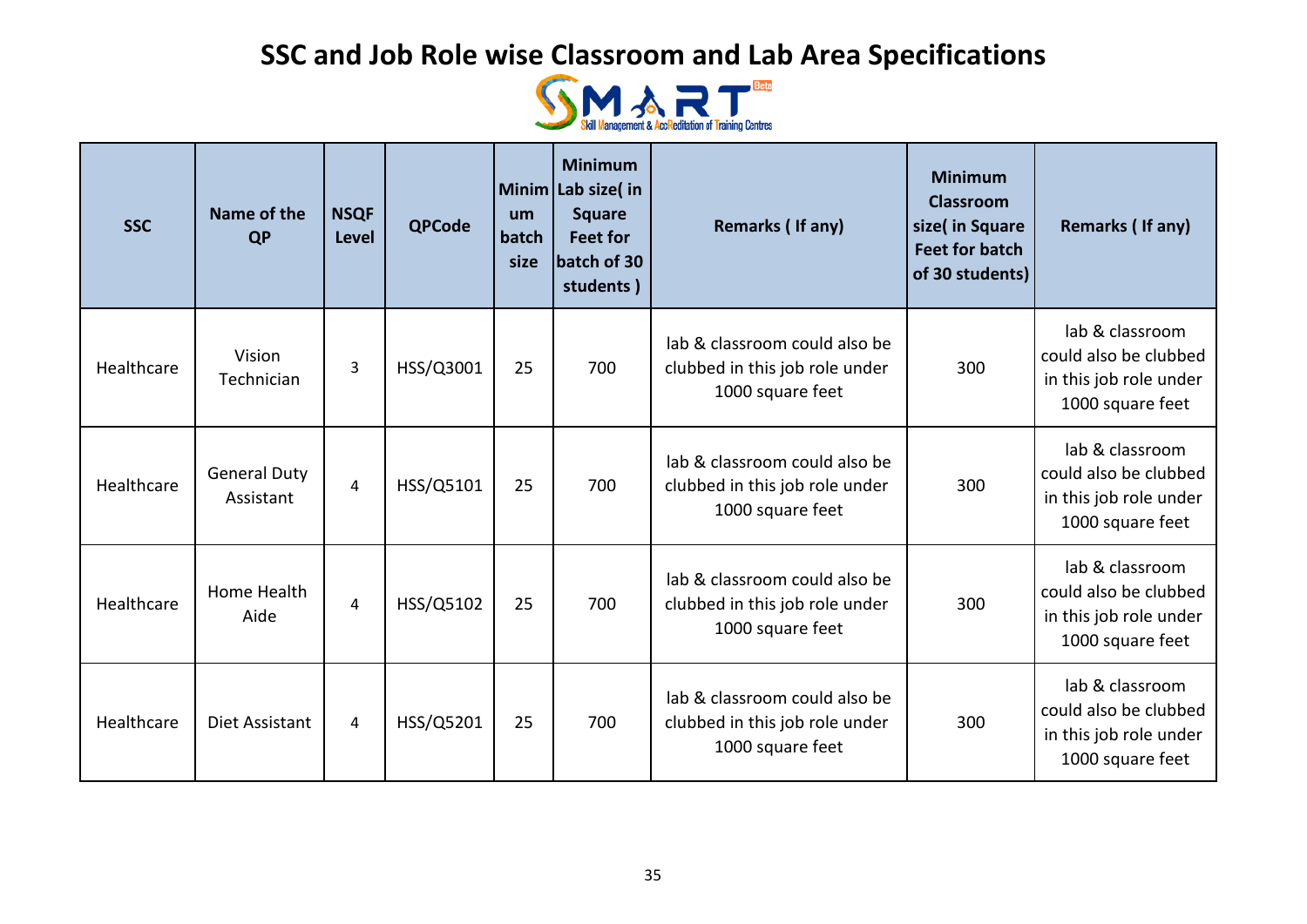

| <b>SSC</b>     | Name of the<br><b>QP</b>      | <b>NSQF</b><br><b>Level</b> | <b>QPCode</b> | um<br>batch<br>size | <b>Minimum</b><br>Minim Lab size(in<br><b>Square</b><br><b>Feet for</b><br>batch of 30<br>students) | Remarks (If any)                                                                                                           | <b>Minimum</b><br><b>Classroom</b><br>size( in Square<br><b>Feet for batch</b><br>of 30 students) | Remarks (If any)                                                                       |
|----------------|-------------------------------|-----------------------------|---------------|---------------------|-----------------------------------------------------------------------------------------------------|----------------------------------------------------------------------------------------------------------------------------|---------------------------------------------------------------------------------------------------|----------------------------------------------------------------------------------------|
| Healthcare     | <b>Diabetes</b><br>Educator   | 4                           | HSS/Q8701     | 25                  | 700                                                                                                 | lab & classroom could also be<br>clubbed in this job role under<br>1000 square feet                                        | 300                                                                                               | lab & classroom<br>could also be clubbed<br>in this job role under<br>1000 square feet |
| Infrastructure | Backhoe<br>Loader<br>Operator | 4                           | IES/Q0101     | 15                  | 20,000                                                                                              | Open ground 20,000 sq ft ( half<br>acre approx) with a covered<br>shed 600 sq ft; within walking<br>distance of class room | 400                                                                                               | Chairs with swing table                                                                |
| Infrastructure | Junior Backhoe<br>Operator    | 3                           | IES/Q0102     | 15                  | 20,000                                                                                              | Open ground 20,000 sq ft ( half<br>acre approx) with a covered<br>shed 600 sq ft; within walking<br>distance of class room | 400                                                                                               | Chairs with swing table                                                                |
| Infrastructure | Excavator<br>Operator         | 4                           | IES/Q0103     | 15                  | 20,000                                                                                              | Open ground 20,000 sq ft (half<br>acre approx) with a covered<br>shed 600 sq ft; within walking<br>distance of class room  | 400                                                                                               | Chairs with swing table                                                                |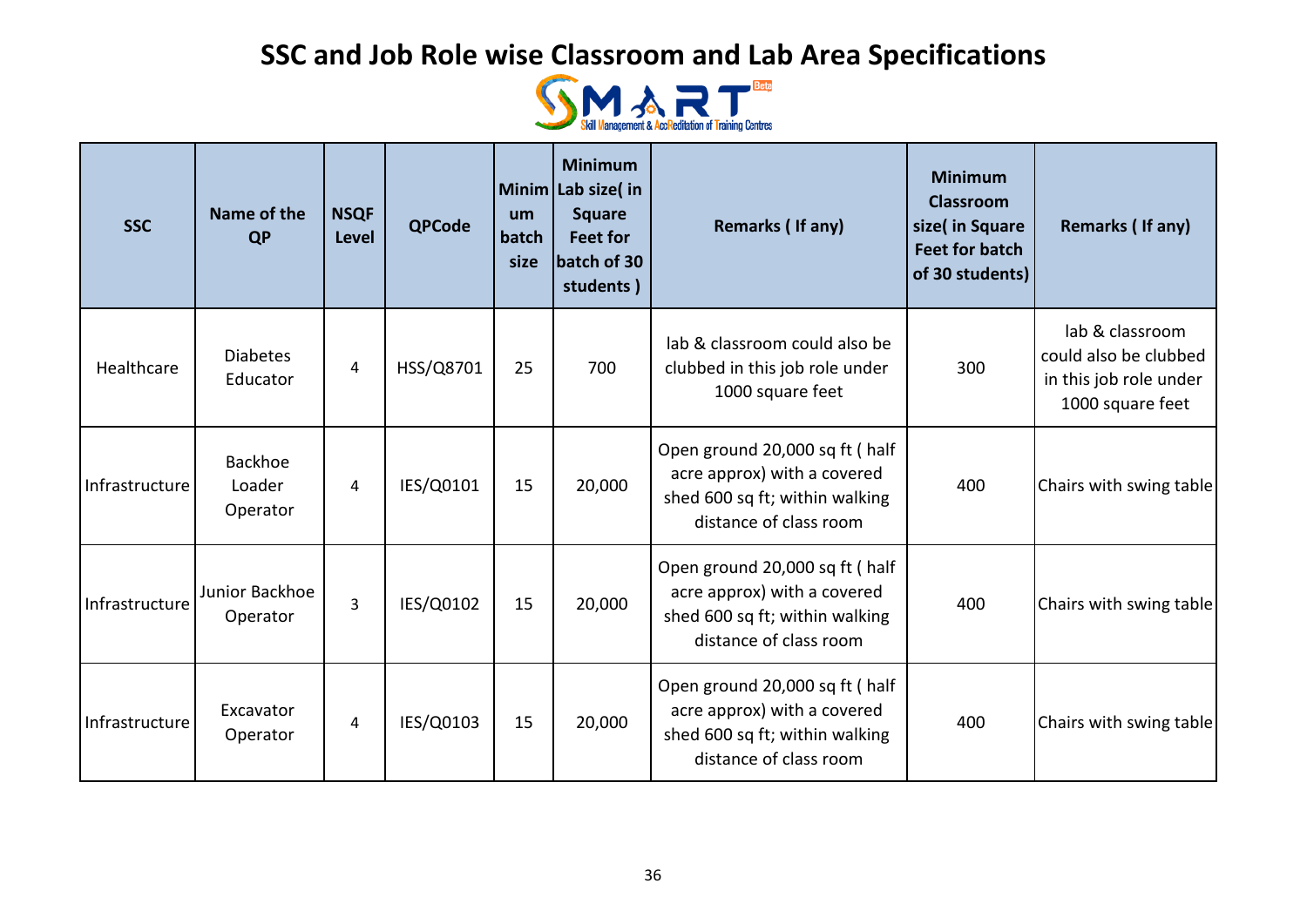

| <b>SSC</b>     | Name of the<br><b>QP</b>                | <b>NSQF</b><br>Level | <b>QPCode</b> | um<br>batch<br>size | <b>Minimum</b><br>Minim Lab size(in<br><b>Square</b><br><b>Feet for</b><br>batch of 30<br>students) | Remarks (If any)                                                                                                          | <b>Minimum</b><br><b>Classroom</b><br>size( in Square<br><b>Feet for batch</b><br>of 30 students) | Remarks (If any)              |
|----------------|-----------------------------------------|----------------------|---------------|---------------------|-----------------------------------------------------------------------------------------------------|---------------------------------------------------------------------------------------------------------------------------|---------------------------------------------------------------------------------------------------|-------------------------------|
| Infrastructure | Junior<br>Excavator<br>Operator         | 3                    | IES/Q0104     | 15                  | 20,000                                                                                              | Open ground 20,000 sq ft (half<br>acre approx) with a covered<br>shed 600 sq ft; within walking<br>distance of class room | 400                                                                                               | Chairs with swing table       |
| Infrastructure | Junior<br><b>Operator Crane</b>         | 3                    | IES/Q0111     | 10                  | 20,000                                                                                              | Open ground 20,000 sq ft (half<br>acre approx) with a covered<br>shed 600 sq ft; within walking<br>distance of class room | 400                                                                                               | Chairs with swing table       |
| Infrastructure | Junior Batching<br>Plant Operator       | 3                    | IES/Q0117     | 10                  | 20,000                                                                                              | Preferably project site                                                                                                   | 400                                                                                               | Chairs with swing table       |
| Infrastructure | Junior Transit<br><b>Mixer Operator</b> | 3                    | IES/Q0119     | 10                  | 20,000                                                                                              | Open ground 20,000 sq ft (half<br>acre approx) with a covered<br>shed 600 sq ft; within walking<br>distance of class room | 400                                                                                               | Chairs with swing table       |
| Infrastructure | Junior<br>Mechanic -<br>Engine          | 3                    | IES/Q1102     | 8                   | 3,000                                                                                               | Adjacent to the class room                                                                                                | 600                                                                                               | Chairs with standard<br>table |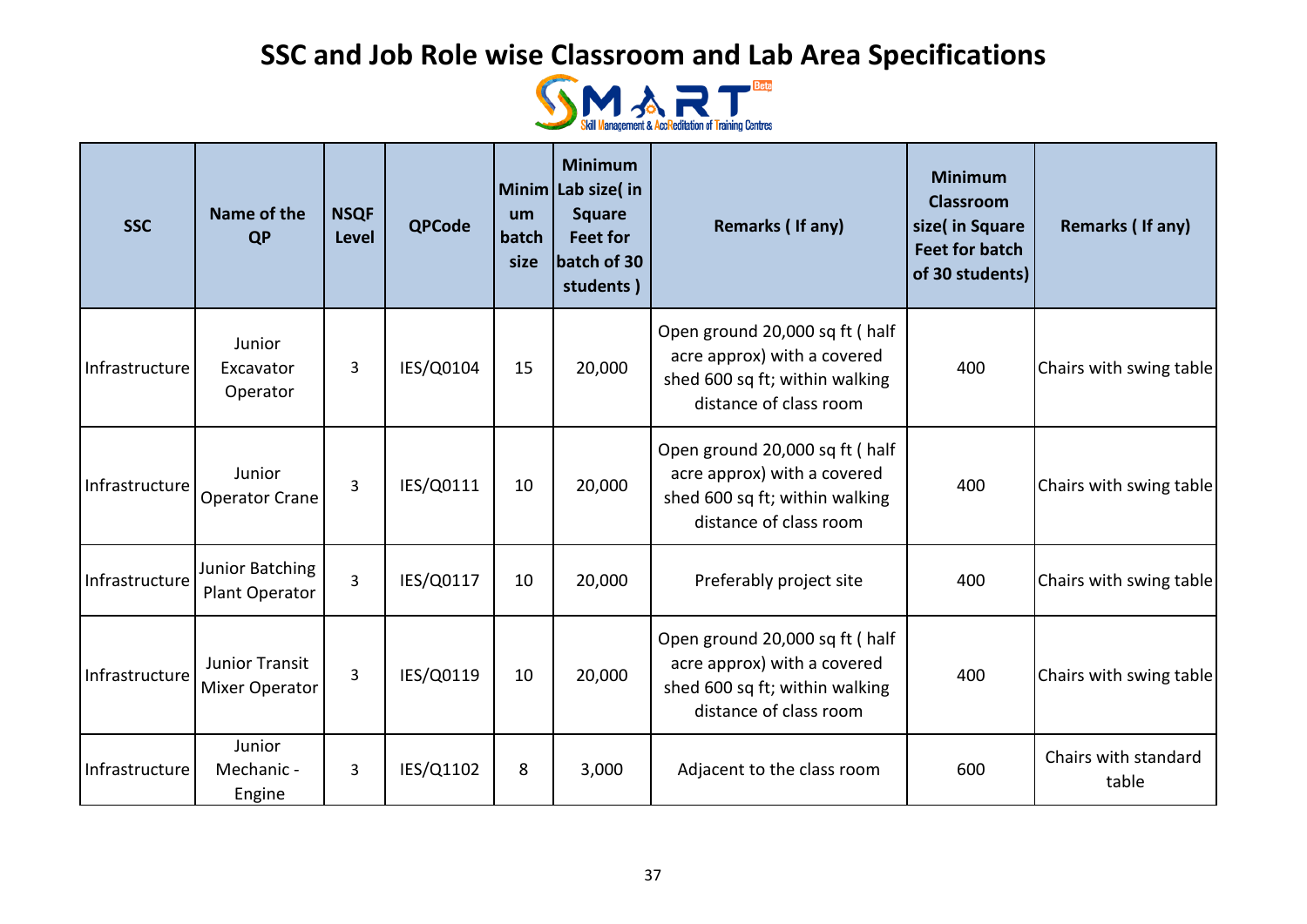

| <b>SSC</b>     | Name of the<br><b>QP</b>                                    | <b>NSQF</b><br><b>Level</b> | <b>QPCode</b> | um<br>batch<br>size | <b>Minimum</b><br>Minim Lab size(in<br><b>Square</b><br><b>Feet for</b><br>batch of 30<br>students) | Remarks (If any)                                                                                                          | <b>Minimum</b><br><b>Classroom</b><br>size( in Square<br><b>Feet for batch</b><br>of 30 students) | Remarks (If any)              |
|----------------|-------------------------------------------------------------|-----------------------------|---------------|---------------------|-----------------------------------------------------------------------------------------------------|---------------------------------------------------------------------------------------------------------------------------|---------------------------------------------------------------------------------------------------|-------------------------------|
| Infrastructure | Junior<br>Mechanic-<br><b>Hydraulics</b>                    | 3                           | IES/Q1104     | 8                   | 3,000                                                                                               | Adjacent to the class room                                                                                                | 600                                                                                               | Chairs with standard<br>table |
| Infrastructure | Junior<br>Mechanic $-$<br>Elec/Electronics<br>/ Instruments | 3                           | IES/Q1106     | 8                   | 3,000                                                                                               | Adjacent to the class room                                                                                                | 600                                                                                               | Chairs with standard<br>table |
| Infrastructure | Wheel Loader<br>Operator                                    | $\overline{4}$              | IES/Q0105     | 12                  | 20,000                                                                                              | Open ground 20,000 sq ft (half<br>acre approx) with a covered<br>shed 600 sq ft; within walking<br>distance of class room | 400                                                                                               | Chairs with swing table       |
| Infrastructure | Compactor<br>Operator                                       | 4                           | IES/Q0106     | 12                  | 20,000                                                                                              | Open ground 20,000 sq ft (half<br>acre approx) with a covered<br>shed 600 sq ft; within walking<br>distance of class room | 400                                                                                               | Chairs with swing table       |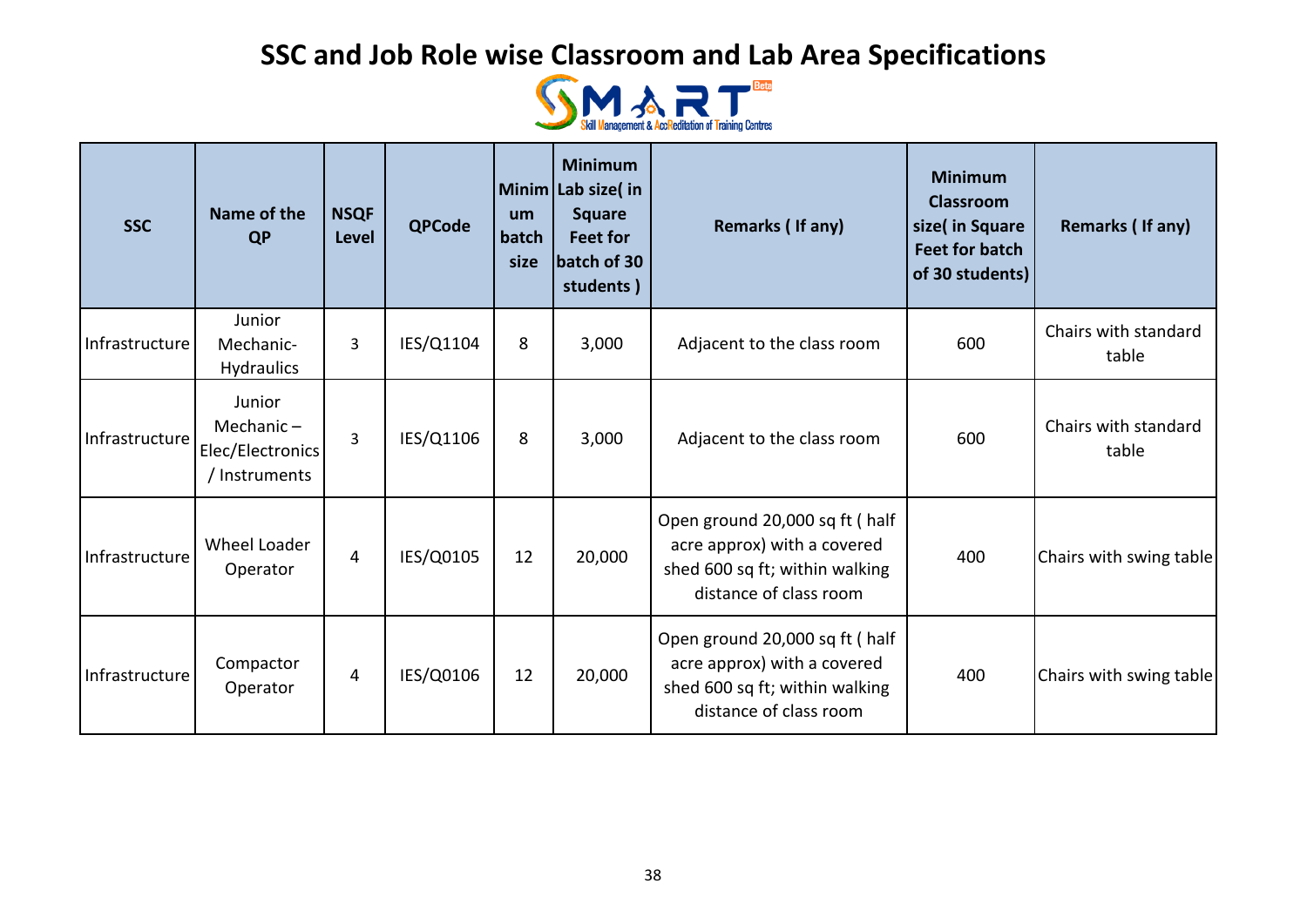

| <b>SSC</b>     | Name of the<br><b>QP</b>              | <b>NSQF</b><br><b>Level</b> | <b>QPCode</b> | um<br>batch<br>size | <b>Minimum</b><br>Minim Lab size(in<br><b>Square</b><br><b>Feet for</b><br>batch of 30<br>students) | Remarks (If any)                                                                                                           | <b>Minimum</b><br><b>Classroom</b><br>size( in Square<br><b>Feet for batch</b><br>of 30 students) | Remarks (If any)        |
|----------------|---------------------------------------|-----------------------------|---------------|---------------------|-----------------------------------------------------------------------------------------------------|----------------------------------------------------------------------------------------------------------------------------|---------------------------------------------------------------------------------------------------|-------------------------|
| Infrastructure | Concrete Pump<br>Operator             | $\overline{4}$              | IES/Q0107     | 12                  | 20,000                                                                                              | Open ground 20,000 sq ft ( half<br>acre approx) with a covered<br>shed 600 sq ft; within walking<br>distance of class room | 400                                                                                               | Chairs with swing table |
| Infrastructure | Hydra Crane<br>Operator               | 4                           | IES/Q0108     | 10                  | 20,000                                                                                              | Open ground 20,000 sq ft (half<br>acre approx) with a covered<br>shed 600 sq ft; within walking<br>distance of class room  | 400                                                                                               | Chairs with swing table |
| Infrastructure | <b>Tyre Mounted</b><br>Crane Operator | 4                           | IES/Q0109     | 10                  | 20,000                                                                                              | Open ground 20,000 sq ft (half<br>acre approx) with a covered<br>shed 600 sq ft; within walking<br>distance of class room  | 400                                                                                               | Chairs with swing table |
| Infrastructure | <b>Crawler Crane</b><br>Operator      | $\overline{4}$              | IES/Q0110     | 10                  | 20,000                                                                                              | Open ground 20,000 sq ft (half<br>acre approx) with a covered<br>shed 600 sq ft; within walking<br>distance of class room  | 400                                                                                               | Chairs with swing table |
| Infrastructure | Crusher<br>Operator                   | 4                           | IES/Q0112     | 10                  | 20,000                                                                                              | Preferably project site                                                                                                    | 400                                                                                               | Chairs with swing table |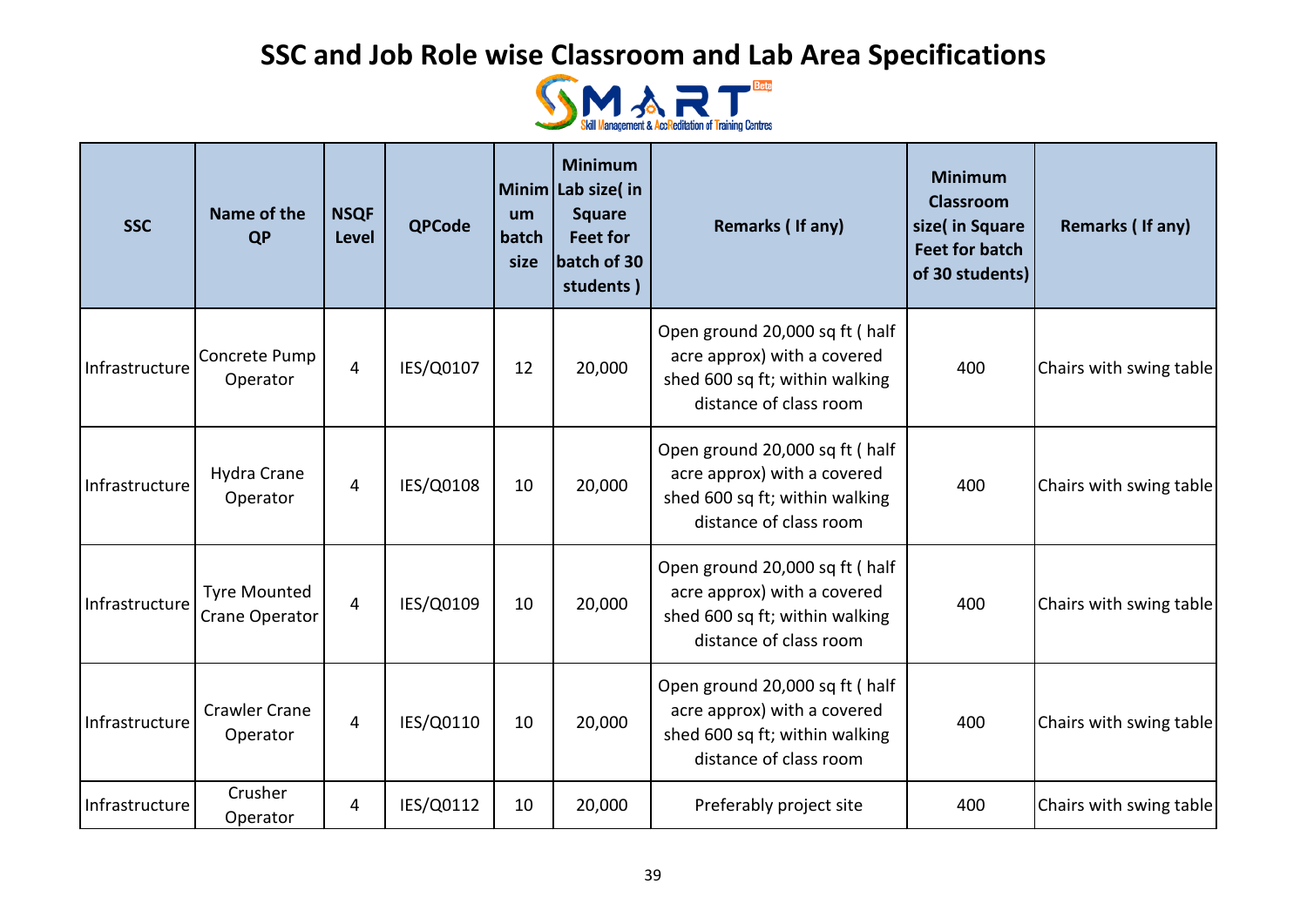

| <b>SSC</b>     | Name of the<br><b>QP</b>          | <b>NSQF</b><br>Level | <b>QPCode</b> | um<br>batch<br>size | <b>Minimum</b><br>Minim Lab size(in<br><b>Square</b><br><b>Feet for</b><br>batch of 30<br>students) | Remarks (If any)                                                                                                          | <b>Minimum</b><br><b>Classroom</b><br>size( in Square<br><b>Feet for batch</b><br>of 30 students) | Remarks (If any)        |
|----------------|-----------------------------------|----------------------|---------------|---------------------|-----------------------------------------------------------------------------------------------------|---------------------------------------------------------------------------------------------------------------------------|---------------------------------------------------------------------------------------------------|-------------------------|
| Infrastructure | Junior Crusher<br>Operator        | 3                    | IES/Q0113     | 10                  | 20,000                                                                                              | Preferably project site                                                                                                   | 400                                                                                               | Chairs with swing table |
| Infrastructure | <b>Hot Mix Plant</b><br>Operator  | 4                    | IES/Q0114     | 10                  | 20,000                                                                                              | Preferably project site                                                                                                   | 400                                                                                               | Chairs with swing table |
| Infrastructure | Junior Hot Mix<br>Plant Operator  | 3                    | IES/Q0115     | 10                  | 20,000                                                                                              | Preferably project site                                                                                                   | 400                                                                                               | Chairs with swing table |
| Infrastructure | <b>Batching Plant</b><br>Operator | 4                    | IES/Q0116     | 10                  | 20,000                                                                                              | Preferably project site                                                                                                   | 400                                                                                               | Chairs with swing table |
| Infrastructure | <b>Transit Mixer</b><br>Operator  | 4                    | IES/Q0118     | 10                  | 20,000                                                                                              | Open ground 20,000 sq ft (half<br>acre approx) with a covered<br>shed 600 sq ft; within walking<br>distance of class room | 400                                                                                               | Chairs with swing table |
|                | Infrastructure   Paver Operator   | 4                    | IES/Q0120     | 10                  | 20,000                                                                                              | Open ground 20,000 sq ft (half<br>acre approx) with a covered<br>shed 600 sq ft; within walking<br>distance of class room | 400                                                                                               | Chairs with swing table |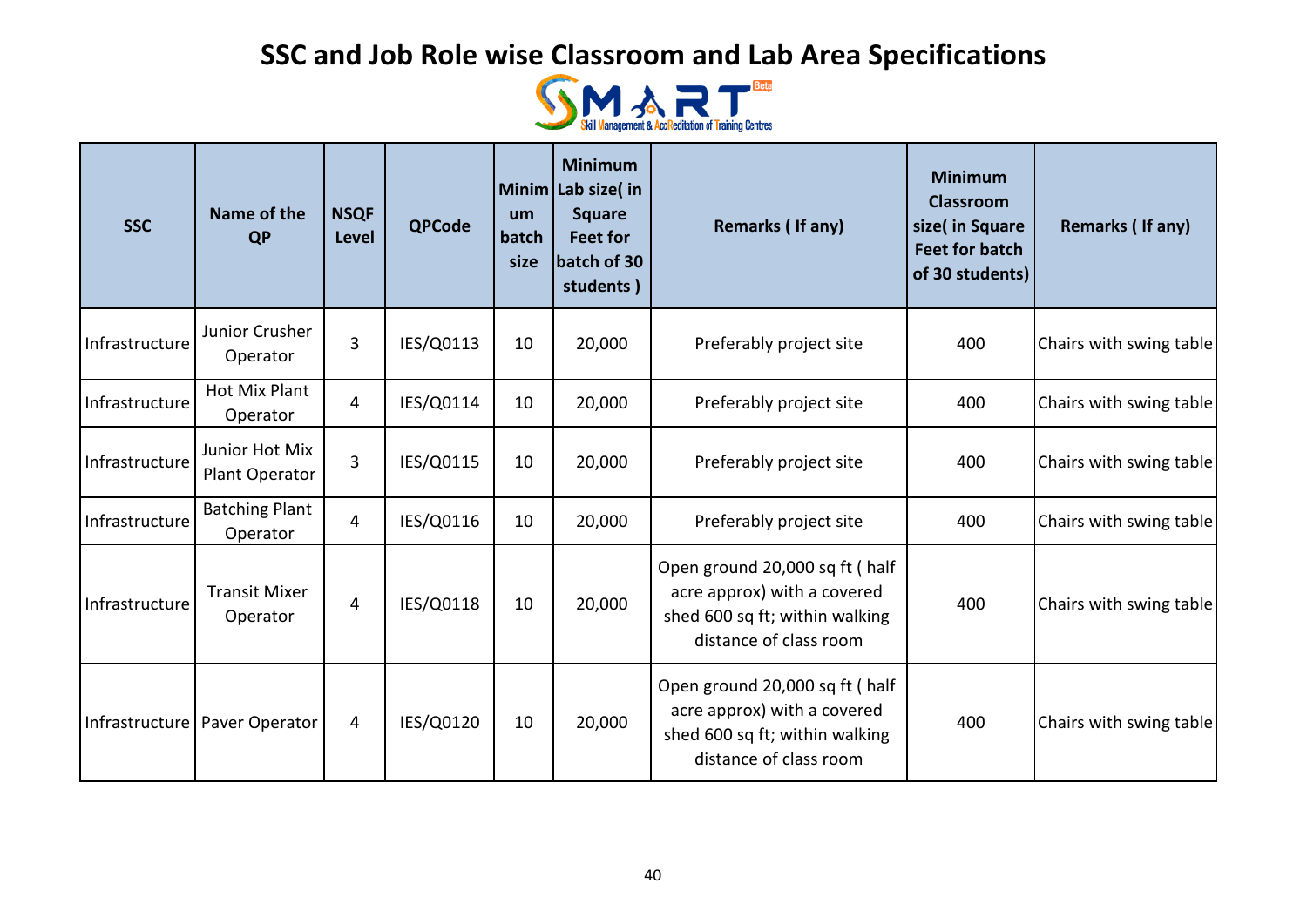

| <b>SSC</b>     | Name of the<br><b>QP</b>                                     | <b>NSQF</b><br><b>Level</b> | <b>QPCode</b> | um<br>batch<br>size | <b>Minimum</b><br>Minim Lab size(in<br><b>Square</b><br><b>Feet for</b><br>batch of 30<br>students) | Remarks (If any)                                                                                                          | <b>Minimum</b><br><b>Classroom</b><br>size( in Square<br><b>Feet for batch</b><br>of 30 students) | <b>Remarks (If any)</b>       |
|----------------|--------------------------------------------------------------|-----------------------------|---------------|---------------------|-----------------------------------------------------------------------------------------------------|---------------------------------------------------------------------------------------------------------------------------|---------------------------------------------------------------------------------------------------|-------------------------------|
| Infrastructure | Junior Paver<br>Operator                                     | 3                           | IES/Q0121     | 10                  | 20,000                                                                                              | Open ground 20,000 sq ft (half<br>acre approx) with a covered<br>shed 600 sq ft; within walking<br>distance of class room | 400                                                                                               | Chairs with swing table       |
| Infrastructure | Mechanic -<br>Engine                                         | 4                           | IES/Q1101     | 8                   | 3,000                                                                                               | Adjacent to the class room                                                                                                | 600                                                                                               | Chairs with standard<br>table |
| Infrastructure | Mechanic -<br>Hydraulic                                      | 4                           | IES/Q1103     | 8                   | 3,000                                                                                               | Adjacent to the class room                                                                                                | 600                                                                                               | Chairs with standard<br>table |
| Infrastructure | Mechanic -<br>Electrical/Electr<br>onics/Instrume<br>ntation | $\overline{4}$              | IES/Q1105     | 8                   | 3,000                                                                                               | Adjacent to the class room                                                                                                | 600                                                                                               | Chairs with standard<br>table |
| Infrastructure | Supervisor -<br>Plant &<br>Machinery                         | 7                           | IES/Q0201     | 5                   | 3,000                                                                                               | Adjacent to the class room                                                                                                | 600                                                                                               | Chairs with standard<br>table |
| Infrastructure | Supervisor -<br>Maintenance<br>(Infrastructure<br>Eqpt)      | $\overline{7}$              | IES/Q1201     | 5                   | 3,000                                                                                               | Adjacent to the class room                                                                                                | 600                                                                                               | Chairs with standard<br>table |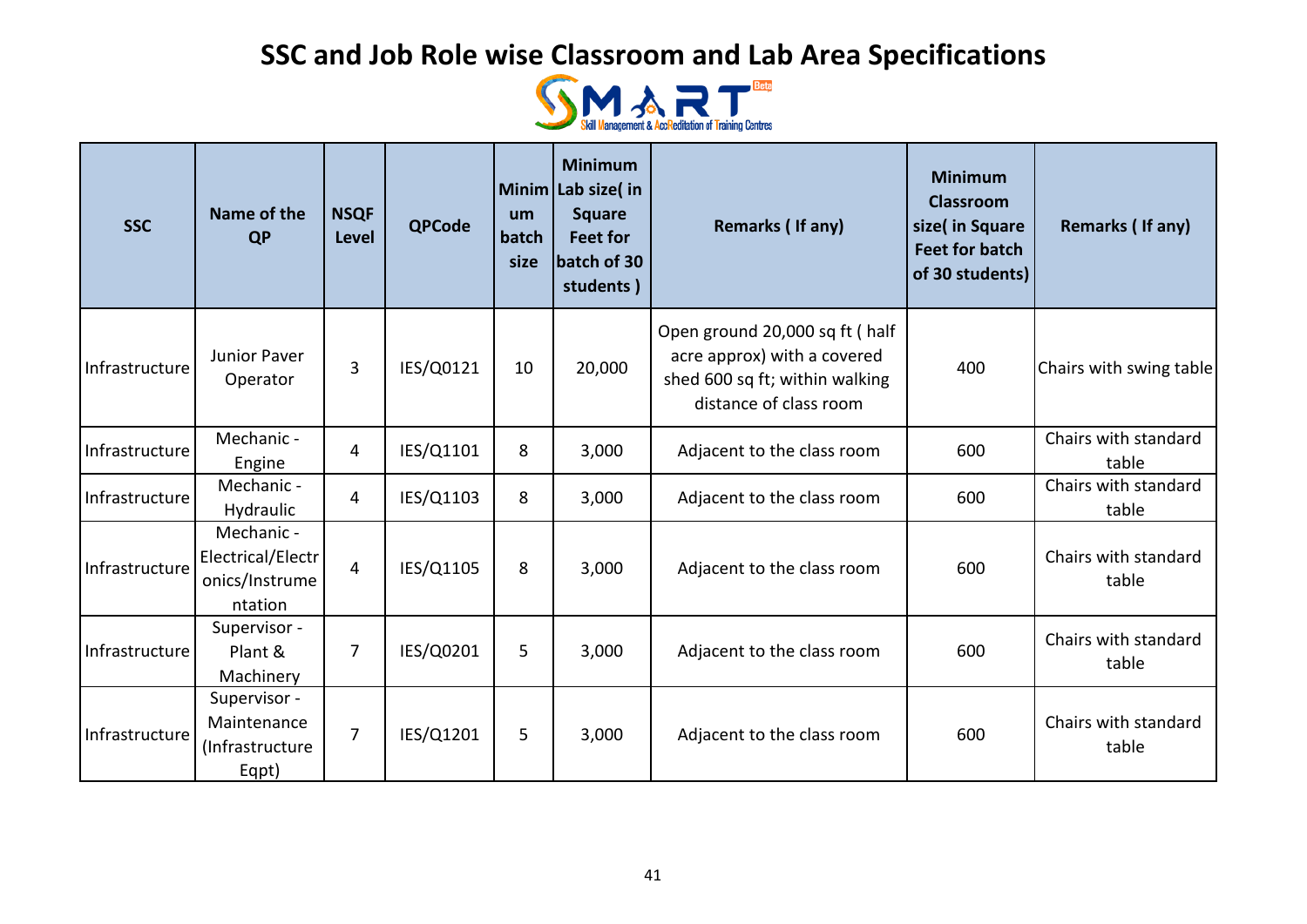

| <b>SSC</b>   | Name of the<br><b>QP</b>                   | <b>NSQF</b><br>Level | <b>QPCode</b> | um<br>batch<br>size | <b>Minimum</b><br>Minim Lab size(in<br><b>Square</b><br><b>Feet for</b><br>batch of 30<br>students) | Remarks (If any)                                                              | <b>Minimum</b><br><b>Classroom</b><br>size( in Square<br><b>Feet for batch</b><br>of 30 students) | Remarks (If any)                                                               |
|--------------|--------------------------------------------|----------------------|---------------|---------------------|-----------------------------------------------------------------------------------------------------|-------------------------------------------------------------------------------|---------------------------------------------------------------------------------------------------|--------------------------------------------------------------------------------|
| Iron & Steel | Fitter: Leveling<br>alignment<br>balancing | 3                    | ISC/Q0905     | 25                  | 770                                                                                                 |                                                                               | 270                                                                                               | Both lab and<br>classroom combined<br>is also ok but with<br>minimum 900 sqft  |
| Iron & Steel | <b>Bearing</b><br>Maintenance              | 3                    | ISC/Q0906     | 25                  | 770                                                                                                 |                                                                               | 270                                                                                               | Both lab and<br>classroom combined<br>is also ok but with<br>minimum 900 sqft  |
| Iron & Steel | Iron & Steel-<br>Machinist                 | 3                    | ISC/Q0909     | 25                  | 700                                                                                                 | well ventilated with all<br>necessary tools and implants<br>with power backup | 300                                                                                               | Both lab and<br>classroom combined<br>is also ok but with<br>minimum 900 sqft  |
| Iron & Steel | Plasma Cutter                              | 4                    | ISC/Q0910     | 25                  | 800                                                                                                 | well ventilated                                                               | 270                                                                                               | Both lab and<br>classroom combined<br>is also ok but with<br>minimum 1000 sqft |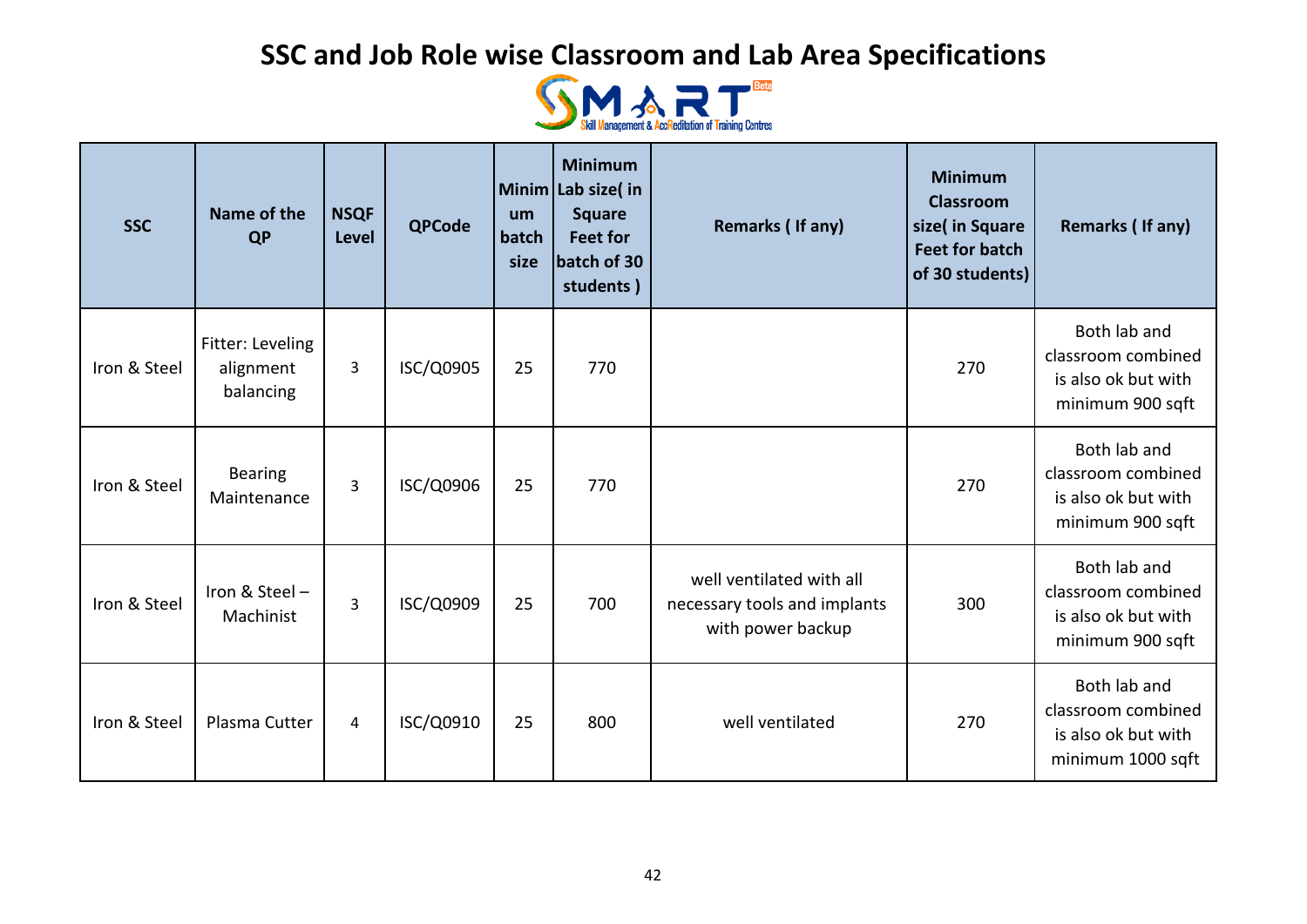

| <b>SSC</b>   | Name of the<br><b>QP</b>          | <b>NSQF</b><br>Level | <b>QPCode</b> | um<br>batch<br>size | <b>Minimum</b><br>Minim Lab size(in<br><b>Square</b><br>Feet for<br>batch of 30<br>students) | <b>Remarks (If any)</b>                                      | <b>Minimum</b><br><b>Classroom</b><br>size( in Square<br><b>Feet for batch</b><br>of 30 students) | Remarks (If any)                                                                                                                                                                                                   |
|--------------|-----------------------------------|----------------------|---------------|---------------------|----------------------------------------------------------------------------------------------|--------------------------------------------------------------|---------------------------------------------------------------------------------------------------|--------------------------------------------------------------------------------------------------------------------------------------------------------------------------------------------------------------------|
| Iron & Steel | Gas Tungsten<br>Arc Welding       | $\overline{4}$       | ISC/Q0911     | 25                  | 800                                                                                          | well ventilated                                              | 270                                                                                               | Both lab and<br>classroom combined<br>is also ok but with<br>minimum 1000 sqft                                                                                                                                     |
| Iron & Steel | Fitter:<br>Electrical<br>Assembly | 3                    | ISC/Q1001     | 25                  | 400                                                                                          | well ventilated, power backup<br>and required connected load | 270                                                                                               | both lab and<br>classroom combined<br>is also ok but with<br>minimum 650 sqft<br>space with a provision<br>of 100 sqft for<br>machine storage,<br>which are movable in<br>nature is preffered<br>but not mandatory |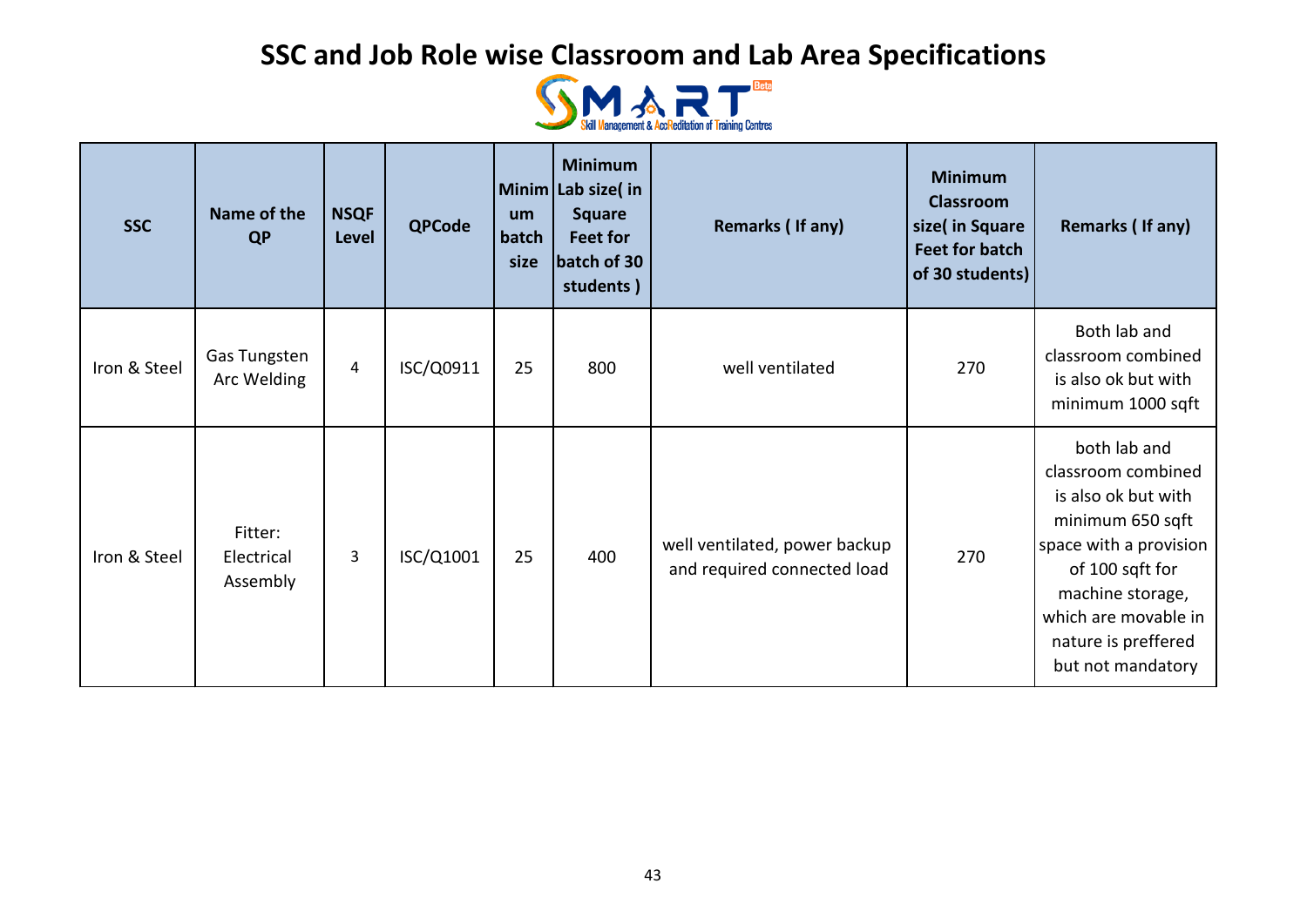

| <b>SSC</b>   | Name of the<br><b>QP</b>          | <b>NSQF</b><br><b>Level</b> | <b>QPCode</b> | um<br>batch<br>size | <b>Minimum</b><br>Minim Lab size(in<br><b>Square</b><br><b>Feet for</b><br>batch of 30<br>students) | Remarks (If any)                                             | <b>Minimum</b><br><b>Classroom</b><br>size( in Square<br><b>Feet for batch</b><br>of 30 students) | Remarks (If any)                                                                                                                                                                                                   |
|--------------|-----------------------------------|-----------------------------|---------------|---------------------|-----------------------------------------------------------------------------------------------------|--------------------------------------------------------------|---------------------------------------------------------------------------------------------------|--------------------------------------------------------------------------------------------------------------------------------------------------------------------------------------------------------------------|
| Iron & Steel | Fitter:<br>Electronic<br>Assembly | $\overline{3}$              | ISC/Q1101     | 25                  | 400                                                                                                 | well ventilated, power backup<br>and required connected load | 270                                                                                               | both lab and<br>classroom combined<br>is also ok but with<br>minimum 650 sqft<br>space with a provision<br>of 100 sqft for<br>machine storage,<br>which are movable in<br>nature is preffered<br>but not mandatory |
| Iron & Steel | Fitter:<br>Instrumentatio<br>n    | 3                           | ISC/Q1102     | 25                  | 600                                                                                                 | well ventilated, proper power<br>connection, power backup    | 270                                                                                               | Both lab and<br>classroom combined<br>is also ok but with<br>minimum 900 sqft<br>with extra storage<br>space                                                                                                       |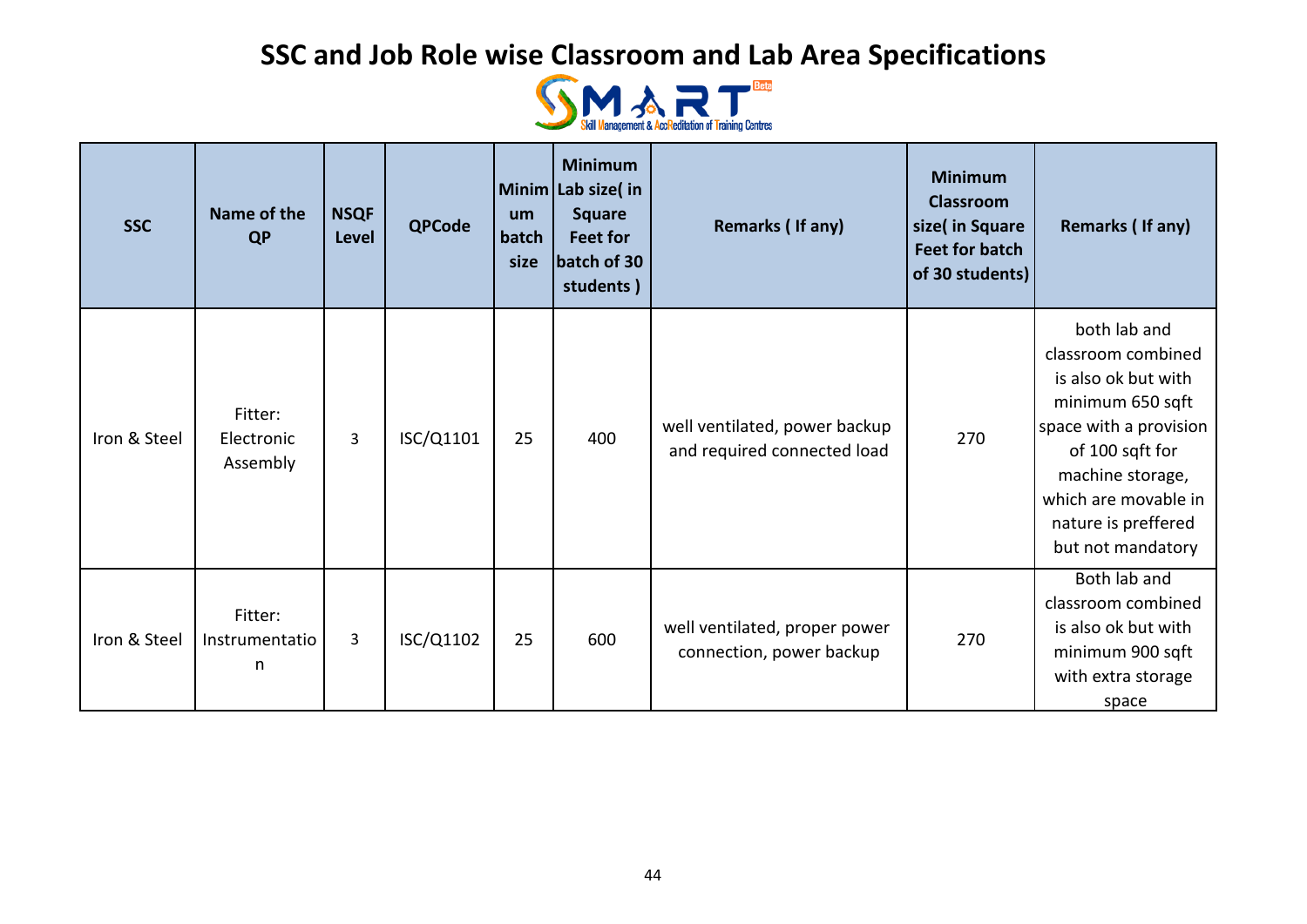

| <b>SSC</b>   | Name of the<br><b>QP</b>                       | <b>NSQF</b><br>Level | <b>QPCode</b> | um<br>batch<br>size | <b>Minimum</b><br>Minim Lab size(in<br><b>Square</b><br><b>Feet for</b><br>batch of 30<br>students) | Remarks (If any)                                                                                           | <b>Minimum</b><br><b>Classroom</b><br>size( in Square<br><b>Feet for batch</b><br>of 30 students) | Remarks (If any)                                                                                             |
|--------------|------------------------------------------------|----------------------|---------------|---------------------|-----------------------------------------------------------------------------------------------------|------------------------------------------------------------------------------------------------------------|---------------------------------------------------------------------------------------------------|--------------------------------------------------------------------------------------------------------------|
| Iron & Steel | Rigger - Rigging<br>of Heavy<br>Material       | 3                    | ISC/Q0908     | 25                  | 600                                                                                                 | well ventilated, proper power<br>connection, power backup                                                  | 270                                                                                               | Both lab and<br>classroom combined<br>is also ok but with<br>minimum 900 sqft<br>with extra storage<br>space |
| Iron & Steel | Utility hand -<br>Plant<br>operations          | 1                    | ISC/Q0009     | 25                  | 400                                                                                                 | good ventilated with natural<br>light as far as possible, with<br>power backup and connected<br>power load | 270                                                                                               | Both lab and<br>classroom combined<br>is also ok but with<br>minimum 1000 sqft                               |
| Iron & Steel | Manual<br>Packaging &<br>Marking<br>Operations | $\overline{2}$       | ISC/Q0704     | 25                  | 600                                                                                                 | well ventilated                                                                                            | 270                                                                                               | Both lab and<br>classroom combined<br>is also ok but with<br>minimum 1000 sqft                               |
| Iron & Steel | EOT/Overhead<br>crane operator                 | 3                    | ISC/Q0901     | 25                  | 1200                                                                                                | well ventilated, support<br>infrastructure, power backup                                                   | 200                                                                                               | Both lab and<br>classroom combined<br>is also ok but with<br>minimum 1300 sqft                               |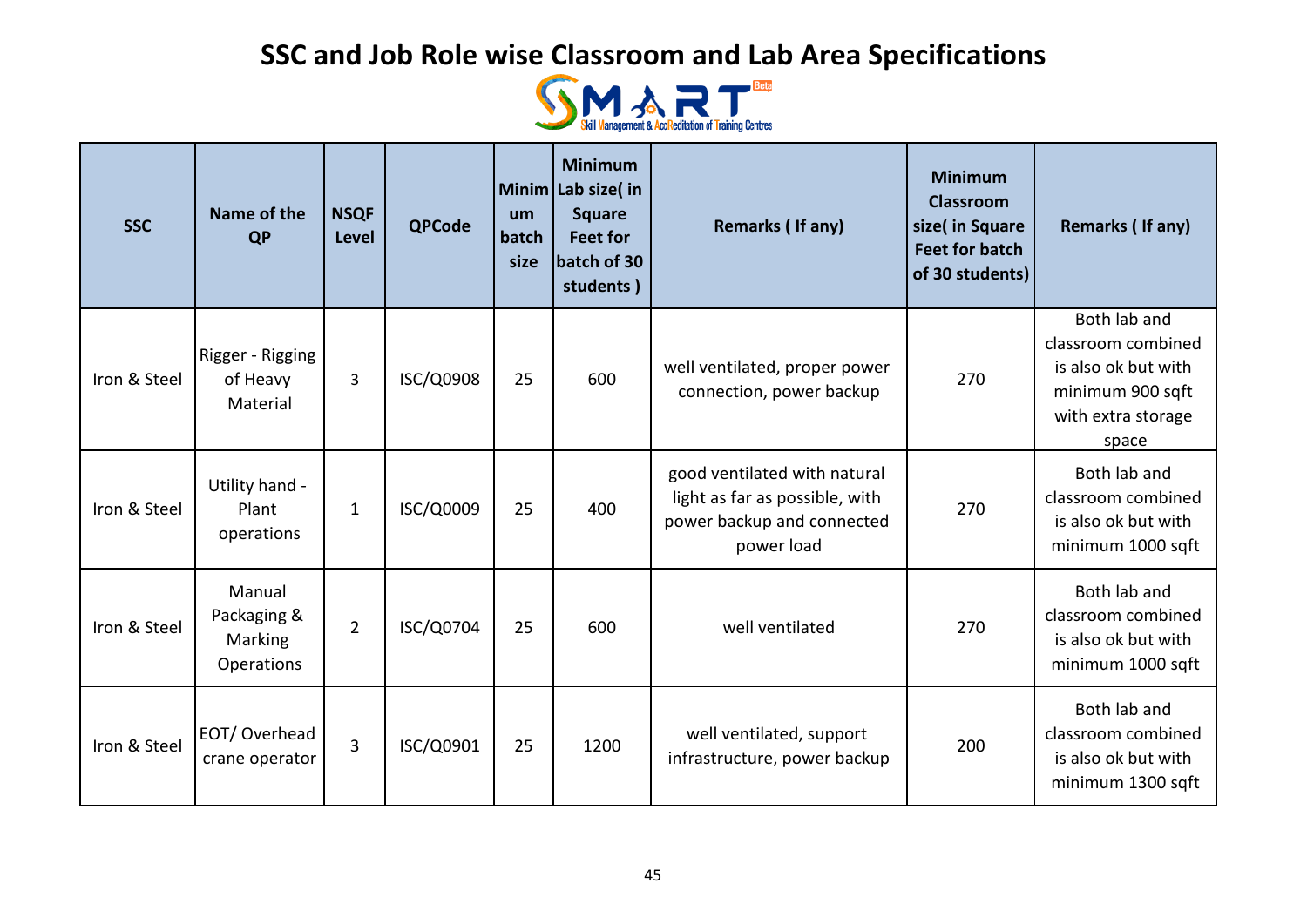

| <b>SSC</b>     | Name of the<br>QP                | <b>NSQF</b><br>Level | <b>QPCode</b> | <b>um</b><br>batch<br>size | <b>Minimum</b><br>Minim Lab size(in<br><b>Square</b><br>Feet for<br>batch of 30<br>students) | Remarks (If any)                                                                                                                                                                              | <b>Minimum</b><br><b>Classroom</b><br>size( in Square<br><b>Feet for batch</b><br>of 30 students) | Remarks (If any)                                                                                                                                                                                                                  |
|----------------|----------------------------------|----------------------|---------------|----------------------------|----------------------------------------------------------------------------------------------|-----------------------------------------------------------------------------------------------------------------------------------------------------------------------------------------------|---------------------------------------------------------------------------------------------------|-----------------------------------------------------------------------------------------------------------------------------------------------------------------------------------------------------------------------------------|
| <b>IT-ITES</b> | <b>CRM Domestic</b><br>Non-Voice | $\overline{4}$       | SSC/Q2211     | 10                         | 300                                                                                          | • Practical & skill training can<br>also be conducted in lab<br>• 10 SFT per candidate is<br>recommended<br>• Possible combinations:<br>$10 \times 30;$<br>$15 \times 20;$<br>$25 \times 12;$ | 300                                                                                               | • Both lab and<br>classroom combined<br>with min. area of 300<br>SFT is also fine.<br>$\bullet$ 10 SFT per<br>candidate is<br>recommended<br>• Possible<br>combinations:<br>$10 \times 30;$<br>$15 \times 20;$<br>$25 \times 12;$ |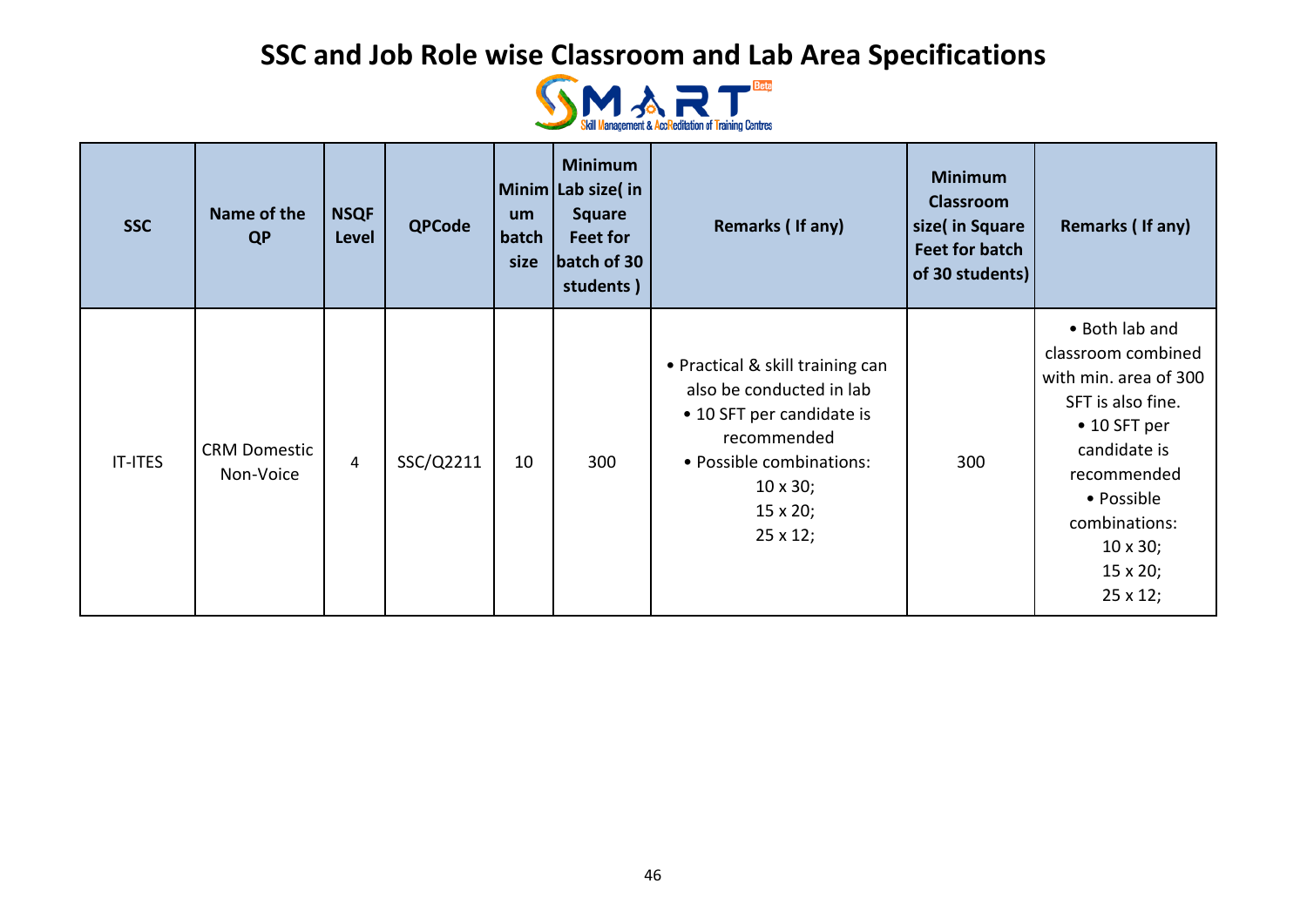

| <b>SSC</b>     | Name of the<br>QP               | <b>NSQF</b><br>Level | <b>QPCode</b> | <b>um</b><br>batch<br>size | <b>Minimum</b><br>Minim Lab size(in<br><b>Square</b><br>Feet for<br>batch of 30<br>students) | Remarks (If any)                                                                                                                                                                               | <b>Minimum</b><br><b>Classroom</b><br>size( in Square<br><b>Feet for batch</b><br>of 30 students) | Remarks (If any)                                                                                                                                                                                                                  |
|----------------|---------------------------------|----------------------|---------------|----------------------------|----------------------------------------------------------------------------------------------|------------------------------------------------------------------------------------------------------------------------------------------------------------------------------------------------|---------------------------------------------------------------------------------------------------|-----------------------------------------------------------------------------------------------------------------------------------------------------------------------------------------------------------------------------------|
| <b>IT-ITES</b> | Domestic Data<br>entry Operator | $\overline{4}$       | SSC/Q2212     | 10                         | 300                                                                                          | • Practical & skill training can<br>also be conducted in lab<br>• 10 SFT per candidate is<br>recommended<br>• Possible combinations:<br>$10 \times 30$ ;<br>$15 \times 20;$<br>$25 \times 12;$ | 300                                                                                               | • Both lab and<br>classroom combined<br>with min. area of 300<br>SFT is also fine.<br>$\bullet$ 10 SFT per<br>candidate is<br>recommended<br>• Possible<br>combinations:<br>$10 \times 30;$<br>$15 \times 20;$<br>$25 \times 12;$ |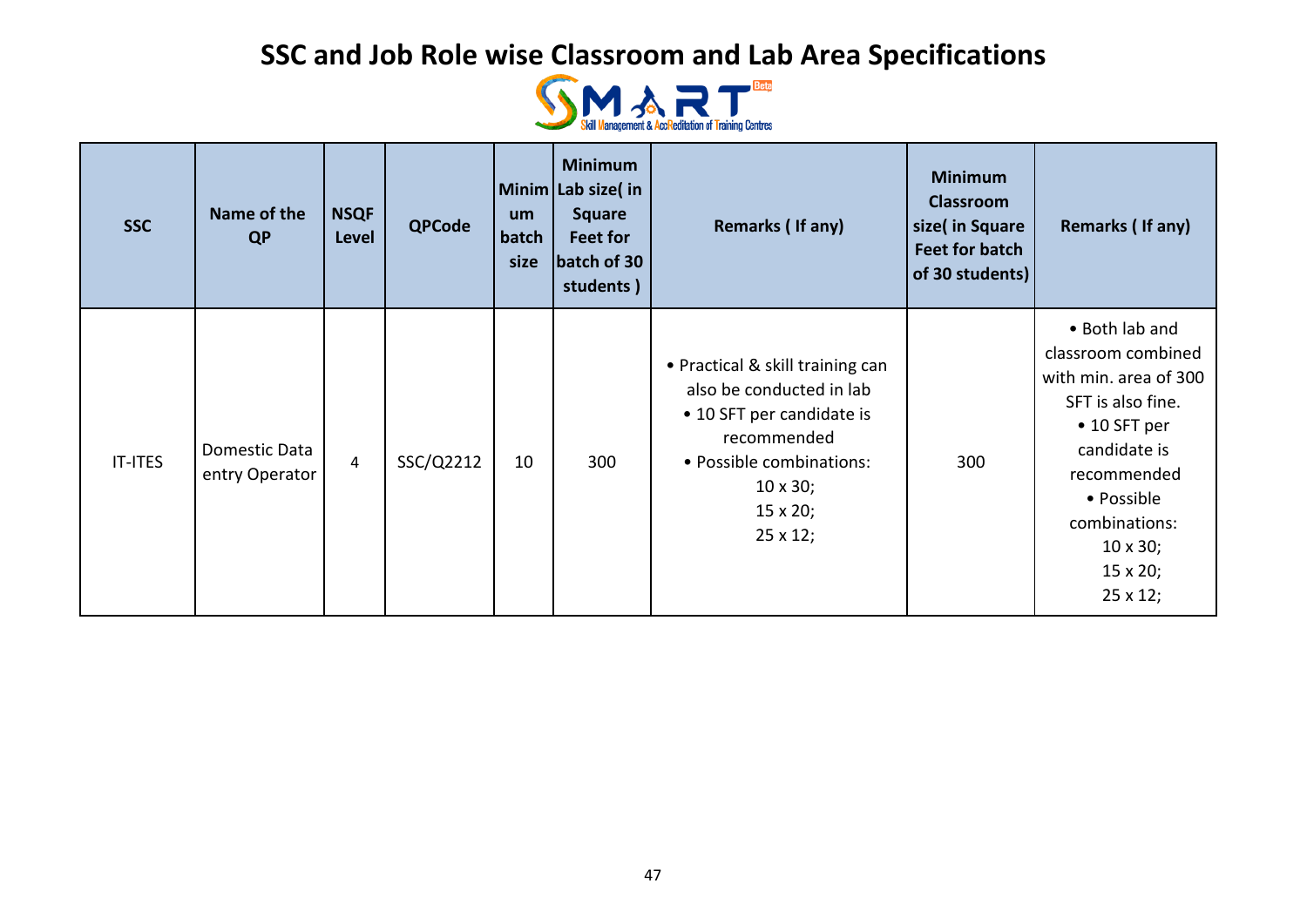

| <b>SSC</b>     | Name of the<br><b>QP</b>                      | <b>NSQF</b><br>Level | <b>QPCode</b> | um<br>batch<br>size | <b>Minimum</b><br>Minim Lab size(in<br><b>Square</b><br>Feet for<br>batch of 30<br>students) | Remarks (If any)                                                                                                                                                                               | <b>Minimum</b><br><b>Classroom</b><br>size( in Square<br><b>Feet for batch</b><br>of 30 students) | Remarks (If any)                                                                                                                                                                                                                  |
|----------------|-----------------------------------------------|----------------------|---------------|---------------------|----------------------------------------------------------------------------------------------|------------------------------------------------------------------------------------------------------------------------------------------------------------------------------------------------|---------------------------------------------------------------------------------------------------|-----------------------------------------------------------------------------------------------------------------------------------------------------------------------------------------------------------------------------------|
| <b>IT-ITES</b> | Domestic<br><b>Biometric Data</b><br>Operator | $\overline{4}$       | SSC/Q2213     | 10                  | 300                                                                                          | • Practical & skill training can<br>also be conducted in lab<br>• 10 SFT per candidate is<br>recommended<br>• Possible combinations:<br>$10 \times 30$ ;<br>$15 \times 20;$<br>$25 \times 12;$ | 300                                                                                               | • Both lab and<br>classroom combined<br>with min. area of 300<br>SFT is also fine.<br>$\bullet$ 10 SFT per<br>candidate is<br>recommended<br>• Possible<br>combinations:<br>$10 \times 30;$<br>$15 \times 20;$<br>$25 \times 12;$ |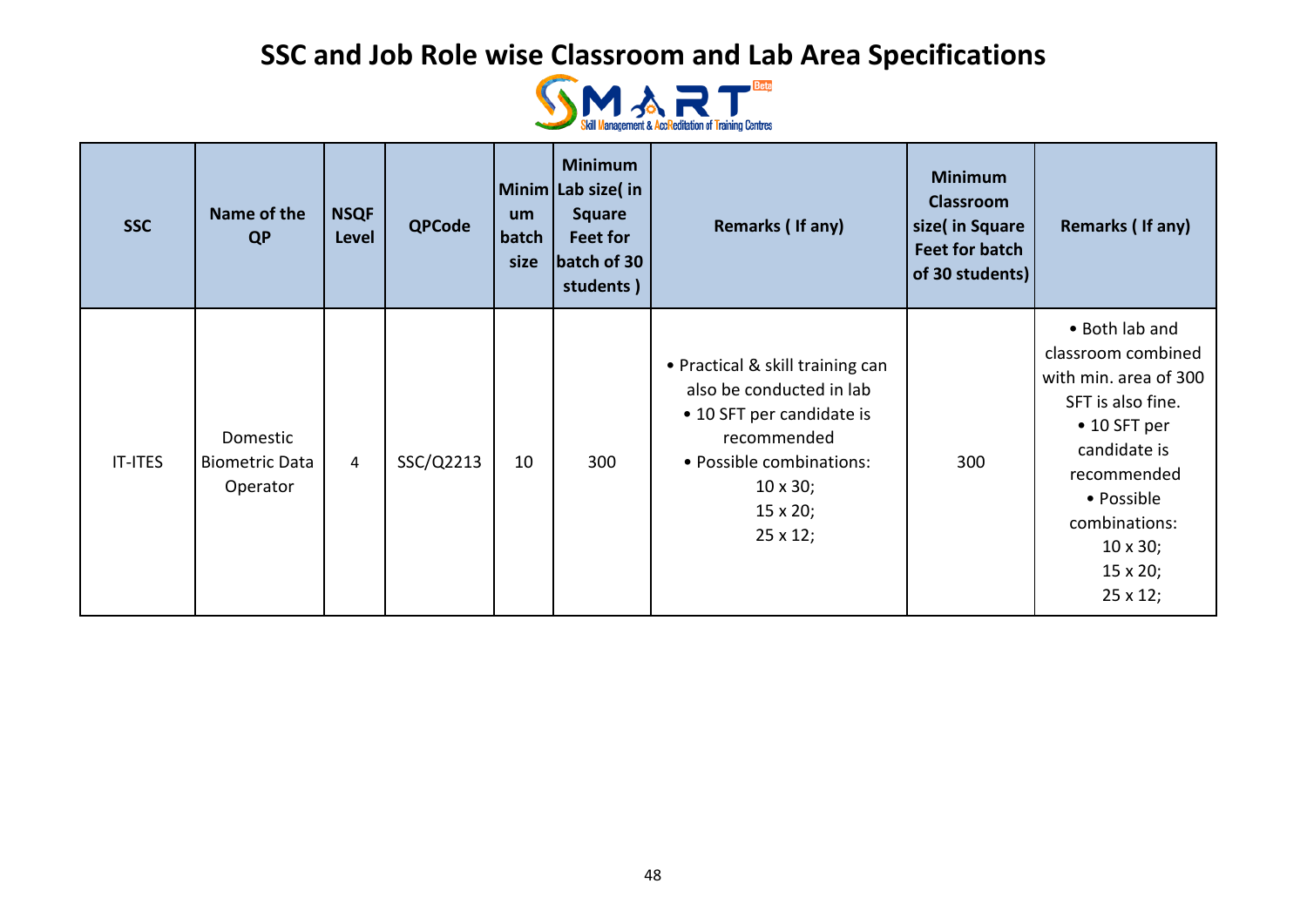

| <b>SSC</b>     | Name of the<br>QP               | <b>NSQF</b><br>Level | <b>QPCode</b> | um<br>batch<br>size | <b>Minimum</b><br>Minim Lab size(in<br><b>Square</b><br>Feet for<br>batch of 30<br>students) | Remarks (If any)                                                                                                                                                                               | <b>Minimum</b><br><b>Classroom</b><br>size( in Square<br><b>Feet for batch</b><br>of 30 students) | Remarks (If any)                                                                                                                                                                                                                  |
|----------------|---------------------------------|----------------------|---------------|---------------------|----------------------------------------------------------------------------------------------|------------------------------------------------------------------------------------------------------------------------------------------------------------------------------------------------|---------------------------------------------------------------------------------------------------|-----------------------------------------------------------------------------------------------------------------------------------------------------------------------------------------------------------------------------------|
| <b>IT-ITES</b> | Junior<br>Software<br>Developer | 4                    | SSC/Q0508     | 10                  | 300                                                                                          | • Practical & skill training can<br>also be conducted in lab<br>• 10 SFT per candidate is<br>recommended<br>• Possible combinations:<br>$10 \times 30$ ;<br>$15 \times 20;$<br>$25 \times 12;$ | 300                                                                                               | • Both lab and<br>classroom combined<br>with min. area of 300<br>SFT is also fine.<br>$\bullet$ 10 SFT per<br>candidate is<br>recommended<br>• Possible<br>combinations:<br>$10 \times 30;$<br>$15 \times 20;$<br>$25 \times 12;$ |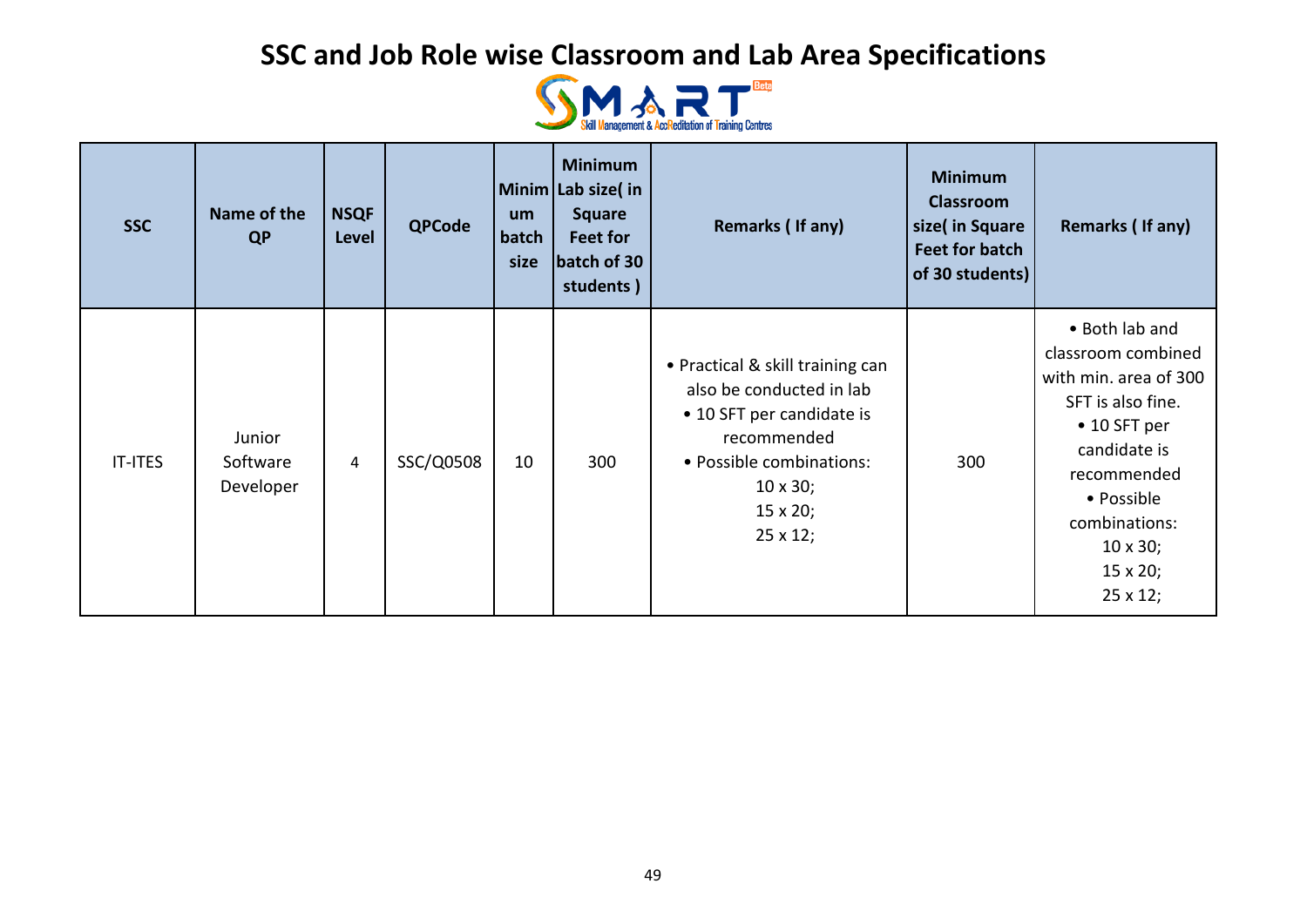

| <b>SSC</b>     | Name of the<br>QP            | <b>NSQF</b><br>Level | <b>QPCode</b> | <b>um</b><br>batch<br>size | <b>Minimum</b><br>Minim Lab size(in<br><b>Square</b><br>Feet for<br>batch of 30<br>students) | Remarks (If any)                                                                                                                                                                              | <b>Minimum</b><br><b>Classroom</b><br>size( in Square<br><b>Feet for batch</b><br>of 30 students) | Remarks (If any)                                                                                                                                                                                                                  |
|----------------|------------------------------|----------------------|---------------|----------------------------|----------------------------------------------------------------------------------------------|-----------------------------------------------------------------------------------------------------------------------------------------------------------------------------------------------|---------------------------------------------------------------------------------------------------|-----------------------------------------------------------------------------------------------------------------------------------------------------------------------------------------------------------------------------------|
| <b>IT-ITES</b> | <b>CRM Domestic</b><br>Voice | $\overline{4}$       | SSC/Q2210     | 10                         | 300                                                                                          | • Practical & skill training can<br>also be conducted in lab<br>• 10 SFT per candidate is<br>recommended<br>• Possible combinations:<br>$10 \times 30;$<br>$15 \times 20;$<br>$25 \times 12;$ | 300                                                                                               | • Both lab and<br>classroom combined<br>with min. area of 300<br>SFT is also fine.<br>$\bullet$ 10 SFT per<br>candidate is<br>recommended<br>• Possible<br>combinations:<br>$10 \times 30;$<br>$15 \times 20;$<br>$25 \times 12;$ |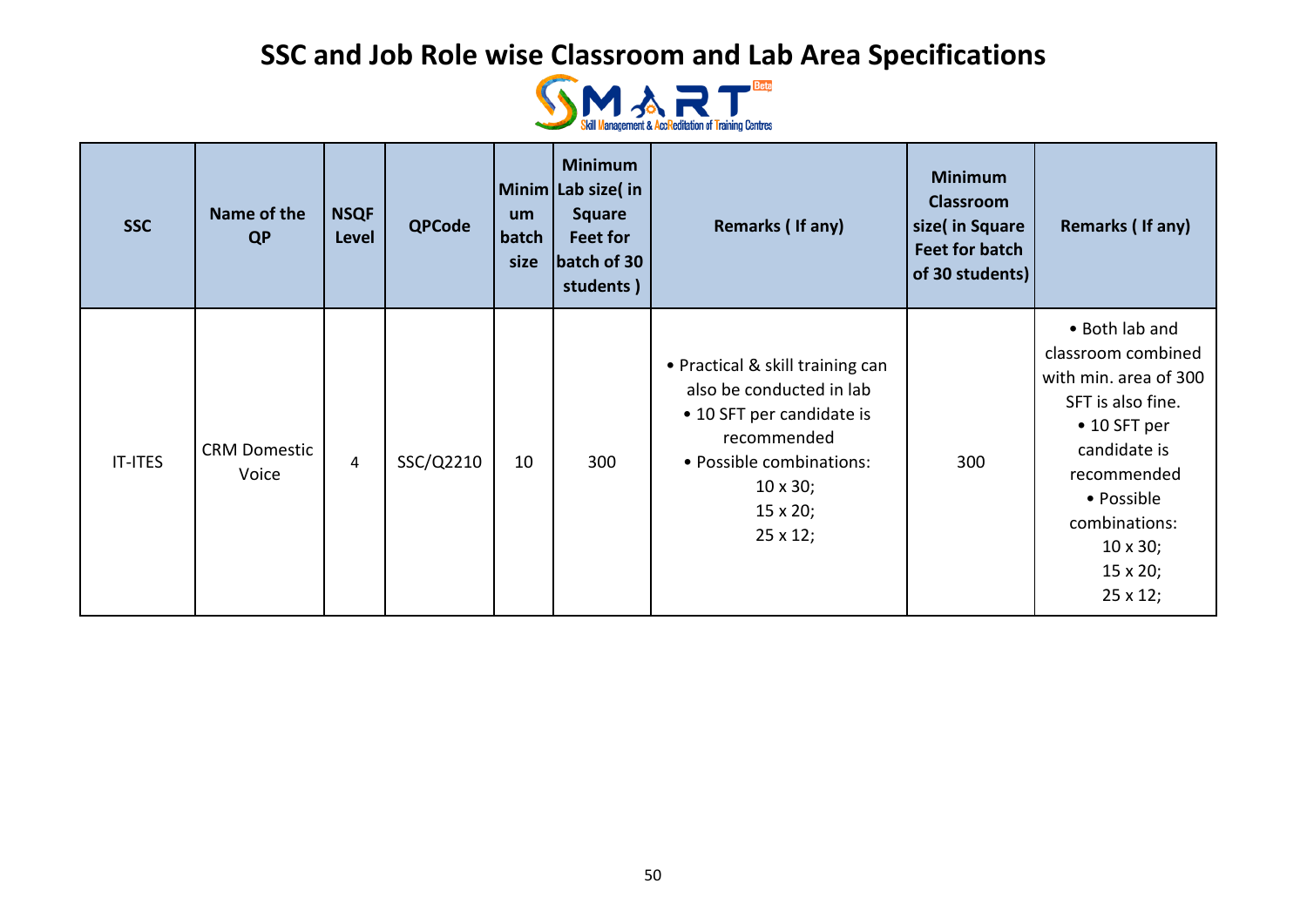

| <b>SSC</b>     | Name of the<br><b>QP</b>                          | <b>NSQF</b><br>Level | <b>QPCode</b> | um<br>batch<br>size | <b>Minimum</b><br>Minim Lab size( in<br><b>Square</b><br><b>Feet for</b><br>batch of 30<br>students) | Remarks (If any)                                                                                                                                                                 | <b>Minimum</b><br><b>Classroom</b><br>size( in Square<br><b>Feet for batch</b><br>of 30 students) | <b>Remarks (If any)</b>                                                                                                                                                                                      |
|----------------|---------------------------------------------------|----------------------|---------------|---------------------|------------------------------------------------------------------------------------------------------|----------------------------------------------------------------------------------------------------------------------------------------------------------------------------------|---------------------------------------------------------------------------------------------------|--------------------------------------------------------------------------------------------------------------------------------------------------------------------------------------------------------------|
| <b>IT-ITES</b> | Domestic IT<br>Helpdesk<br>Attendant              | 4                    | SSC/Q0110     | 10                  | 300                                                                                                  | • Practical & skill training can<br>also be conducted in lab<br>• 10 SFT per candidate is<br>recommended<br>· Possible combinations:<br>$10 \times 30$ ;<br>15 x 20;<br>25 x 12; | 300                                                                                               | • Both lab and<br>classroom combined<br>with min. area of 300<br>SFT is also fine.<br>$\bullet$ 10 SFT per<br>candidate is<br>recommended<br>• Possible<br>combinations:<br>10 x 30;<br>15 x 20;<br>25 x 12; |
| <b>IT-ITES</b> | Engineer<br>Trainee                               | $\overline{7}$       | SSC/Q0507     | 30                  | 500                                                                                                  | <b>NA</b>                                                                                                                                                                        | 500                                                                                               |                                                                                                                                                                                                              |
| <b>IT-ITES</b> | Management<br>Trainee -<br>Marketing              | 8                    | SSC/Q4101     | 30                  | 500                                                                                                  | <b>NA</b>                                                                                                                                                                        | 500                                                                                               |                                                                                                                                                                                                              |
| IT-ITES        | <b>Product Design</b><br>Engineer -<br>Mechanical | $\overline{7}$       | SSC/Q4201     | 30                  | 500                                                                                                  | <b>NA</b>                                                                                                                                                                        | 500                                                                                               |                                                                                                                                                                                                              |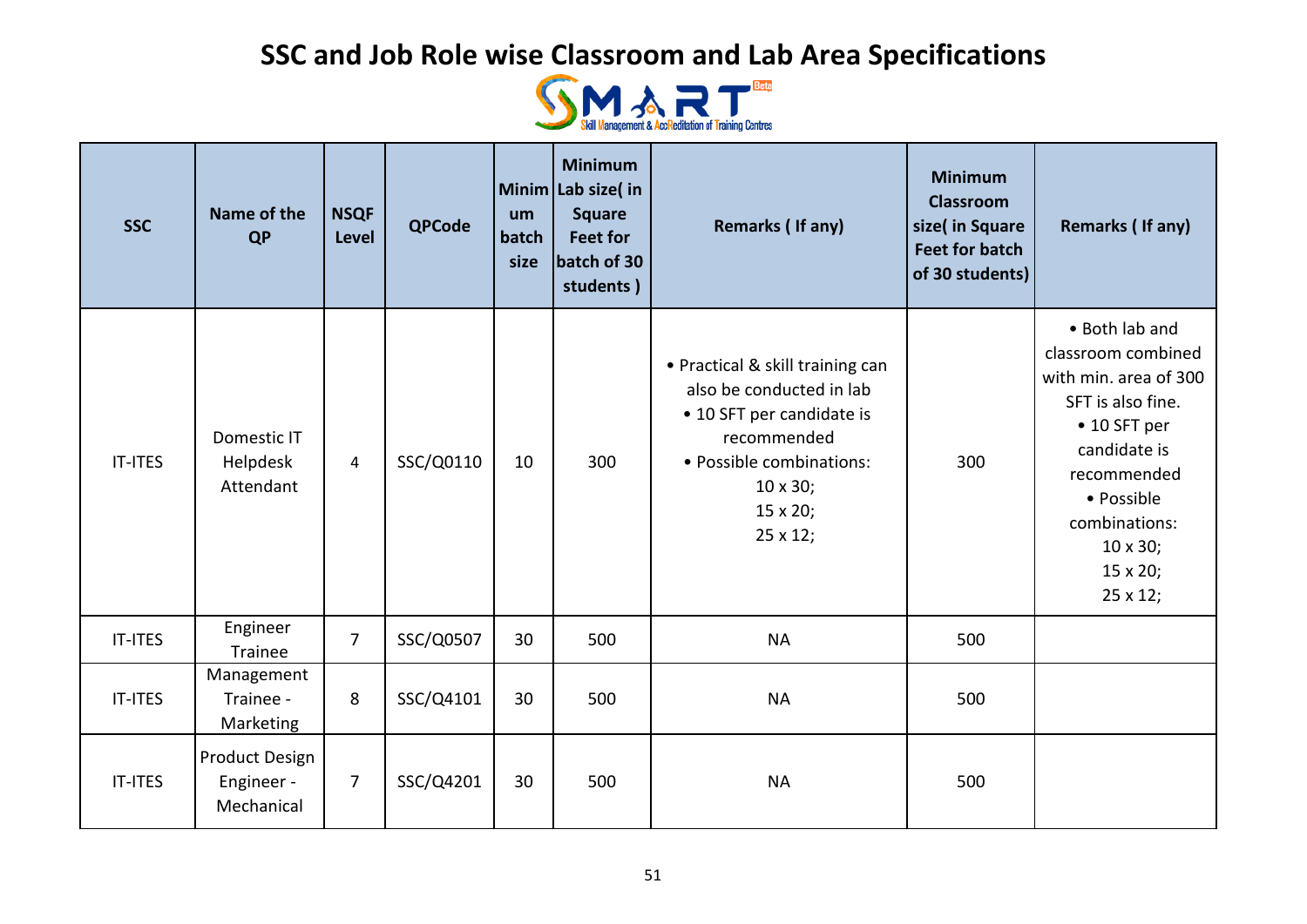

| <b>SSC</b>     | Name of the<br><b>QP</b>                        | <b>NSQF</b><br>Level | <b>QPCode</b> | um<br>batch<br>size | <b>Minimum</b><br>Minim Lab size(in<br><b>Square</b><br><b>Feet for</b><br>batch of 30<br>students) | Remarks (If any) | <b>Minimum</b><br><b>Classroom</b><br>size( in Square<br><b>Feet for batch</b><br>of 30 students) | <b>Remarks (If any)</b> |
|----------------|-------------------------------------------------|----------------------|---------------|---------------------|-----------------------------------------------------------------------------------------------------|------------------|---------------------------------------------------------------------------------------------------|-------------------------|
| <b>IT-ITES</b> | Research<br>Associate                           | 8                    | SSC/Q5301     | 30                  | 500                                                                                                 | <b>NA</b>        | 500                                                                                               |                         |
| Leather        | Shaving<br>Operator                             | $\overline{4}$       | LSS/Q0501     | 10                  | 200 Sq Feet                                                                                         |                  | 300 Sq Feet                                                                                       |                         |
| Leather        | Cutter-<br>Footwear                             | 4                    | LSS/Q2301     | 10                  | 200 Sq Feet                                                                                         |                  | 300 Sq Feet                                                                                       |                         |
| Leather        | Skiving<br>Operator<br>(Machine)                | 4                    | LSS/Q2401     | 10                  | 200 Sq Feet                                                                                         |                  | 300 Sq Feet                                                                                       |                         |
| Leather        | Stitching<br>Operator<br>(Footwear)             | 4                    | LSS/Q2501     | 10                  | 200 Sq Feet                                                                                         |                  | 300 Sq Feet                                                                                       |                         |
| Leather        | Cutter-Goods<br>& Garments                      | $\overline{4}$       | LSS/Q5301     | 10                  | 200 Sq Feet                                                                                         |                  | 300 Sq Feet                                                                                       |                         |
| Leather        | <b>Stitcher (Goods</b><br>& Garments)           | $\overline{4}$       | LSS/Q5501     | 10                  | 200 Sq Feet                                                                                         |                  | 300 Sq Feet                                                                                       |                         |
| Leather        | Fleshing<br>Operator -<br>(Finished<br>Leather) | $\overline{4}$       | LSS/Q0101     | 10                  | 200 Sq Feet                                                                                         |                  | 300 Sq Feet                                                                                       |                         |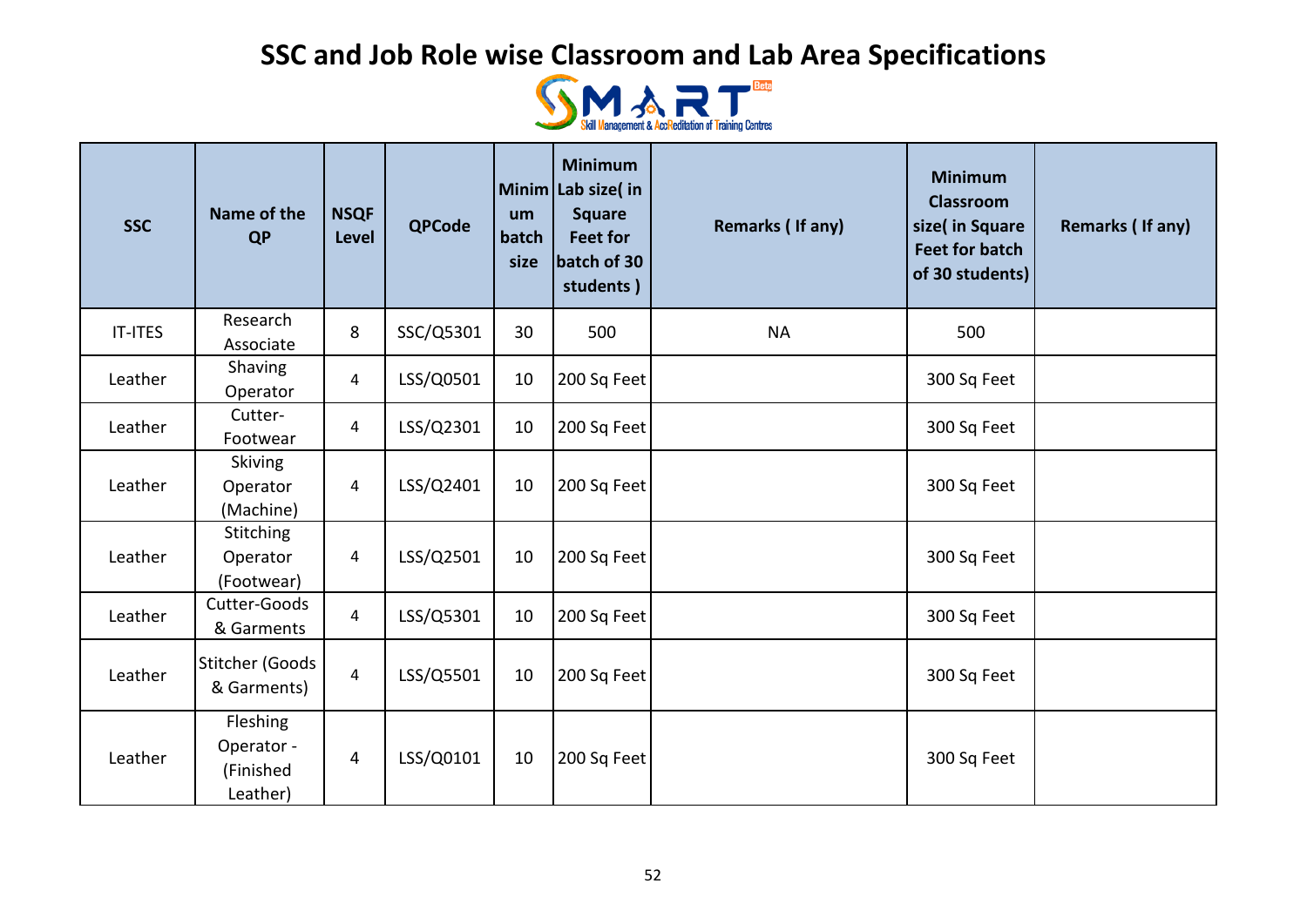

| <b>SSC</b> | Name of the<br><b>QP</b>                                     | <b>NSQF</b><br><b>Level</b> | <b>QPCode</b> | um<br>batch<br>size | <b>Minimum</b><br>Minim Lab size(in<br><b>Square</b><br><b>Feet for</b><br>batch of 30<br>students) | Remarks (If any) | <b>Minimum</b><br><b>Classroom</b><br>size( in Square<br><b>Feet for batch</b><br>of 30 students) | Remarks (If any) |
|------------|--------------------------------------------------------------|-----------------------------|---------------|---------------------|-----------------------------------------------------------------------------------------------------|------------------|---------------------------------------------------------------------------------------------------|------------------|
| Leather    | Drum Operator<br>(Finished<br>Leather)                       | 4                           | LSS/Q0301     | 10                  | 200 Sq Feet                                                                                         |                  | 300 Sq Feet                                                                                       |                  |
| Leather    | Splitting -<br>Sammying<br>Operator<br>(Finished<br>Leather) | 4                           | LSS/Q0401     | 10                  | 200 Sq Feet                                                                                         |                  | 300 Sq Feet                                                                                       |                  |
| Leather    | Post Tanning<br>Machine<br>Operator                          | $\overline{4}$              | LSS/Q0701     | 10                  | 200 Sq Feet                                                                                         |                  | 300 Sq Feet                                                                                       |                  |
| Leather    | <b>Buffing</b><br>Operator                                   | $\overline{\mathbf{4}}$     | LSS/Q0801     | 10                  | 200 Sq Feet                                                                                         |                  | 300 Sq Feet                                                                                       |                  |
| Leather    | Helper -<br>Finished<br>Operation<br>(Finished<br>Leather)   | $\overline{2}$              | LSS/Q0804     | 10                  | 200 Sq Feet                                                                                         |                  | 300 Sq Feet                                                                                       |                  |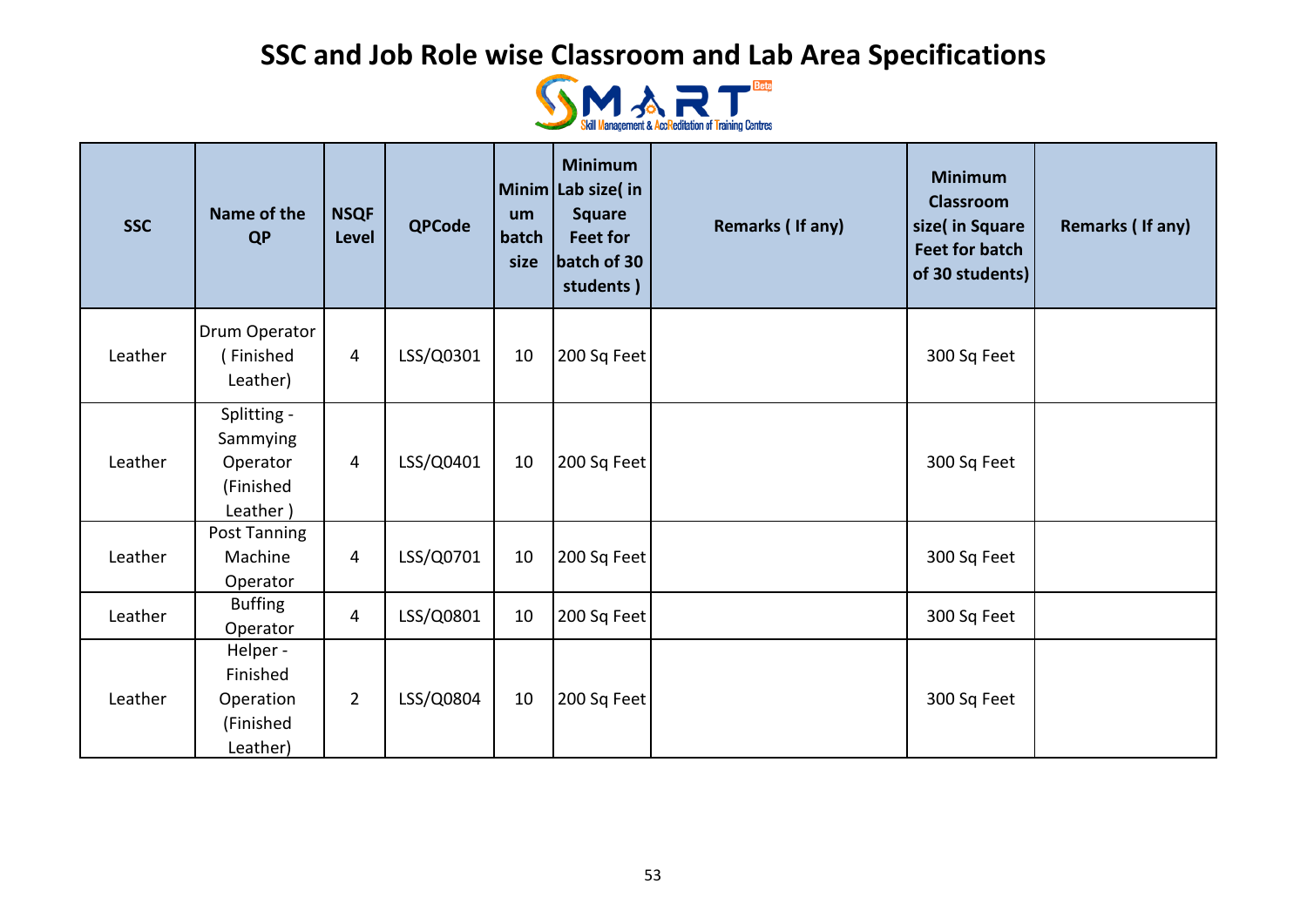

| <b>SSC</b> | Name of the<br><b>QP</b>                         | <b>NSQF</b><br>Level | <b>QPCode</b> | um<br>batch<br>size | <b>Minimum</b><br>Minim Lab size( in<br><b>Square</b><br><b>Feet for</b><br>batch of 30<br>students) | Remarks (If any) | <b>Minimum</b><br><b>Classroom</b><br>size( in Square<br><b>Feet for batch</b><br>of 30 students) | <b>Remarks (If any)</b> |
|------------|--------------------------------------------------|----------------------|---------------|---------------------|------------------------------------------------------------------------------------------------------|------------------|---------------------------------------------------------------------------------------------------|-------------------------|
| Leather    | Helper-Wet<br>Operation<br>(Finished             | $\overline{2}$       | LSS/Q0901     | 10                  | 200 Sq Feet                                                                                          |                  | 300 Sq Feet                                                                                       |                         |
|            | Leather)                                         |                      |               |                     |                                                                                                      |                  |                                                                                                   |                         |
| Leather    | Helper-Dry<br>Operation<br>(Finished<br>Leather) | $\overline{2}$       | LSS/Q0902     | 10                  | 200 Sq Feet                                                                                          |                  | 300 Sq Feet                                                                                       |                         |
| Leather    | Pre-Assembly<br>Operator                         | $\overline{4}$       | LSS/Q2601     | 10                  | 200 Sq Feet                                                                                          |                  | 300 Sq Feet                                                                                       |                         |
| Leather    | Lasting<br>Operator                              | $\overline{4}$       | LSS/Q2701     | 10                  | 200 Sq Feet                                                                                          |                  | 300 Sq Feet                                                                                       |                         |
| Leather    | Helper-<br>Finishing<br>Operations<br>(Footwear) | $\overline{2}$       | LSS/Q3002     | 10                  | 200 Sq Feet                                                                                          |                  | 300 Sq Feet                                                                                       |                         |
| Leather    | Helper- Upper<br>Making                          | $\overline{2}$       | LSS/Q3301     | 10                  | 200 Sq Feet                                                                                          |                  | 300 Sq Feet                                                                                       |                         |
| Leather    | <b>Helper Bottom</b><br>Making<br>(Footwear)     | $\overline{2}$       | LSS/Q3302     | 10                  | 200 Sq Feet                                                                                          |                  | 300 Sq Feet                                                                                       |                         |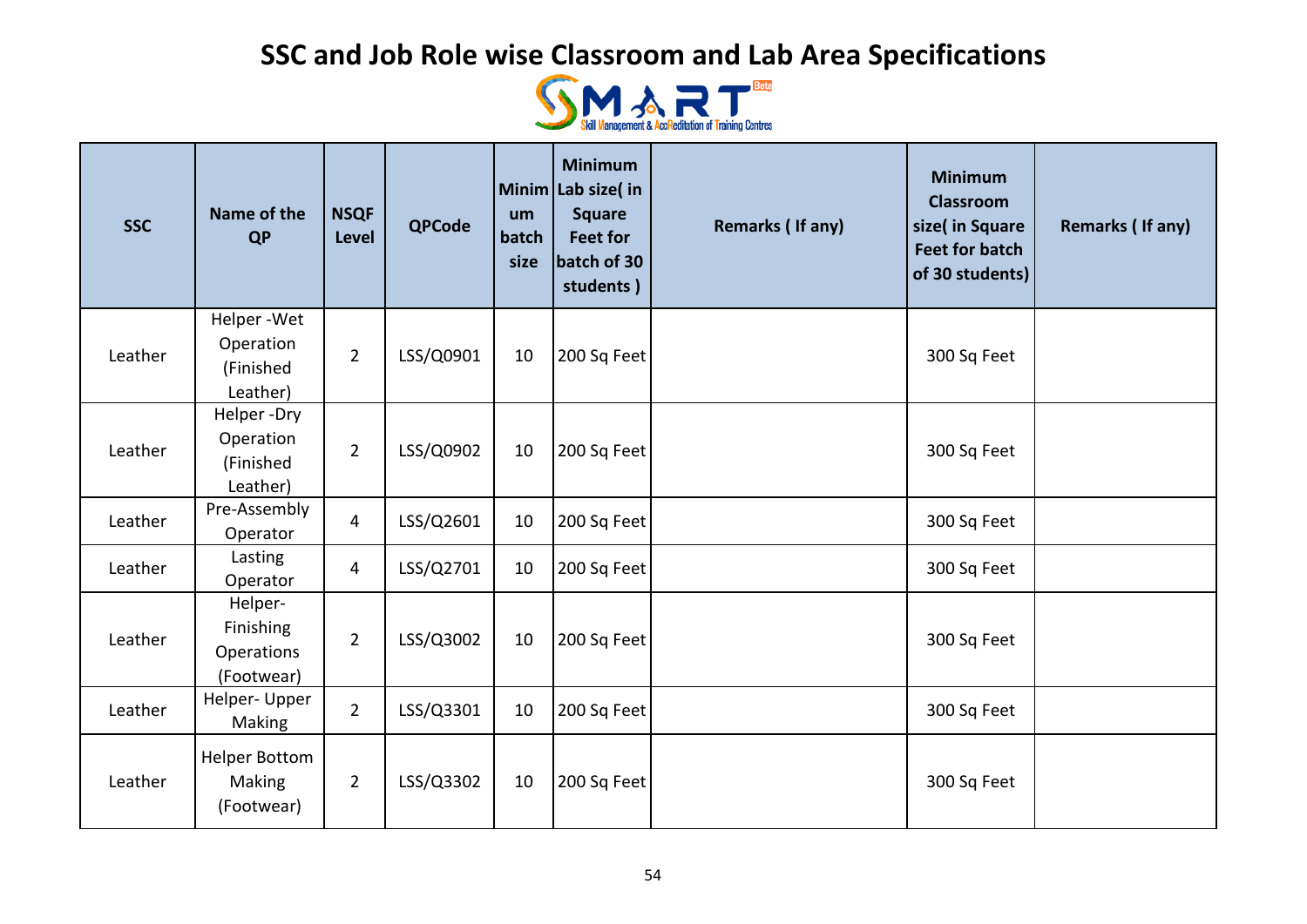

| <b>SSC</b>   | Name of the<br><b>QP</b>                           | <b>NSQF</b><br>Level | <b>QPCode</b> | um<br>batch<br>size | <b>Minimum</b><br>Minim Lab size( $in$<br><b>Square</b><br><b>Feet for</b><br>batch of 30<br>students) | Remarks (If any)                                                        | <b>Minimum</b><br><b>Classroom</b><br>size( in Square<br><b>Feet for batch</b><br>of 30 students) | Remarks (If any) |
|--------------|----------------------------------------------------|----------------------|---------------|---------------------|--------------------------------------------------------------------------------------------------------|-------------------------------------------------------------------------|---------------------------------------------------------------------------------------------------|------------------|
| Leather      | Helper - Parts<br>Making (<br>Goods &<br>Garments) | $\overline{2}$       | LSS/Q5502     | 10                  | 200 Sq Feet                                                                                            |                                                                         | 300 Sq Feet                                                                                       |                  |
| Leather      | Helper-<br>Finishing (<br>Goods &<br>Garments)     | $\overline{2}$       | LSS/Q5601     | 10                  | 200 Sq Feet                                                                                            |                                                                         | 300 Sq Feet                                                                                       |                  |
| Leather      | Moulding<br>Operator<br>(Footwear)                 | 4                    | LSS/Q7501     | 10                  | 200 Sq Feet                                                                                            |                                                                         | 300 Sq Feet                                                                                       |                  |
| Life Science | <b>Medical Sales</b><br>Representative             | $\overline{4}$       | LFS/Q0401     | 10                  | 150                                                                                                    | Only Computer lab is required<br>where split batches will be<br>trained | 300                                                                                               |                  |
| Life Science | Lab<br>Technician/<br>Assistant - Life<br>Sciences | $\overline{3}$       | LFS/Q0509     | 10                  | 300                                                                                                    |                                                                         | 300                                                                                               |                  |
| Life Science | Production/Ma<br>chine Operator-<br>Life Sciences  | 4                    | LFS/Q0207     | 10                  | 300                                                                                                    |                                                                         | 300                                                                                               |                  |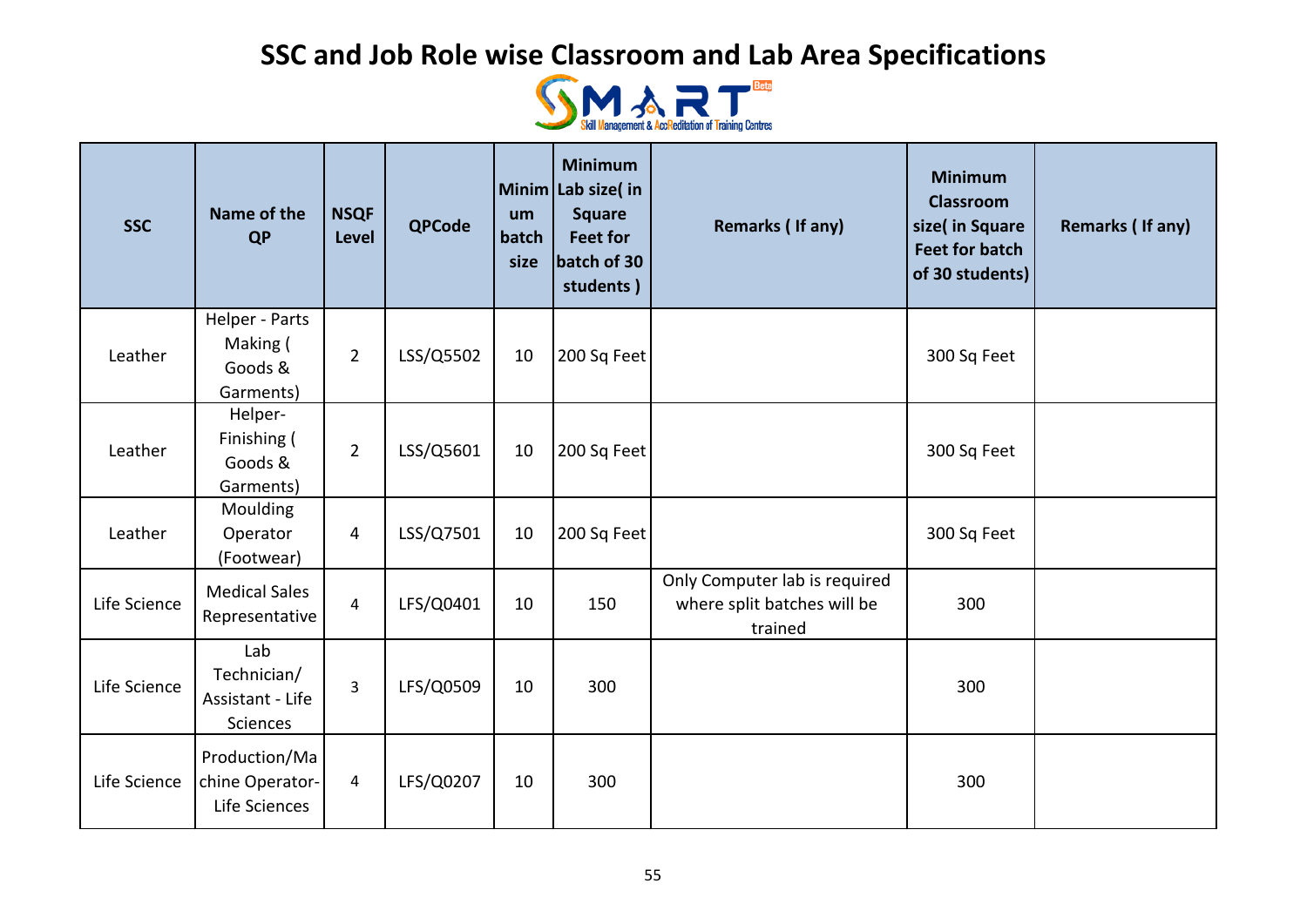

| <b>SSC</b>   | Name of the<br><b>QP</b>                   | <b>NSQF</b><br>Level | <b>QPCode</b> | um<br>batch<br>size | <b>Minimum</b><br>Minim Lab size(in<br><b>Square</b><br><b>Feet for</b><br>batch of 30<br>students) | Remarks (If any) | <b>Minimum</b><br><b>Classroom</b><br>size( in Square<br><b>Feet for batch</b><br>of 30 students) | <b>Remarks (If any)</b> |
|--------------|--------------------------------------------|----------------------|---------------|---------------------|-----------------------------------------------------------------------------------------------------|------------------|---------------------------------------------------------------------------------------------------|-------------------------|
| Life Science | <b>Store Assistant-</b><br>Life Sciences   | 3                    | LFS/Q0604     | 10                  | 300                                                                                                 |                  | 300                                                                                               |                         |
| Life Science | Fitter<br>Mechanical-<br>Life Sciences     | 3                    | LFS/Q0213     | 10                  | 300                                                                                                 |                  | 300                                                                                               |                         |
| Logistics    | Consignment<br><b>Booking</b><br>Assistant | 3                    | LSC/Q1120     | 10                  | 300                                                                                                 |                  | 300                                                                                               |                         |
| Logistics    | Consignment<br>Tracking<br>Executive       | 3                    | LSC/Q1121     | 10                  | 300                                                                                                 |                  | 300                                                                                               |                         |
| Logistics    | Documentation<br>Assistant                 | $\overline{4}$       | LSC/Q1122     | 10                  | 300                                                                                                 |                  | 300                                                                                               |                         |
| Logistics    | Warehouse<br>Picker                        | $\overline{3}$       | LSC/Q2102     | 10                  | 300                                                                                                 |                  | 300                                                                                               |                         |
| Logistics    | <b>Inventory Clerk</b>                     | 3                    | LSC/Q2108     | 10                  | 300                                                                                                 |                  | 300                                                                                               |                         |
| Logistics    | Warehouse<br>Packer                        | 3                    | LSC/Q2303     | 10                  | 300                                                                                                 |                  | 300                                                                                               |                         |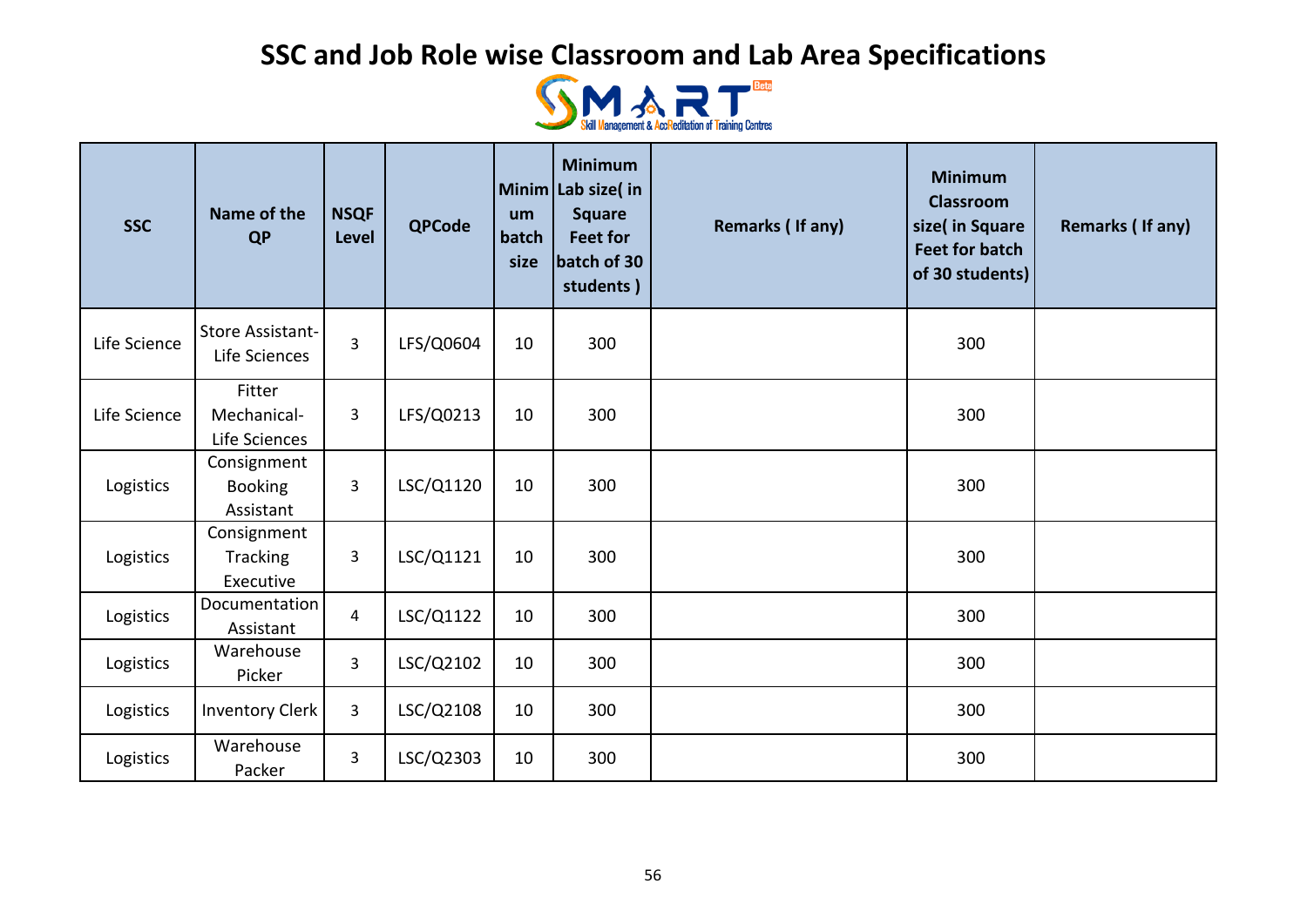

| <b>SSC</b> | Name of the<br><b>QP</b>         | <b>NSQF</b><br><b>Level</b> | <b>QPCode</b> | um<br>batch<br>size | <b>Minimum</b><br>Minim Lab size( in<br><b>Square</b><br><b>Feet for</b><br>batch of 30<br>students) | Remarks (If any)                                                                                     | <b>Minimum</b><br><b>Classroom</b><br>size( in Square<br><b>Feet for batch</b><br>of 30 students) | <b>Remarks (If any)</b> |
|------------|----------------------------------|-----------------------------|---------------|---------------------|------------------------------------------------------------------------------------------------------|------------------------------------------------------------------------------------------------------|---------------------------------------------------------------------------------------------------|-------------------------|
| Logistics  | Courier<br>Delivery<br>Executive | 3                           | LSC/Q3023     | 10                  | 300                                                                                                  |                                                                                                      | 300                                                                                               |                         |
| Logistics  | Forklift<br>Operator             | 4                           | ASC/Q9707     | 10                  | 500                                                                                                  |                                                                                                      | 8m x 10m                                                                                          | 861 sq ft               |
| Logistics  | Loader/Unload<br>er              | $\overline{2}$              | LSC/Q1110     | 10                  | 300                                                                                                  |                                                                                                      | 300                                                                                               |                         |
| Logistics  | Transport<br>Coordinator         | $\overline{4}$              | LSC/Q1118     | 10                  | half acre<br>yard with<br>an OJT<br>environme<br>nt                                                  |                                                                                                      | 300                                                                                               |                         |
| Logistics  | Transport<br>Consolidator        | $\overline{4}$              | LSC/Q1119     | 10                  | 1000                                                                                                 |                                                                                                      | 300                                                                                               |                         |
| Logistics  | Warehouse<br><b>Binner</b>       | $\overline{3}$              | LSC/Q2105     | 10                  | 300                                                                                                  |                                                                                                      | 300                                                                                               |                         |
| Logistics  | <b>Reach Truck</b><br>Operator   | $\overline{4}$              | LSC/Q2111     | 10                  | 6,000                                                                                                | Minimum of 6000 sqft lab with<br>a minimum of 25 ft height<br>ceiling or an open yard of 1/2<br>acre | 300                                                                                               |                         |
| Logistics  | Receiving<br>Assistant           | 3                           | LSC/Q2112     | 10                  | 300                                                                                                  |                                                                                                      | 300                                                                                               |                         |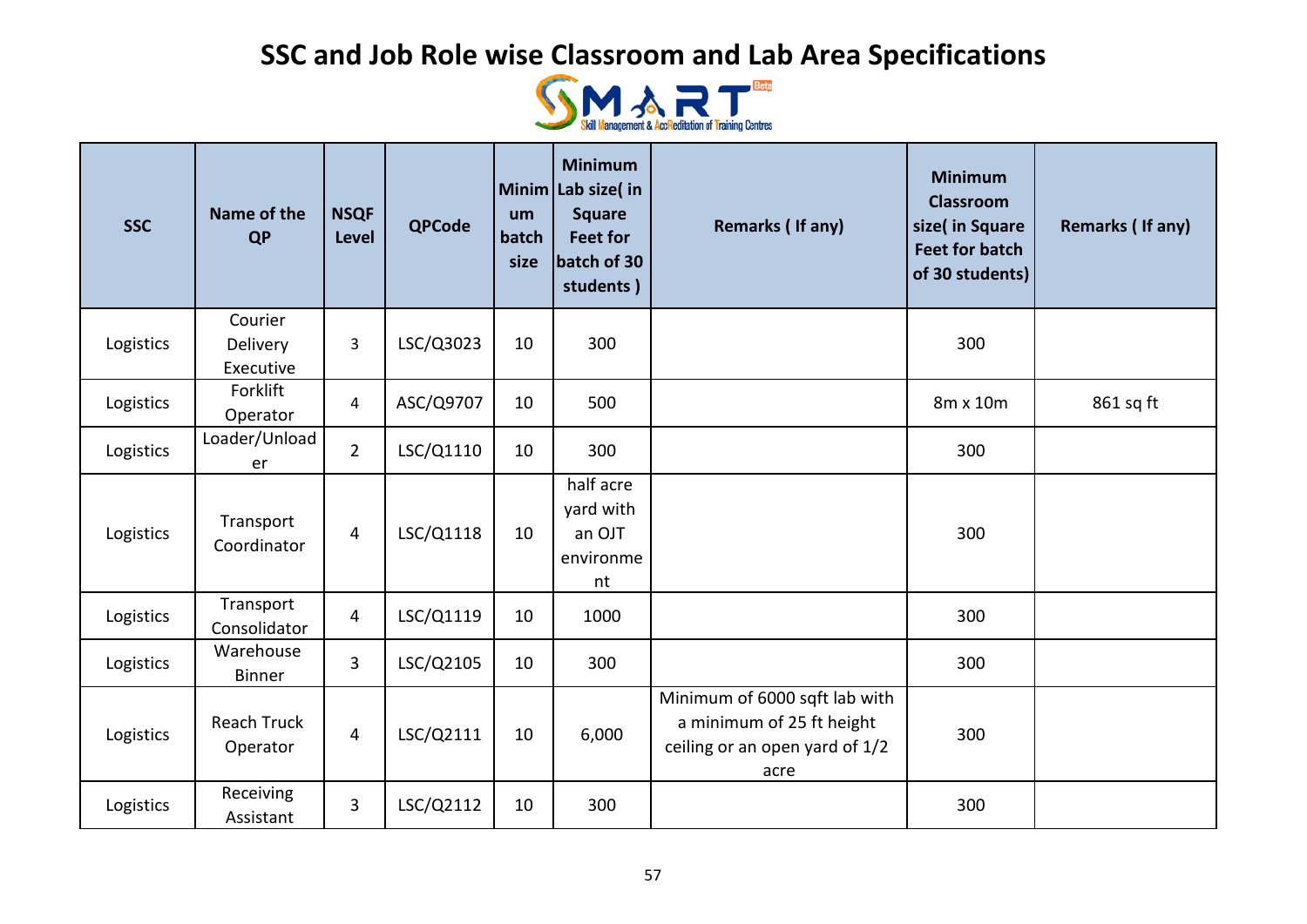

| <b>SSC</b> | Name of the<br><b>QP</b>                  | <b>NSQF</b><br><b>Level</b> | <b>QPCode</b> | um<br>batch<br>size | <b>Minimum</b><br>Minim Lab size(in<br><b>Square</b><br><b>Feet for</b><br>batch of 30<br>students) | Remarks (If any) | <b>Minimum</b><br><b>Classroom</b><br>size( in Square<br><b>Feet for batch</b><br>of 30 students) | Remarks (If any) |
|------------|-------------------------------------------|-----------------------------|---------------|---------------------|-----------------------------------------------------------------------------------------------------|------------------|---------------------------------------------------------------------------------------------------|------------------|
|            | Warehouse                                 |                             |               |                     |                                                                                                     |                  |                                                                                                   |                  |
| Logistics  | Claims<br>Coordinator                     | 4                           | LSC/Q2117     | 10                  |                                                                                                     | no lab required  | 300                                                                                               |                  |
| Logistics  | Goods<br>Packaging<br>Machine<br>Operator | 4                           | LSC/Q2216     | 10                  | 1000                                                                                                |                  | 300                                                                                               |                  |
| Logistics  | Kitting and<br>Labelling                  | $\overline{2}$              | LSC/Q2304     | 10                  | 300                                                                                                 |                  | 300                                                                                               |                  |
| Logistics  | Data Feeder<br>Warehouse                  | 3                           | LSC/Q2306     | 10                  | 300                                                                                                 |                  | 300                                                                                               |                  |
| Logistics  | Warehouse<br>Supervisor                   | 5                           | LSC/Q2307     | 10                  | 300                                                                                                 |                  | 300                                                                                               |                  |
| Logistics  | Warehouse<br>Quality Checker              | $\overline{3}$              | LSC/Q2313     | 10                  | 300                                                                                                 |                  | 300                                                                                               |                  |
| Logistics  | Loading<br>Supervisor                     | 3                           | LSC/Q2314     | 10                  | 300                                                                                                 |                  | 300                                                                                               |                  |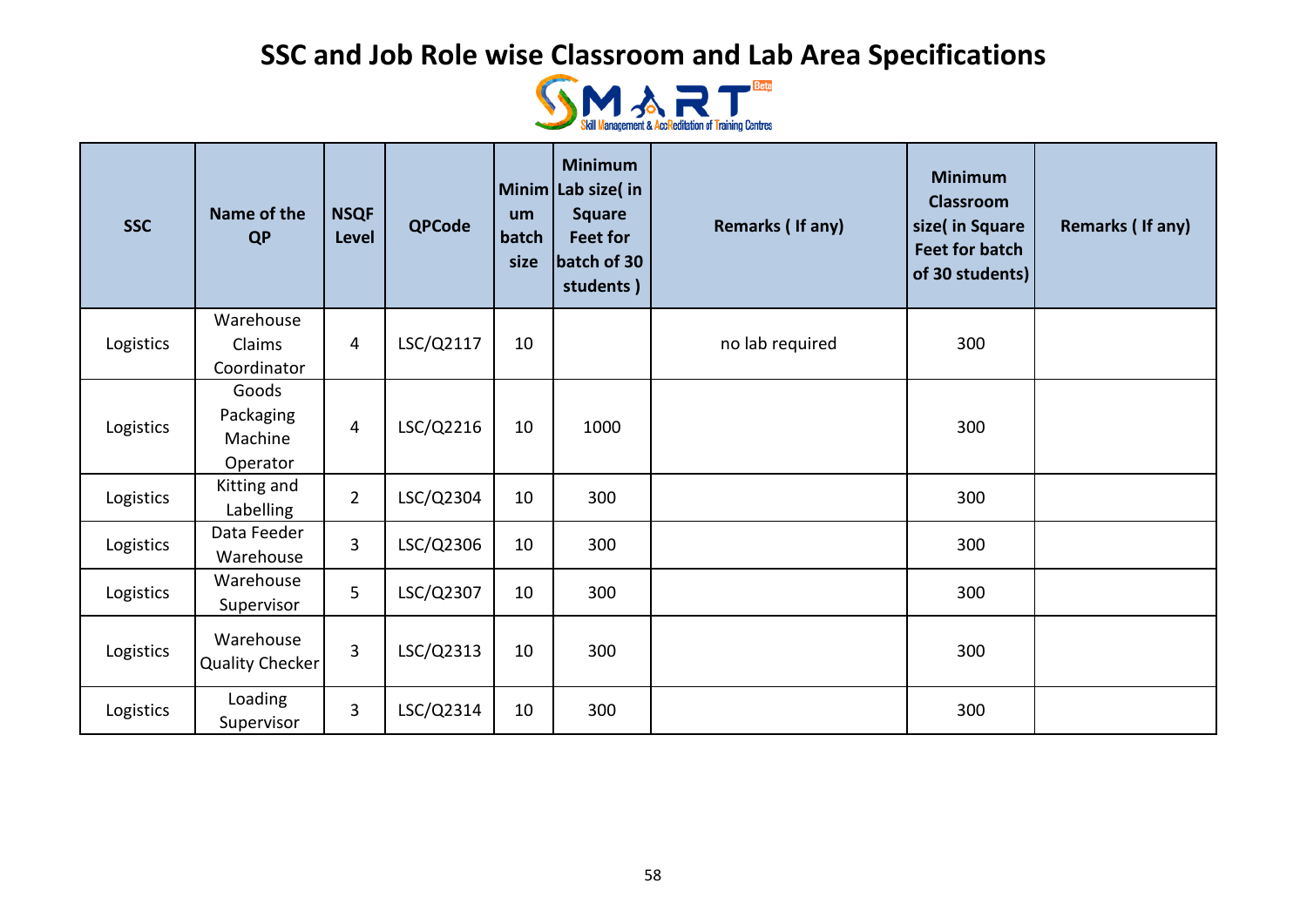

| <b>SSC</b> | Name of the<br><b>QP</b>                                                | <b>NSQF</b><br>Level | <b>QPCode</b> | um<br>batch<br>size | <b>Minimum</b><br>Minim Lab size( in<br><b>Square</b><br><b>Feet for</b><br>batch of 30<br>students) | Remarks (If any) | <b>Minimum</b><br><b>Classroom</b><br>size( in Square<br><b>Feet for batch</b><br>of 30 students) | Remarks (If any) |
|------------|-------------------------------------------------------------------------|----------------------|---------------|---------------------|------------------------------------------------------------------------------------------------------|------------------|---------------------------------------------------------------------------------------------------|------------------|
| Logistics  | Material<br>Handling<br>Equipment<br>(MHE)<br>Maintenance<br>Technician | $\overline{4}$       | LSC/Q2315     | 10                  | 1000                                                                                                 |                  | 300                                                                                               |                  |
| Logistics  | Courier Pick-up<br>Executive                                            | $\overline{3}$       | LSC/Q3024     | 10                  | 300                                                                                                  |                  | 300                                                                                               |                  |
| Logistics  | Mail Handler                                                            | $\overline{2}$       | LSC/Q3025     | 10                  | 300                                                                                                  |                  | 300                                                                                               |                  |
| Logistics  | Courier Sorter                                                          | $\overline{3}$       | LSC/Q3026     | 10                  | 300                                                                                                  |                  | 300                                                                                               |                  |
| Logistics  | Shipment<br><b>Bagging Agent</b>                                        | $\overline{3}$       | LSC/Q3027     | 10                  | 300                                                                                                  |                  | 300                                                                                               |                  |
| Logistics  | Lead Courier                                                            | 5                    | LSC/Q3028     | 10                  | 300                                                                                                  |                  | 300                                                                                               |                  |
| Logistics  | Shipment<br>Classification<br>Agent                                     | 4                    | LSC/Q3029     | 10                  | 300                                                                                                  |                  | 300                                                                                               |                  |
| Logistics  | Clearance<br><b>Support Agent</b>                                       | $\overline{4}$       | LSC/Q3030     | 10                  | 300                                                                                                  |                  | 300                                                                                               |                  |
| Logistics  | Shipment<br>Query Handler                                               | 4                    | LSC/Q3031     | 10                  | 300                                                                                                  |                  | 300                                                                                               |                  |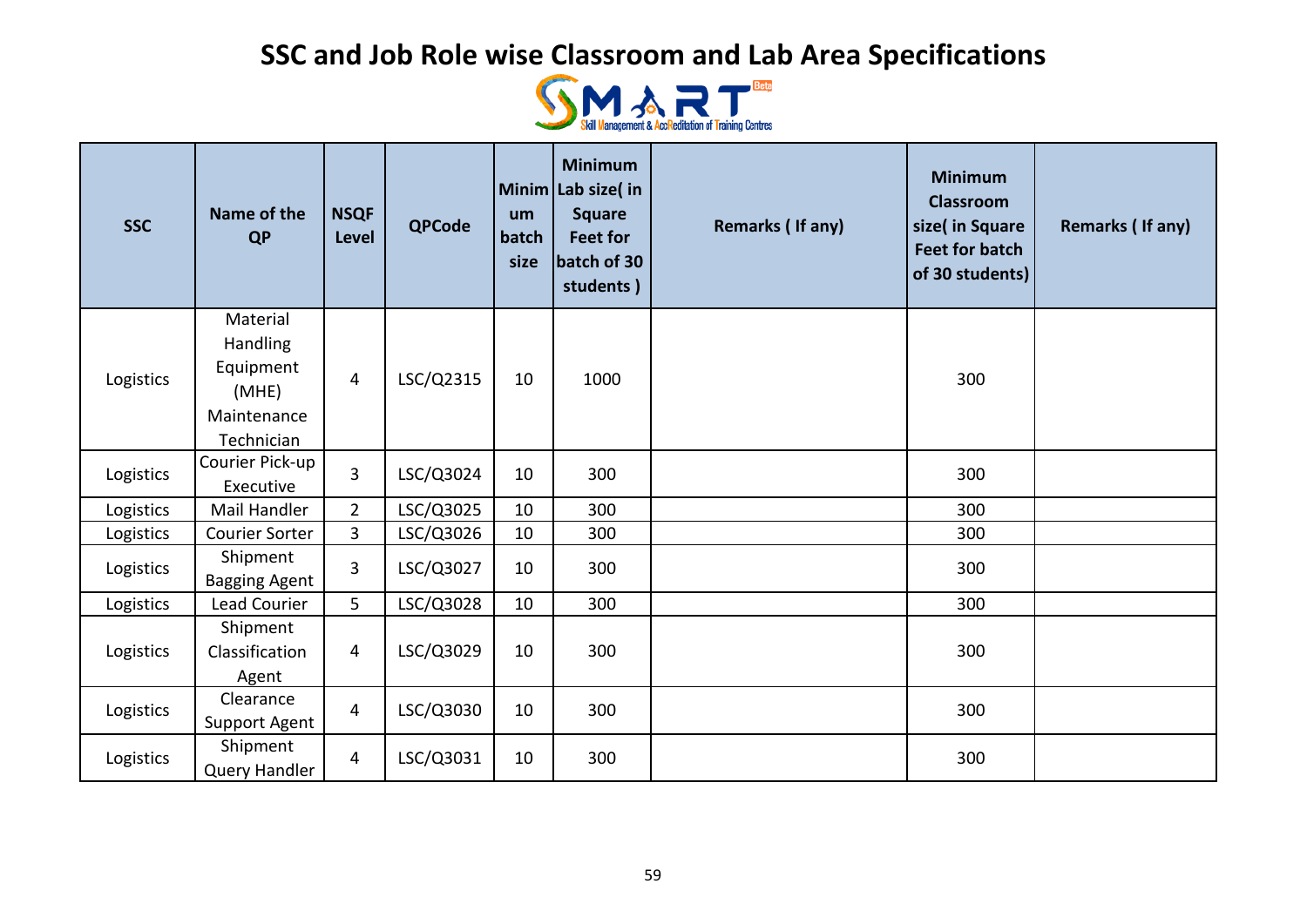

| <b>SSC</b>                   | Name of the<br><b>QP</b>                    | <b>NSQF</b><br><b>Level</b> | <b>QPCode</b> | um<br>batch<br>size | <b>Minimum</b><br>Minim Lab size(in<br><b>Square</b><br><b>Feet for</b><br>batch of 30<br>students) | Remarks (If any) | <b>Minimum</b><br><b>Classroom</b><br>size( in Square<br><b>Feet for batch</b><br>of 30 students) | Remarks (If any) |
|------------------------------|---------------------------------------------|-----------------------------|---------------|---------------------|-----------------------------------------------------------------------------------------------------|------------------|---------------------------------------------------------------------------------------------------|------------------|
| Logistics                    | Delivery<br>Management<br>Cell Agent        | $\overline{4}$              | LSC/Q3032     | 10                  | 600                                                                                                 |                  | 300                                                                                               |                  |
| Logistics                    | Courier Branch<br>Sales Executive           | $\overline{4}$              | LSC/Q3033     | 10                  | Class room<br>can be<br>used as a<br>lab                                                            |                  | 300                                                                                               |                  |
| Logistics                    | Courier<br>Institutional<br>Sales Executive | $\overline{4}$              | LSC/Q3034     | 10                  | 300                                                                                                 |                  | 300                                                                                               |                  |
| Logistics                    | <b>Key Consignor</b><br>Executive           | 5                           | LSC/Q3035     | 10                  | 300                                                                                                 |                  | 300                                                                                               |                  |
| Logistics                    | <b>Courier Claims</b><br>Processor          | 5                           | LSC/Q3036     | 10                  | 300                                                                                                 |                  | 300                                                                                               |                  |
| Media &<br>Entertainmen<br>t | Character<br>Designer                       | $\overline{4}$              | MES/Q0502     | 15                  | 300                                                                                                 |                  | 300                                                                                               |                  |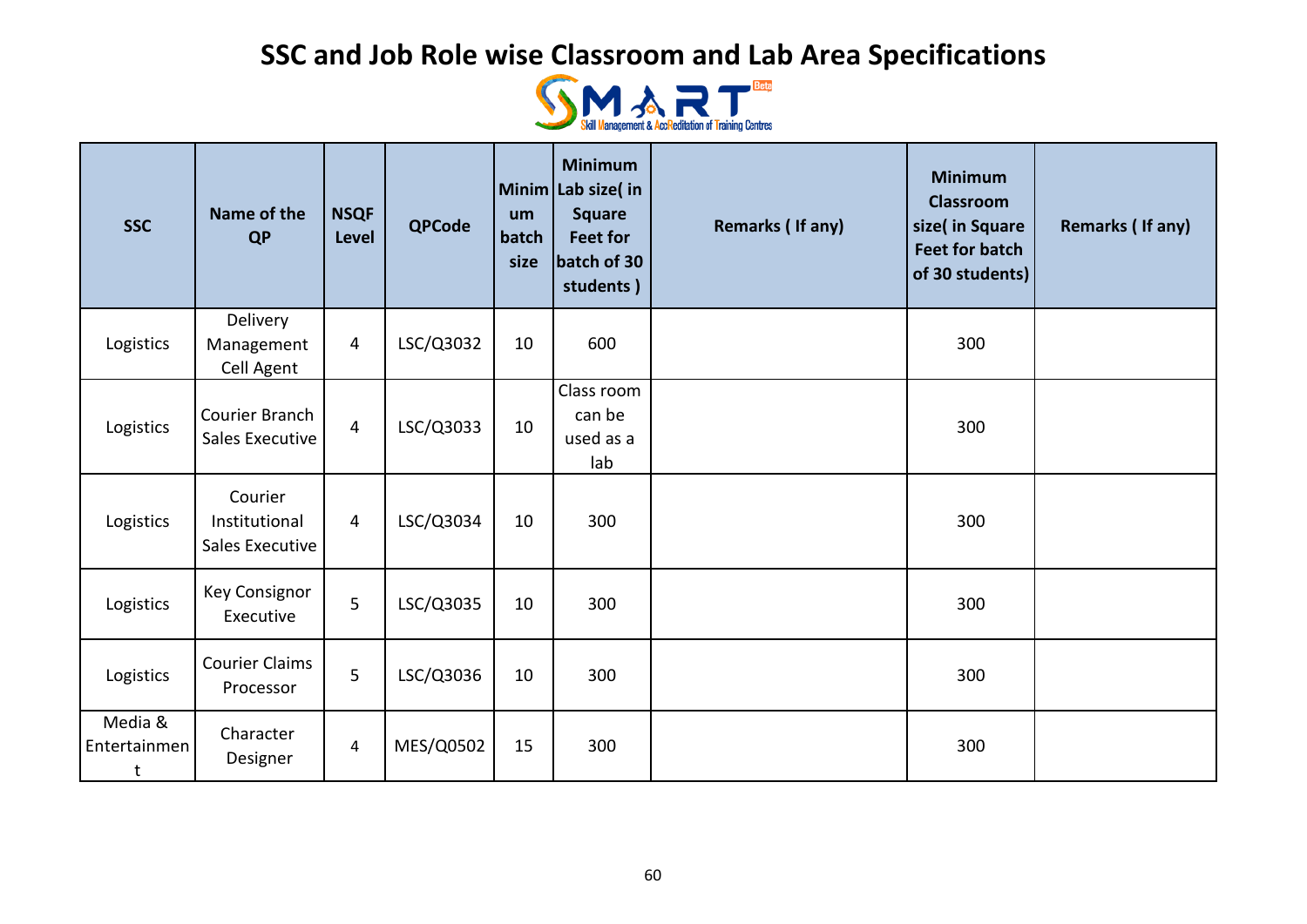

| <b>SSC</b>                              | Name of the<br><b>QP</b> | <b>NSQF</b><br>Level | <b>QPCode</b> | um<br>batch<br>size | <b>Minimum</b><br>Minim Lab size(in<br><b>Square</b><br><b>Feet for</b><br>batch of 30<br>students) | Remarks (If any) | <b>Minimum</b><br><b>Classroom</b><br>size( in Square<br><b>Feet for batch</b><br>of 30 students) | <b>Remarks (If any)</b> |
|-----------------------------------------|--------------------------|----------------------|---------------|---------------------|-----------------------------------------------------------------------------------------------------|------------------|---------------------------------------------------------------------------------------------------|-------------------------|
| Media &<br>Entertainmen                 | Animator                 | 4                    | MES/Q0701     | 15                  | 400                                                                                                 |                  | 300                                                                                               |                         |
| Media &<br>Entertainmen                 | Editor                   | 4                    | MES/Q1401     | 15                  | 400                                                                                                 |                  | 400                                                                                               |                         |
| Media &<br>Entertainmen                 | Makeup Artist            | 4                    | MES/Q1801     | 15                  | 700                                                                                                 |                  | 400                                                                                               |                         |
| Media &<br>Entertainmen                 | Hairdresser              | $\overline{4}$       | MES/Q1802     | 15                  | 700                                                                                                 |                  | 400                                                                                               |                         |
| Media &<br>Entertainmen                 | Modeller                 | 3                    | MES/Q0401     | 15                  | 300                                                                                                 |                  | 300                                                                                               |                         |
| Media &<br>Entertainmen                 | Sound Editor             | 4                    | MES/Q3404     | 15                  | 400                                                                                                 |                  | 300                                                                                               |                         |
| Media &<br>Entertainmen<br>$\mathsf{t}$ | Rotoartist               | $\overline{a}$       | MES/Q3504     | 15                  | 300                                                                                                 |                  | 200                                                                                               |                         |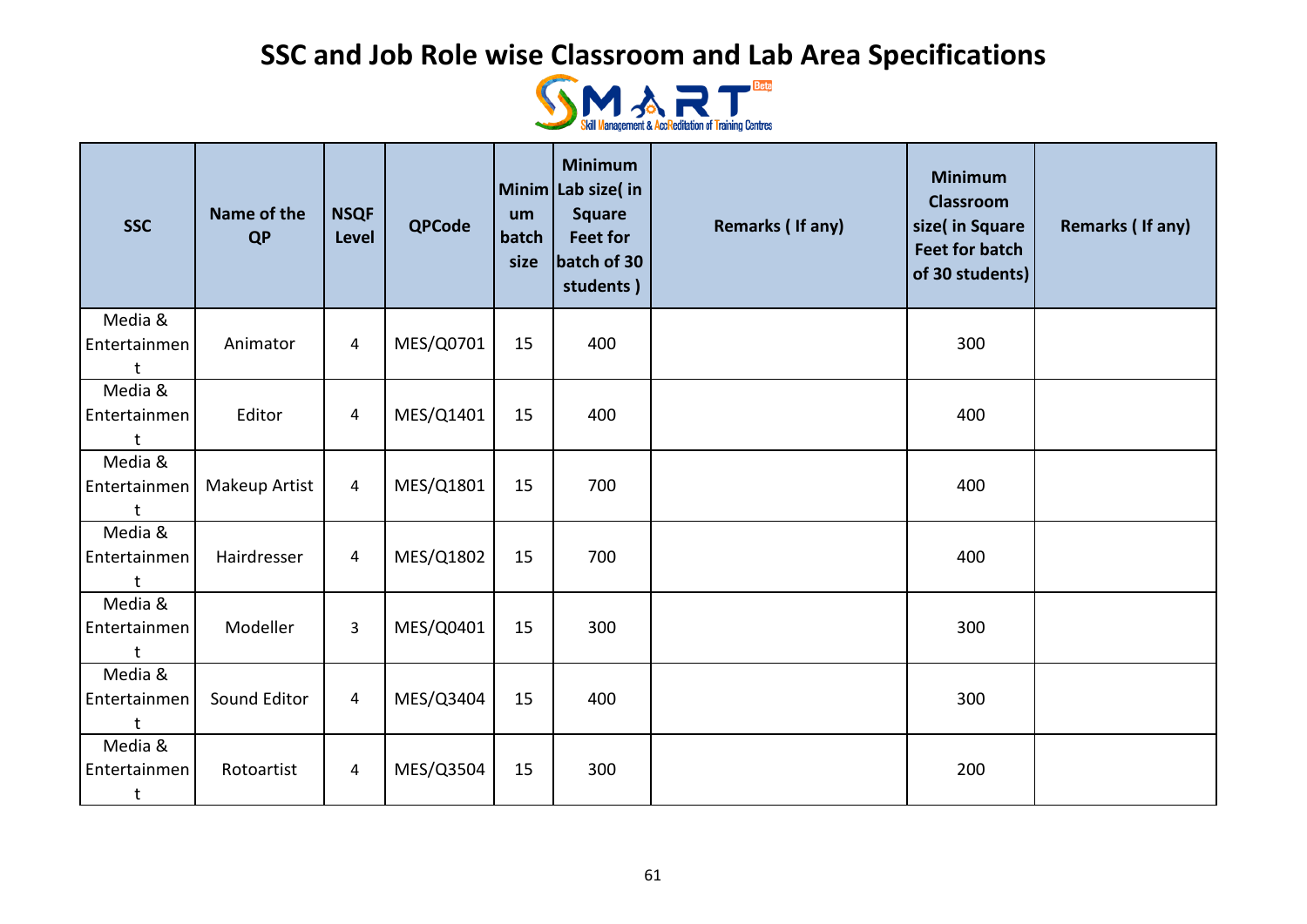

| <b>SSC</b> | Name of the<br><b>QP</b>                 | <b>NSQF</b><br><b>Level</b> | <b>QPCode</b> | um<br>batch<br>size | <b>Minimum</b><br>Minim Lab size(in<br><b>Square</b><br><b>Feet for</b><br>batch of 30<br>students) | Remarks (If any)               | <b>Minimum</b><br><b>Classroom</b><br>size( in Square<br><b>Feet for batch</b><br>of 30 students) | Remarks (If any)                                                                        |
|------------|------------------------------------------|-----------------------------|---------------|---------------------|-----------------------------------------------------------------------------------------------------|--------------------------------|---------------------------------------------------------------------------------------------------|-----------------------------------------------------------------------------------------|
| Mining     | Mining - Wire<br>saw Operator            | $\overline{4}$              | MIN/Q0203     | 30                  | 300                                                                                                 | Open field, preferably at site | 300                                                                                               | Conduct on the job<br>training with the local<br>industry / mines<br>besides laboratory |
| Mining     | Mining -<br><b>Bulldozer</b><br>Operator | 4                           | MIN/Q0205     | 30                  | 300                                                                                                 |                                | 300                                                                                               | Conduct on the job<br>training with the local<br>industry / mines<br>besides laboratory |
| Mining     | Mining -<br>Mechanic /<br>Fitter         | 3                           | MIN/Q0304     | 30                  | 300                                                                                                 |                                | 300                                                                                               | Conduct of on the job<br>training with<br>automoblie<br>workshopp, field                |
| Mining     | Mine Electrician                         | $\overline{4}$              | MIN/Q0416     | 30                  | 300                                                                                                 |                                | 300                                                                                               | Conduct on the job<br>training with the local<br>industry / mines<br>besides laboratory |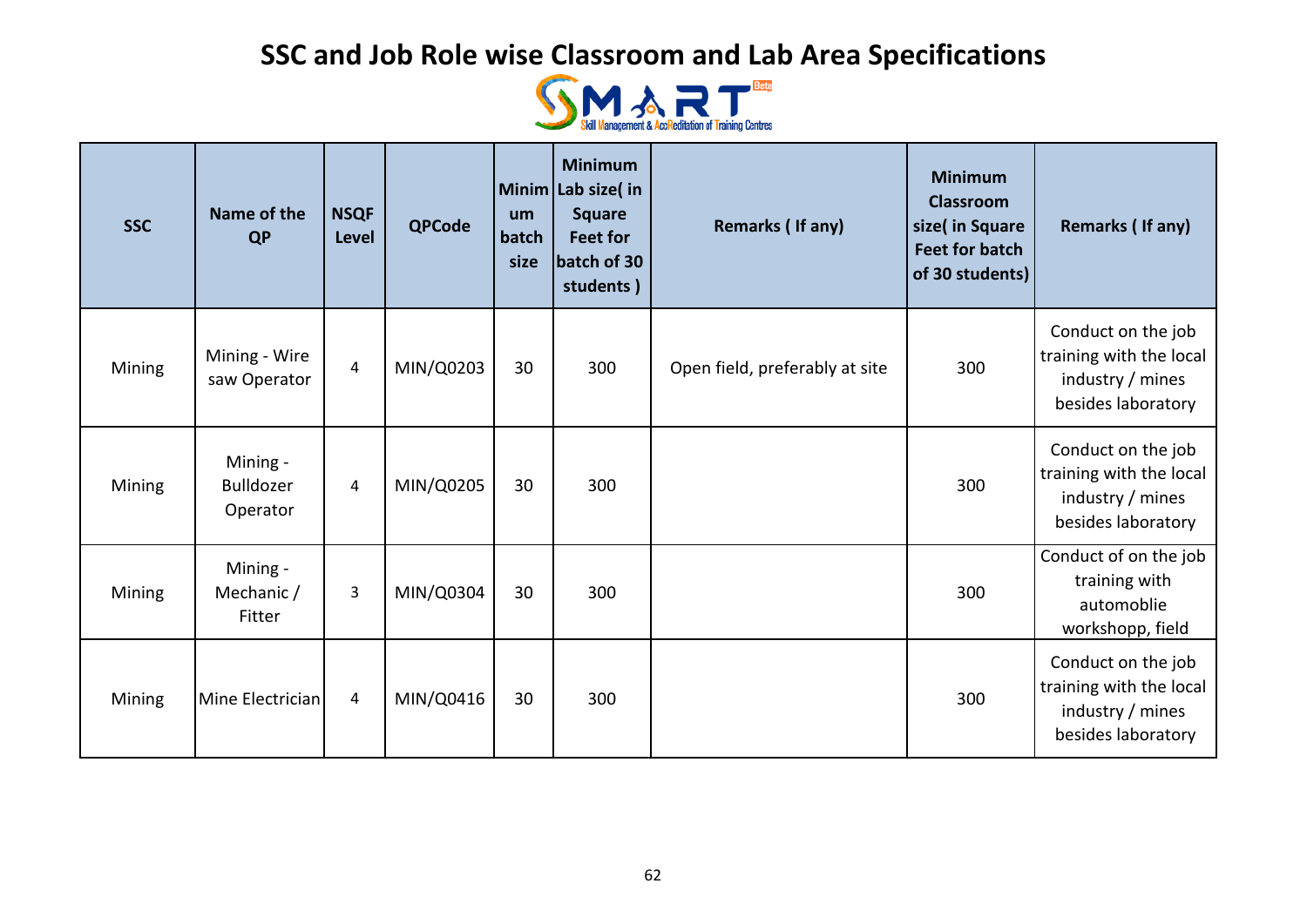

| <b>SSC</b> | Name of the<br><b>QP</b>            | <b>NSQF</b><br>Level | <b>QPCode</b> | um<br>batch<br>size | <b>Minimum</b><br>Minim Lab size(in<br><b>Square</b><br><b>Feet for</b><br>batch of 30<br>students) | Remarks (If any) | <b>Minimum</b><br><b>Classroom</b><br>size( in Square<br><b>Feet for batch</b><br>of 30 students) | <b>Remarks (If any)</b>                                                                 |
|------------|-------------------------------------|----------------------|---------------|---------------------|-----------------------------------------------------------------------------------------------------|------------------|---------------------------------------------------------------------------------------------------|-----------------------------------------------------------------------------------------|
| Mining     | Mine Welder                         | $\overline{4}$       | MIN/Q0423     | 30                  | 300                                                                                                 |                  | 300                                                                                               | Conduct on the job<br>training with the local<br>industry / mines<br>besides laboratory |
| Mining     | Mining Shot<br>Firer/Blaster        | $\overline{4}$       | MIN/Q0428     | 30                  | 300                                                                                                 |                  | 300                                                                                               | Conduct on the job<br>training with the local<br>industry / mines<br>besides laboratory |
| Mining     | Mining - Safety<br>Operator         | $\overline{4}$       | MIN/Q0437     | 30                  | 300                                                                                                 |                  | 300                                                                                               |                                                                                         |
| Mining     | Mining -<br><b>HEMM</b><br>Mechanic | 4                    | MIN/Q0433     | 30                  | 300                                                                                                 |                  | 300                                                                                               | Conduct of on the job<br>training with<br>automoblie<br>workshopp, field                |
| Mining     | Mining -<br>Loader<br>Operator      | $\overline{4}$       | MIN/Q0208     | 30                  | 300                                                                                                 |                  | 300                                                                                               | Conduct on the job<br>training with the local<br>industry / mines<br>besides laboratory |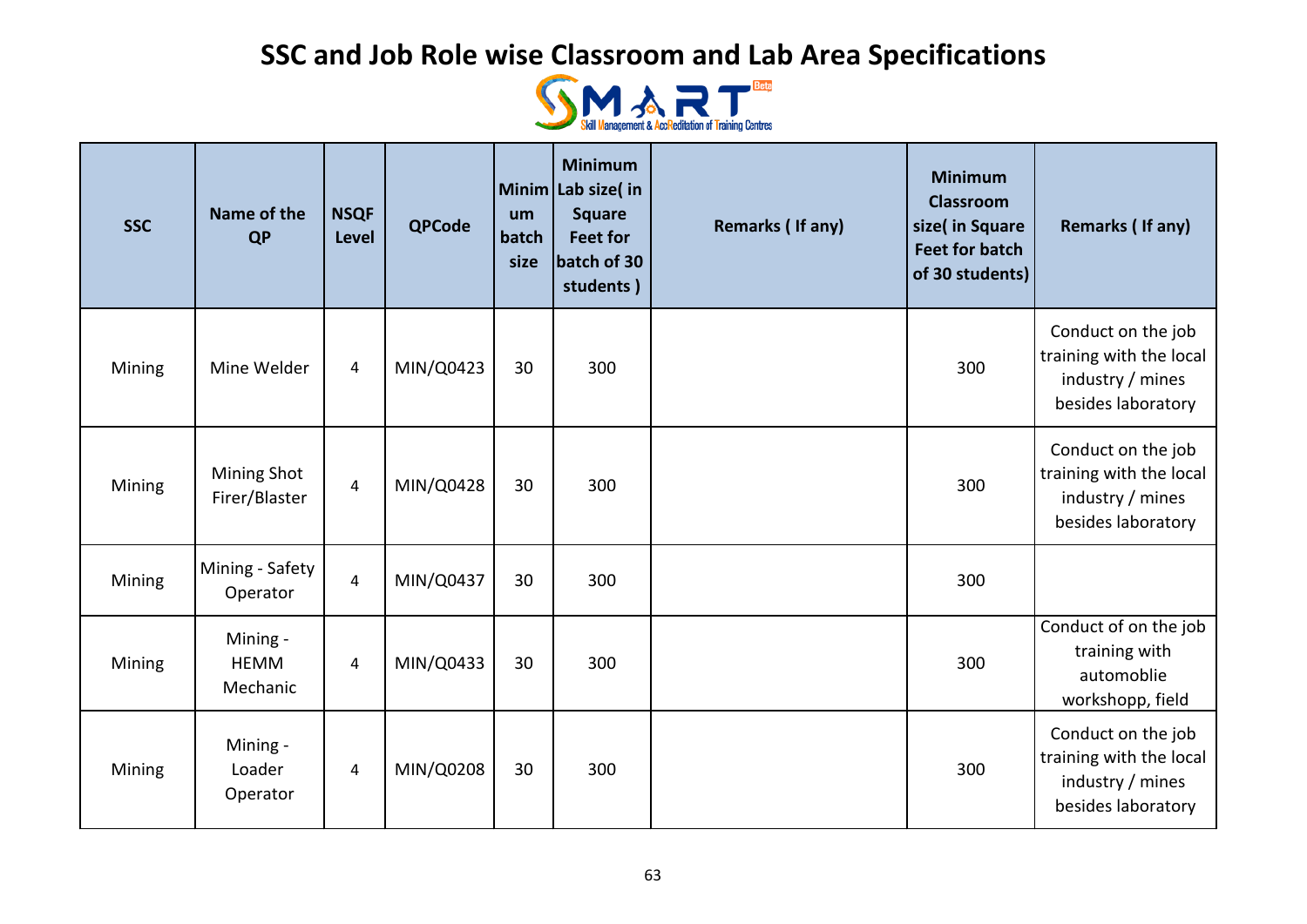

| <b>SSC</b> | Name of the<br><b>QP</b>                        | <b>NSQF</b><br><b>Level</b> | <b>QPCode</b> | um<br>batch<br>size | <b>Minimum</b><br>Minim Lab size(in<br><b>Square</b><br><b>Feet for</b><br>batch of 30<br>students) | Remarks (If any)                                             | <b>Minimum</b><br><b>Classroom</b><br>size( in Square<br><b>Feet for batch</b><br>of 30 students) | Remarks (If any) |
|------------|-------------------------------------------------|-----------------------------|---------------|---------------------|-----------------------------------------------------------------------------------------------------|--------------------------------------------------------------|---------------------------------------------------------------------------------------------------|------------------|
| Mining     | Mazdoor /<br>Helper                             | $\mathbf{1}$                | MIN/Q0201     | 30                  | 300                                                                                                 | At mine site                                                 | 300                                                                                               |                  |
| Mining     | <b>Rig Mounted</b><br><b>Drill Operator</b>     | 4                           | MIN/Q0202     | 30                  | 300                                                                                                 |                                                              | 300                                                                                               |                  |
| Mining     | Explosivse<br>Handler                           | 3                           | MIN/Q0204     | 30                  | 300                                                                                                 | At mine site                                                 | 300                                                                                               |                  |
| Mining     | Sprinkler and<br>other vehicle<br><b>Driver</b> | 4                           | MIN/Q0209     | 30                  | 300                                                                                                 |                                                              | 300                                                                                               |                  |
| Mining     | Dewatering<br>Pump Operator                     | 4                           | MIN/Q0411     | 30                  | 300                                                                                                 |                                                              | 300                                                                                               |                  |
| Mining     | Gas Detector                                    | $\overline{4}$              | MIN/Q0412     | 30                  | 300                                                                                                 |                                                              | 300                                                                                               |                  |
| Mining     | Haulage<br>Operator                             | 4                           | MIN/Q0413     | 30                  | 300                                                                                                 | Open cast mining area                                        | 300                                                                                               |                  |
| Mining     | Banksman                                        | 4                           | MIN/Q0414     | 30                  | 300                                                                                                 | Underground mine location<br>preferred                       | 300                                                                                               |                  |
| Mining     | Compressor<br>Operator                          | $\overline{4}$              | MIN/Q0415     | 30                  | 300                                                                                                 |                                                              | 300                                                                                               |                  |
| Mining     | Roof Bolter                                     | 4                           | MIN/Q0417     | 30                  | 300                                                                                                 | Its skills training can be done at<br>underground mines only | 300                                                                                               |                  |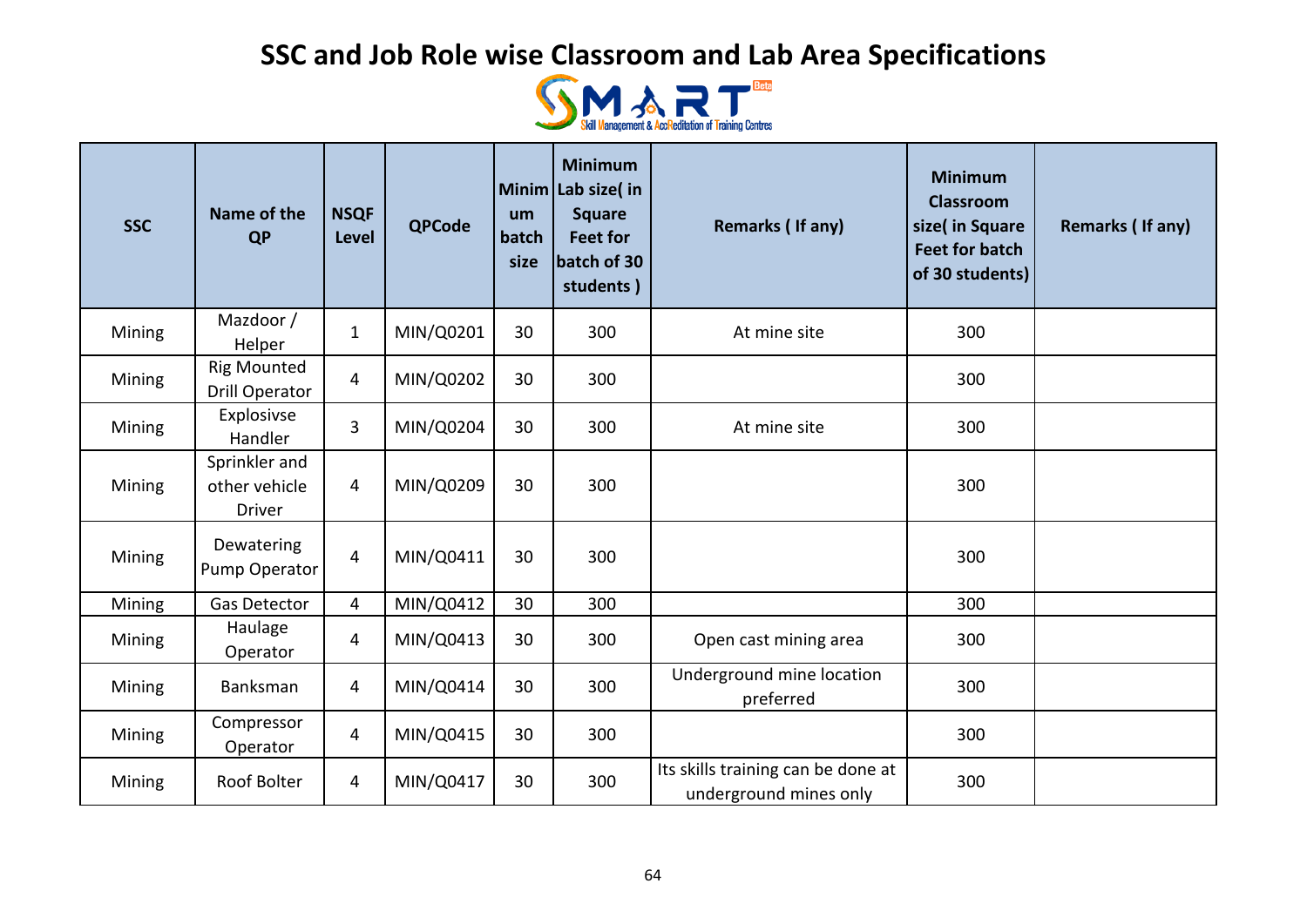

| <b>SSC</b> | Name of the<br><b>QP</b>                           | <b>NSQF</b><br><b>Level</b> | <b>QPCode</b> | um<br>batch<br>size | <b>Minimum</b><br>Minim Lab size( in<br><b>Square</b><br><b>Feet for</b><br>batch of 30<br>students) | Remarks (If any)                                                           | <b>Minimum</b><br><b>Classroom</b><br>size( in Square<br><b>Feet for batch</b><br>of 30 students) | Remarks (If any) |
|------------|----------------------------------------------------|-----------------------------|---------------|---------------------|------------------------------------------------------------------------------------------------------|----------------------------------------------------------------------------|---------------------------------------------------------------------------------------------------|------------------|
| Mining     | <b>SAMPLER</b>                                     | 3                           | MIN/Q0418     | 30                  | 300                                                                                                  | with specimen sample of rocks<br>and minerals                              | 300                                                                                               |                  |
| Mining     | Timberman                                          | 3                           | MIN/Q0419     | 30                  | 300                                                                                                  |                                                                            | 300                                                                                               |                  |
| Mining     | Winding<br>Engine<br>Operator                      | 4                           | MIN/Q0420     | 30                  | 300                                                                                                  |                                                                            | 300                                                                                               |                  |
| Mining     | Ventilation<br>Adequacy<br>Checker/Fan<br>Operator | 4                           | MIN/Q0421     | 30                  | 300                                                                                                  | Skills practical training can be<br>conucted at work site only             | 300                                                                                               |                  |
| Mining     | SDL/LHD<br>Operator                                | 4                           | MIN/Q0422     | 30                  | 300                                                                                                  |                                                                            | 300                                                                                               |                  |
| Mining     | Mine Machinist                                     | 4                           | MIN/Q0424     | 30                  | 300                                                                                                  |                                                                            | 300                                                                                               |                  |
| Mining     | <b>Assistant Mine</b><br>Surveyor                  | 4                           | MIN/Q0426     | 30                  | 300                                                                                                  | The technical training may also<br>be conducted at nearby mine<br>location | 300                                                                                               |                  |
| Mining     | Mining Mate                                        | 5                           | MIN/Q0427     | 30                  | 300                                                                                                  |                                                                            | 300                                                                                               |                  |
| Mining     | Explosives Van<br>Operator                         | 4                           | MIN/Q0429     | 30                  | 300                                                                                                  | Open area - nearby mines                                                   | 300                                                                                               |                  |
| Mining     | Grader<br>Operator                                 | 4                           | MIN/Q0430     | 30                  | 300                                                                                                  |                                                                            | 300                                                                                               |                  |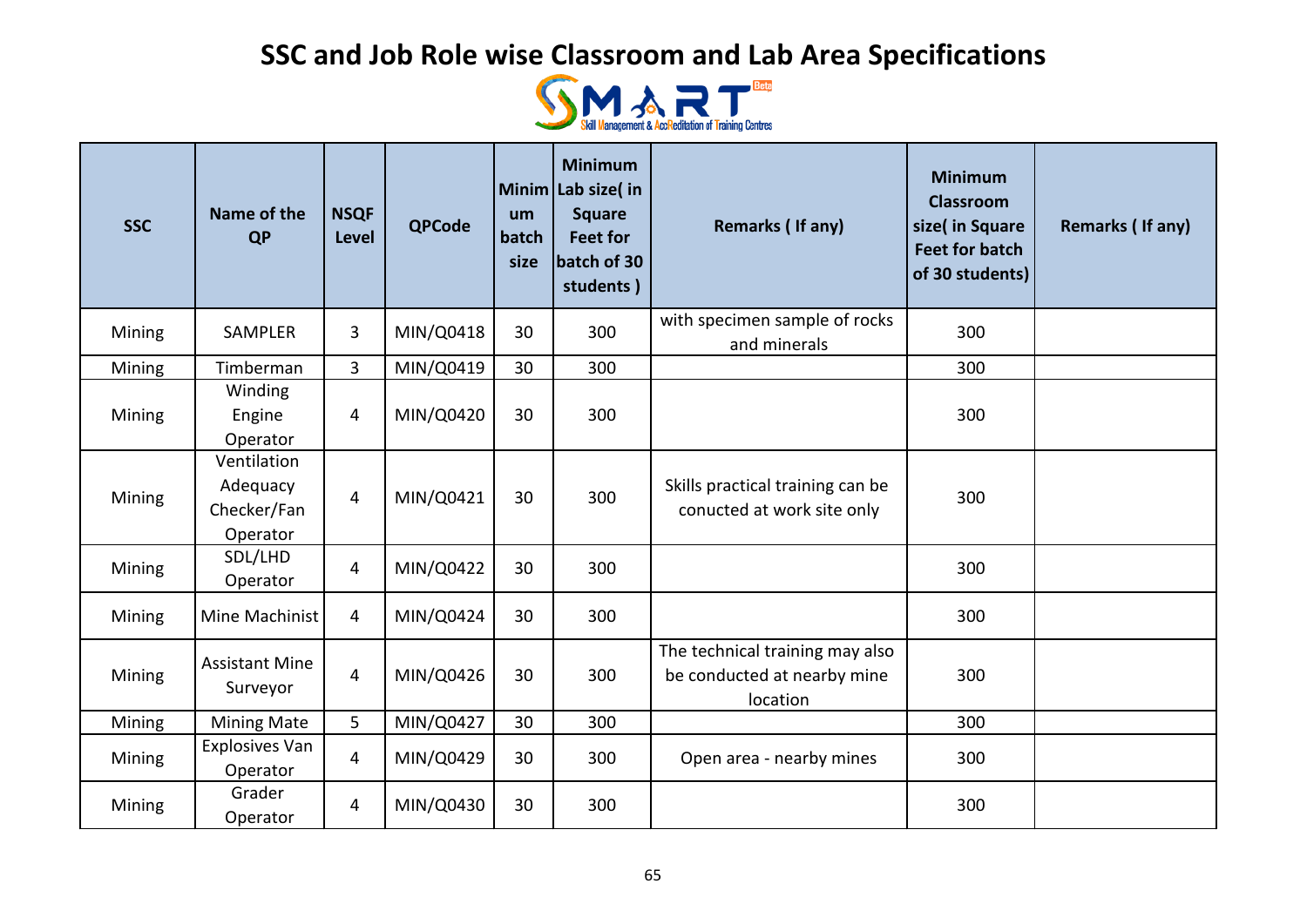

| <b>SSC</b>                                     | Name of the<br><b>QP</b>         | <b>NSQF</b><br><b>Level</b> | <b>QPCode</b> | um<br>batch<br>size | <b>Minimum</b><br>Minim Lab size(in<br><b>Square</b><br><b>Feet for</b><br>batch of 30<br>students) | Remarks (If any)                                                       | <b>Minimum</b><br><b>Classroom</b><br>size( in Square<br><b>Feet for batch</b><br>of 30 students) | Remarks (If any)                                                       |
|------------------------------------------------|----------------------------------|-----------------------------|---------------|---------------------|-----------------------------------------------------------------------------------------------------|------------------------------------------------------------------------|---------------------------------------------------------------------------------------------------|------------------------------------------------------------------------|
| Mining                                         | <b>Track Layer</b><br>Operator   | 4                           | MIN/Q0431     | 30                  | 300                                                                                                 |                                                                        | 300                                                                                               |                                                                        |
| Mining                                         | Jumbo<br>Operator                | $\overline{4}$              | MIN/Q0432     | 30                  | 300                                                                                                 |                                                                        | 300                                                                                               |                                                                        |
| Mining                                         | Ore Processing<br>Operator       | $\overline{4}$              | MIN/Q0434     | 30                  | 300                                                                                                 |                                                                        | 300                                                                                               |                                                                        |
| Mining                                         | Strata<br>Monitoring<br>Operator | 4                           | MIN/Q0435     | 30                  | 300                                                                                                 |                                                                        | 300                                                                                               |                                                                        |
| Mining                                         | Reclamation<br>Supervisor        | 5                           | MIN/Q0436     | 30                  | 300                                                                                                 |                                                                        | 300                                                                                               |                                                                        |
| Mining                                         | Mechatronics<br>in-charge        | $\overline{4}$              | MIN/Q0438     | 30                  | 300                                                                                                 |                                                                        | 300                                                                                               |                                                                        |
| Mining                                         | Fireman                          | 4                           | MIN/Q0439     | 30                  | 300                                                                                                 |                                                                        | 300                                                                                               |                                                                        |
| Mining                                         | Longwall<br>Operator             | 4                           | MIN/Q0440     | 30                  | 300                                                                                                 |                                                                        | 300                                                                                               |                                                                        |
| Paints and<br><b>Coatings Skill</b><br>Council | Powder Coater                    | $\overline{4}$              | PCS/Q5102     | 20                  | 500                                                                                                 | Does not include utility like<br>toilets and drinking water<br>station | 300                                                                                               | Does not include<br>utility like toilets and<br>drinking water station |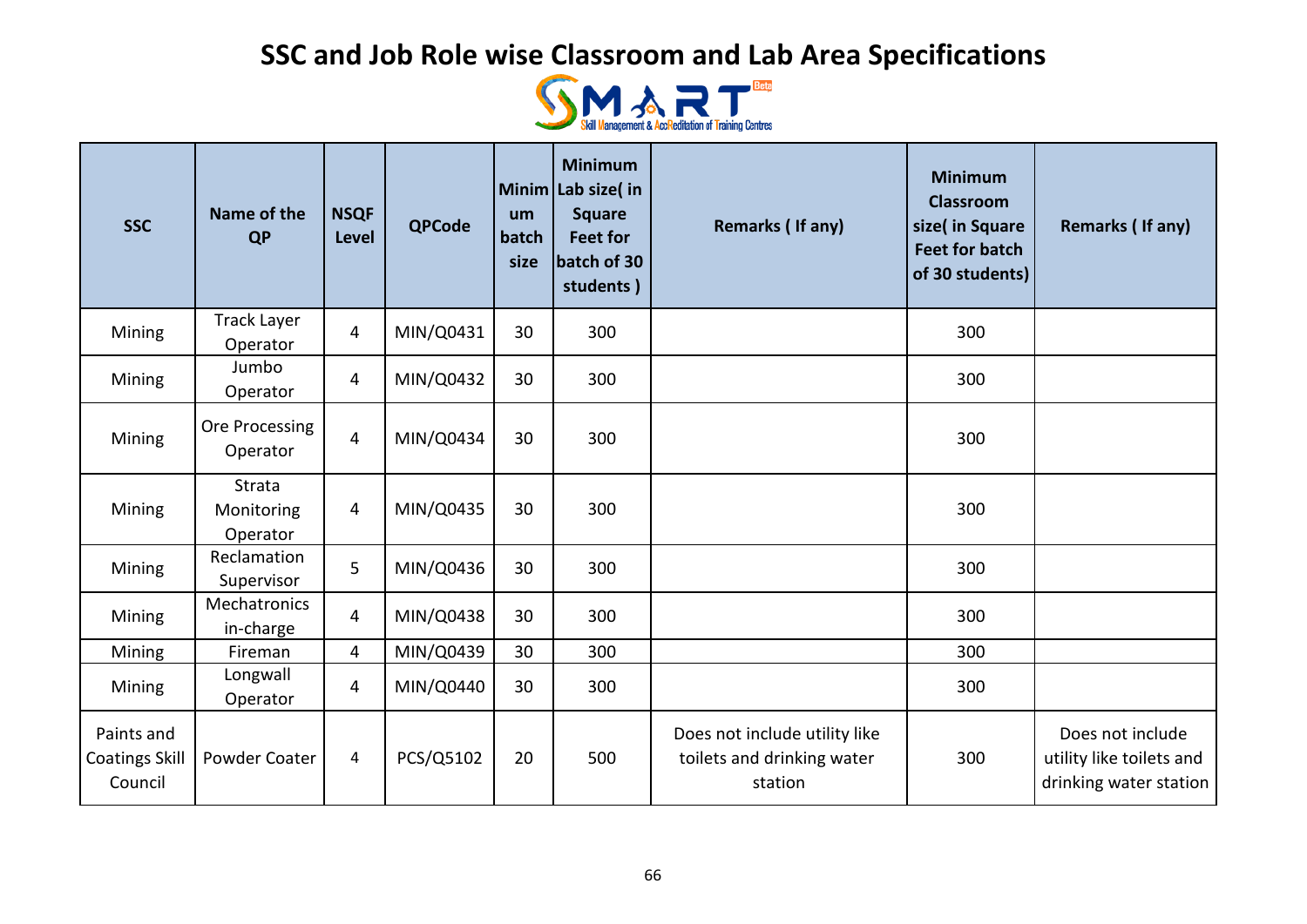

| <b>SSC</b>                                     | Name of the<br><b>QP</b>                | <b>NSQF</b><br><b>Level</b> | <b>QPCode</b> | um<br>batch<br>size | <b>Minimum</b><br>Minim Lab size(in<br><b>Square</b><br><b>Feet for</b><br>batch of 30<br>students) | Remarks (If any)                                                       | <b>Minimum</b><br><b>Classroom</b><br>size( in Square<br><b>Feet for batch</b><br>of 30 students) | Remarks (If any)                                                       |
|------------------------------------------------|-----------------------------------------|-----------------------------|---------------|---------------------|-----------------------------------------------------------------------------------------------------|------------------------------------------------------------------------|---------------------------------------------------------------------------------------------------|------------------------------------------------------------------------|
| Paints and<br><b>Coatings Skill</b><br>Council | Production QC<br>In-charge              | 5                           | PCS/Q0505     | 20                  | 500                                                                                                 | Does not include utility like<br>toilets and drinking water<br>station | 300                                                                                               | Does not include<br>utility like toilets and<br>drinking water station |
| Paints and<br><b>Coatings Skill</b><br>Council | Dispersion<br>Operator                  | 4                           | PCS/Q0507     | 20                  | 500                                                                                                 | Does not include utility like<br>toilets and drinking water<br>station | 300                                                                                               | Does not include<br>utility like toilets and<br>drinking water station |
| Paints and<br><b>Coatings Skill</b><br>Council | <b>Mixing</b><br>Operator               | 3                           | PCS/Q0508     | 20                  | 500                                                                                                 | Does not include utility like<br>toilets and drinking water<br>station | 300                                                                                               | Does not include<br>utility like toilets and<br>drinking water station |
| Paints and<br><b>Coatings Skill</b><br>Council | Tinting<br>Operator                     | 4                           | PCS/Q0509     | 20                  | 500                                                                                                 | Does not include utility like<br>toilets and drinking water<br>station | 300                                                                                               | Does not include<br>utility like toilets and<br>drinking water station |
| Paints and<br><b>Coatings Skill</b><br>Council | Protective and<br><b>Marine Painter</b> | $\overline{4}$              | PCS/Q5109     | 20                  | 500                                                                                                 | Does not include utility like<br>toilets and drinking water<br>station | 300                                                                                               | Does not include<br>utility like toilets and<br>drinking water station |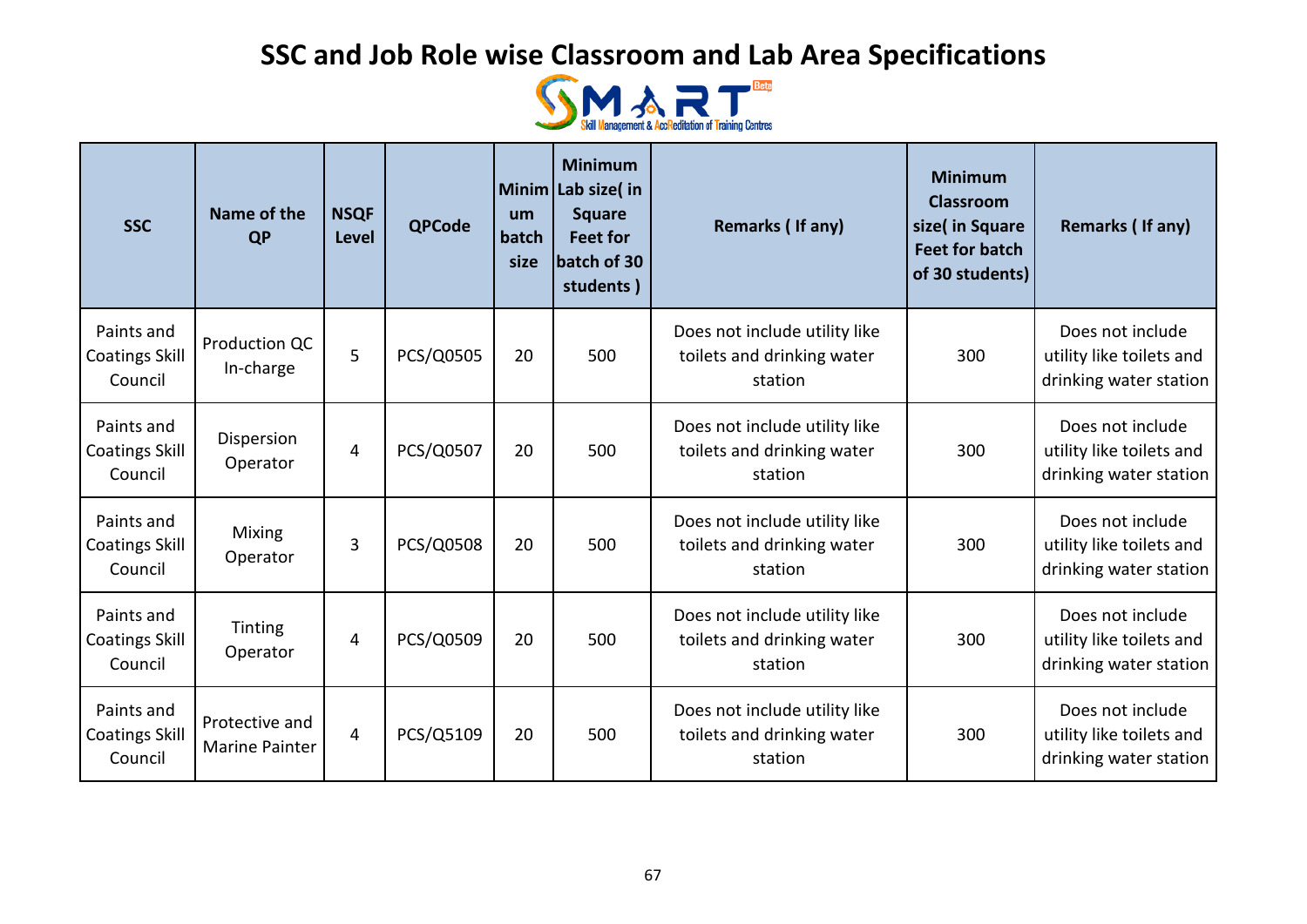

| <b>SSC</b>                                     | Name of the<br><b>QP</b>                 | <b>NSQF</b><br><b>Level</b> | <b>QPCode</b> | um<br>batch<br>size | <b>Minimum</b><br>Minim Lab size(in<br><b>Square</b><br><b>Feet for</b><br>batch of 30<br>students) | Remarks (If any)                                                       | <b>Minimum</b><br><b>Classroom</b><br>size( in Square<br><b>Feet for batch</b><br>of 30 students) | Remarks (If any)                                                       |
|------------------------------------------------|------------------------------------------|-----------------------------|---------------|---------------------|-----------------------------------------------------------------------------------------------------|------------------------------------------------------------------------|---------------------------------------------------------------------------------------------------|------------------------------------------------------------------------|
| Paints and<br><b>Coatings Skill</b><br>Council | Air<br>Classification<br>Mill Operator   | 4                           | PCS/Q0601     | 20                  | 500                                                                                                 | Does not include utility like<br>toilets and drinking water<br>station | 300                                                                                               | Does not include<br>utility like toilets and<br>drinking water station |
| Paints and<br><b>Coatings Skill</b><br>Council | Extrusion<br>Operator                    | 3                           | PCS/Q0602     | 20                  | 500                                                                                                 | Does not include utility like<br>toilets and drinking water<br>station | 300                                                                                               | Does not include<br>utility like toilets and<br>drinking water station |
| Paints and<br><b>Coatings Skill</b><br>Council | Tumbling<br>Operator                     | 3                           | PCS/Q0603     | 20                  | 500                                                                                                 | Does not include utility like<br>toilets and drinking water<br>station | 300                                                                                               | Does not include<br>utility like toilets and<br>drinking water station |
| Paints and<br><b>Coatings Skill</b><br>Council | Paint - Dealer<br>Shop Boy               | 4                           | PCS/Q5007     | 20                  | 500                                                                                                 | Does not include utility like<br>toilets and drinking water<br>station | 300                                                                                               | Does not include<br>utility like toilets and<br>drinking water station |
| Paints and<br><b>Coatings Skill</b><br>Council | <b>Technical Sales</b><br>Representative | 5                           | PCS/Q0102     | 20                  | 500                                                                                                 | Does not include utility like<br>toilets and drinking water<br>station | 300                                                                                               | Does not include<br>utility like toilets and<br>drinking water station |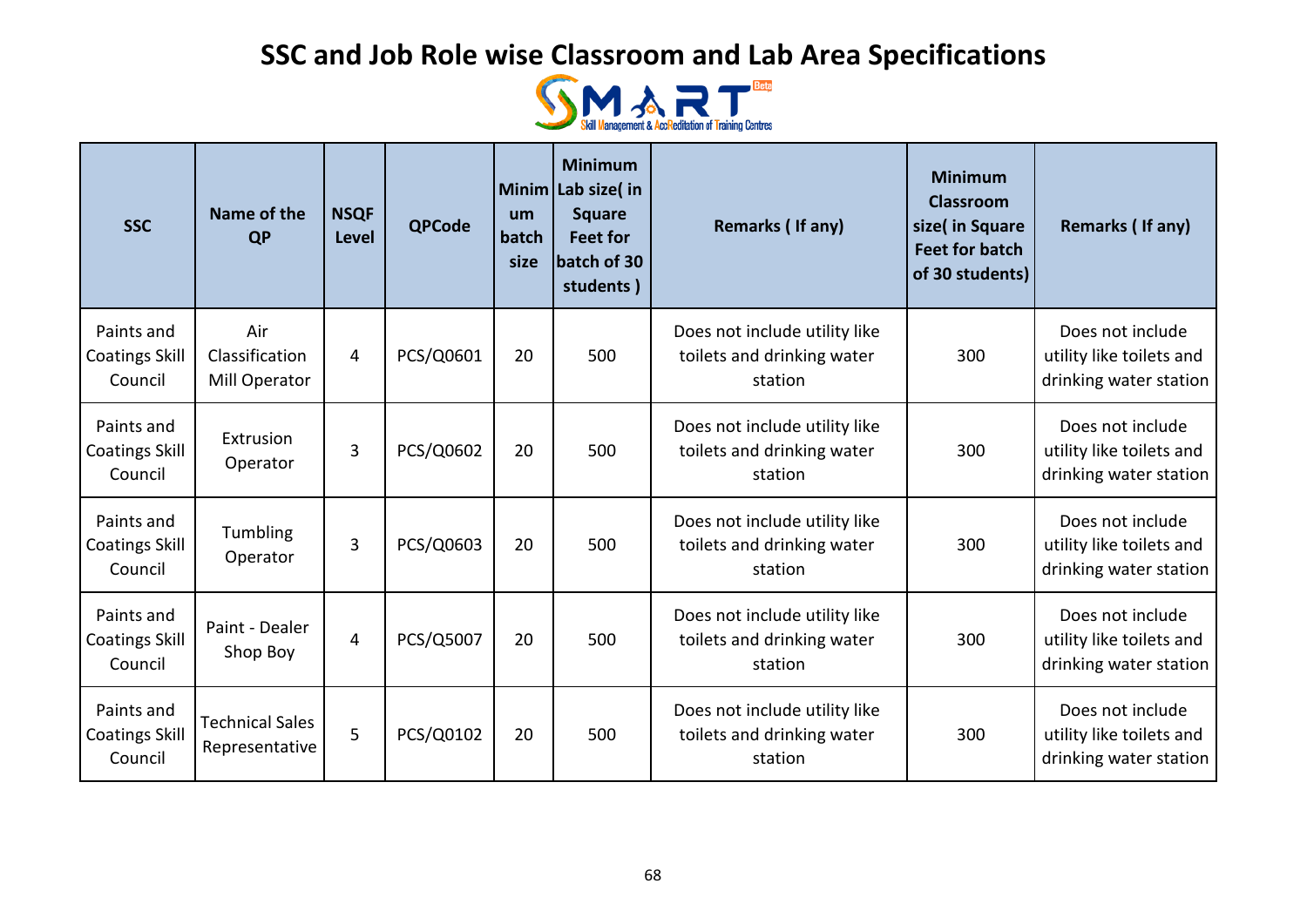

| <b>SSC</b>                 | Name of the<br><b>QP</b>                          | <b>NSQF</b><br>Level | <b>QPCode</b> | um<br>batch<br>size | <b>Minimum</b><br>Minim Lab size(in<br><b>Square</b><br><b>Feet for</b><br>batch of 30<br>students) | Remarks (If any) | <b>Minimum</b><br><b>Classroom</b><br>size( in Square<br><b>Feet for batch</b><br>of 30 students) | <b>Remarks (If any)</b> |
|----------------------------|---------------------------------------------------|----------------------|---------------|---------------------|-----------------------------------------------------------------------------------------------------|------------------|---------------------------------------------------------------------------------------------------|-------------------------|
| Persons with<br>Disability | Housekeeping<br>Attendant<br>(Manual<br>Cleaning) | 3                    | PWT/Q0203     | 20                  | 300                                                                                                 |                  | 300                                                                                               |                         |
| Persons with<br>Disability | <b>Retail Sales</b><br>Associate                  | 4                    | PWR/Q0104     | 20                  | 300                                                                                                 |                  | 300                                                                                               |                         |
| Persons with<br>Disability | Food &<br>Beverage<br>Service-Steward             | $\overline{a}$       | PWT/Q0301     | 20                  | 300                                                                                                 |                  | 300                                                                                               |                         |
| Plumbing                   | Plumber<br>General                                | $\overline{3}$       | PSC/Q0104     | 10                  | 300                                                                                                 |                  | 300                                                                                               |                         |
| Plumbing                   | Plumbing<br><b>Products Sales</b><br>Officer      | 3                    | PSC/Q0302     | 10                  | 300                                                                                                 |                  | 300                                                                                               |                         |
| Plumbing                   | <b>Plumbing After</b><br>Sales Service            | 3                    | PSC/Q0303     | 10                  | 300                                                                                                 |                  | 300                                                                                               |                         |
| Power                      | Distribution<br>Lineman                           | 4                    | PSS/Q0102     | 15                  | 300                                                                                                 |                  | 300                                                                                               |                         |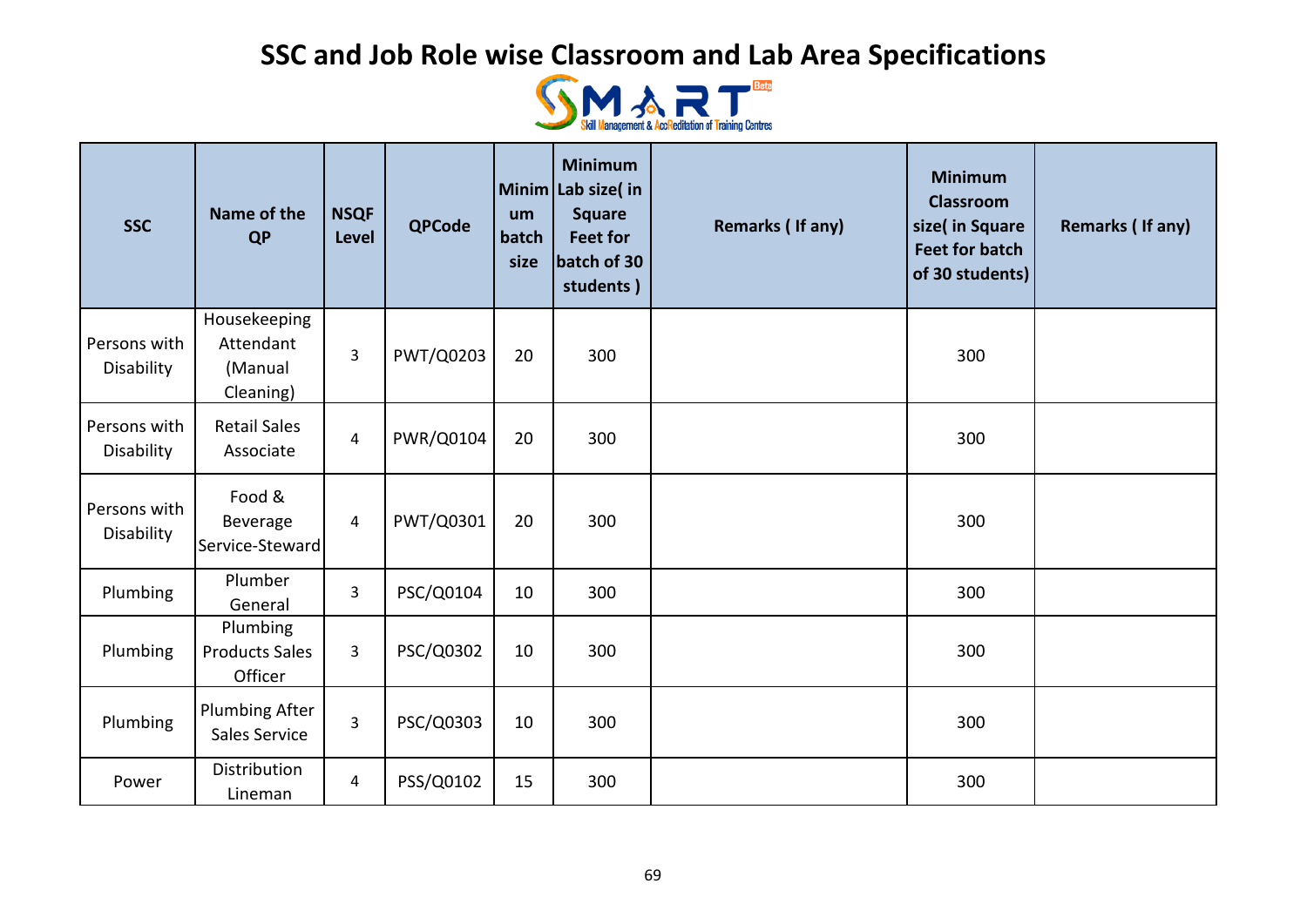

| <b>SSC</b> | Name of the<br><b>QP</b>                                                                            | <b>NSQF</b><br><b>Level</b> | <b>QPCode</b> | um<br>batch<br>size | <b>Minimum</b><br>Minim Lab size(in<br><b>Square</b><br><b>Feet for</b><br>batch of 30<br>students) | <b>Remarks (If any)</b> | <b>Minimum</b><br><b>Classroom</b><br>size( in Square<br><b>Feet for batch</b><br>of 30 students) | <b>Remarks (If any)</b> |
|------------|-----------------------------------------------------------------------------------------------------|-----------------------------|---------------|---------------------|-----------------------------------------------------------------------------------------------------|-------------------------|---------------------------------------------------------------------------------------------------|-------------------------|
| Power      | Consumer<br><b>Energy Meter</b><br>Technician                                                       | $\mathbf{3}$                | PSS/Q0107     | 15                  | 300                                                                                                 |                         | 300                                                                                               |                         |
| Power      | Assistant<br>Electricity<br>Meter Reader,<br><b>Billing &amp; Cash</b><br>Collector                 | 3                           | PSS/Q3001     | 15                  | 300                                                                                                 |                         | 300                                                                                               |                         |
| Power      | Technician-<br>Distribution<br>Transformer<br>Repair                                                | $\overline{4}$              | PSS/Q3003     | 15                  | 300                                                                                                 |                         | 300                                                                                               |                         |
| Power      | Assistant<br>Technician -<br><b>Street Lighting</b><br>Solutions<br>(Installation &<br>Maintenance) | $\overline{3}$              | PSS/Q6003     | 15                  | 300                                                                                                 |                         | 300                                                                                               |                         |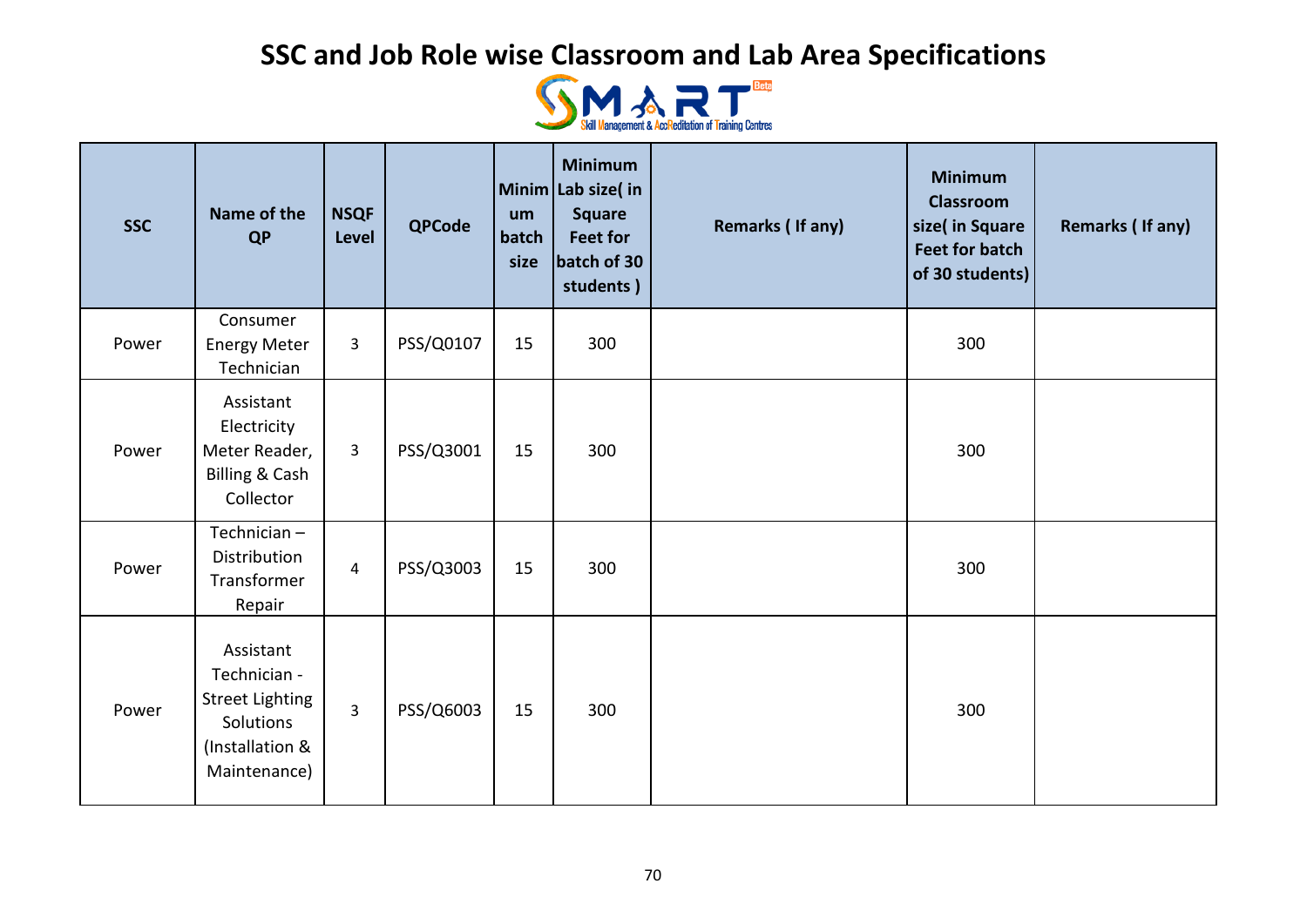

| <b>SSC</b> | Name of the<br><b>QP</b>                                                | <b>NSQF</b><br><b>Level</b> | <b>QPCode</b> | um<br>batch<br>size | <b>Minimum</b><br>Minim Lab size(in<br><b>Square</b><br><b>Feet for</b><br>batch of 30<br>students) | Remarks (If any) | <b>Minimum</b><br><b>Classroom</b><br>size( in Square<br><b>Feet for batch</b><br>of 30 students) | Remarks (If any) |
|------------|-------------------------------------------------------------------------|-----------------------------|---------------|---------------------|-----------------------------------------------------------------------------------------------------|------------------|---------------------------------------------------------------------------------------------------|------------------|
| Power      | Attendant Sub-<br>Station<br>(66/11,33/11)<br>KV)-Power<br>Distribution | 4                           | PSS/Q3002     | 15                  | 300                                                                                                 |                  | 300                                                                                               |                  |
| Power      | Technical<br>Helper<br>(Distribution)                                   | $\overline{2}$              | PSS/Q0101     | 15                  | 300                                                                                                 |                  | 300                                                                                               |                  |
| Power      | Senior Lineman<br>Distribution                                          | 5                           | PSS/Q0103     | 15                  | 300                                                                                                 |                  | 300                                                                                               |                  |
| Retail     | <b>Retail Trainee</b><br>Associate                                      | 3                           | RAS/Q0103     | 20                  | 200                                                                                                 |                  | 300                                                                                               |                  |
| Retail     | <b>Retail Sales</b><br>Associate                                        | 4                           | RAS/Q0104     | 20                  | 200                                                                                                 |                  | 300                                                                                               |                  |
| Retail     | Distributor<br>Salesman                                                 | $\overline{4}$              | RAS/Q0604     | 20                  | 200                                                                                                 |                  | 300                                                                                               |                  |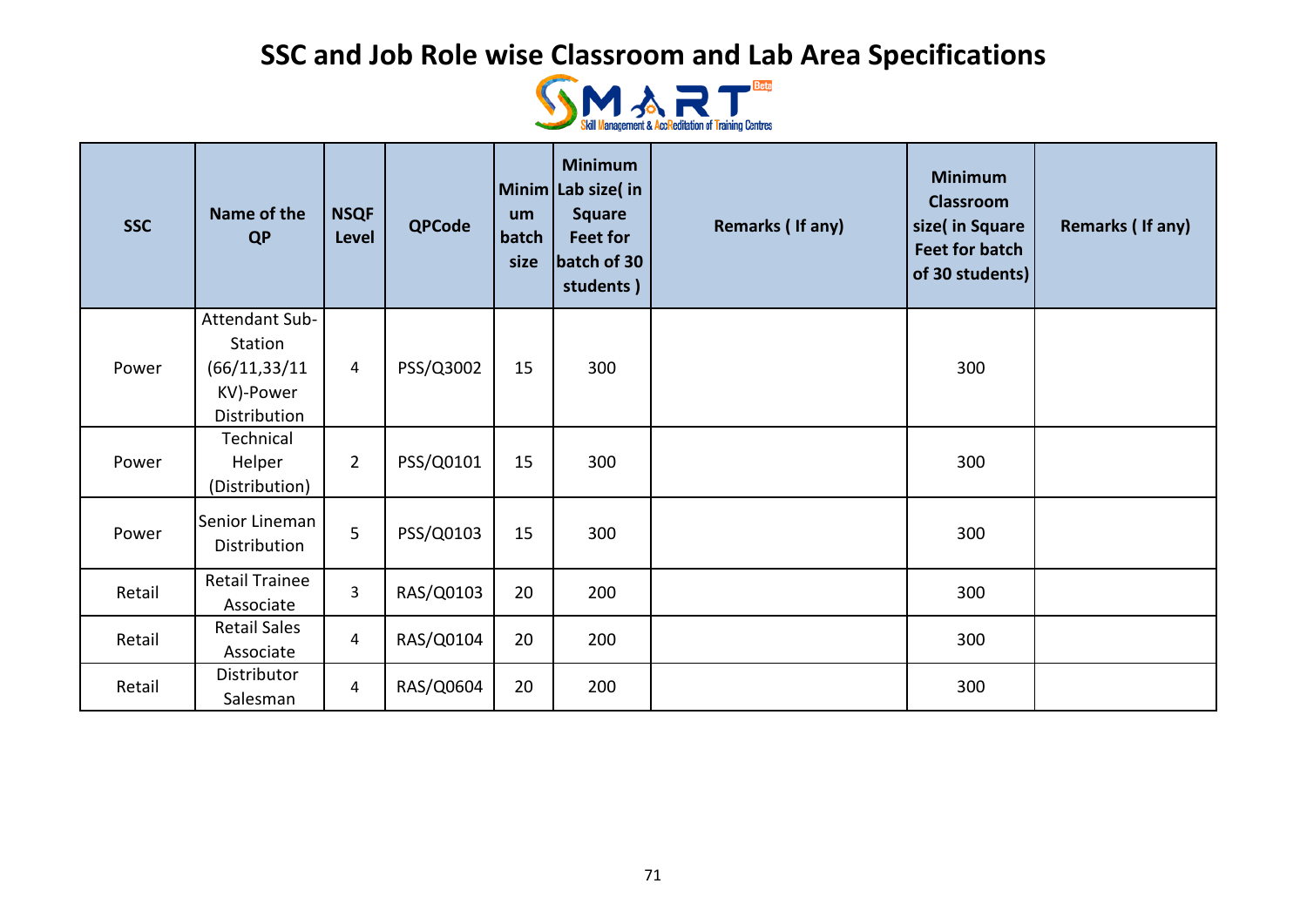

| <b>SSC</b> | Name of the<br><b>QP</b>               | <b>NSQF</b><br><b>Level</b> | <b>QPCode</b> | um<br>batch<br>size | <b>Minimum</b><br>Minim Lab size(in<br><b>Square</b><br><b>Feet for</b><br>batch of 30<br>students) | Remarks (If any)                                                                                                                                                                                 | <b>Minimum</b><br><b>Classroom</b><br>size( in Square<br><b>Feet for batch</b><br>of 30 students) | Remarks (If any) |
|------------|----------------------------------------|-----------------------------|---------------|---------------------|-----------------------------------------------------------------------------------------------------|--------------------------------------------------------------------------------------------------------------------------------------------------------------------------------------------------|---------------------------------------------------------------------------------------------------|------------------|
| Rubber     | Mill Operator                          | 4                           | RSC/Q0101     | 10                  | $\mathbf 0$                                                                                         | Lab is prefereably at company<br>shop floor to conduct practical<br>training as TPs can't invest on<br>heavy machinery & equipments<br>and also considering the saftey<br>aspect of the job role | 200                                                                                               |                  |
| Rubber     | Pneumatic Tyre<br>Moulding<br>Operator | 4                           | RSC/Q0211     | 10                  | $\mathbf 0$                                                                                         | Lab is prefereably at company<br>shop floor to conduct practical<br>training as TPs can't invest on<br>heavy machinery & equipments<br>and also considering the saftey<br>aspect of the job role | 200                                                                                               |                  |
| Rubber     | Compression<br>Moulding<br>Operator    | $\overline{4}$              | RSC/Q0205     | 10                  | $\mathbf 0$                                                                                         | Lab is prefereably at company<br>shop floor to conduct practical<br>training as TPs can't invest on<br>heavy machinery & equipments<br>and also considering the saftey<br>aspect of the job role | 200                                                                                               |                  |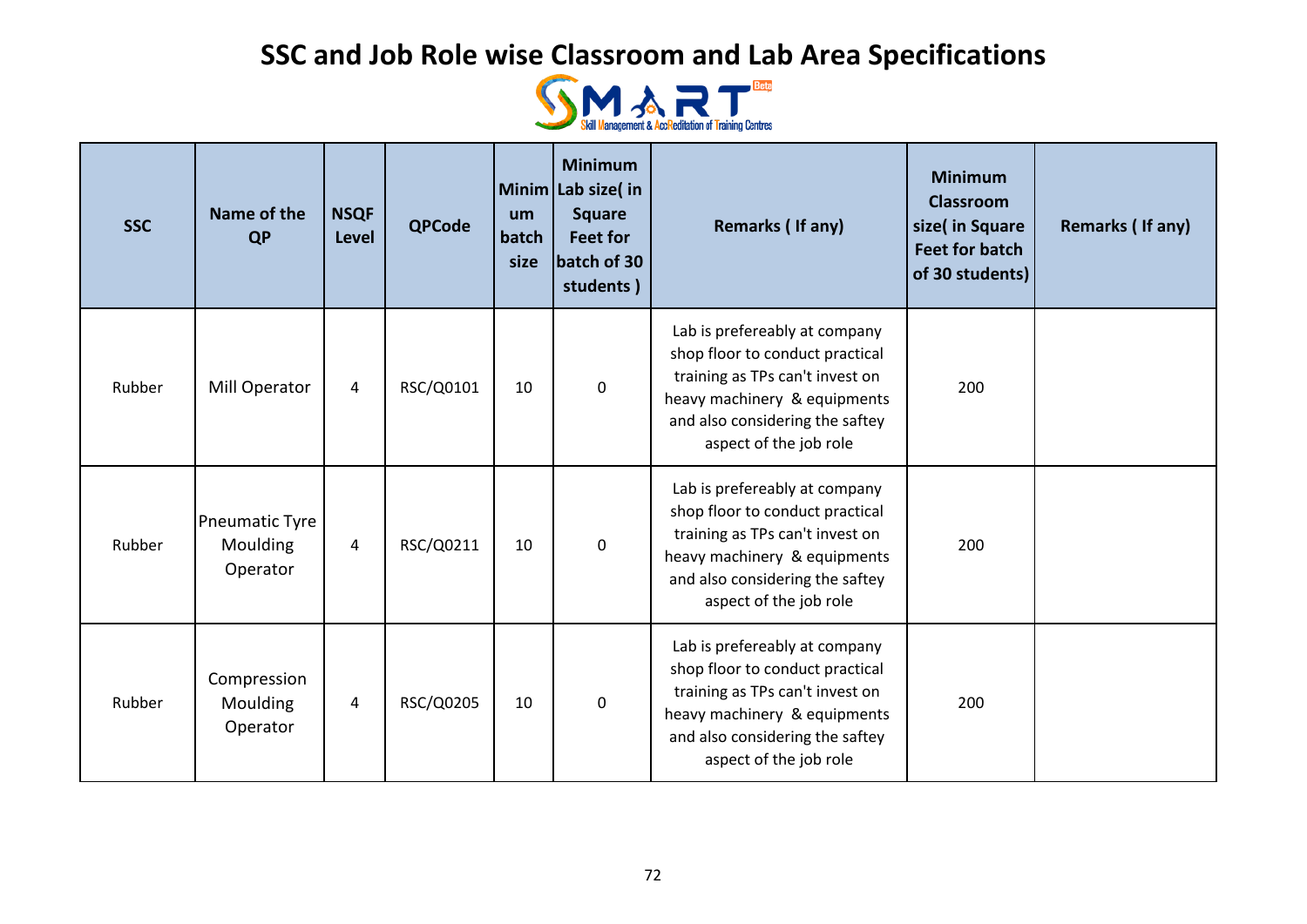

| <b>SSC</b> | Name of the<br><b>QP</b>                                | <b>NSQF</b><br>Level | <b>QPCode</b> | um<br>batch<br>size | <b>Minimum</b><br>Minim Lab size(in<br><b>Square</b><br><b>Feet for</b><br>batch of 30<br>students) | Remarks (If any)                                                                                                                                                                                 | <b>Minimum</b><br><b>Classroom</b><br>size( in Square<br><b>Feet for batch</b><br>of 30 students) | Remarks (If any) |
|------------|---------------------------------------------------------|----------------------|---------------|---------------------|-----------------------------------------------------------------------------------------------------|--------------------------------------------------------------------------------------------------------------------------------------------------------------------------------------------------|---------------------------------------------------------------------------------------------------|------------------|
| Rubber     | Injection<br>Moulding<br>Operator                       | 4                    | RSC/Q0207     | 10                  | $\mathbf 0$                                                                                         | Lab is prefereably at company<br>shop floor to conduct practical<br>training as TPs can't invest on<br>heavy machinery & equipments<br>and also considering the saftey<br>aspect of the job role | 200                                                                                               |                  |
| Rubber     | Junior Rubber<br>Technician /<br>Technical<br>Assistant | 3                    | RSC/Q0831     | 10                  | $\mathbf 0$                                                                                         | Lab is prefereably at company<br>shop floor to conduct practical<br>training as TPs can't invest on<br>heavy machinery & equipments<br>and also considering the saftey<br>aspect of the job role | 200                                                                                               |                  |
| Rubber     | Material<br>Handling and<br>Storage<br>Operator         | 4                    | RSC/Q0108     | 10                  | $\mathbf 0$                                                                                         | Lab is prefereably at company<br>shop floor to conduct practical<br>training as TPs can't invest on<br>heavy machinery & equipments<br>and also considering the saftey<br>aspect of the job role | 200                                                                                               |                  |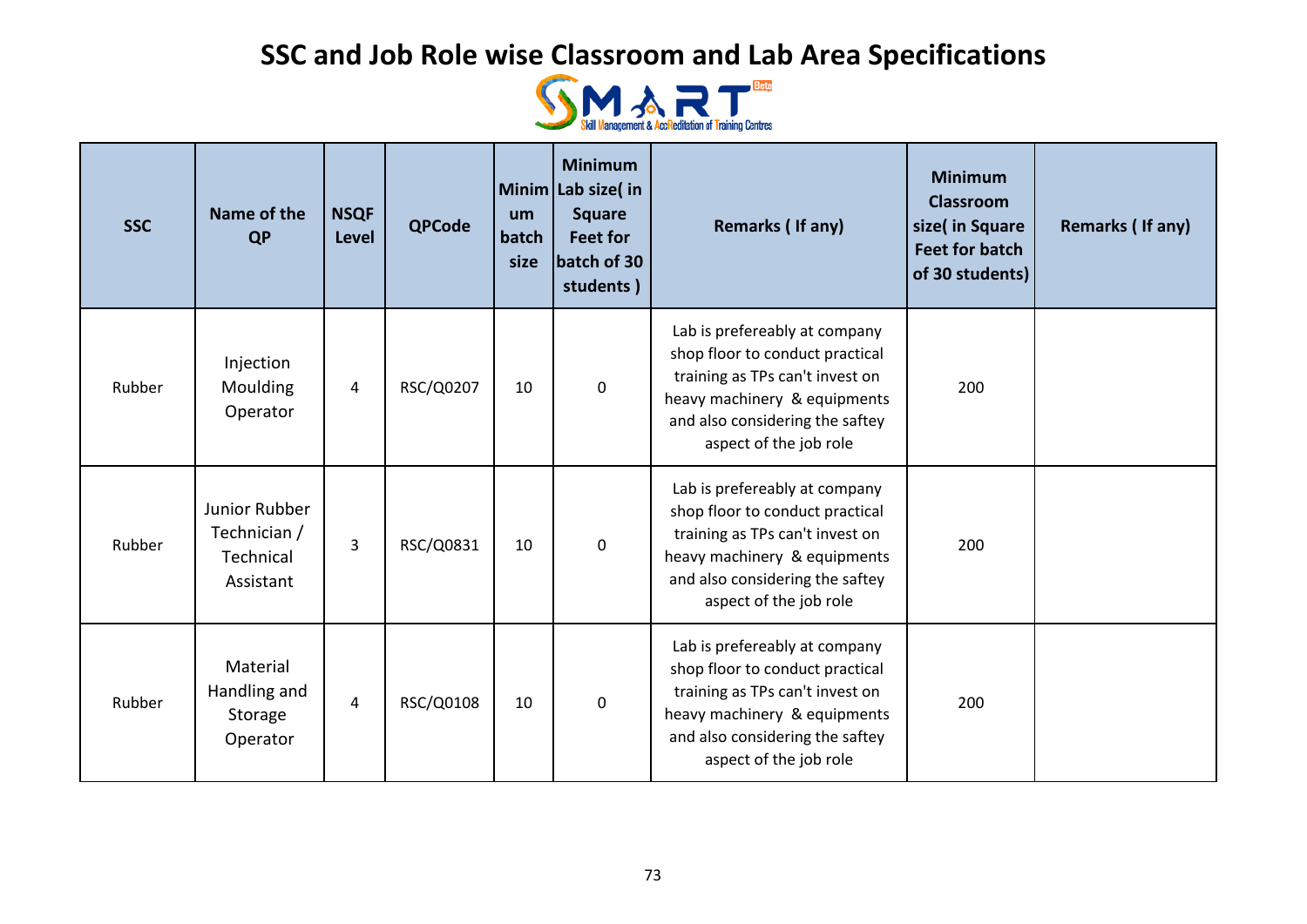

| <b>SSC</b> | Name of the<br><b>QP</b>                    | <b>NSQF</b><br><b>Level</b> | <b>QPCode</b> | um<br>batch<br>size | <b>Minimum</b><br>Minim Lab size(in<br><b>Square</b><br><b>Feet for</b><br>batch of 30<br>students) | Remarks (If any)                                                                                                                                                                                 | <b>Minimum</b><br><b>Classroom</b><br>size( in Square<br><b>Feet for batch</b><br>of 30 students) | Remarks (If any) |
|------------|---------------------------------------------|-----------------------------|---------------|---------------------|-----------------------------------------------------------------------------------------------------|--------------------------------------------------------------------------------------------------------------------------------------------------------------------------------------------------|---------------------------------------------------------------------------------------------------|------------------|
| Rubber     | Rubber<br>Nursery<br>Worker -<br>General    | 4                           | RSC/Q6005     | 10                  | $\pmb{0}$                                                                                           | Practical Training will be done on<br><b>Rubber Nurseries</b>                                                                                                                                    | 200                                                                                               |                  |
| Rubber     | Latex Harvest<br>Technician<br>(Tapper)     | $\overline{4}$              | RSC/Q6103     | 10                  | $\mathbf 0$                                                                                         | Practical Training will be done on<br>Rubber estates with Rubber Tress                                                                                                                           | 200                                                                                               |                  |
| Rubber     | General<br>Worker -<br>Rubber<br>Plantation | $\overline{4}$              | RSC/Q6107     | 10                  | $\mathbf 0$                                                                                         | Practical Training will be done on<br><b>Rubber Nurseries</b>                                                                                                                                    | 200                                                                                               |                  |
| Rubber     | <b>Internal Mixer</b><br>Operator           | $\overline{4}$              | RSC/Q0201     | 10                  | $\mathbf 0$                                                                                         | Lab is prefereably at company<br>shop floor to conduct practical<br>training as TPs can't invest on<br>heavy machinery & equipments<br>and also considering the saftey<br>aspect of the job role | 200                                                                                               |                  |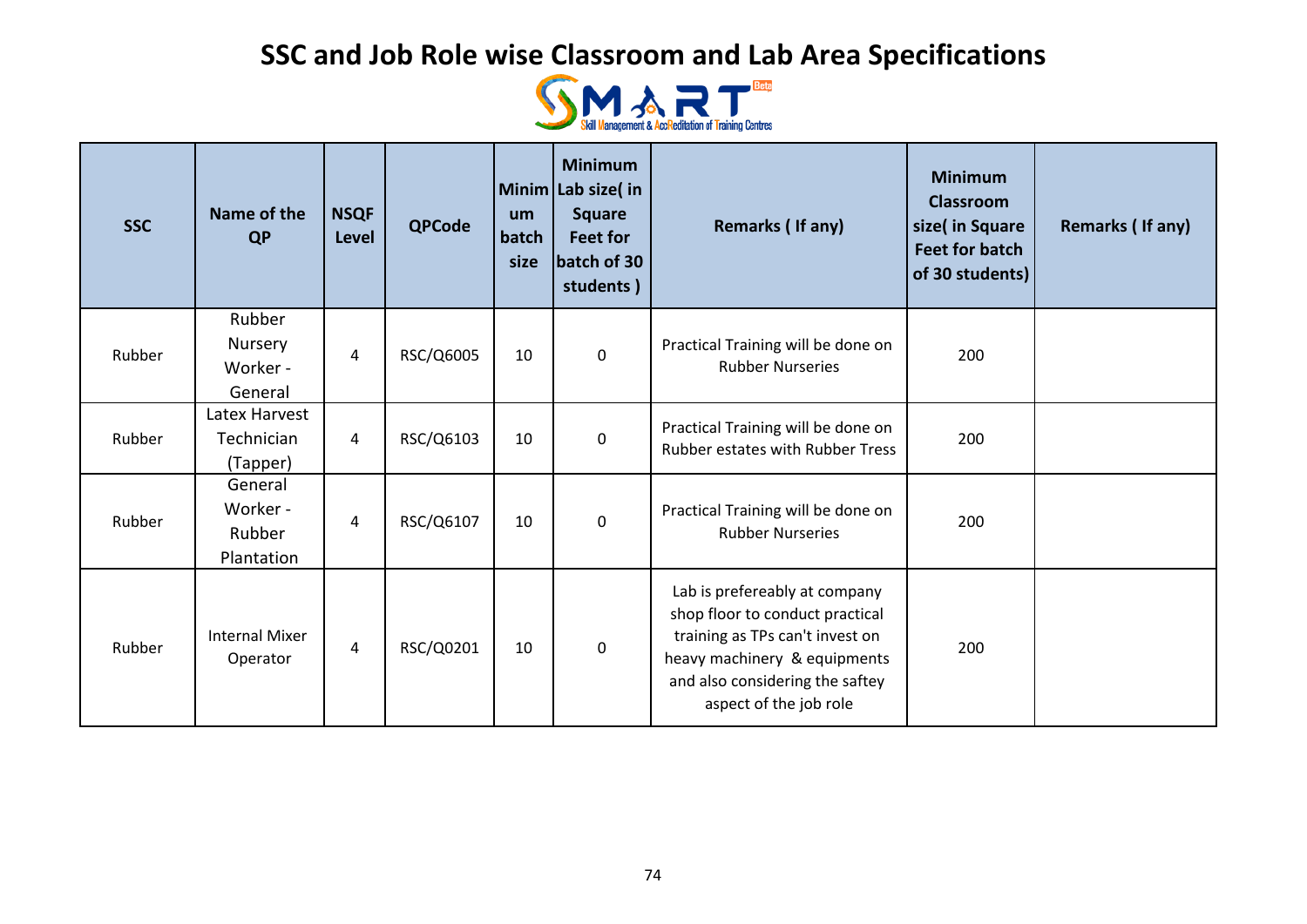

| <b>SSC</b> | Name of the<br><b>QP</b>                                          | <b>NSQF</b><br><b>Level</b> | <b>QPCode</b> | um<br>batch<br>size | <b>Minimum</b><br>Minim Lab size(in<br><b>Square</b><br><b>Feet for</b><br>batch of 30<br>students) | Remarks (If any)                                                                                                                                                                                 | <b>Minimum</b><br><b>Classroom</b><br>size( in Square<br><b>Feet for batch</b><br>of 30 students) | Remarks (If any) |
|------------|-------------------------------------------------------------------|-----------------------------|---------------|---------------------|-----------------------------------------------------------------------------------------------------|--------------------------------------------------------------------------------------------------------------------------------------------------------------------------------------------------|---------------------------------------------------------------------------------------------------|------------------|
| Rubber     | Autoclave<br>Operator                                             | 4                           | RSC/Q0210     | 10                  | $\mathbf 0$                                                                                         | Lab is prefereably at company<br>shop floor to conduct practical<br>training as TPs can't invest on<br>heavy machinery & equipments<br>and also considering the saftey<br>aspect of the job role | 200                                                                                               |                  |
| Rubber     | Bicycle/Rickshaw<br><b>Tyre Building</b><br>Operator-Mono<br>Band | $\overline{4}$              | RSC/Q0501     | 10                  | $\mathbf 0$                                                                                         | Lab is prefereably at company<br>shop floor to conduct practical<br>training as TPs can't invest on<br>heavy machinery & equipments<br>and also considering the saftey<br>aspect of the job role | 200                                                                                               |                  |
| Rubber     | Extruder<br>Operator<br>including Pre &<br>Post Preparation       | 4                           | RSC/Q2601     | 10                  | 0                                                                                                   | Lab is prefereably at company<br>shop floor to conduct practical<br>training as TPs can't invest on<br>heavy machinery & equipments<br>and also considering the saftey<br>aspect of the job role | 200                                                                                               |                  |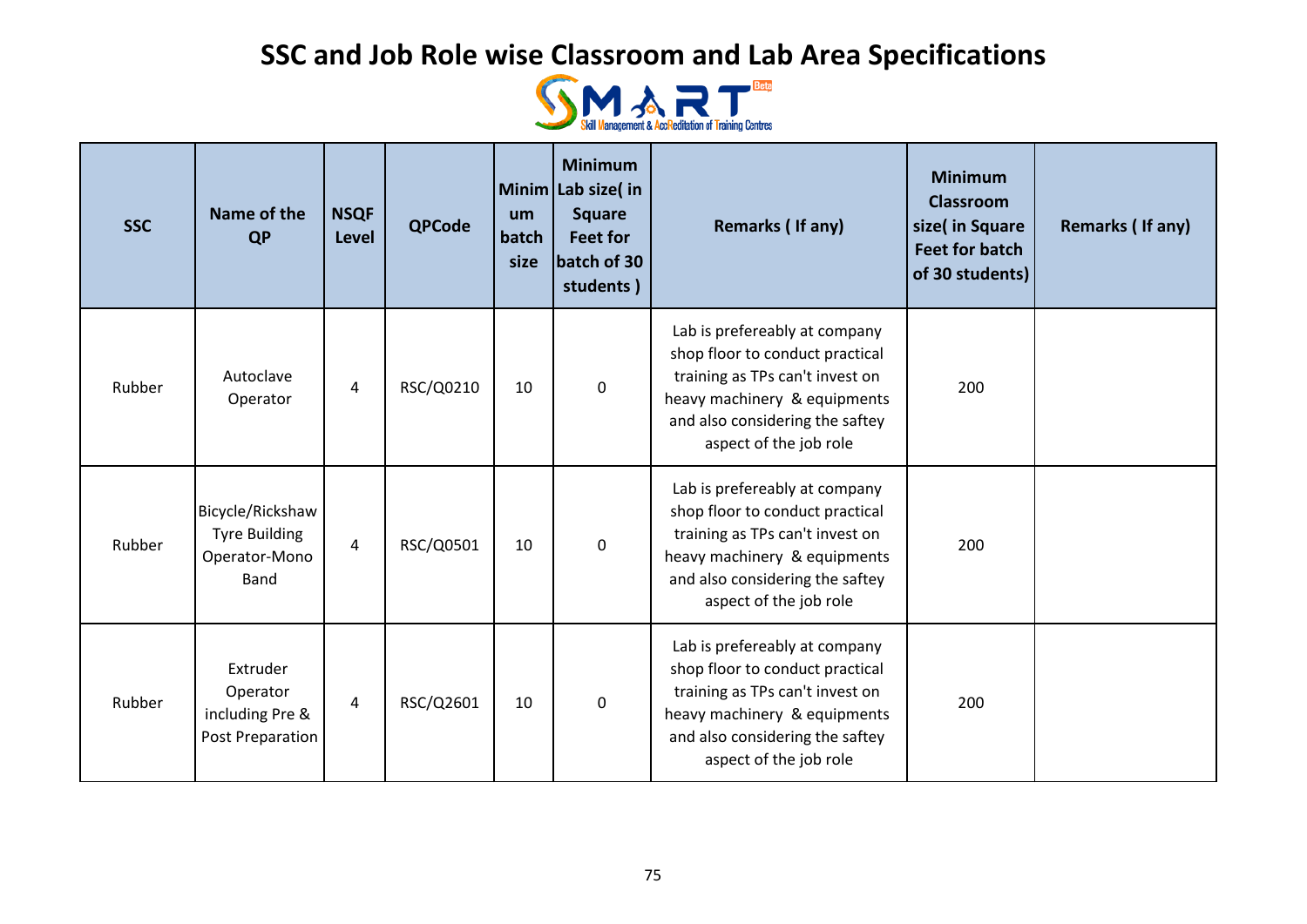

| <b>SSC</b> | Name of the<br><b>QP</b>                                     | <b>NSQF</b><br><b>Level</b> | <b>QPCode</b> | um<br>batch<br>size | <b>Minimum</b><br>Minim Lab size( in<br><b>Square</b><br><b>Feet for</b><br>batch of 30<br>students) | Remarks (If any)                                                                                                                                                                                 | <b>Minimum</b><br><b>Classroom</b><br>size( in Square<br><b>Feet for batch</b><br>of 30 students) | Remarks (If any) |
|------------|--------------------------------------------------------------|-----------------------------|---------------|---------------------|------------------------------------------------------------------------------------------------------|--------------------------------------------------------------------------------------------------------------------------------------------------------------------------------------------------|---------------------------------------------------------------------------------------------------|------------------|
| Rubber     | <b>Tyre Fitter</b>                                           | 4                           | RSC/Q3601     | 10                  | 500                                                                                                  | Can also tie up with Tyre & service<br>maintence workshops to conduct<br>practical                                                                                                               | 200                                                                                               |                  |
| Rubber     | Whole Tyre<br>Reclaim<br>Operator<br>including Pre &<br>Post | $\overline{4}$              | RSC/Q3701     | 10                  | 0                                                                                                    | Lab is prefereably at company<br>shop floor to conduct practical<br>training as TPs can't invest on<br>heavy machinery & equipments<br>and also considering the saftey<br>aspect of the job role | 200                                                                                               |                  |
| Rubber     | <b>Rubber Product</b><br>Reclaim<br>including Pre &<br>Post  | $\overline{4}$              | RSC/Q3702     | 10                  | $\pmb{0}$                                                                                            | Lab is prefereably at company<br>shop floor to conduct practical<br>training as TPs can't invest on<br>heavy machinery & equipments<br>and also considering the saftey<br>aspect of the job role | 200                                                                                               |                  |
| Security   | Unarmed<br><b>Security Guard</b>                             | 4                           | SSS/Q0101     | 10                  | 225                                                                                                  | $225$ sq ft                                                                                                                                                                                      | 240                                                                                               | $240$ sqft       |
| Security   | <b>Armed Security</b><br>Guard                               | $\overline{4}$              | SSS/Q0201     | 10                  | 225                                                                                                  | 225 sqft                                                                                                                                                                                         | 240                                                                                               | $240$ sq ft      |
| Security   | Security<br>Supervisor                                       | 5                           | SSS/Q0301     | 10                  | 225                                                                                                  | $225$ sq ft                                                                                                                                                                                      | 240                                                                                               | $240$ sq ft      |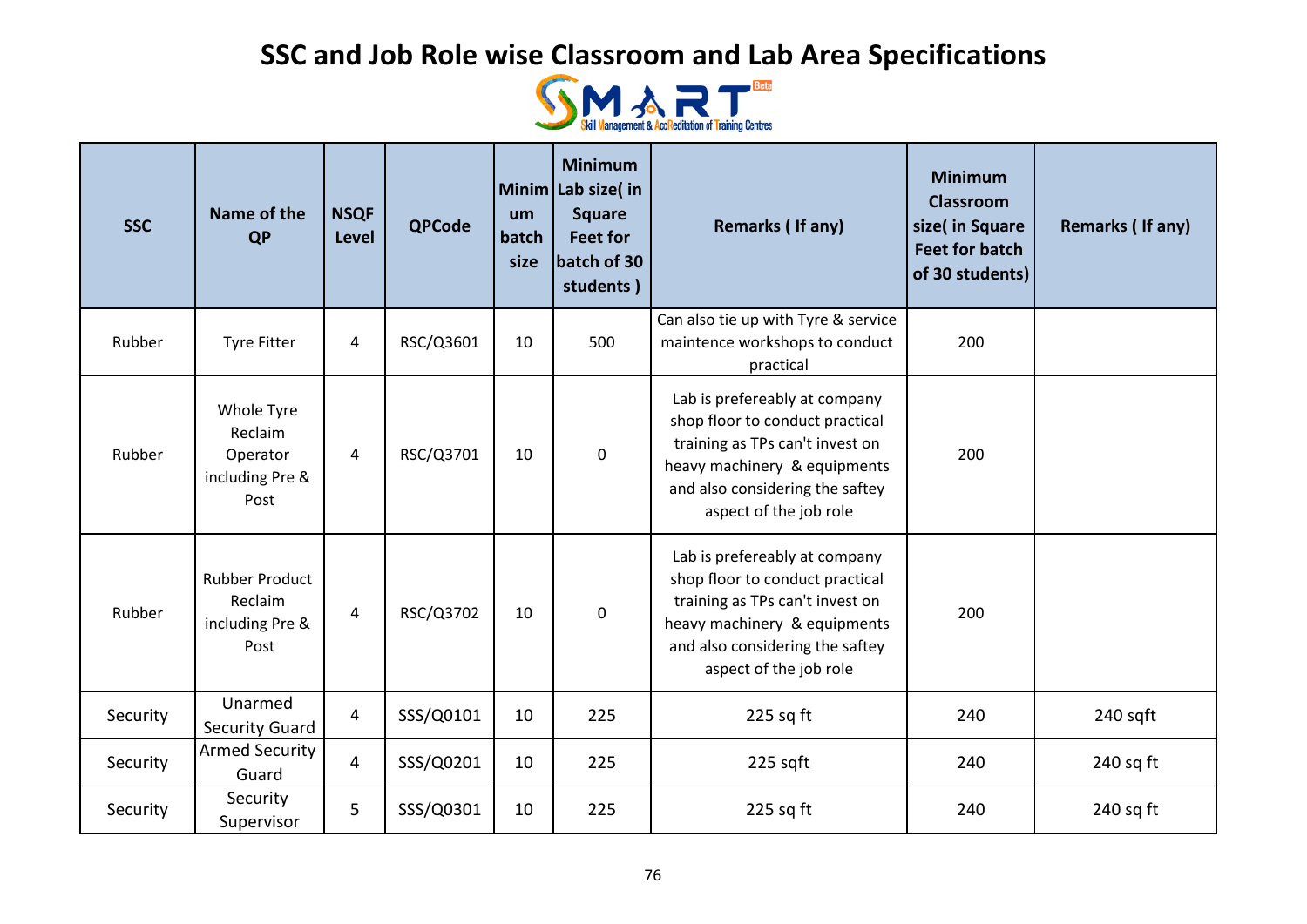

| <b>SSC</b> | Name of the<br><b>QP</b>     | <b>NSQF</b><br><b>Level</b> | <b>QPCode</b> | um<br>batch<br>size | <b>Minimum</b><br>Minim Lab size( in<br><b>Square</b><br><b>Feet for</b><br>batch of 30<br>students) | Remarks (If any)                                             | <b>Minimum</b><br><b>Classroom</b><br>size( in Square<br><b>Feet for batch</b><br>of 30 students) | Remarks (If any)                                                                                                                |
|------------|------------------------------|-----------------------------|---------------|---------------------|------------------------------------------------------------------------------------------------------|--------------------------------------------------------------|---------------------------------------------------------------------------------------------------|---------------------------------------------------------------------------------------------------------------------------------|
| Security   | Personal<br>Security Officer | 5                           | SSS/Q0401     | 10                  | 225                                                                                                  | $225$ sq ft                                                  | 240                                                                                               | $240$ sq ft                                                                                                                     |
| Security   | <b>CCTV</b><br>Supervisor    | 5                           | SSS/Q0501     | 10                  | 225                                                                                                  | $225$ sq ft                                                  | 240                                                                                               | $240$ sq ft                                                                                                                     |
| Security   | Security Officer             | 6                           | SSS/Q0601     | 10                  | 225                                                                                                  | $225$ sq ft                                                  | 240                                                                                               | $240$ sq ft                                                                                                                     |
| Security   | Assignment<br>Manager        | 6                           | SSS/Q0701     | 10                  | 225                                                                                                  | $225$ sq ft                                                  | 240                                                                                               | $240$ sq ft                                                                                                                     |
| Sports SSC | <b>Fitness Trainer</b>       | $\overline{4}$              | SPF/Q1102     | 10                  | 2000                                                                                                 | even 1500 sq. ft with essential<br>equipments is acceptable. | 200                                                                                               |                                                                                                                                 |
| Sports SSC | <b>Sports Masseur</b>        | 4                           | SPF/Q1103     | 10                  | 1500                                                                                                 | massage table is mandatory                                   | 300                                                                                               |                                                                                                                                 |
| Sports SSC | Life Guard-Pool<br>& Beach   | $\overline{4}$              | SPF/Q1104     | 10                  | 1500                                                                                                 | 200                                                          | 1500                                                                                              | availabililty of<br>swimming pool with<br>size 25 m x 15 m is<br>mandatory / or large<br>pond barricade from<br>edge to 25 mtrs |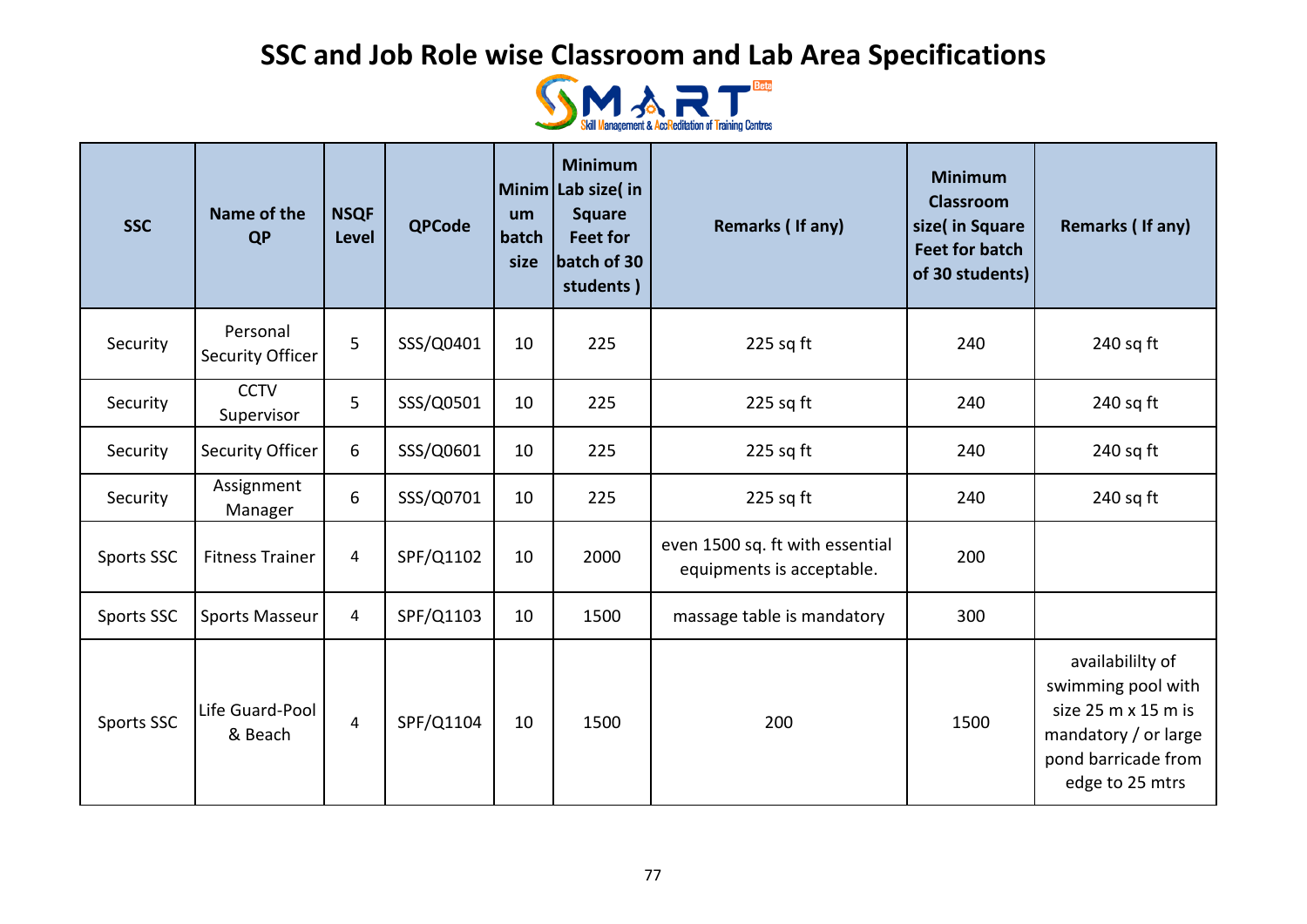

| <b>SSC</b>         | Name of the<br><b>QP</b>                                          | <b>NSQF</b><br>Level | <b>QPCode</b> | um<br>batch<br>size | <b>Minimum</b><br>Minim Lab size( in<br><b>Square</b><br><b>Feet for</b><br>batch of 30<br>students) | Remarks (If any)                       | <b>Minimum</b><br><b>Classroom</b><br>size( in Square<br><b>Feet for batch</b><br>of 30 students) | Remarks (If any) |
|--------------------|-------------------------------------------------------------------|----------------------|---------------|---------------------|------------------------------------------------------------------------------------------------------|----------------------------------------|---------------------------------------------------------------------------------------------------|------------------|
| Sports SSC         | Sports Coach                                                      | 5                    | SPF/Q1101     | 10                  | 1500                                                                                                 | Availability of Ground is<br>essential | 200                                                                                               |                  |
| <b>Telecom SSC</b> | <b>Optical Fibre</b><br>Technician                                | $\overline{4}$       | TEL/Q6401     | 20                  | 200                                                                                                  |                                        | 300                                                                                               |                  |
| <b>Telecom SSC</b> | Handset Repair<br>Engineer                                        | $\overline{4}$       | TEL/Q2201     | 20                  | 200                                                                                                  |                                        | 300                                                                                               |                  |
| Telecom SSC        | Telecom -In-<br>store promoter                                    | $\overline{4}$       | TEL/Q2101     | 20                  | 300                                                                                                  | Class room & Lab in same room          | $\boldsymbol{0}$                                                                                  |                  |
| <b>Telecom SSC</b> | <b>Customer Care</b><br>Executive $-$<br>(Telecom Call<br>Centre) | $\overline{4}$       | TEL/Q0100     | 20                  | 300                                                                                                  | Class room & Lab in same room          | $\pmb{0}$                                                                                         |                  |
| Telecom SSC        | <b>Costomer Care</b><br>Executive<br>(Relationship<br>Centre)     | $\overline{4}$       | TEL/Q0101     | 20                  | 300                                                                                                  | Class room & Lab in same room          | $\pmb{0}$                                                                                         |                  |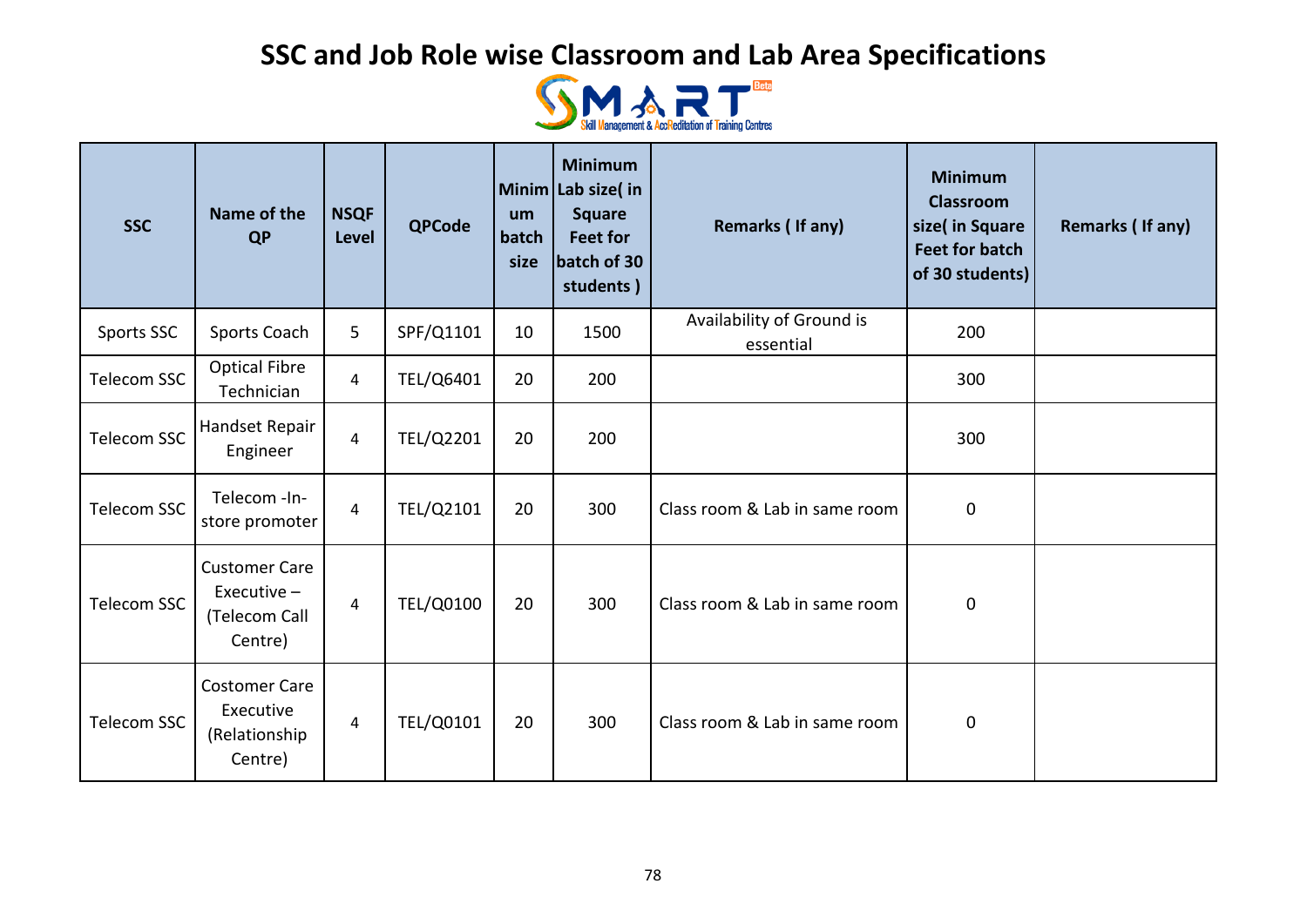

| <b>SSC</b>         | Name of the<br><b>QP</b>                                                  | <b>NSQF</b><br><b>Level</b> | <b>QPCode</b> | um<br>batch<br>size | <b>Minimum</b><br>Minim Lab size(in<br><b>Square</b><br><b>Feet for</b><br>batch of 30<br>students) | Remarks (If any)                                                                   | <b>Minimum</b><br><b>Classroom</b><br>size( in Square<br><b>Feet for batch</b><br>of 30 students) | Remarks (If any) |
|--------------------|---------------------------------------------------------------------------|-----------------------------|---------------|---------------------|-----------------------------------------------------------------------------------------------------|------------------------------------------------------------------------------------|---------------------------------------------------------------------------------------------------|------------------|
| Telecom SSC        | <b>Field Sales</b><br>Executive -<br><b>Telecom Plans</b><br>and Services | 4                           | TEL/Q0200     | 20                  | 300                                                                                                 | Class room & Lab in same room                                                      | $\pmb{0}$                                                                                         |                  |
| <b>Telecom SSC</b> | Sales Executive<br><b>Broadband</b>                                       | 4                           | TEL/Q0201     | 20                  | 300                                                                                                 | Class room & Lab in same room                                                      | $\mathbf 0$                                                                                       |                  |
| Telecom SSC        | Distributer<br>Sales Rep                                                  | 4                           | TEL/Q2100     | 20                  | 300                                                                                                 | Class room & Lab in same room                                                      | $\mathbf 0$                                                                                       |                  |
| Telecom SSC        | Telecom-<br>Tower<br>Technician                                           | 4                           | TEL/Q4100     | 20                  | 200                                                                                                 | 200 + Agreement/OJT/ Industry<br>Tieup, Some training in Lab and<br>Some on - site | 300                                                                                               |                  |
| Telecom SSC        | Telecom<br>Terminal<br>Equipment<br>Application<br>Developer<br>(Android) | 4                           | TEL/Q2300     | 20                  | 300                                                                                                 | Class room & Lab in same room                                                      | $\mathbf 0$                                                                                       |                  |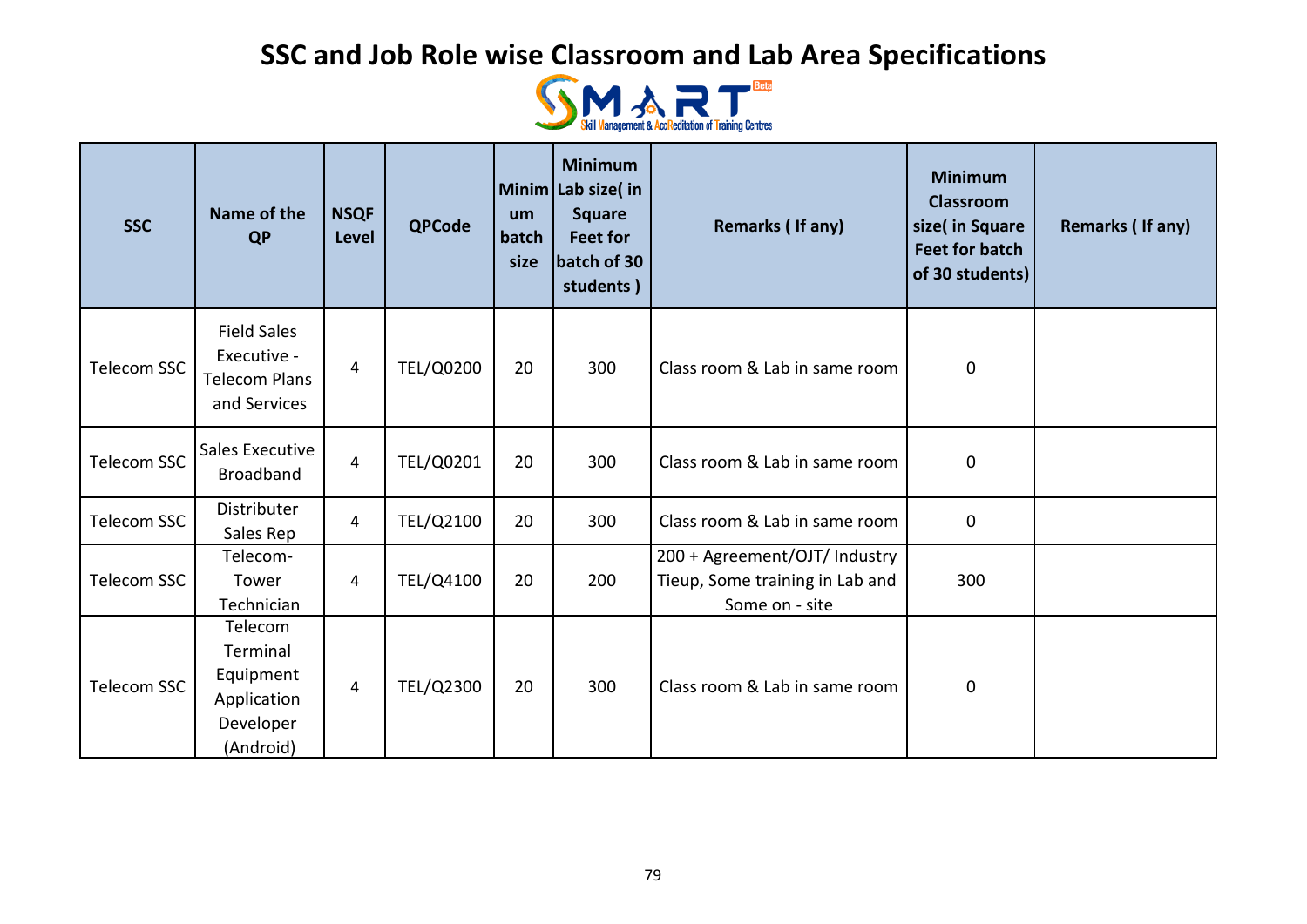

| <b>SSC</b> | Name of the<br><b>QP</b>    | <b>NSQF</b><br>Level | <b>QPCode</b> | um<br>batch<br>size | <b>Minimum</b><br>Minim Lab size(in<br><b>Square</b><br>Feet for<br>batch of 30<br>students) | Remarks (If any) | <b>Minimum</b><br><b>Classroom</b><br>size( in Square<br><b>Feet for batch</b><br>of 30 students) | Remarks (If any)                                                                                                                                      |
|------------|-----------------------------|----------------------|---------------|---------------------|----------------------------------------------------------------------------------------------|------------------|---------------------------------------------------------------------------------------------------|-------------------------------------------------------------------------------------------------------------------------------------------------------|
| Textile    | <b>Ring Frame</b><br>Tenter | 4                    | TSC/Q0201     | 5                   | 400                                                                                          |                  | 225                                                                                               | 1 Class Room<br>Sufficient for 5 Job<br>roles as Theory<br>portion also to be<br>taught in the Lab<br>(Shop Floor) Itself for<br>better understanding |
| Textile    | <b>Ring Frame</b><br>Doffer | 3                    | TSC/Q0202     | 5                   | 400                                                                                          |                  | 225                                                                                               | 1 Class Room<br>Sufficient for 5 Job<br>roles as Theory<br>portion also to be<br>taught in the Lab<br>(Shop Floor) Itself for<br>better understanding |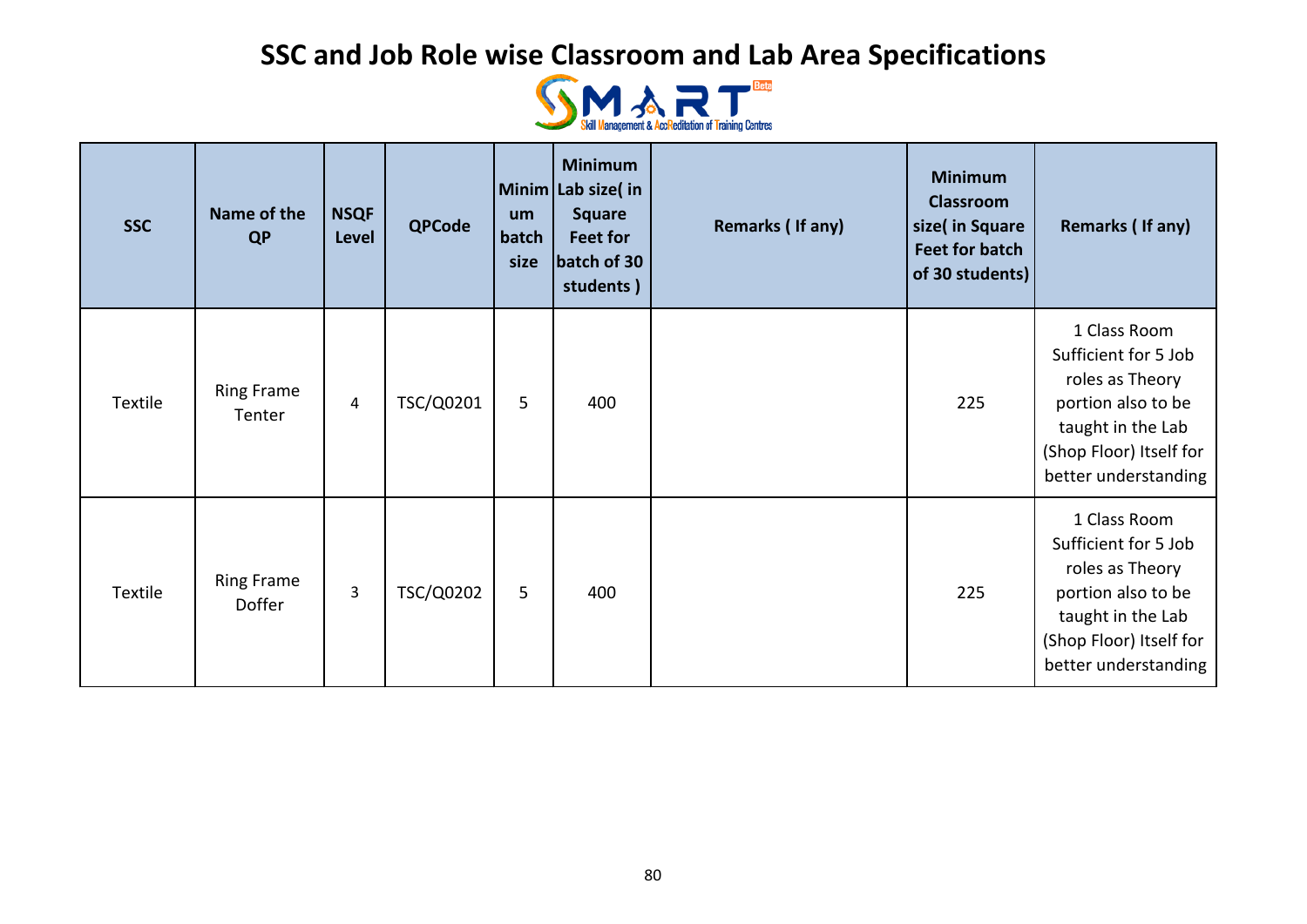

| <b>SSC</b> | Name of the<br><b>QP</b>       | <b>NSQF</b><br>Level | <b>QPCode</b> | <b>um</b><br>batch<br>size | <b>Minimum</b><br>Minim Lab size(in<br><b>Square</b><br>Feet for<br>batch of 30<br>students) | Remarks (If any) | <b>Minimum</b><br><b>Classroom</b><br>size( in Square<br><b>Feet for batch</b><br>of 30 students) | Remarks (If any)                                                                                                                                      |
|------------|--------------------------------|----------------------|---------------|----------------------------|----------------------------------------------------------------------------------------------|------------------|---------------------------------------------------------------------------------------------------|-------------------------------------------------------------------------------------------------------------------------------------------------------|
| Textile    | Autoconer<br>Tenter            | 4                    | TSC/Q0301     | 5                          | 400                                                                                          |                  | 225                                                                                               | 1 Class Room<br>Sufficient for 5 Job<br>roles as Theory<br>portion also to be<br>taught in the Lab<br>(Shop Floor) Itself for<br>better understanding |
| Textile    | Stenter<br>Machine<br>Operator | 4                    | TSC/Q5401     | $\mathbf{1}$               | 400                                                                                          |                  | 225                                                                                               | 1 Class Room<br>Sufficient for 5 Job<br>roles as Theory<br>portion also to be<br>taught in the Lab<br>(Shop Floor) Itself for<br>better understanding |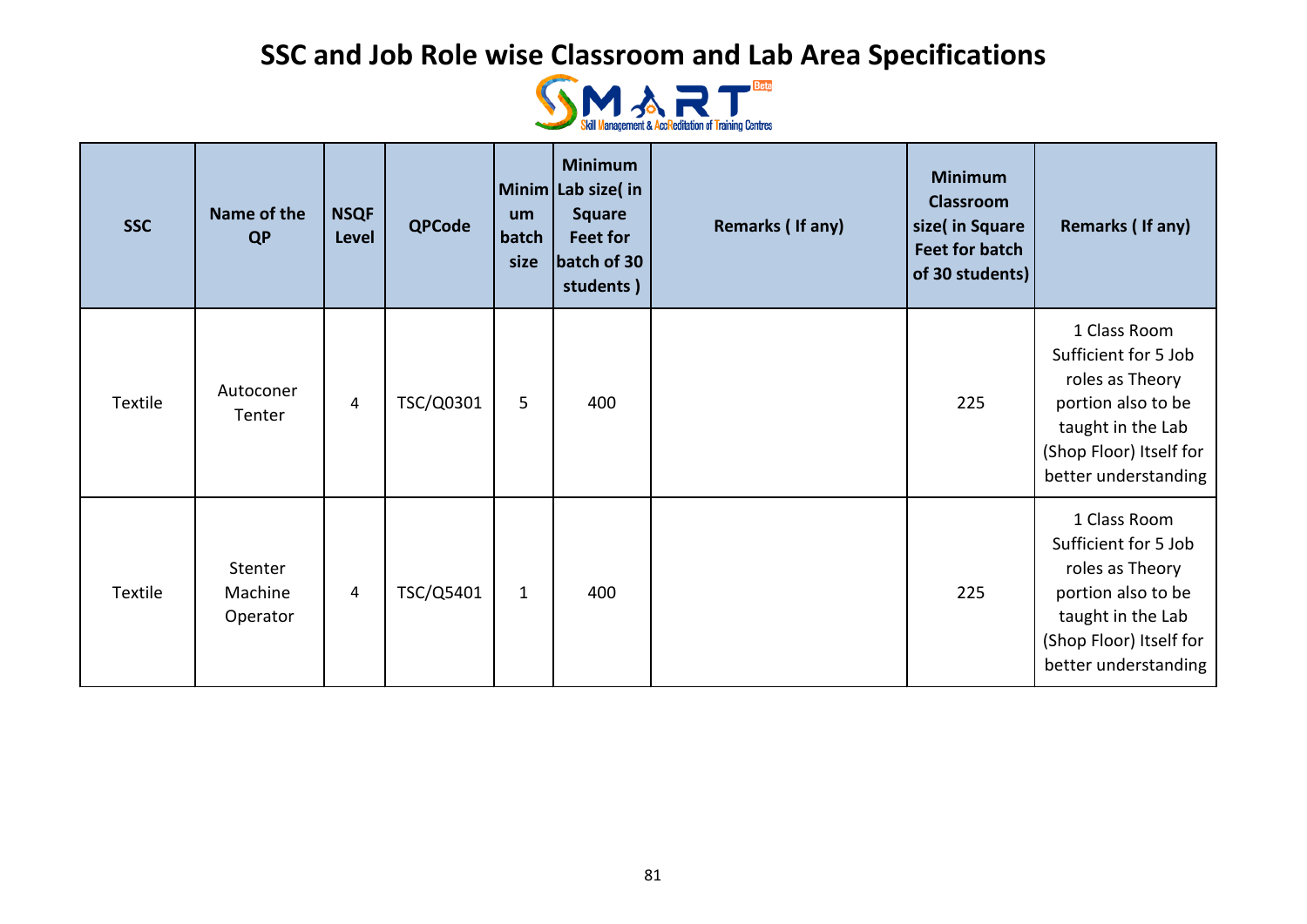

| <b>SSC</b> | Name of the<br><b>QP</b> | <b>NSQF</b><br>Level | <b>QPCode</b> | um<br>batch<br>size | <b>Minimum</b><br>Minim Lab size(in<br><b>Square</b><br>Feet for<br>batch of 30<br>students) | Remarks (If any) | <b>Minimum</b><br><b>Classroom</b><br>size( in Square<br><b>Feet for batch</b><br>of 30 students) | Remarks (If any)                                                                                                                                      |
|------------|--------------------------|----------------------|---------------|---------------------|----------------------------------------------------------------------------------------------|------------------|---------------------------------------------------------------------------------------------------|-------------------------------------------------------------------------------------------------------------------------------------------------------|
| Textile    | Hank Dyer                | $\overline{4}$       | TSC/Q7201     | 3                   | 400                                                                                          |                  | 225                                                                                               | 1 Class Room<br>Sufficient for 5 Job<br>roles as Theory<br>portion also to be<br>taught in the Lab<br>(Shop Floor) Itself for<br>better understanding |
| Textile    | Warper                   | 3                    | TSC/Q7302     | $\mathbf{1}$        | 400                                                                                          |                  | 225                                                                                               | 1 Class Room<br>Sufficient for 5 Job<br>roles as Theory<br>portion also to be<br>taught in the Lab<br>(Shop Floor) Itself for<br>better understanding |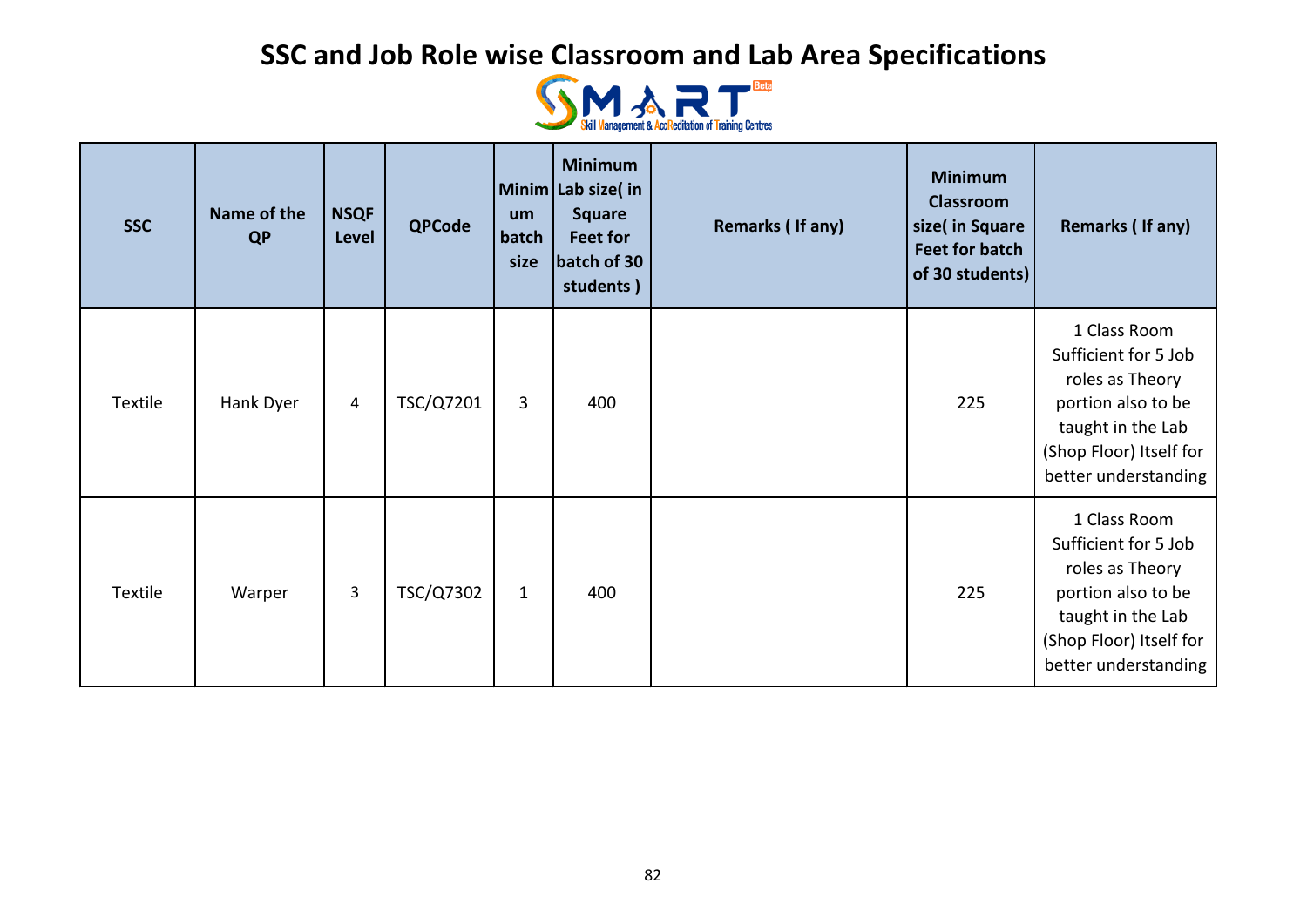

| <b>SSC</b> | Name of the<br><b>QP</b>        | <b>NSQF</b><br>Level | <b>QPCode</b> | <b>um</b><br>batch<br>size | <b>Minimum</b><br>Minim Lab size(in<br><b>Square</b><br>Feet for<br>batch of 30<br>students) | Remarks (If any) | <b>Minimum</b><br><b>Classroom</b><br>size( in Square<br><b>Feet for batch</b><br>of 30 students) | Remarks (If any)                                                                                                                                      |
|------------|---------------------------------|----------------------|---------------|----------------------------|----------------------------------------------------------------------------------------------|------------------|---------------------------------------------------------------------------------------------------|-------------------------------------------------------------------------------------------------------------------------------------------------------|
| Textile    | Two Shaft<br>Handloom<br>Weaver | 4                    | TSC/Q7303     | 3                          | 400                                                                                          |                  | 225                                                                                               | 1 Class Room<br>Sufficient for 5 Job<br>roles as Theory<br>portion also to be<br>taught in the Lab<br>(Shop Floor) Itself for<br>better understanding |
| Textile    | Blowroom<br>Operator            | 4                    | TSC/Q0101     | $\mathbf{1}$               | 400                                                                                          |                  | 225                                                                                               | 1 Class Room<br>Sufficient for 5 Job<br>roles as Theory<br>portion also to be<br>taught in the Lab<br>(Shop Floor) Itself for<br>better understanding |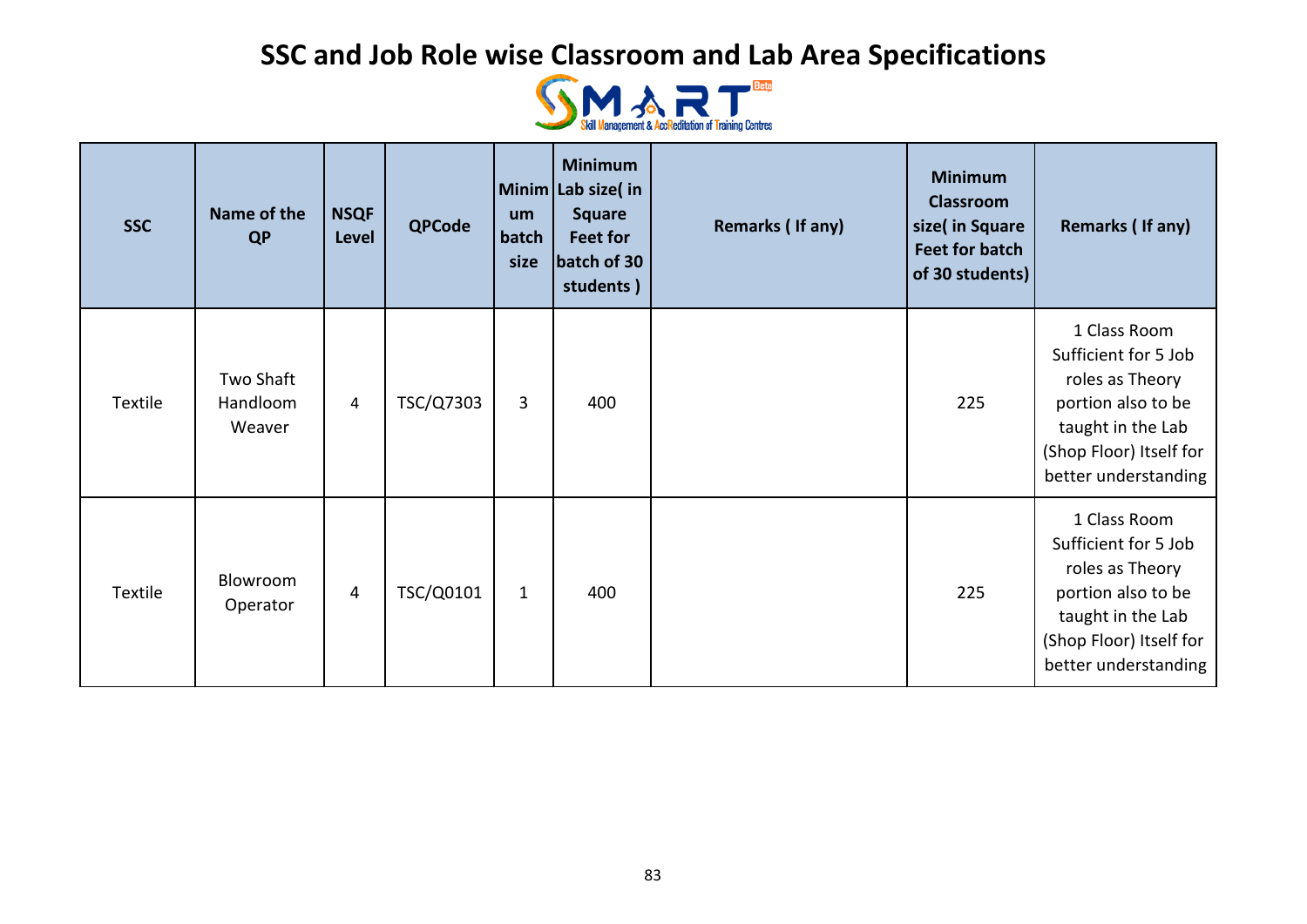

| <b>SSC</b> | Name of the<br><b>QP</b>           | <b>NSQF</b><br><b>Level</b> | <b>QPCode</b> | <b>um</b><br>batch<br>size | <b>Minimum</b><br>Minim Lab size(in<br><b>Square</b><br>Feet for<br>batch of 30<br>students) | Remarks (If any) | <b>Minimum</b><br><b>Classroom</b><br>size( in Square<br><b>Feet for batch</b><br>of 30 students) | Remarks (If any)                                                                                                                                      |
|------------|------------------------------------|-----------------------------|---------------|----------------------------|----------------------------------------------------------------------------------------------|------------------|---------------------------------------------------------------------------------------------------|-------------------------------------------------------------------------------------------------------------------------------------------------------|
| Textile    | Carding<br>Operator                | 4                           | TSC/Q0102     | 5                          | 400                                                                                          |                  | 225                                                                                               | 1 Class Room<br>Sufficient for 5 Job<br>roles as Theory<br>portion also to be<br>taught in the Lab<br>(Shop Floor) Itself for<br>better understanding |
| Textile    | Combing<br>Preparatory<br>operator | 4                           | TSC/Q0103     | 5                          | 400                                                                                          |                  | 225                                                                                               | 1 Class Room<br>Sufficient for 5 Job<br>roles as Theory<br>portion also to be<br>taught in the Lab<br>(Shop Floor) Itself for<br>better understanding |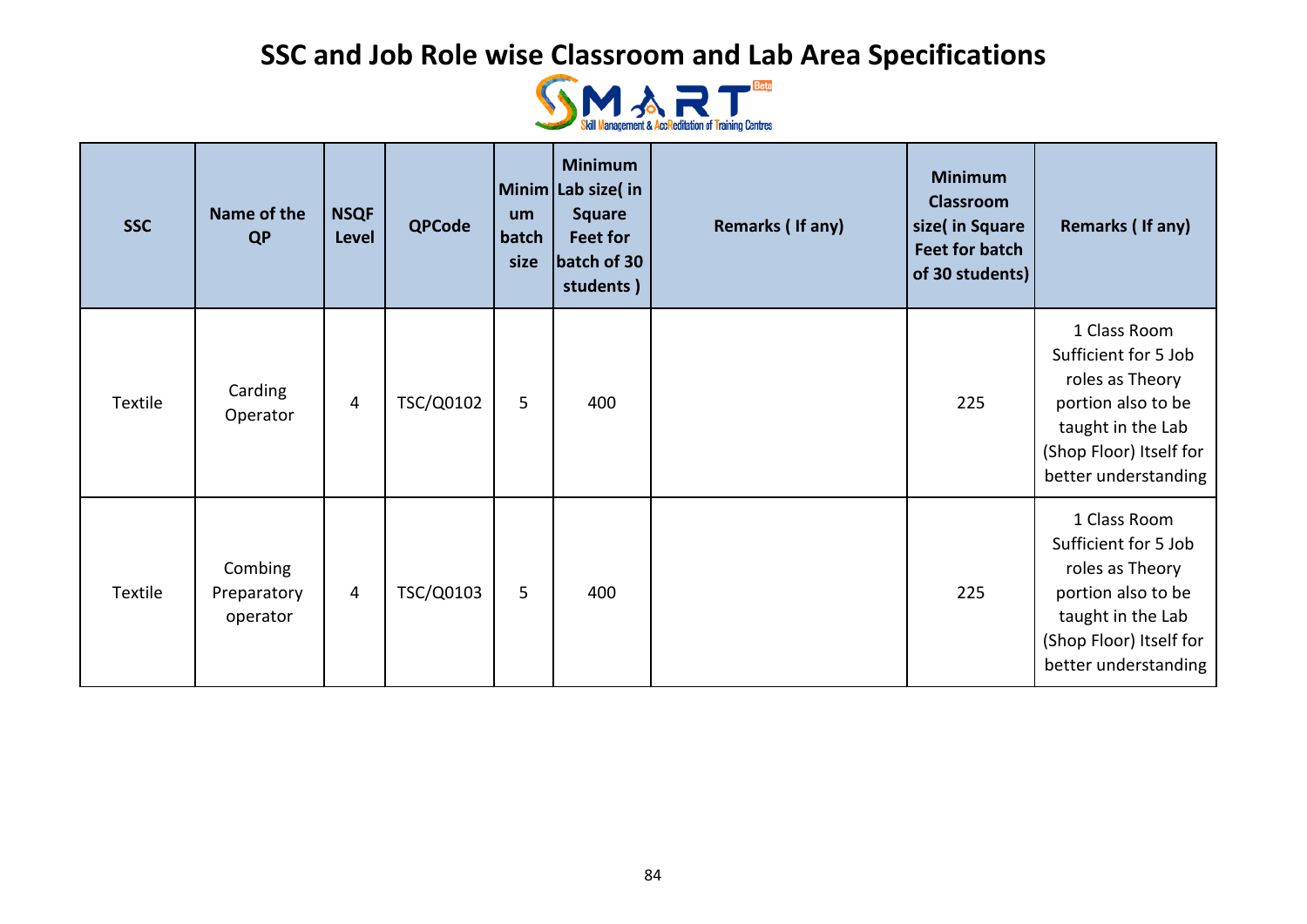

| <b>SSC</b> | Name of the<br><b>QP</b> | <b>NSQF</b><br>Level | <b>QPCode</b> | um<br>batch<br>size | <b>Minimum</b><br>Minim Lab size(in<br><b>Square</b><br>Feet for<br>batch of 30<br>students) | Remarks (If any) | <b>Minimum</b><br><b>Classroom</b><br>size( in Square<br><b>Feet for batch</b><br>of 30 students) | Remarks (If any)                                                                                                                                      |
|------------|--------------------------|----------------------|---------------|---------------------|----------------------------------------------------------------------------------------------|------------------|---------------------------------------------------------------------------------------------------|-------------------------------------------------------------------------------------------------------------------------------------------------------|
| Textile    | Combing<br>operator      | $\overline{4}$       | TSC/Q0104     | 5                   | 400                                                                                          |                  | 225                                                                                               | 1 Class Room<br>Sufficient for 5 Job<br>roles as Theory<br>portion also to be<br>taught in the Lab<br>(Shop Floor) Itself for<br>better understanding |
| Textile    | Drawframe<br>Operator    | 4                    | TSC/Q0105     | 5                   | 400                                                                                          |                  | 225                                                                                               | 1 Class Room<br>Sufficient for 5 Job<br>roles as Theory<br>portion also to be<br>taught in the Lab<br>(Shop Floor) Itself for<br>better understanding |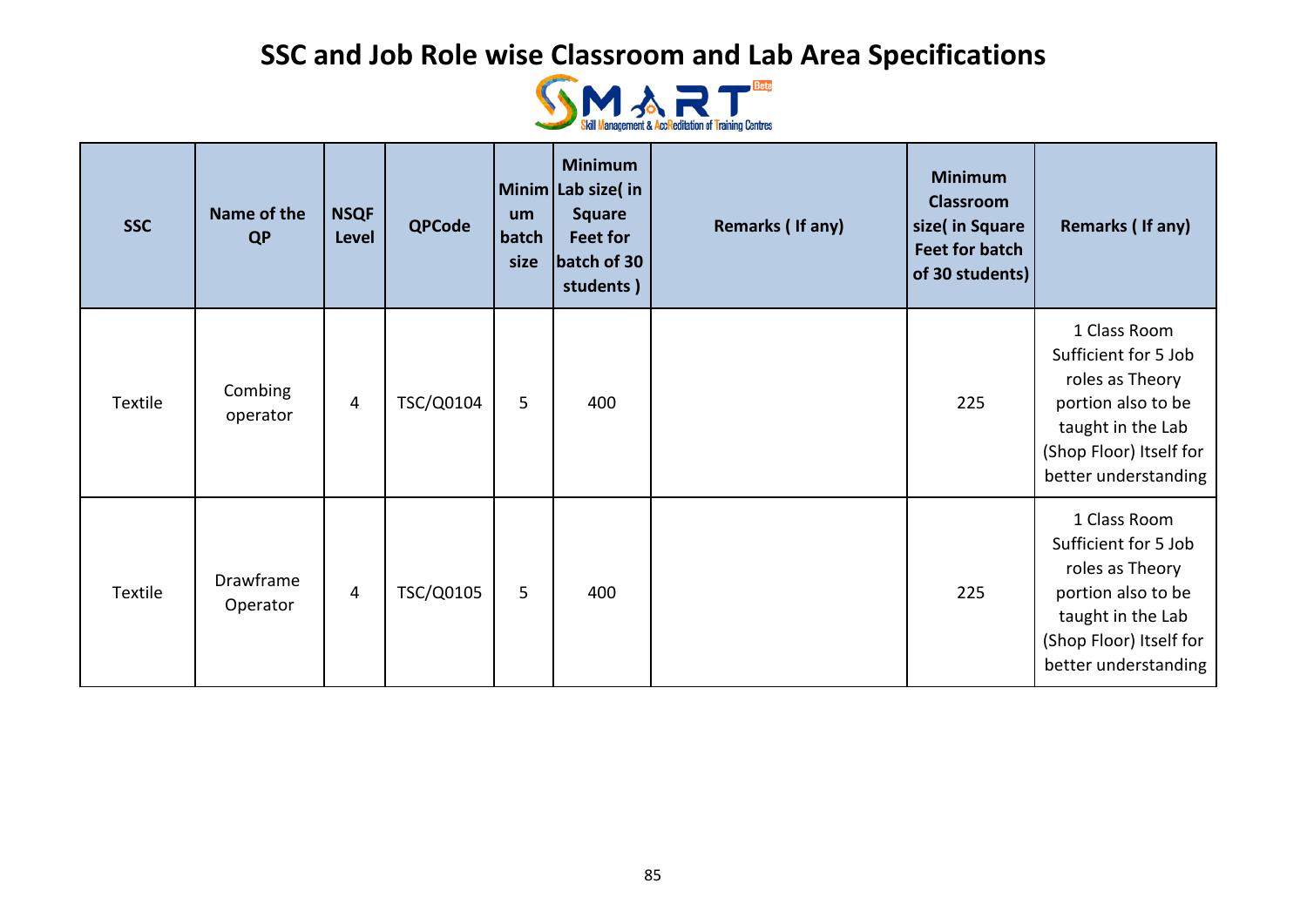

| <b>SSC</b> | Name of the<br><b>QP</b>                    | <b>NSQF</b><br>Level | <b>QPCode</b> | um<br>batch<br>size | <b>Minimum</b><br>Minim Lab size(in<br><b>Square</b><br>Feet for<br>batch of 30<br>students) | Remarks (If any) | <b>Minimum</b><br><b>Classroom</b><br>size( in Square<br><b>Feet for batch</b><br>of 30 students) | Remarks (If any)                                                                                                                                      |
|------------|---------------------------------------------|----------------------|---------------|---------------------|----------------------------------------------------------------------------------------------|------------------|---------------------------------------------------------------------------------------------------|-------------------------------------------------------------------------------------------------------------------------------------------------------|
| Textile    | Speed Frame<br>Operator-<br>Tenter & Doffer | $\overline{4}$       | TSC/Q0106     | 5                   | 400                                                                                          |                  | 225                                                                                               | 1 Class Room<br>Sufficient for 5 Job<br>roles as Theory<br>portion also to be<br>taught in the Lab<br>(Shop Floor) Itself for<br>better understanding |
| Textile    | Open-End<br>Spinning Tenter                 | 4                    | TSC/Q0203     | 5                   | 400                                                                                          |                  | 225                                                                                               | 1 Class Room<br>Sufficient for 5 Job<br>roles as Theory<br>portion also to be<br>taught in the Lab<br>(Shop Floor) Itself for<br>better understanding |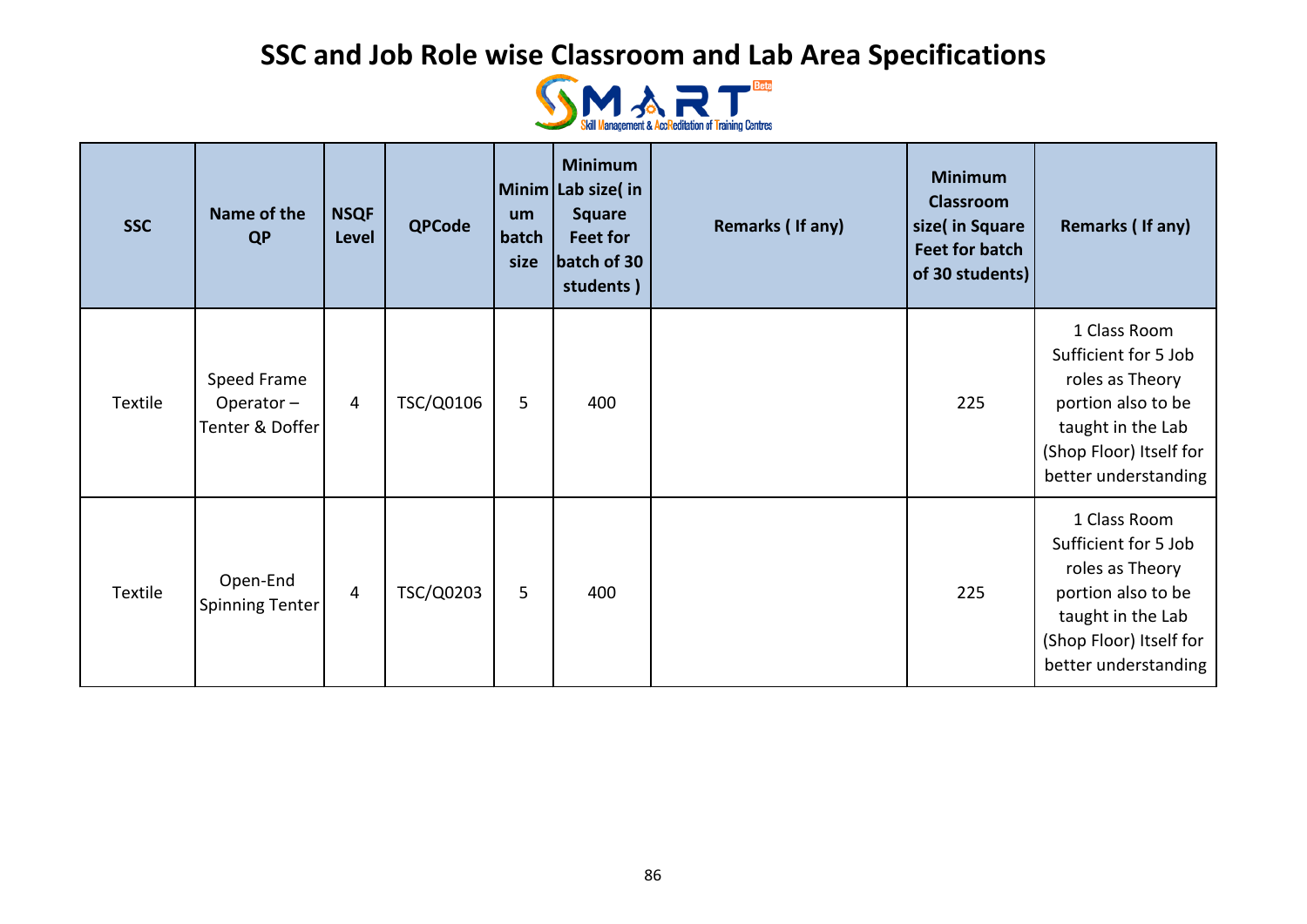

| <b>SSC</b> | Name of the<br><b>QP</b>                                      | <b>NSQF</b><br>Level | <b>QPCode</b> | um<br>batch<br>size | <b>Minimum</b><br>Minim Lab size(in<br><b>Square</b><br><b>Feet for</b><br>batch of 30<br>students) | Remarks (If any) | <b>Minimum</b><br><b>Classroom</b><br>size( in Square<br><b>Feet for batch</b><br>of 30 students) | Remarks (If any)                                                                                                                                      |
|------------|---------------------------------------------------------------|----------------------|---------------|---------------------|-----------------------------------------------------------------------------------------------------|------------------|---------------------------------------------------------------------------------------------------|-------------------------------------------------------------------------------------------------------------------------------------------------------|
| Textile    | Cone Winding<br>Operator -<br>Manual &<br>Assembly<br>Winding | 4                    | TSC/Q0302     | 5                   | 400                                                                                                 |                  | 225                                                                                               | 1 Class Room<br>Sufficient for 5 Job<br>roles as Theory<br>portion also to be<br>taught in the Lab<br>(Shop Floor) Itself for<br>better understanding |
| Textile    | <b>TFO Tenter</b>                                             | 4                    | TSC/Q0303     | $\overline{2}$      | 400                                                                                                 |                  | 225                                                                                               | 1 Class Room<br>Sufficient for 5 Job<br>roles as Theory<br>portion also to be<br>taught in the Lab<br>(Shop Floor) Itself for<br>better understanding |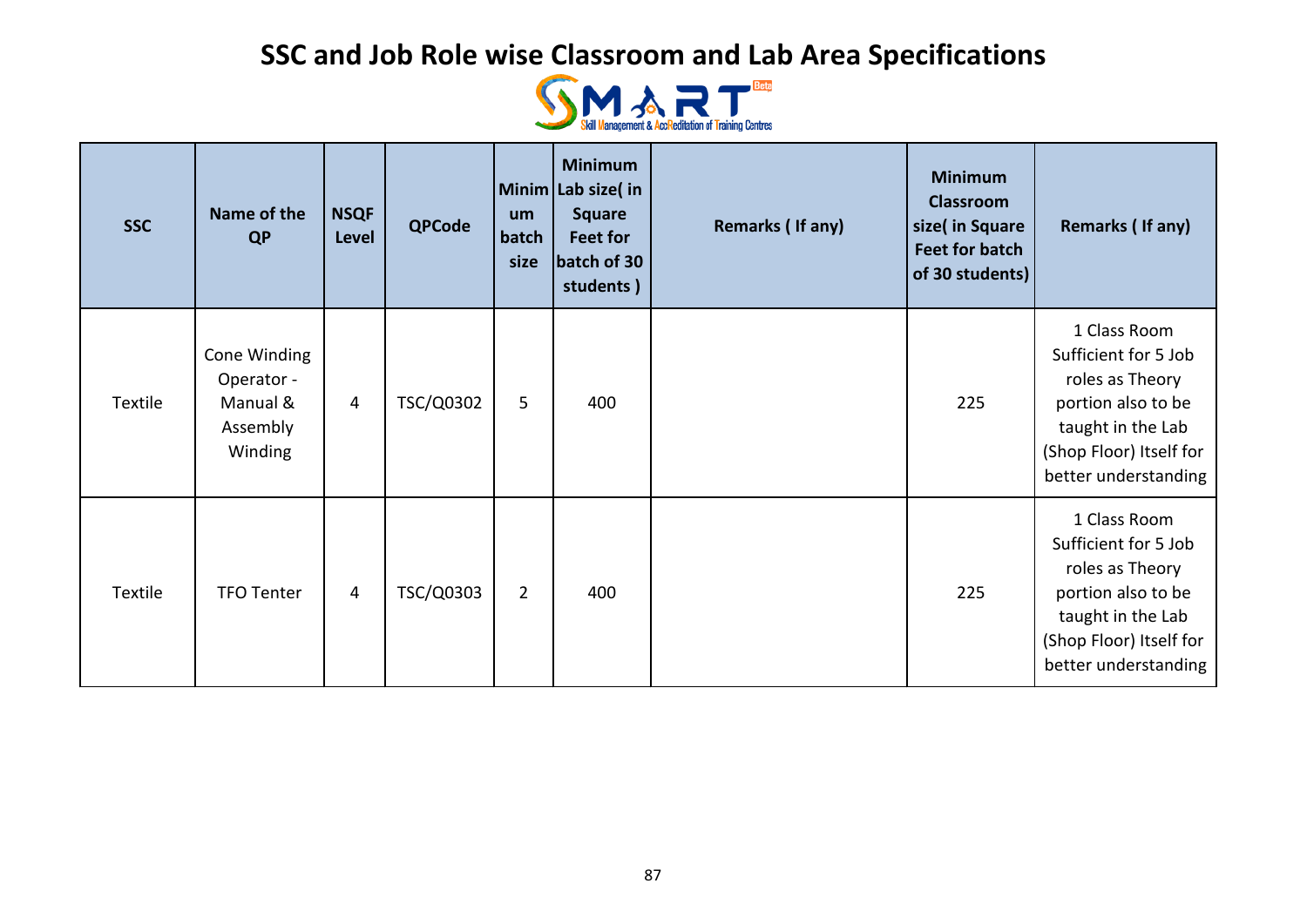

| <b>SSC</b> | Name of the<br><b>QP</b>             | <b>NSQF</b><br><b>Level</b> | <b>QPCode</b> | um<br>batch<br>size | <b>Minimum</b><br>Minim Lab size(in<br><b>Square</b><br>Feet for<br>batch of 30<br>students) | Remarks (If any) | <b>Minimum</b><br><b>Classroom</b><br>size( in Square<br><b>Feet for batch</b><br>of 30 students) | Remarks (If any)                                                                                                                                      |
|------------|--------------------------------------|-----------------------------|---------------|---------------------|----------------------------------------------------------------------------------------------|------------------|---------------------------------------------------------------------------------------------------|-------------------------------------------------------------------------------------------------------------------------------------------------------|
| Textile    | $Fitter-$<br>Spinning<br>Preparatory | 5                           | TSC/Q0401     | $\mathbf{1}$        | 400                                                                                          |                  | 225                                                                                               | 1 Class Room<br>Sufficient for 5 Job<br>roles as Theory<br>portion also to be<br>taught in the Lab<br>(Shop Floor) Itself for<br>better understanding |
| Textile    | Fitter - Ring<br>Spinning            | 5                           | TSC/Q0402     | $\mathbf{1}$        | 400                                                                                          |                  | 225                                                                                               | 1 Class Room<br>Sufficient for 5 Job<br>roles as Theory<br>portion also to be<br>taught in the Lab<br>(Shop Floor) Itself for<br>better understanding |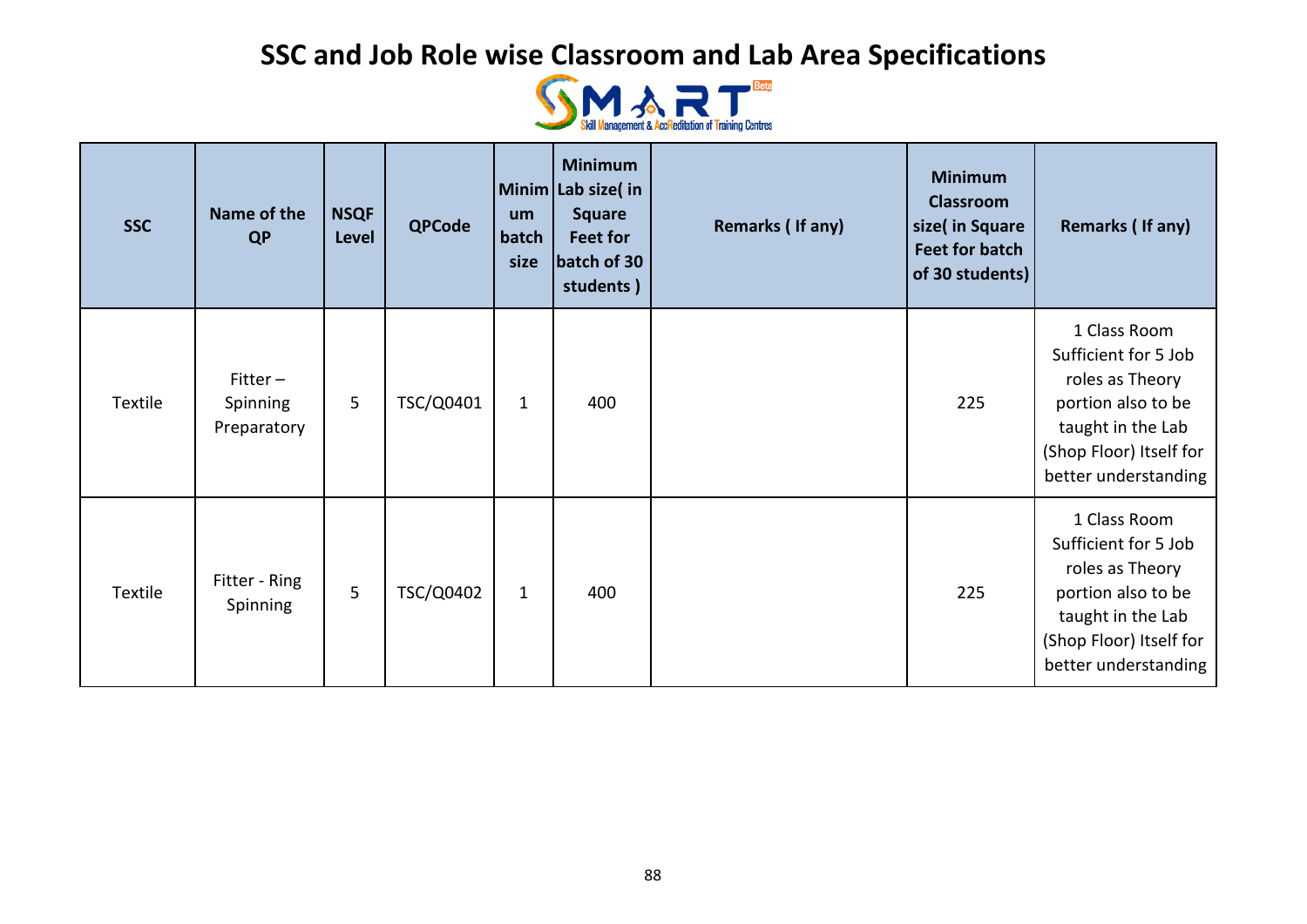

| <b>SSC</b> | Name of the<br><b>QP</b>         | <b>NSQF</b><br>Level | <b>QPCode</b> | um<br>batch<br>size | <b>Minimum</b><br>Minim Lab size(in<br><b>Square</b><br>Feet for<br>batch of 30<br>students) | Remarks (If any) | <b>Minimum</b><br><b>Classroom</b><br>size( in Square<br><b>Feet for batch</b><br>of 30 students) | Remarks (If any)                                                                                                                                      |
|------------|----------------------------------|----------------------|---------------|---------------------|----------------------------------------------------------------------------------------------|------------------|---------------------------------------------------------------------------------------------------|-------------------------------------------------------------------------------------------------------------------------------------------------------|
| Textile    | Fitter - Post<br><b>Spinning</b> | 5                    | TSC/Q0403     | $\mathbf{1}$        | 400                                                                                          |                  | 225                                                                                               | 1 Class Room<br>Sufficient for 5 Job<br>roles as Theory<br>portion also to be<br>taught in the Lab<br>(Shop Floor) Itself for<br>better understanding |
| Textile    | Packing<br>Checker               | 4                    | TSC/Q0501     | $\mathbf{1}$        | 400                                                                                          |                  | 225                                                                                               | 1 Class Room<br>Sufficient for 5 Job<br>roles as Theory<br>portion also to be<br>taught in the Lab<br>(Shop Floor) Itself for<br>better understanding |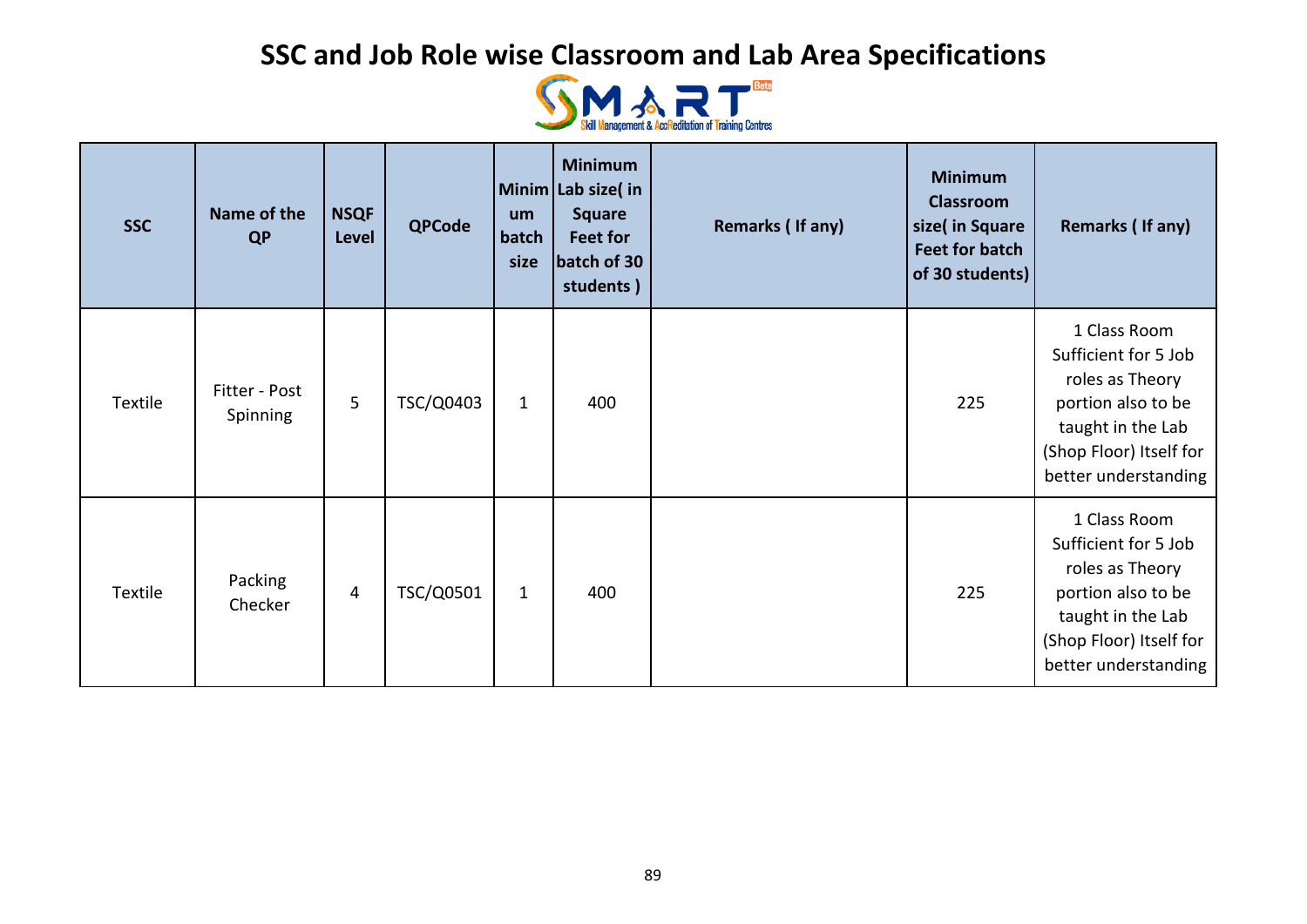

| <b>SSC</b> | Name of the<br><b>QP</b>                     | <b>NSQF</b><br><b>Level</b> | <b>QPCode</b> | um<br>batch<br>size | <b>Minimum</b><br>Minim Lab size(in<br><b>Square</b><br>Feet for<br>batch of 30<br>students) | Remarks (If any) | <b>Minimum</b><br><b>Classroom</b><br>size( in Square<br><b>Feet for batch</b><br>of 30 students) | Remarks (If any)                                                                                                                                      |
|------------|----------------------------------------------|-----------------------------|---------------|---------------------|----------------------------------------------------------------------------------------------|------------------|---------------------------------------------------------------------------------------------------|-------------------------------------------------------------------------------------------------------------------------------------------------------|
| Textile    | Warper - Direct<br><b>Warping</b><br>Machine | $\overline{4}$              | TSC/Q2101     | $\mathbf{1}$        | 400                                                                                          |                  | 225                                                                                               | 1 Class Room<br>Sufficient for 5 Job<br>roles as Theory<br>portion also to be<br>taught in the Lab<br>(Shop Floor) Itself for<br>better understanding |
| Textile    | Size Mixer                                   | 4                           | TSC/Q2102     | $\mathbf{1}$        | 400                                                                                          |                  | 225                                                                                               | 1 Class Room<br>Sufficient for 5 Job<br>roles as Theory<br>portion also to be<br>taught in the Lab<br>(Shop Floor) Itself for<br>better understanding |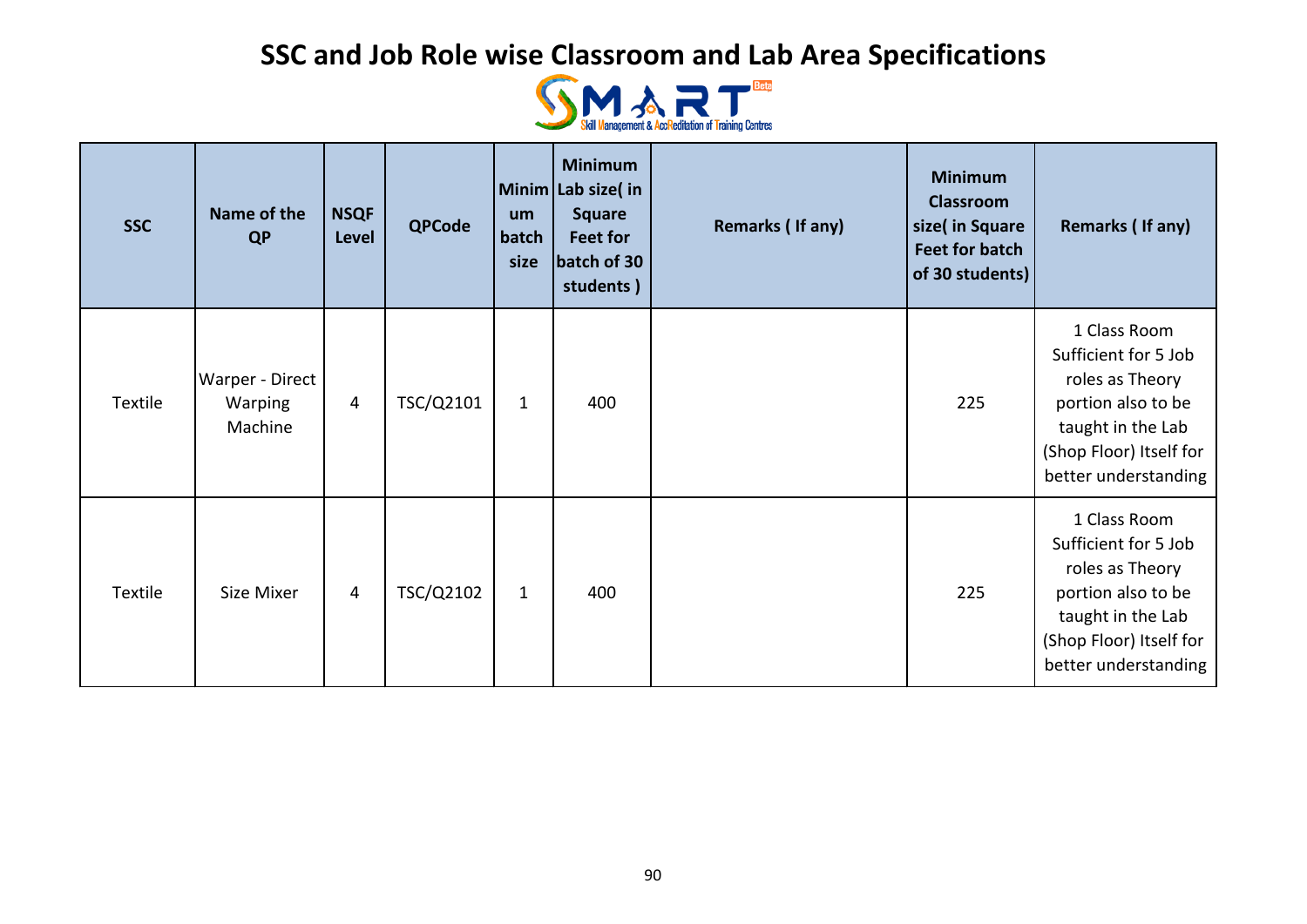

| <b>SSC</b> | Name of the<br><b>QP</b>              | <b>NSQF</b><br>Level | <b>QPCode</b> | um<br>batch<br>size | <b>Minimum</b><br>Minim Lab size(in<br><b>Square</b><br>Feet for<br>batch of 30<br>students) | Remarks (If any) | <b>Minimum</b><br><b>Classroom</b><br>size(in Square<br><b>Feet for batch</b><br>of 30 students) | Remarks (If any)                                                                                                                                      |
|------------|---------------------------------------|----------------------|---------------|---------------------|----------------------------------------------------------------------------------------------|------------------|--------------------------------------------------------------------------------------------------|-------------------------------------------------------------------------------------------------------------------------------------------------------|
| Textile    | <b>Sizing Machine</b><br>Operator     | $\overline{4}$       | TSC/Q2103     | $\mathbf{1}$        | 400                                                                                          |                  | 225                                                                                              | 1 Class Room<br>Sufficient for 5 Job<br>roles as Theory<br>portion also to be<br>taught in the Lab<br>(Shop Floor) Itself for<br>better understanding |
| Textile    | Automatic<br>shuttle loom<br>operator | 4                    | TSC/Q2201     | $\overline{3}$      | 400                                                                                          |                  | 225                                                                                              | 1 Class Room<br>Sufficient for 5 Job<br>roles as Theory<br>portion also to be<br>taught in the Lab<br>(Shop Floor) Itself for<br>better understanding |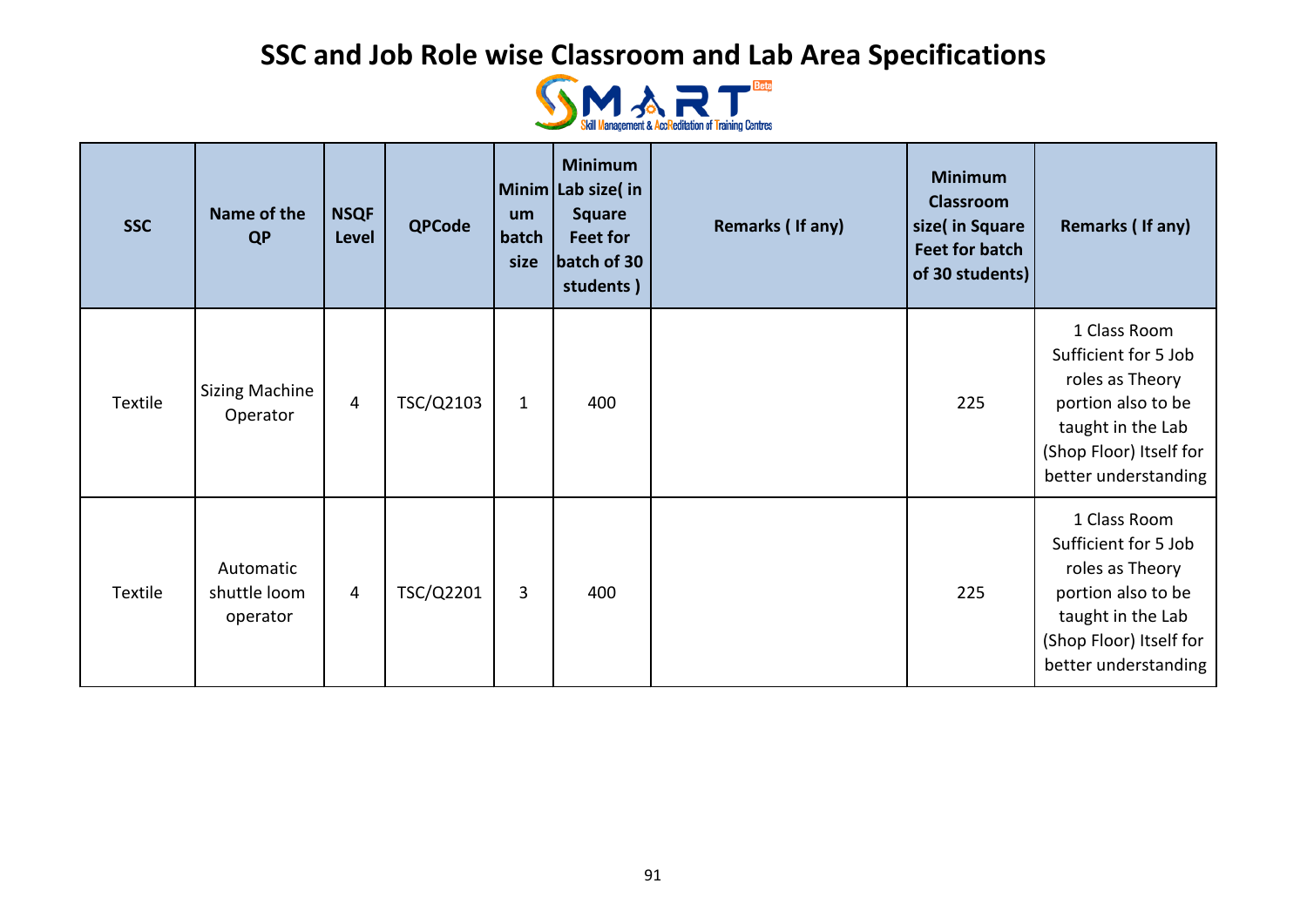

| <b>SSC</b> | Name of the<br><b>QP</b>                          | <b>NSQF</b><br>Level | <b>QPCode</b> | um<br>batch<br>size | <b>Minimum</b><br>Minim Lab size(in<br><b>Square</b><br>Feet for<br>batch of 30<br>students) | Remarks (If any) | <b>Minimum</b><br><b>Classroom</b><br>size(in Square<br><b>Feet for batch</b><br>of 30 students) | Remarks (If any)                                                                                                                                      |
|------------|---------------------------------------------------|----------------------|---------------|---------------------|----------------------------------------------------------------------------------------------|------------------|--------------------------------------------------------------------------------------------------|-------------------------------------------------------------------------------------------------------------------------------------------------------|
| Textile    | <b>Shuttleless</b><br>Loom Weaver -<br>Projectile | 4                    | TSC/Q2202     | 3                   | 400                                                                                          |                  | 225                                                                                              | 1 Class Room<br>Sufficient for 5 Job<br>roles as Theory<br>portion also to be<br>taught in the Lab<br>(Shop Floor) Itself for<br>better understanding |
| Textile    | <b>Shuttleless</b><br>Loom Weaver -<br>Rapier     | 4                    | TSC/Q2203     | $\overline{3}$      | 400                                                                                          |                  | 225                                                                                              | 1 Class Room<br>Sufficient for 5 Job<br>roles as Theory<br>portion also to be<br>taught in the Lab<br>(Shop Floor) Itself for<br>better understanding |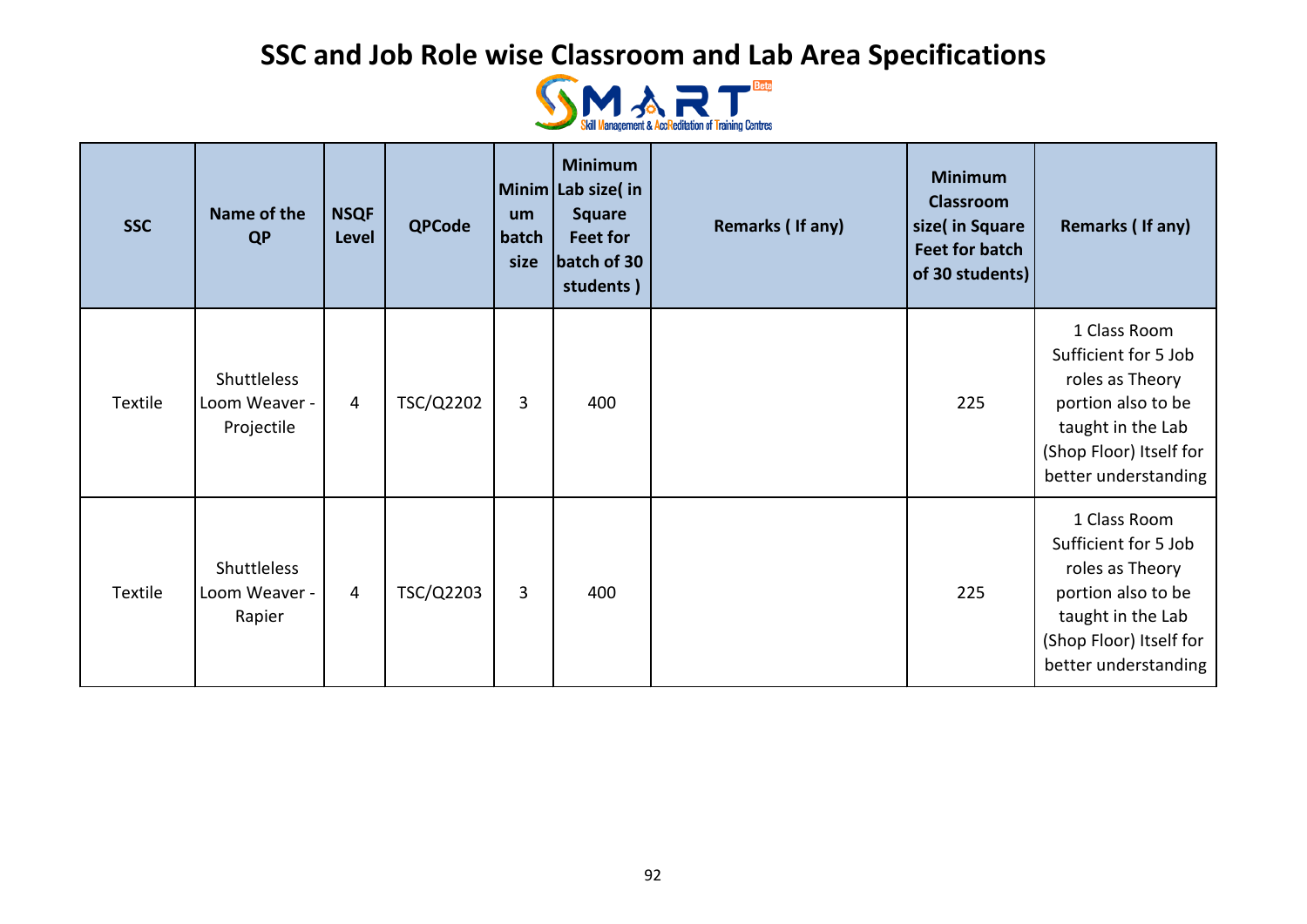

| <b>SSC</b> | Name of the<br><b>QP</b>                      | <b>NSQF</b><br><b>Level</b> | <b>QPCode</b> | um<br>batch<br>size | <b>Minimum</b><br>Minim Lab size(in<br><b>Square</b><br>Feet for<br>batch of 30<br>students) | Remarks (If any) | <b>Minimum</b><br><b>Classroom</b><br>size( in Square<br><b>Feet for batch</b><br>of 30 students) | Remarks (If any)                                                                                                                                      |
|------------|-----------------------------------------------|-----------------------------|---------------|---------------------|----------------------------------------------------------------------------------------------|------------------|---------------------------------------------------------------------------------------------------|-------------------------------------------------------------------------------------------------------------------------------------------------------|
| Textile    | <b>Shuttleless</b><br>Loom Weaver -<br>Airjet | $\overline{4}$              | TSC/Q2204     | 3                   | 400                                                                                          |                  | 225                                                                                               | 1 Class Room<br>Sufficient for 5 Job<br>roles as Theory<br>portion also to be<br>taught in the Lab<br>(Shop Floor) Itself for<br>better understanding |
| Textile    | <b>Knotting</b><br>Machine<br>Operator        | 4                           | TSC/Q2205     | $\mathbf{1}$        | 400                                                                                          |                  | 225                                                                                               | 1 Class Room<br>Sufficient for 5 Job<br>roles as Theory<br>portion also to be<br>taught in the Lab<br>(Shop Floor) Itself for<br>better understanding |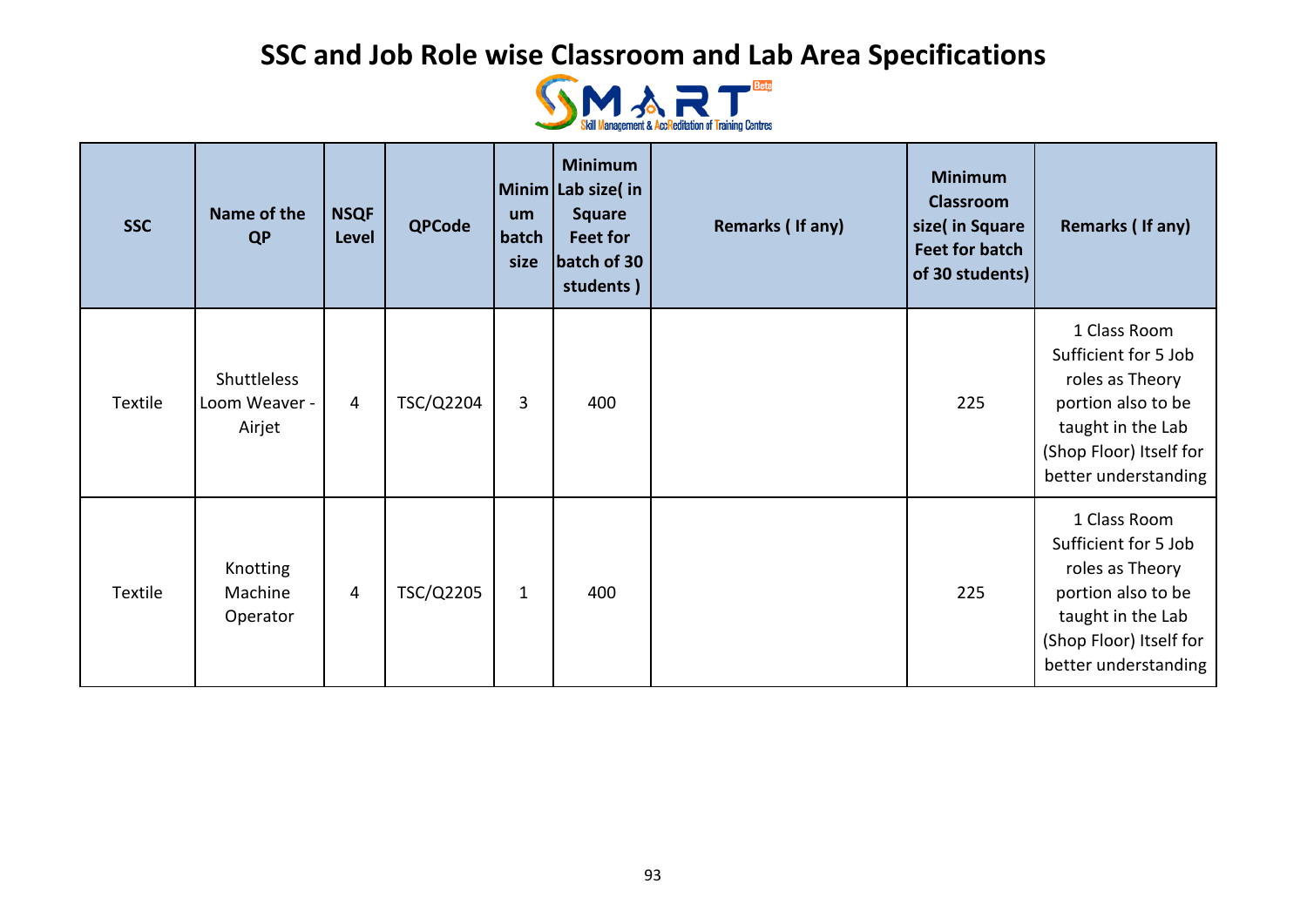

| <b>SSC</b> | Name of the<br><b>QP</b>                   | <b>NSQF</b><br>Level | <b>QPCode</b> | um<br>batch<br>size | <b>Minimum</b><br>Minim Lab size(in<br><b>Square</b><br>Feet for<br>batch of 30<br>students) | Remarks (If any) | <b>Minimum</b><br><b>Classroom</b><br>size(in Square<br><b>Feet for batch</b><br>of 30 students) | Remarks (If any)                                                                                                                                      |
|------------|--------------------------------------------|----------------------|---------------|---------------------|----------------------------------------------------------------------------------------------|------------------|--------------------------------------------------------------------------------------------------|-------------------------------------------------------------------------------------------------------------------------------------------------------|
| Textile    | Pirn Winding<br>Machine<br>Operator        | 4                    | TSC/Q2206     | $\overline{3}$      | 400                                                                                          |                  | 225                                                                                              | 1 Class Room<br>Sufficient for 5 Job<br>roles as Theory<br>portion also to be<br>taught in the Lab<br>(Shop Floor) Itself for<br>better understanding |
| Textile    | Shuttle less<br>loom weaver -<br>water jet | 4                    | TSC/Q2207     | 3                   | 400                                                                                          |                  | 225                                                                                              | 1 Class Room<br>Sufficient for 5 Job<br>roles as Theory<br>portion also to be<br>taught in the Lab<br>(Shop Floor) Itself for<br>better understanding |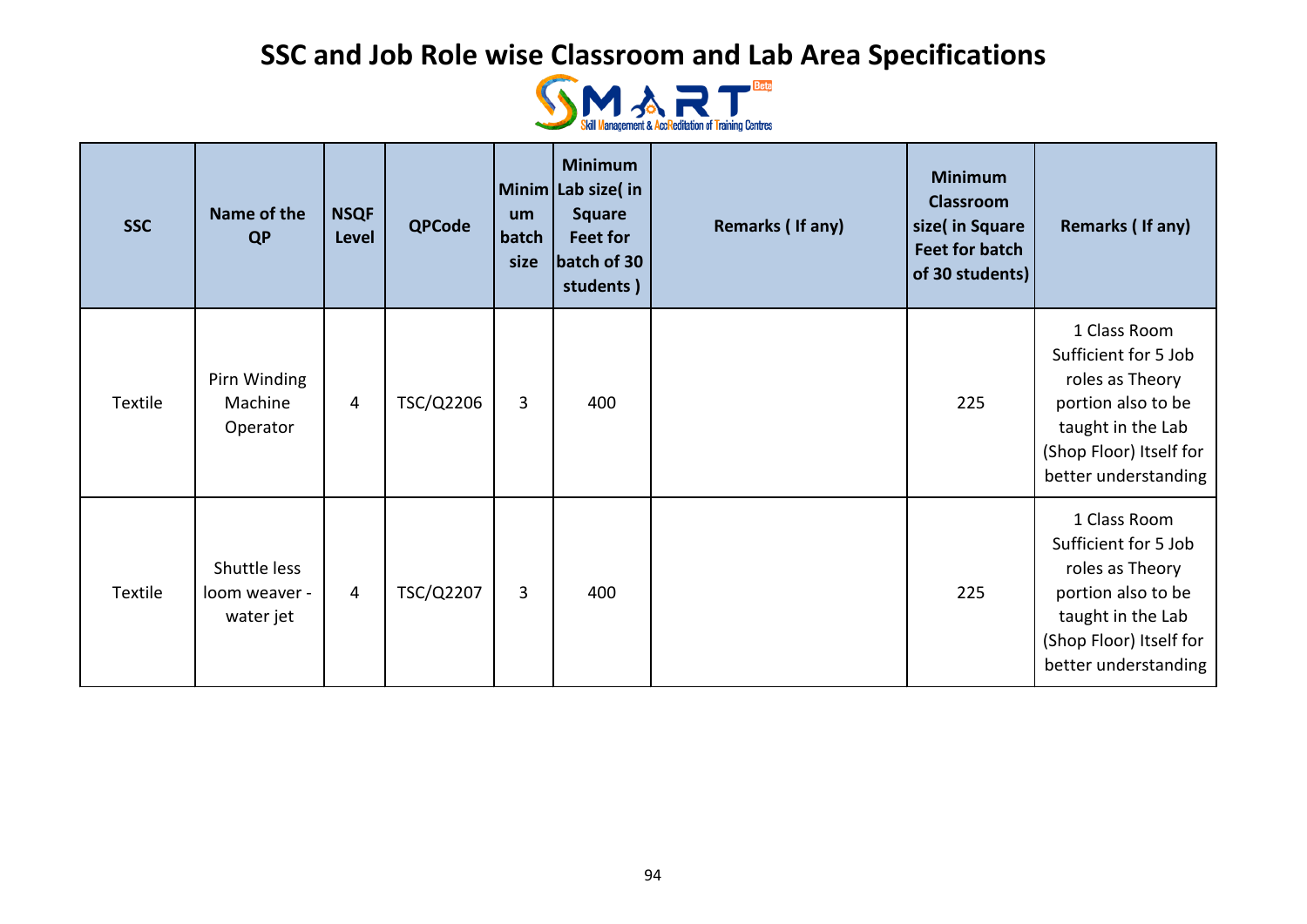

| <b>SSC</b> | Name of the<br><b>QP</b> | <b>NSQF</b><br>Level | <b>QPCode</b> | um<br>batch<br>size | <b>Minimum</b><br>Minim Lab size(in<br><b>Square</b><br>Feet for<br>batch of 30<br>students) | Remarks (If any) | <b>Minimum</b><br><b>Classroom</b><br>size( in Square<br><b>Feet for batch</b><br>of 30 students) | Remarks (If any)                                                                                                                                      |
|------------|--------------------------|----------------------|---------------|---------------------|----------------------------------------------------------------------------------------------|------------------|---------------------------------------------------------------------------------------------------|-------------------------------------------------------------------------------------------------------------------------------------------------------|
| Textile    | Power Loom<br>Operator   | 4                    | TSC/Q2208     | 3                   | 400                                                                                          |                  | 225                                                                                               | 1 Class Room<br>Sufficient for 5 Job<br>roles as Theory<br>portion also to be<br>taught in the Lab<br>(Shop Floor) Itself for<br>better understanding |
| Textile    | <b>Fabric Checker</b>    | $\overline{4}$       | TSC/Q2301     | 3                   | 400                                                                                          |                  | 225                                                                                               | 1 Class Room<br>Sufficient for 5 Job<br>roles as Theory<br>portion also to be<br>taught in the Lab<br>(Shop Floor) Itself for<br>better understanding |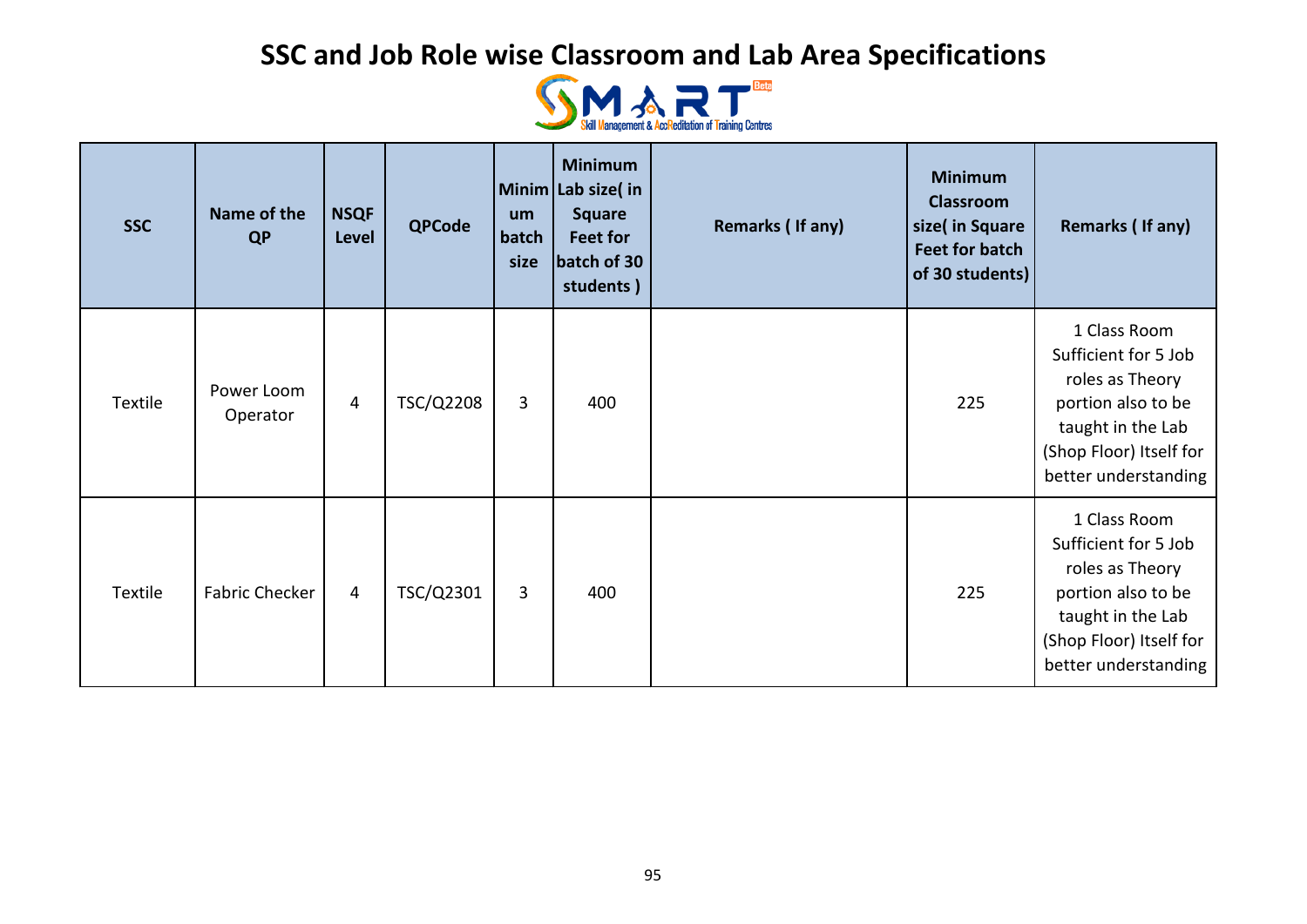

| <b>SSC</b> | Name of the<br><b>QP</b>                    | <b>NSQF</b><br><b>Level</b> | <b>QPCode</b> | um<br>batch<br>size | <b>Minimum</b><br>Minim Lab size(in<br><b>Square</b><br>Feet for<br>batch of 30<br>students) | Remarks (If any) | <b>Minimum</b><br><b>Classroom</b><br>size( in Square<br><b>Feet for batch</b><br>of 30 students) | Remarks (If any)                                                                                                                                      |
|------------|---------------------------------------------|-----------------------------|---------------|---------------------|----------------------------------------------------------------------------------------------|------------------|---------------------------------------------------------------------------------------------------|-------------------------------------------------------------------------------------------------------------------------------------------------------|
| Textile    | Fabric Mender                               | 3                           | TSC/Q2302     | 3                   | 400                                                                                          |                  | 225                                                                                               | 1 Class Room<br>Sufficient for 5 Job<br>roles as Theory<br>portion also to be<br>taught in the Lab<br>(Shop Floor) Itself for<br>better understanding |
| Textile    | $Fitter -$<br><b>Weaving</b><br>Preparatory | 5                           | TSC/Q2401     | $\mathbf{1}$        | 400                                                                                          |                  | 225                                                                                               | 1 Class Room<br>Sufficient for 5 Job<br>roles as Theory<br>portion also to be<br>taught in the Lab<br>(Shop Floor) Itself for<br>better understanding |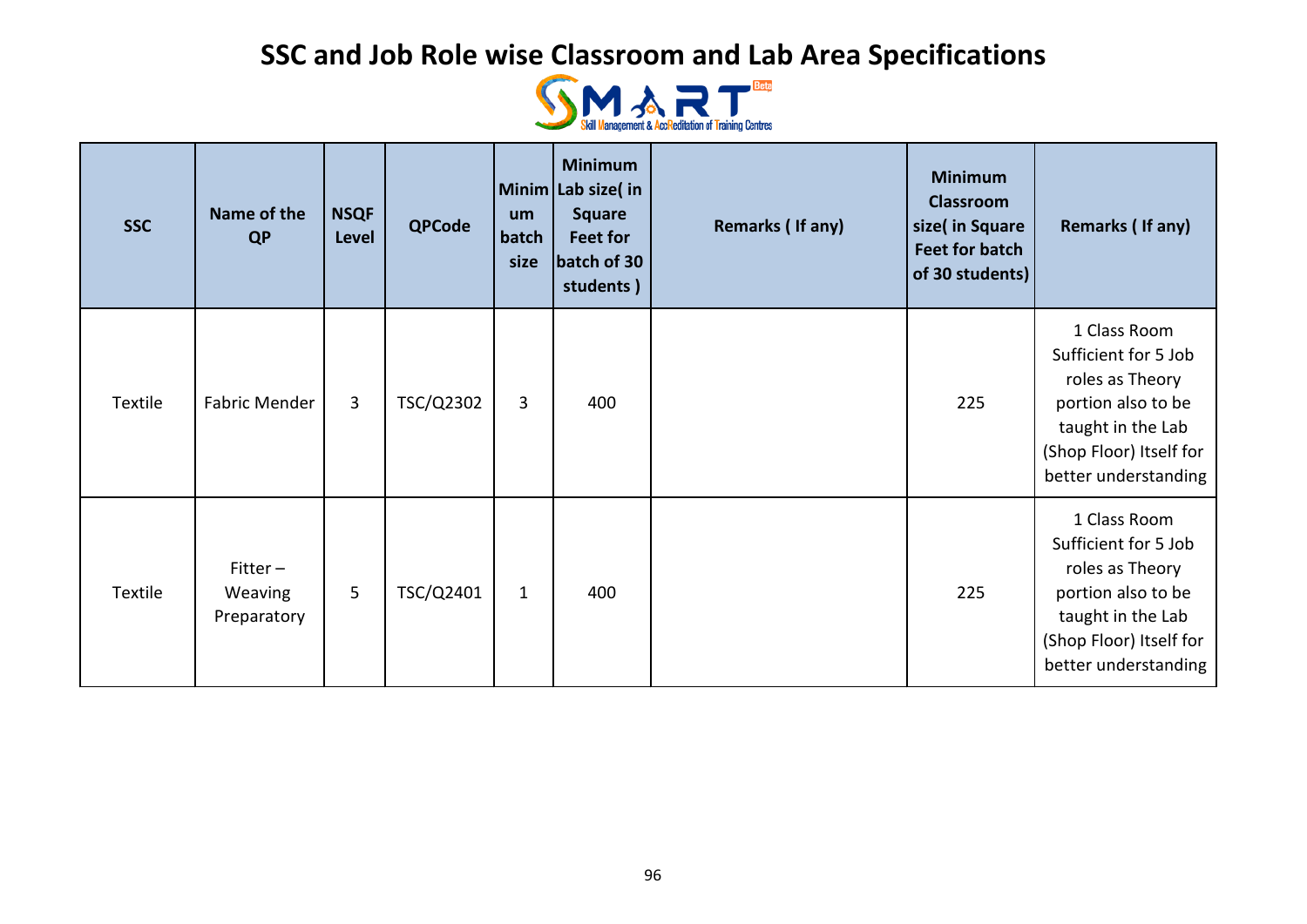

| <b>SSC</b> | Name of the<br><b>QP</b>                                 | <b>NSQF</b><br>Level | <b>QPCode</b> | um<br>batch<br>size | <b>Minimum</b><br>Minim Lab size(in<br><b>Square</b><br><b>Feet for</b><br>batch of 30<br>students) | Remarks (If any) | <b>Minimum</b><br><b>Classroom</b><br>size( in Square<br><b>Feet for batch</b><br>of 30 students) | Remarks (If any)                                                                                                                                      |
|------------|----------------------------------------------------------|----------------------|---------------|---------------------|-----------------------------------------------------------------------------------------------------|------------------|---------------------------------------------------------------------------------------------------|-------------------------------------------------------------------------------------------------------------------------------------------------------|
| Textile    | Fitter -<br>Autoloom<br>Weaving<br>Machine               | 5                    | TSC/Q2402     | $\mathbf{1}$        | 400                                                                                                 |                  | 225                                                                                               | 1 Class Room<br>Sufficient for 5 Job<br>roles as Theory<br>portion also to be<br>taught in the Lab<br>(Shop Floor) Itself for<br>better understanding |
| Textile    | Fitter -<br>Shuttleless<br>Weaving<br>Machine:<br>Rapier | 5                    | TSC/Q2403     | $\mathbf{1}$        | 400                                                                                                 |                  | 225                                                                                               | 1 Class Room<br>Sufficient for 5 Job<br>roles as Theory<br>portion also to be<br>taught in the Lab<br>(Shop Floor) Itself for<br>better understanding |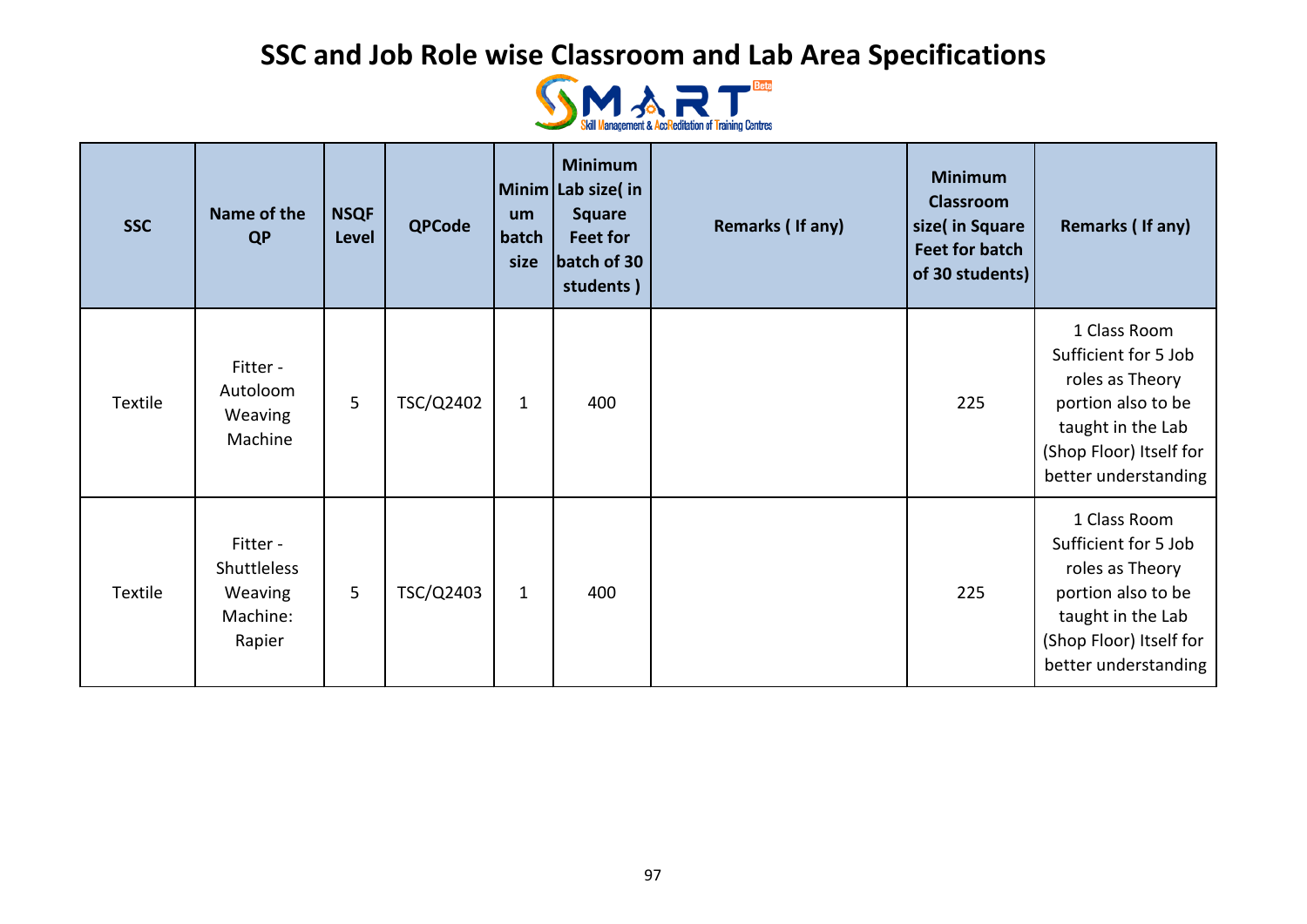

| <b>SSC</b> | Name of the<br><b>QP</b>                                            | <b>NSQF</b><br><b>Level</b> | <b>QPCode</b> | <b>um</b><br>batch<br>size | <b>Minimum</b><br>Minim Lab size(in<br><b>Square</b><br>Feet for<br>batch of 30<br>students) | Remarks (If any) | <b>Minimum</b><br><b>Classroom</b><br>size( in Square<br><b>Feet for batch</b><br>of 30 students) | Remarks (If any)                                                                                                                                      |
|------------|---------------------------------------------------------------------|-----------------------------|---------------|----------------------------|----------------------------------------------------------------------------------------------|------------------|---------------------------------------------------------------------------------------------------|-------------------------------------------------------------------------------------------------------------------------------------------------------|
| Textile    | Fitter -<br><b>Shuttleless</b><br>Weaving<br>Machine:<br>Projectile | 5                           | TSC/Q2404     | $\mathbf{1}$               | 400                                                                                          |                  | 225                                                                                               | 1 Class Room<br>Sufficient for 5 Job<br>roles as Theory<br>portion also to be<br>taught in the Lab<br>(Shop Floor) Itself for<br>better understanding |
| Textile    | Fitter -<br>Shuttleless<br>Weaving<br>Machine: Air-<br>Jet          | 5                           | TSC/Q2405     | $\mathbf{1}$               | 400                                                                                          |                  | 225                                                                                               | 1 Class Room<br>Sufficient for 5 Job<br>roles as Theory<br>portion also to be<br>taught in the Lab<br>(Shop Floor) Itself for<br>better understanding |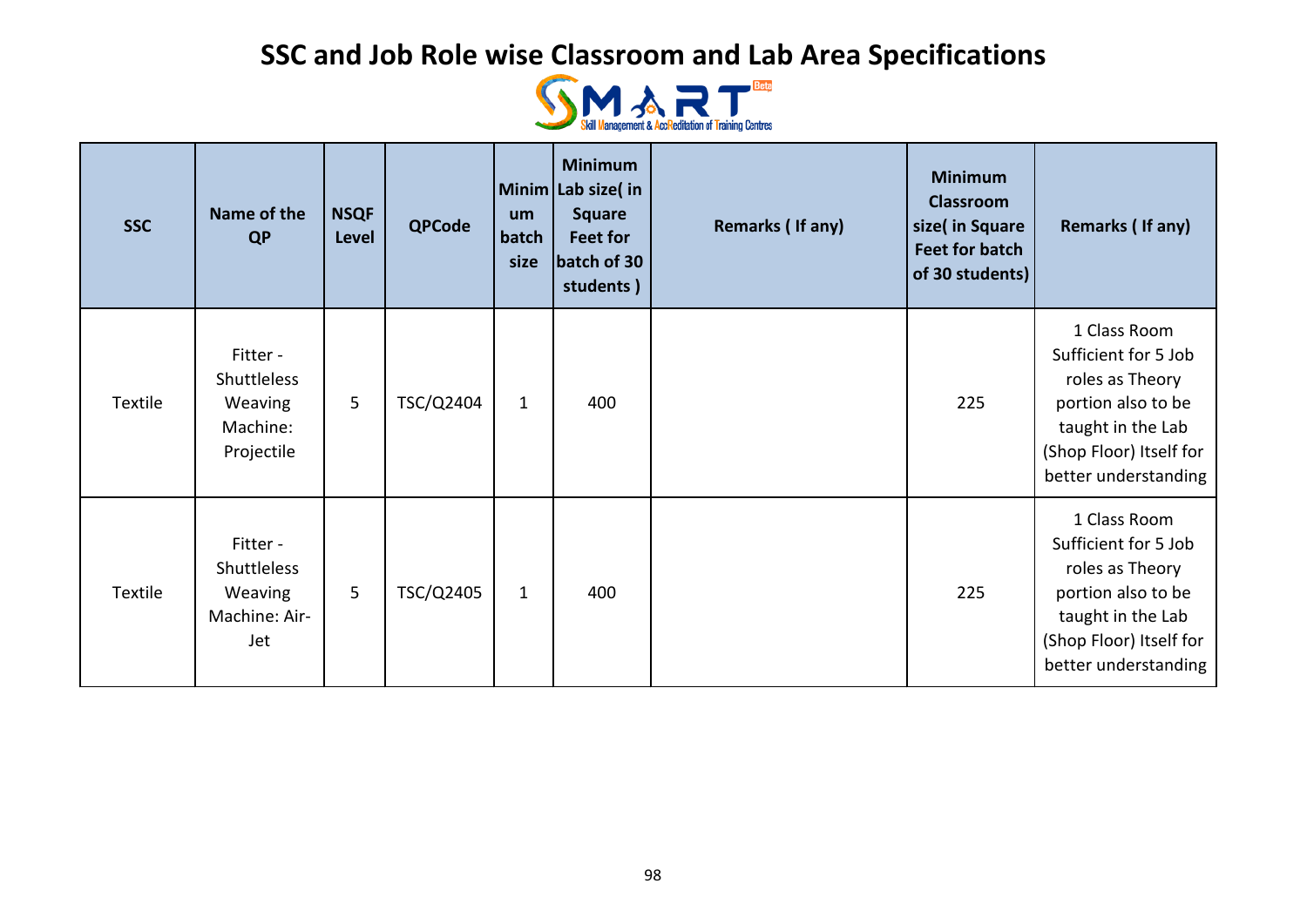

| <b>SSC</b> | Name of the<br>QP                           | <b>NSQF</b><br><b>Level</b> | <b>QPCode</b> | um<br>batch<br>size | <b>Minimum</b><br>Minim Lab size(in<br><b>Square</b><br>Feet for<br>batch of 30<br>students) | Remarks (If any) | <b>Minimum</b><br><b>Classroom</b><br>size( in Square<br><b>Feet for batch</b><br>of 30 students) | Remarks (If any)                                                                                                                                      |
|------------|---------------------------------------------|-----------------------------|---------------|---------------------|----------------------------------------------------------------------------------------------|------------------|---------------------------------------------------------------------------------------------------|-------------------------------------------------------------------------------------------------------------------------------------------------------|
| Textile    | Oiler - Weaving<br>Machine                  | $\overline{3}$              | TSC/Q2406     | $\mathbf{1}$        | 400                                                                                          |                  | 225                                                                                               | 1 Class Room<br>Sufficient for 5 Job<br>roles as Theory<br>portion also to be<br>taught in the Lab<br>(Shop Floor) Itself for<br>better understanding |
| Textile    | Shutttle less<br>loom Fitter -<br>water jet | 5                           | TSC/Q2407     | $\mathbf{1}$        | 400                                                                                          |                  | 225                                                                                               | 1 Class Room<br>Sufficient for 5 Job<br>roles as Theory<br>portion also to be<br>taught in the Lab<br>(Shop Floor) Itself for<br>better understanding |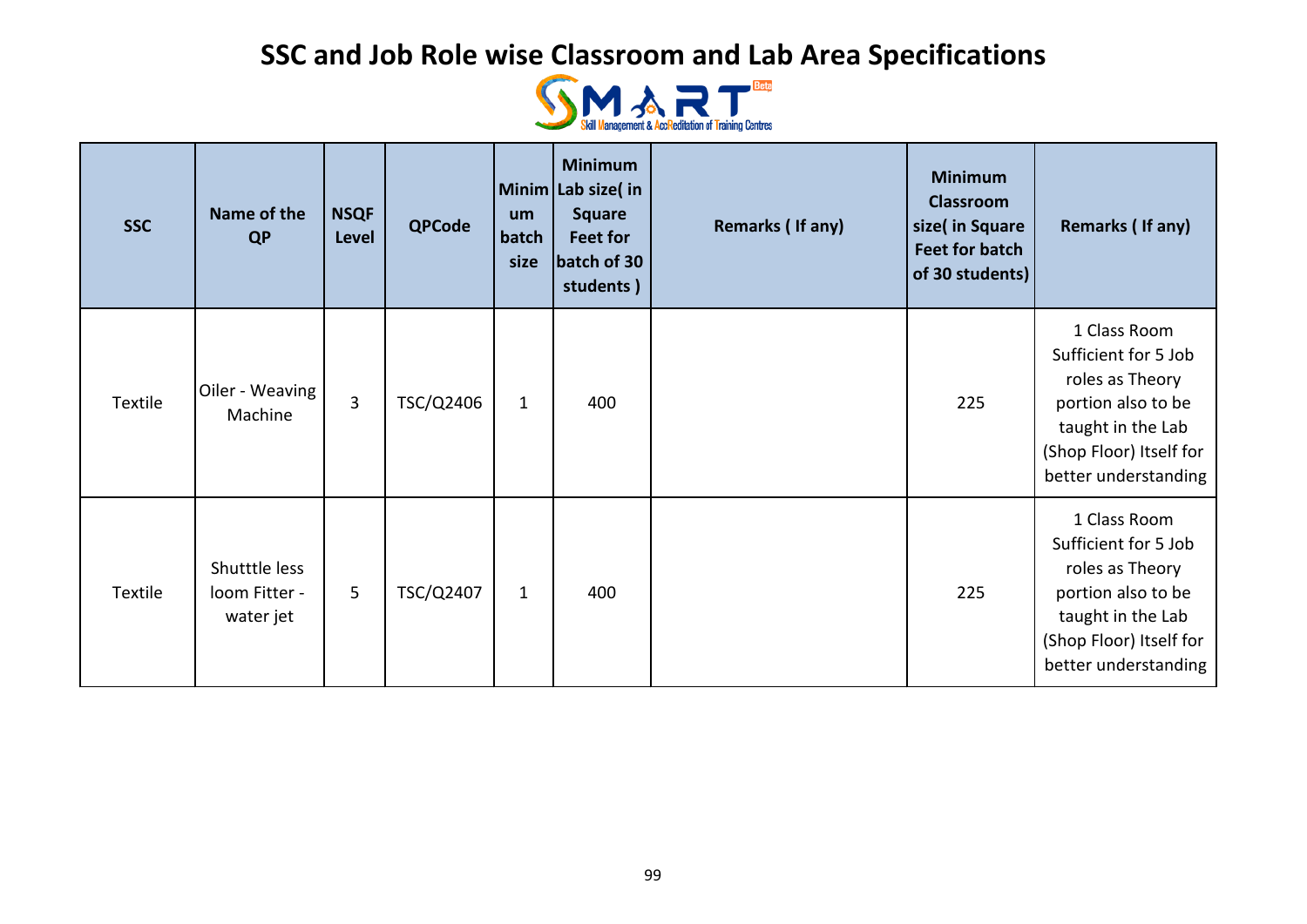

| <b>SSC</b> | Name of the<br><b>QP</b>                              | <b>NSQF</b><br>Level | <b>QPCode</b> | um<br>batch<br>size | <b>Minimum</b><br>Minim Lab size(in<br><b>Square</b><br>Feet for<br>batch of 30<br>students) | Remarks (If any) | <b>Minimum</b><br><b>Classroom</b><br>size(in Square<br><b>Feet for batch</b><br>of 30 students) | Remarks (If any)                                                                                                                                      |
|------------|-------------------------------------------------------|----------------------|---------------|---------------------|----------------------------------------------------------------------------------------------|------------------|--------------------------------------------------------------------------------------------------|-------------------------------------------------------------------------------------------------------------------------------------------------------|
| Textile    | Beam Carrier -<br>Loader                              | 3                    | TSC/Q2601     | $\mathbf{1}$        | 400                                                                                          |                  | 225                                                                                              | 1 Class Room<br>Sufficient for 5 Job<br>roles as Theory<br>portion also to be<br>taught in the Lab<br>(Shop Floor) Itself for<br>better understanding |
| Textile    | Knitting<br>Machine<br>Operator-<br>Circular Knitting | $\overline{4}$       | TSC/Q4101     | 3                   | 400                                                                                          |                  | 225                                                                                              | 1 Class Room<br>Sufficient for 5 Job<br>roles as Theory<br>portion also to be<br>taught in the Lab<br>(Shop Floor) Itself for<br>better understanding |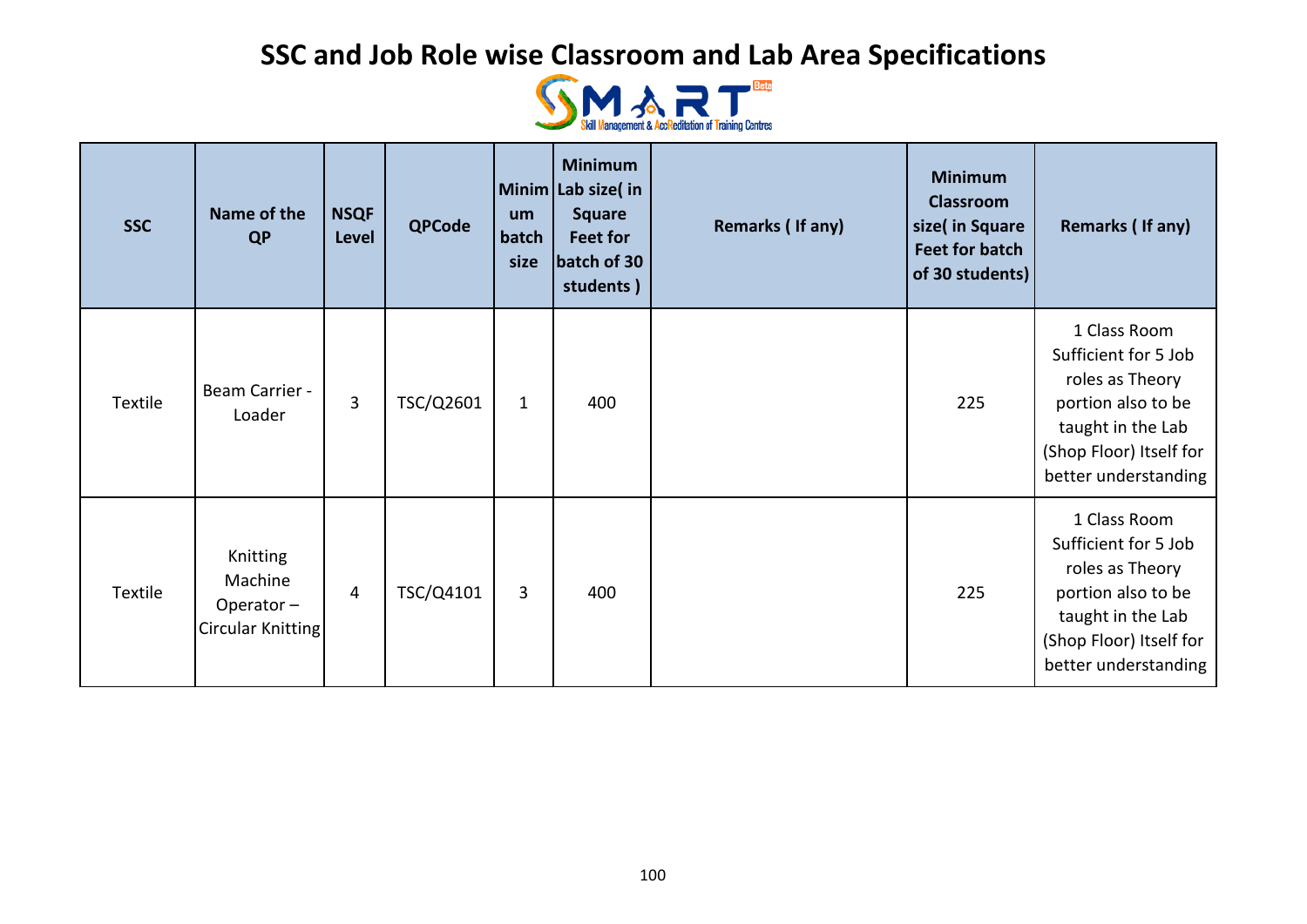

| <b>SSC</b> | Name of the<br><b>QP</b>                                      | <b>NSQF</b><br>Level | <b>QPCode</b> | um<br>batch<br>size | <b>Minimum</b><br>Minim Lab size(in<br><b>Square</b><br>Feet for<br>batch of 30<br>students) | Remarks (If any) | <b>Minimum</b><br><b>Classroom</b><br>size(in Square<br><b>Feet for batch</b><br>of 30 students) | Remarks (If any)                                                                                                                                      |
|------------|---------------------------------------------------------------|----------------------|---------------|---------------------|----------------------------------------------------------------------------------------------|------------------|--------------------------------------------------------------------------------------------------|-------------------------------------------------------------------------------------------------------------------------------------------------------|
| Textile    | Knitting<br>Machine<br>Operator - Flat<br><b>Bed Knitting</b> | 4                    | TSC/Q4102     | 3                   | 400                                                                                          |                  | 225                                                                                              | 1 Class Room<br>Sufficient for 5 Job<br>roles as Theory<br>portion also to be<br>taught in the Lab<br>(Shop Floor) Itself for<br>better understanding |
| Textile    | Knitting<br>Machine<br>Operator-<br><b>Warp Knitting</b>      | $\overline{4}$       | TSC/Q4103     | $\mathbf{1}$        | 400                                                                                          |                  | 225                                                                                              | 1 Class Room<br>Sufficient for 5 Job<br>roles as Theory<br>portion also to be<br>taught in the Lab<br>(Shop Floor) Itself for<br>better understanding |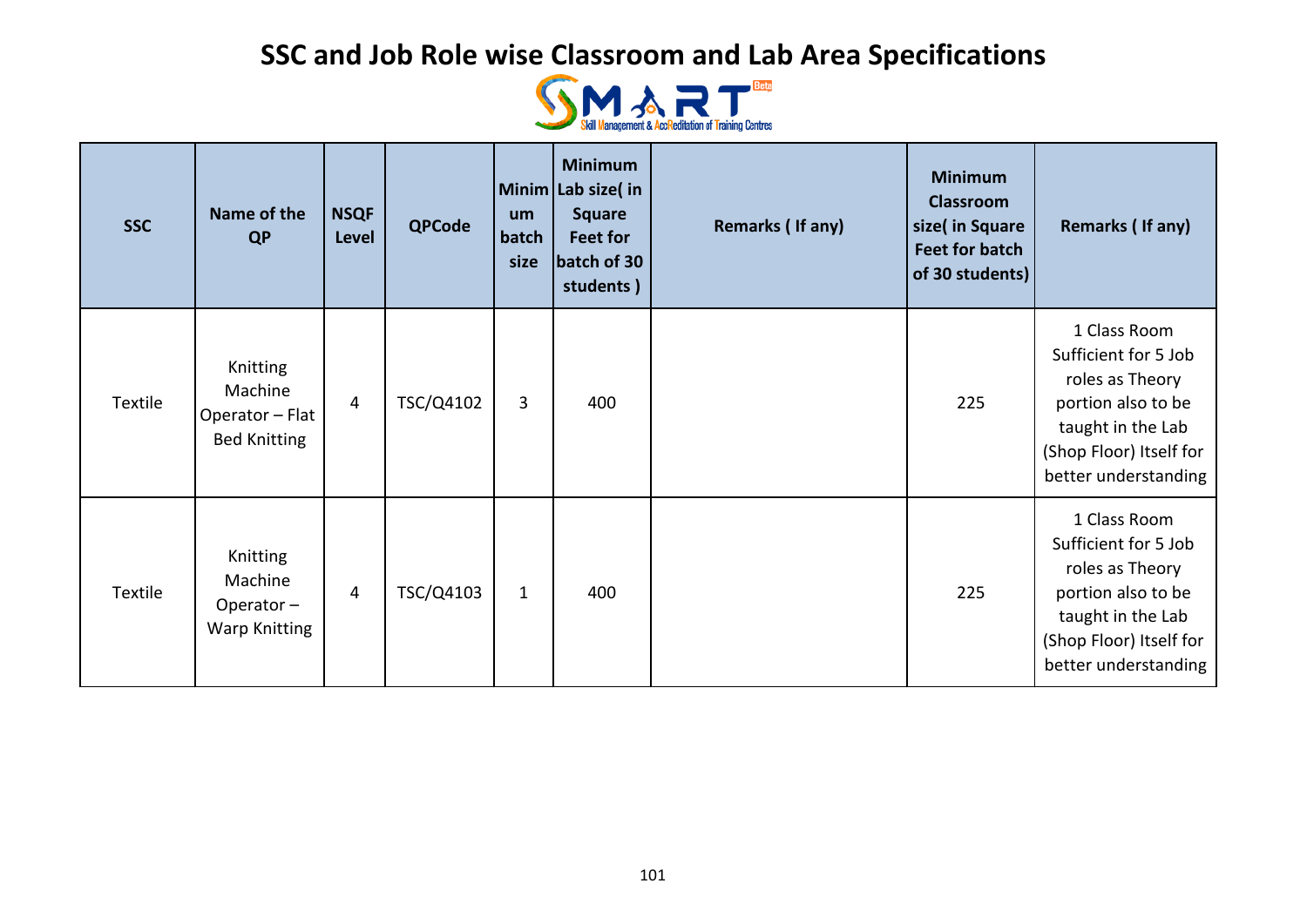

| <b>SSC</b> | Name of the<br><b>QP</b>                             | <b>NSQF</b><br>Level | <b>QPCode</b> | um<br>batch<br>size | <b>Minimum</b><br>Minim Lab size(in<br><b>Square</b><br>Feet for<br>batch of 30<br>students) | Remarks (If any) | <b>Minimum</b><br><b>Classroom</b><br>size(in Square<br><b>Feet for batch</b><br>of 30 students) | Remarks (If any)                                                                                                                                      |
|------------|------------------------------------------------------|----------------------|---------------|---------------------|----------------------------------------------------------------------------------------------|------------------|--------------------------------------------------------------------------------------------------|-------------------------------------------------------------------------------------------------------------------------------------------------------|
| Textile    | Knitting<br>Machine Fitter                           | 5                    | TSC/Q4201     | $\mathbf{1}$        | 400                                                                                          |                  | 225                                                                                              | 1 Class Room<br>Sufficient for 5 Job<br>roles as Theory<br>portion also to be<br>taught in the Lab<br>(Shop Floor) Itself for<br>better understanding |
| Textile    | Singeing &<br><b>Desizing</b><br>machine<br>operator | 4                    | TSC/Q5101     | $\mathbf{1}$        | 400                                                                                          |                  | 225                                                                                              | 1 Class Room<br>Sufficient for 5 Job<br>roles as Theory<br>portion also to be<br>taught in the Lab<br>(Shop Floor) Itself for<br>better understanding |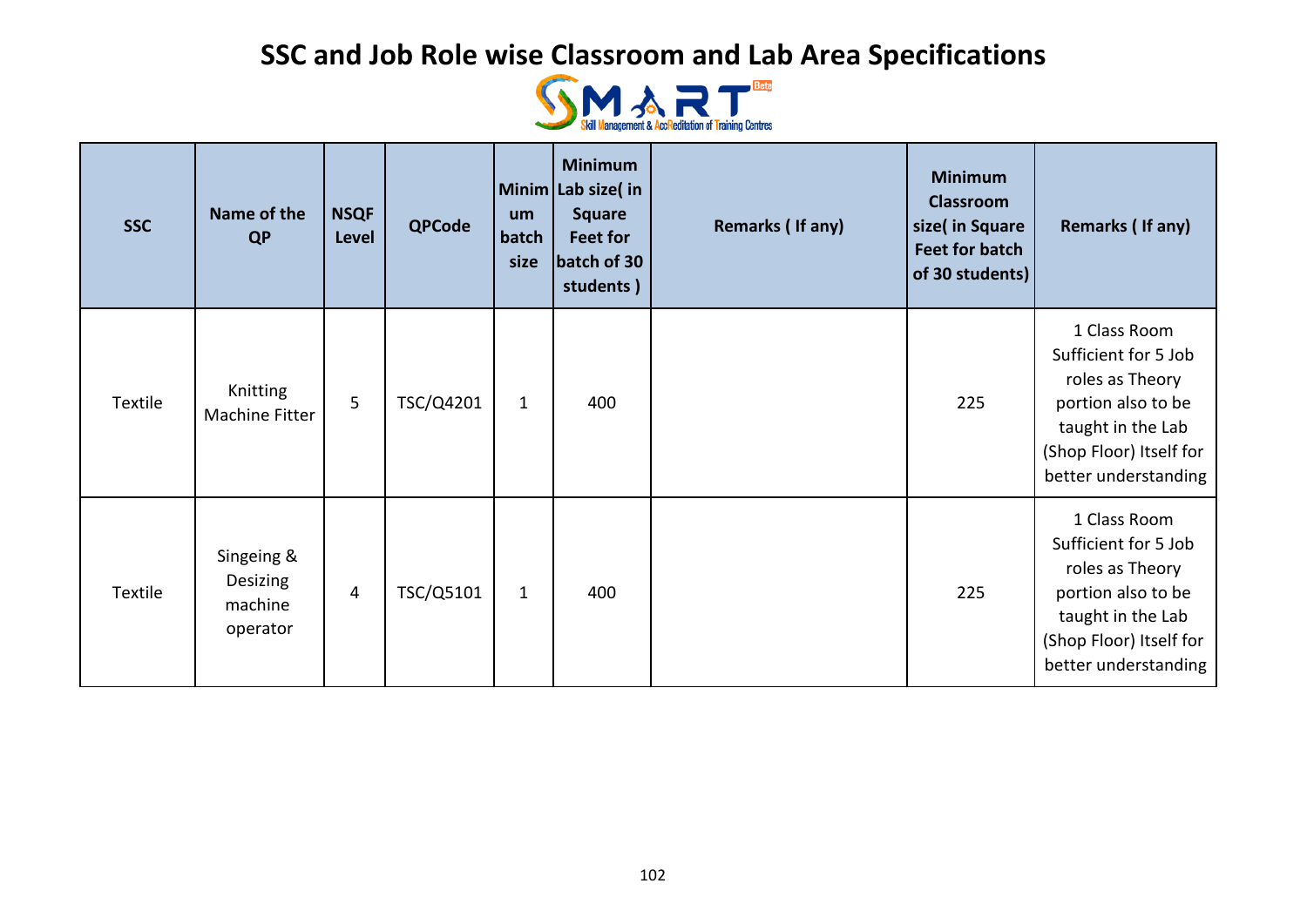

| <b>SSC</b> | Name of the<br><b>QP</b>     | <b>NSQF</b><br>Level | <b>QPCode</b> | um<br>batch<br>size | <b>Minimum</b><br>Minim Lab size(in<br><b>Square</b><br>Feet for<br>batch of 30<br>students) | Remarks (If any) | <b>Minimum</b><br><b>Classroom</b><br>size(in Square<br><b>Feet for batch</b><br>of 30 students) | Remarks (If any)                                                                                                                                      |
|------------|------------------------------|----------------------|---------------|---------------------|----------------------------------------------------------------------------------------------|------------------|--------------------------------------------------------------------------------------------------|-------------------------------------------------------------------------------------------------------------------------------------------------------|
| Textile    | Continuous<br>Range Operator | $\overline{4}$       | TSC/Q5102     | $\mathbf{1}$        | 400                                                                                          |                  | 225                                                                                              | 1 Class Room<br>Sufficient for 5 Job<br>roles as Theory<br>portion also to be<br>taught in the Lab<br>(Shop Floor) Itself for<br>better understanding |
| Textile    | Jigger Machine<br>Operator   | 4                    | TSC/Q5201     | 3                   | 400                                                                                          |                  | 225                                                                                              | 1 Class Room<br>Sufficient for 5 Job<br>roles as Theory<br>portion also to be<br>taught in the Lab<br>(Shop Floor) Itself for<br>better understanding |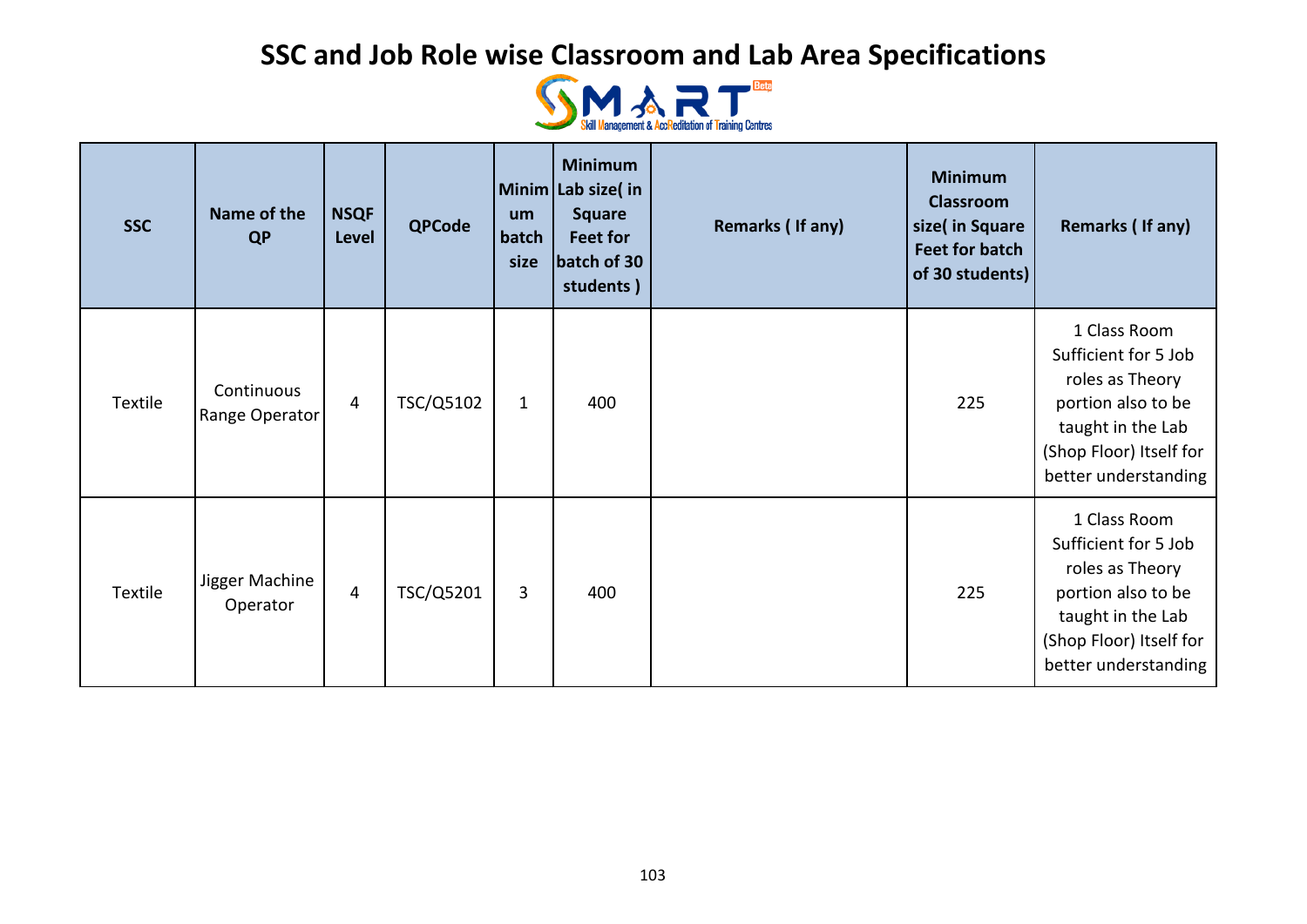

| <b>SSC</b>     | Name of the<br><b>QP</b>                          | <b>NSQF</b><br>Level | <b>QPCode</b> | um<br>batch<br>size | <b>Minimum</b><br>Minim Lab size(in<br><b>Square</b><br>Feet for<br>batch of 30<br>students) | Remarks (If any) | <b>Minimum</b><br><b>Classroom</b><br>size(in Square<br><b>Feet for batch</b><br>of 30 students) | Remarks (If any)                                                                                                                                      |
|----------------|---------------------------------------------------|----------------------|---------------|---------------------|----------------------------------------------------------------------------------------------|------------------|--------------------------------------------------------------------------------------------------|-------------------------------------------------------------------------------------------------------------------------------------------------------|
| Textile        | Soft Flow<br><b>Dyeing</b><br>Machine<br>Operator | 4                    | TSC/Q5202     | $\mathbf{1}$        | 400                                                                                          |                  | 225                                                                                              | 1 Class Room<br>Sufficient for 5 Job<br>roles as Theory<br>portion also to be<br>taught in the Lab<br>(Shop Floor) Itself for<br>better understanding |
| <b>Textile</b> | Package Dyeing<br>Machine<br>Operator             | 4                    | TSC/Q5203     | $\mathbf{1}$        | 400                                                                                          |                  | 225                                                                                              | 1 Class Room<br>Sufficient for 5 Job<br>roles as Theory<br>portion also to be<br>taught in the Lab<br>(Shop Floor) Itself for<br>better understanding |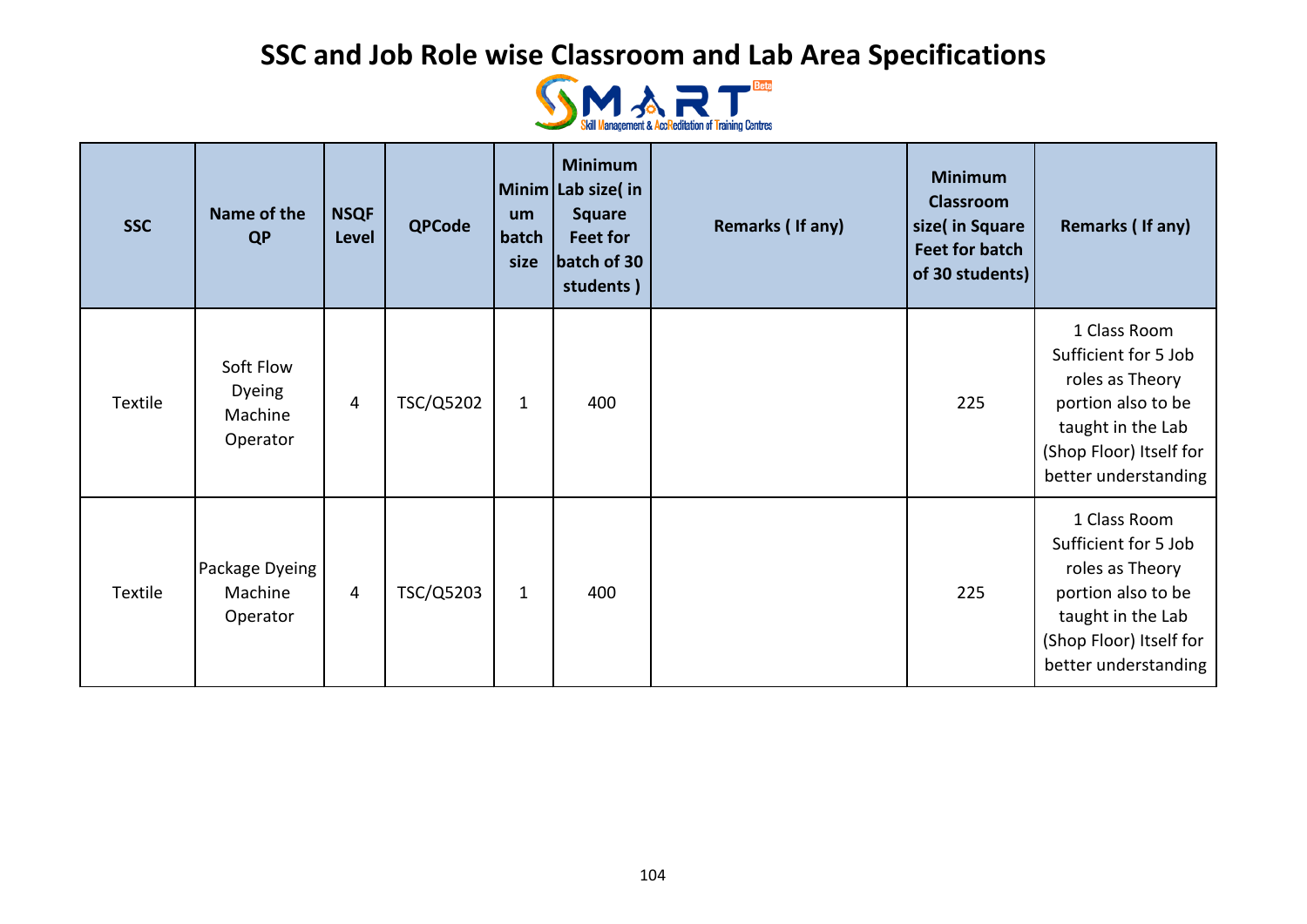

| <b>SSC</b> | Name of the<br><b>QP</b>                          | <b>NSQF</b><br><b>Level</b> | <b>QPCode</b> | um<br>batch<br>size | <b>Minimum</b><br>Minim Lab size(in<br><b>Square</b><br>Feet for<br>batch of 30<br>students) | Remarks (If any) | <b>Minimum</b><br><b>Classroom</b><br>size( in Square<br><b>Feet for batch</b><br>of 30 students) | Remarks (If any)                                                                                                                                      |
|------------|---------------------------------------------------|-----------------------------|---------------|---------------------|----------------------------------------------------------------------------------------------|------------------|---------------------------------------------------------------------------------------------------|-------------------------------------------------------------------------------------------------------------------------------------------------------|
| Textile    | Printing<br>Machine<br>operator                   | 4                           | TSC/Q5204     | $\mathbf{1}$        | 400                                                                                          |                  | 225                                                                                               | 1 Class Room<br>Sufficient for 5 Job<br>roles as Theory<br>portion also to be<br>taught in the Lab<br>(Shop Floor) Itself for<br>better understanding |
| Textile    | Dyestuff &<br>Chemical<br>Preparation<br>Operator | 4                           | TSC/Q5205     | $\mathbf{1}$        | 400                                                                                          |                  | 225                                                                                               | 1 Class Room<br>Sufficient for 5 Job<br>roles as Theory<br>portion also to be<br>taught in the Lab<br>(Shop Floor) Itself for<br>better understanding |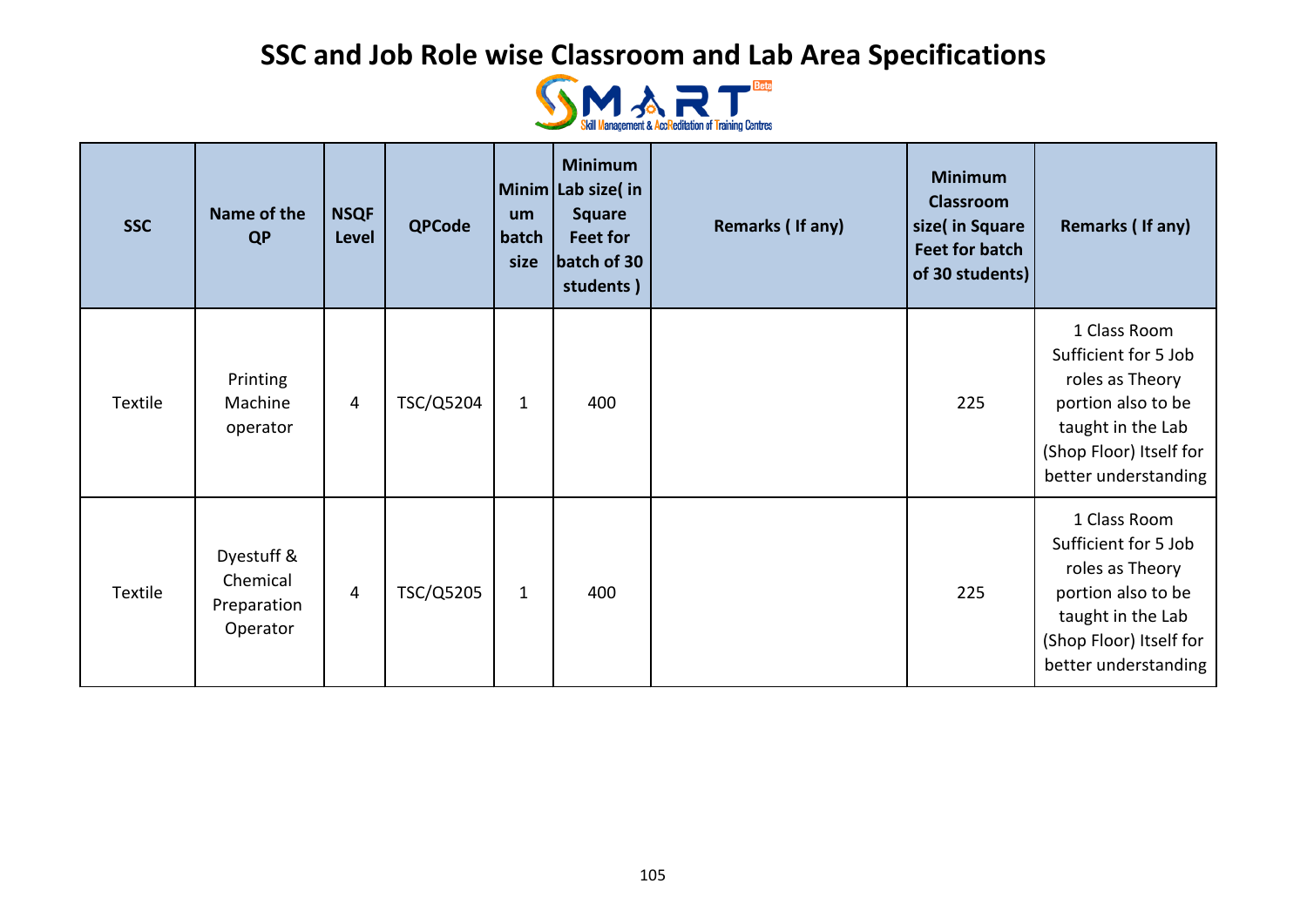

| <b>SSC</b> | Name of the<br><b>QP</b>          | <b>NSQF</b><br>Level | <b>QPCode</b> | um<br>batch<br>size | <b>Minimum</b><br>Minim Lab size(in<br><b>Square</b><br>Feet for<br>batch of 30<br>students) | Remarks (If any) | <b>Minimum</b><br><b>Classroom</b><br>size(in Square<br><b>Feet for batch</b><br>of 30 students) | Remarks (If any)                                                                                                                                      |
|------------|-----------------------------------|----------------------|---------------|---------------------|----------------------------------------------------------------------------------------------|------------------|--------------------------------------------------------------------------------------------------|-------------------------------------------------------------------------------------------------------------------------------------------------------|
| Textile    | Screen<br>Preparatory<br>Operator | 4                    | TSC/Q5206     | $\mathbf{1}$        | 400                                                                                          |                  | 225                                                                                              | 1 Class Room<br>Sufficient for 5 Job<br>roles as Theory<br>portion also to be<br>taught in the Lab<br>(Shop Floor) Itself for<br>better understanding |
| Textile    | <b>Washing Range</b><br>Operator  | $\overline{4}$       | TSC/Q5301     | $\mathbf{1}$        | 400                                                                                          |                  | 225                                                                                              | 1 Class Room<br>Sufficient for 5 Job<br>roles as Theory<br>portion also to be<br>taught in the Lab<br>(Shop Floor) Itself for<br>better understanding |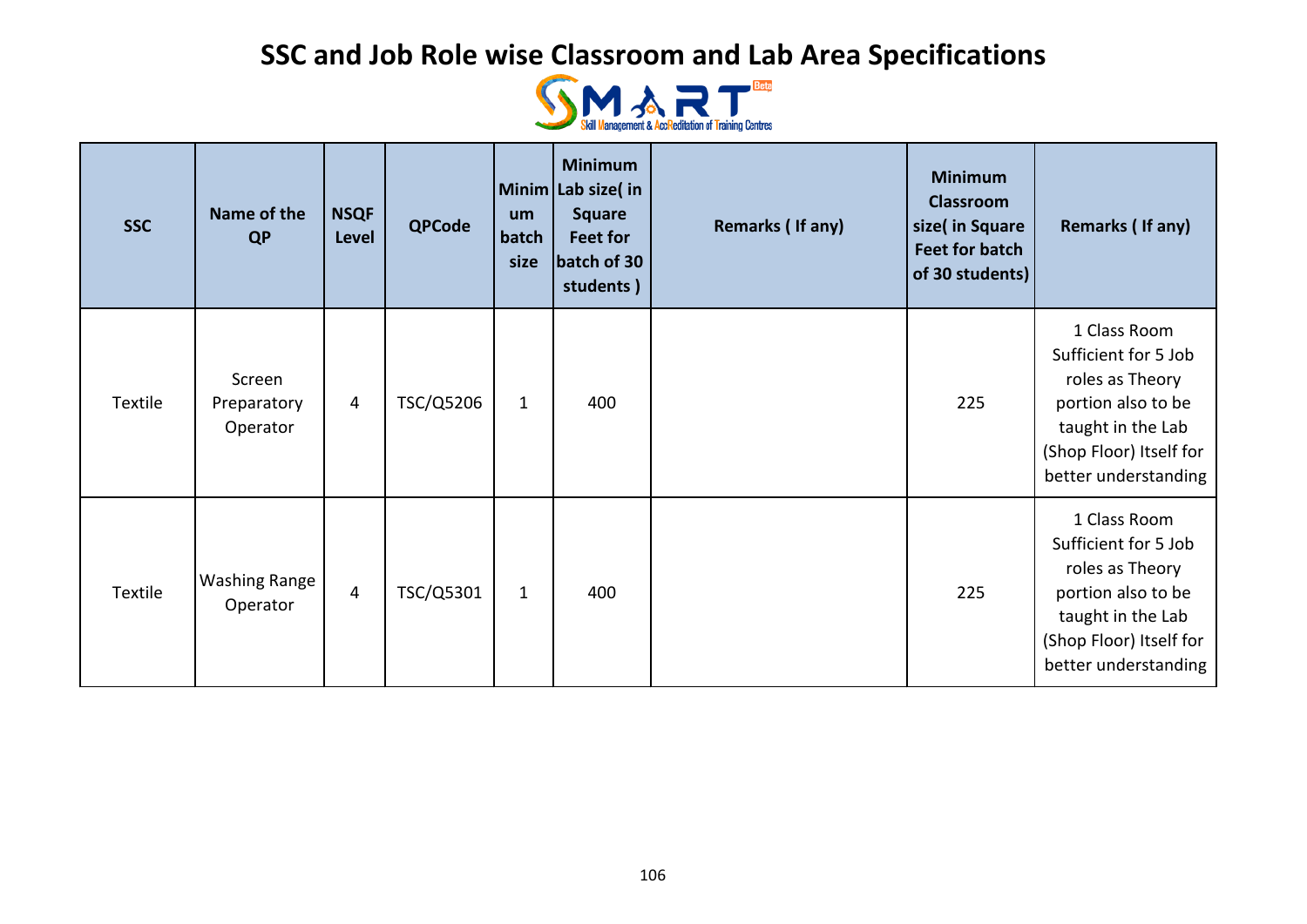

| <b>SSC</b> | Name of the<br><b>QP</b>            | <b>NSQF</b><br>Level | <b>QPCode</b> | um<br>batch<br>size | <b>Minimum</b><br>Minim Lab size(in<br><b>Square</b><br>Feet for<br>batch of 30<br>students) | Remarks (If any) | <b>Minimum</b><br><b>Classroom</b><br>size(in Square<br><b>Feet for batch</b><br>of 30 students) | Remarks (If any)                                                                                                                                      |
|------------|-------------------------------------|----------------------|---------------|---------------------|----------------------------------------------------------------------------------------------|------------------|--------------------------------------------------------------------------------------------------|-------------------------------------------------------------------------------------------------------------------------------------------------------|
| Textile    | Drying Range<br>Machine<br>Operator | 4                    | TSC/Q5302     | $\mathbf{1}$        | 400                                                                                          |                  | 225                                                                                              | 1 Class Room<br>Sufficient for 5 Job<br>roles as Theory<br>portion also to be<br>taught in the Lab<br>(Shop Floor) Itself for<br>better understanding |
| Textile    | Calendaring<br>Machine<br>Operator  | 4                    | TSC/Q5402     | $\mathbf{1}$        | 400                                                                                          |                  | 225                                                                                              | 1 Class Room<br>Sufficient for 5 Job<br>roles as Theory<br>portion also to be<br>taught in the Lab<br>(Shop Floor) Itself for<br>better understanding |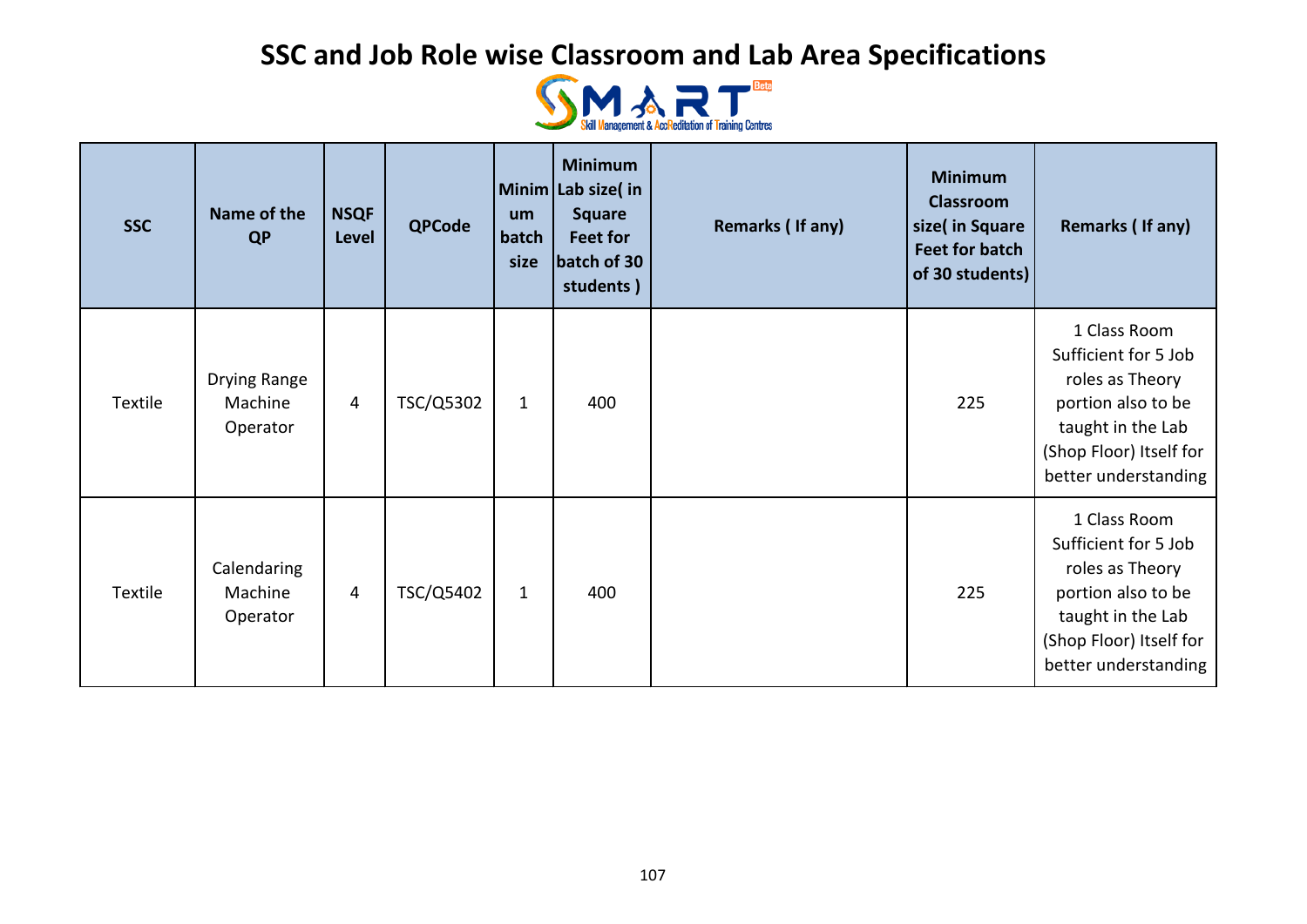

| <b>SSC</b>     | Name of the<br><b>QP</b>                                               | <b>NSQF</b><br>Level | <b>QPCode</b> | um<br>batch<br>size | <b>Minimum</b><br>Minim Lab size(in<br><b>Square</b><br>Feet for<br>batch of 30<br>students) | Remarks (If any) | <b>Minimum</b><br><b>Classroom</b><br>size(in Square<br><b>Feet for batch</b><br>of 30 students) | Remarks (If any)                                                                                                                                      |
|----------------|------------------------------------------------------------------------|----------------------|---------------|---------------------|----------------------------------------------------------------------------------------------|------------------|--------------------------------------------------------------------------------------------------|-------------------------------------------------------------------------------------------------------------------------------------------------------|
| Textile        | <b>Finishing</b><br>Machine<br>Operator (Zero-<br>Zero/Compacti<br>ng) | 4                    | TSC/Q5403     | $\mathbf{1}$        | 400                                                                                          |                  | 225                                                                                              | 1 Class Room<br>Sufficient for 5 Job<br>roles as Theory<br>portion also to be<br>taught in the Lab<br>(Shop Floor) Itself for<br>better understanding |
| <b>Textile</b> | Balloon<br>Squeezer<br>Machine<br>Operator                             | 4                    | TSC/Q5501     | $\mathbf{1}$        | 400                                                                                          |                  | 225                                                                                              | 1 Class Room<br>Sufficient for 5 Job<br>roles as Theory<br>portion also to be<br>taught in the Lab<br>(Shop Floor) Itself for<br>better understanding |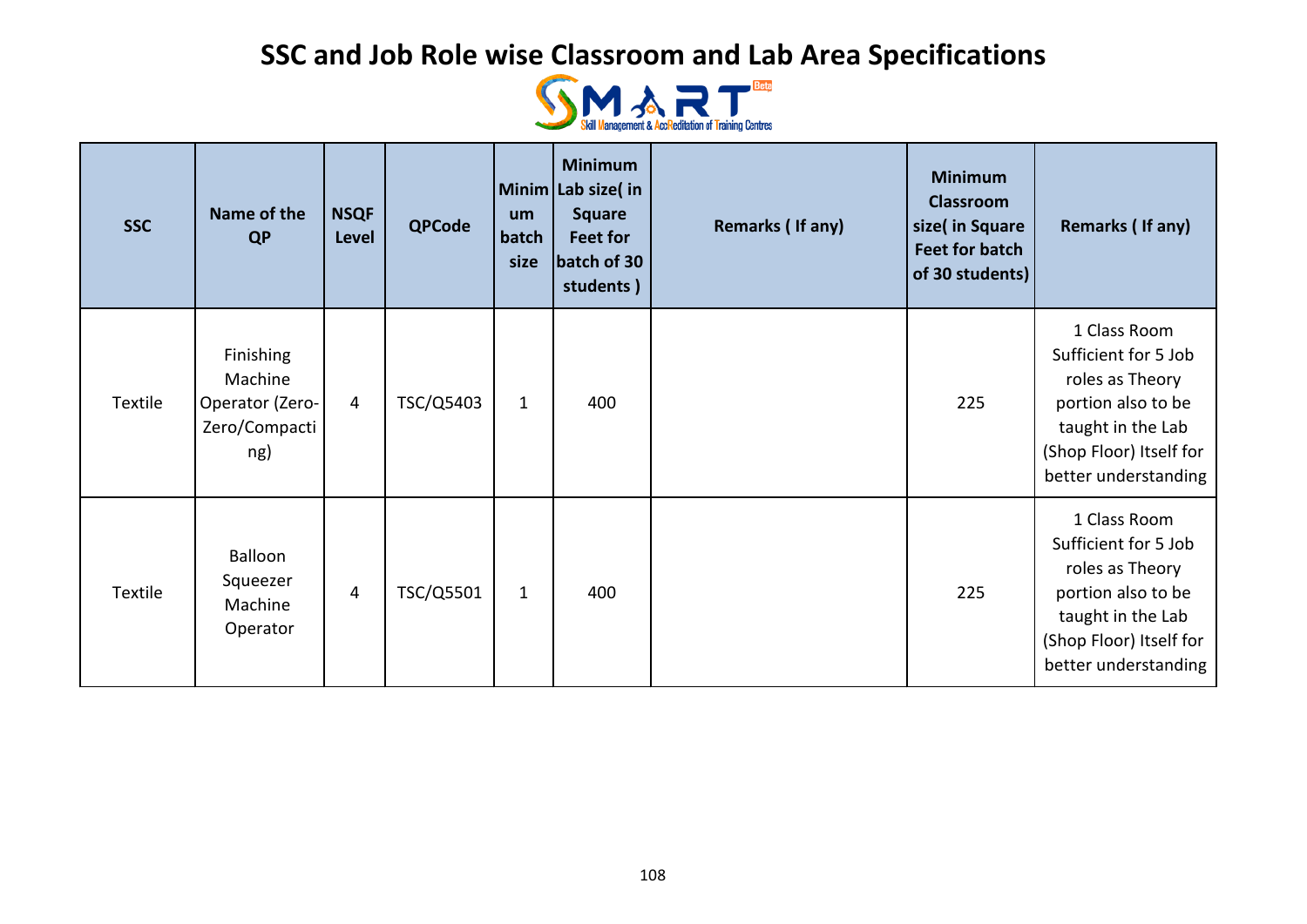

| <b>SSC</b>     | Name of the<br><b>QP</b> | <b>NSQF</b><br>Level | <b>QPCode</b> | um<br>batch<br>size | <b>Minimum</b><br>Minim Lab size(in<br><b>Square</b><br>Feet for<br>batch of 30<br>students) | Remarks (If any) | <b>Minimum</b><br><b>Classroom</b><br>size(in Square<br><b>Feet for batch</b><br>of 30 students) | Remarks (If any)                                                                                                                                      |
|----------------|--------------------------|----------------------|---------------|---------------------|----------------------------------------------------------------------------------------------|------------------|--------------------------------------------------------------------------------------------------|-------------------------------------------------------------------------------------------------------------------------------------------------------|
| Textile        | Relax Dryer<br>Operator  | 4                    | TSC/Q5502     | $\mathbf{1}$        | 400                                                                                          |                  | 225                                                                                              | 1 Class Room<br>Sufficient for 5 Job<br>roles as Theory<br>portion also to be<br>taught in the Lab<br>(Shop Floor) Itself for<br>better understanding |
| <b>Textile</b> | Compactor<br>Operator    | 4                    | TSC/Q5503     | $\mathbf{1}$        | 400                                                                                          |                  | 225                                                                                              | 1 Class Room<br>Sufficient for 5 Job<br>roles as Theory<br>portion also to be<br>taught in the Lab<br>(Shop Floor) Itself for<br>better understanding |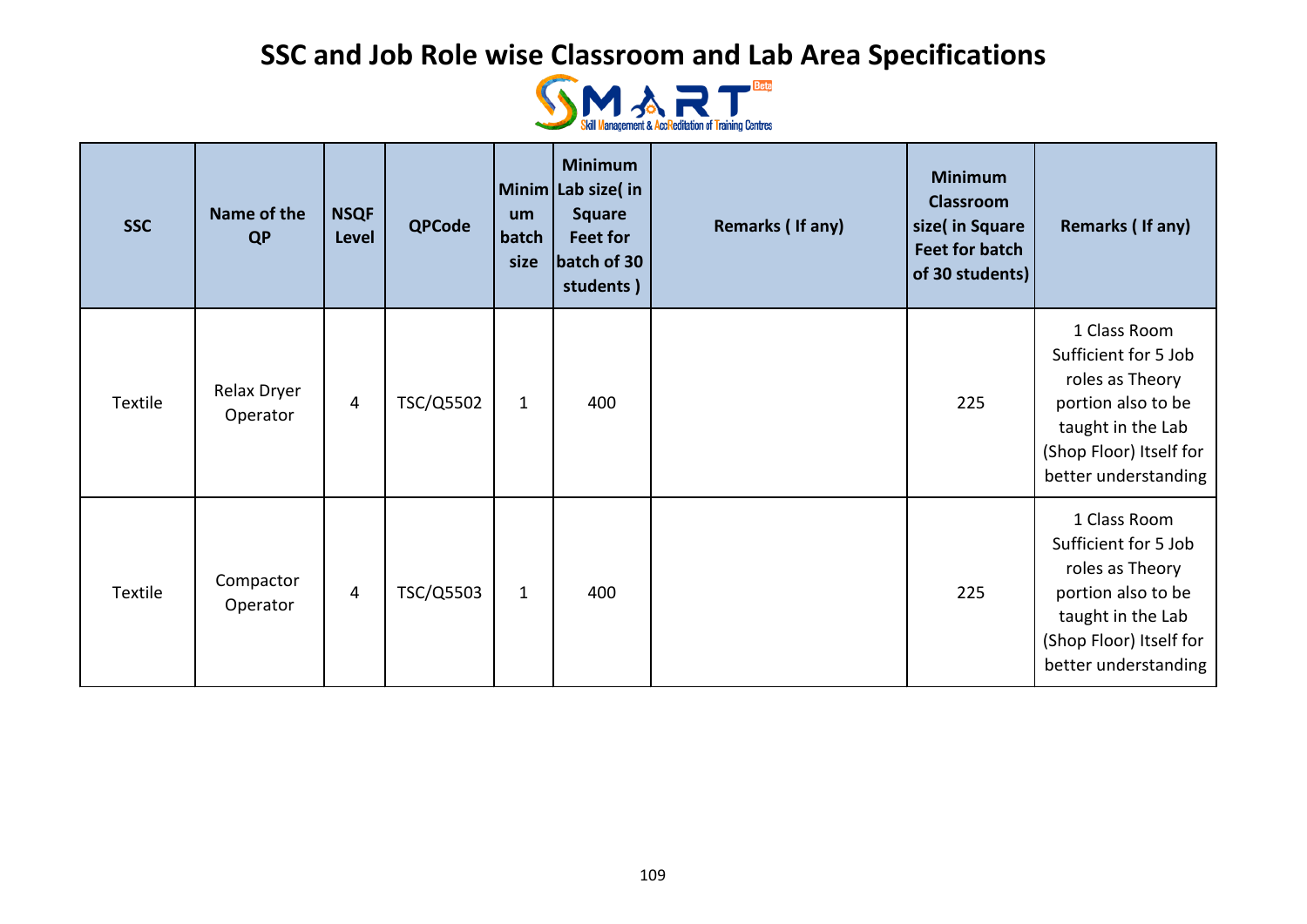

| <b>SSC</b>     | Name of the<br><b>QP</b>       | <b>NSQF</b><br>Level | <b>QPCode</b> | um<br>batch<br>size | <b>Minimum</b><br>Minim Lab size(in<br><b>Square</b><br>Feet for<br>batch of 30<br>students) | Remarks (If any) | <b>Minimum</b><br><b>Classroom</b><br>size(in Square<br><b>Feet for batch</b><br>of 30 students) | Remarks (If any)                                                                                                                                      |
|----------------|--------------------------------|----------------------|---------------|---------------------|----------------------------------------------------------------------------------------------|------------------|--------------------------------------------------------------------------------------------------|-------------------------------------------------------------------------------------------------------------------------------------------------------|
| Textile        | Folding<br>Machine<br>Operator | 4                    | TSC/Q5601     | $\mathbf{1}$        | 400                                                                                          |                  | 225                                                                                              | 1 Class Room<br>Sufficient for 5 Job<br>roles as Theory<br>portion also to be<br>taught in the Lab<br>(Shop Floor) Itself for<br>better understanding |
| <b>Textile</b> | Fitter -<br>Processing         | 5                    | TSC/Q5701     | $\mathbf{1}$        | 400                                                                                          |                  | 225                                                                                              | 1 Class Room<br>Sufficient for 5 Job<br>roles as Theory<br>portion also to be<br>taught in the Lab<br>(Shop Floor) Itself for<br>better understanding |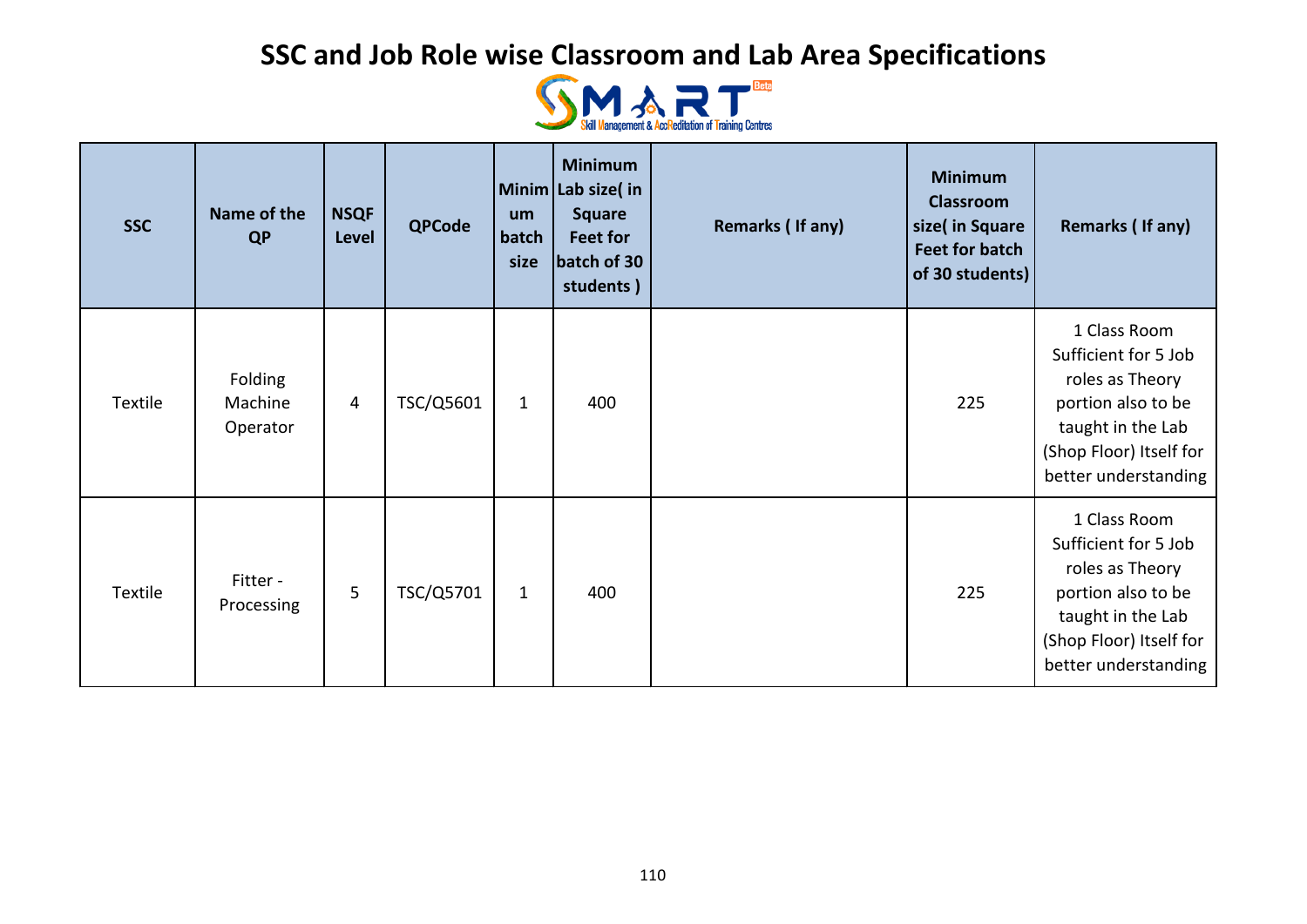

| <b>SSC</b> | Name of the<br><b>QP</b>          | <b>NSQF</b><br>Level | <b>QPCode</b> | um<br>batch<br>size | <b>Minimum</b><br>Minim Lab size(in<br><b>Square</b><br>Feet for<br>batch of 30<br>students) | Remarks (If any) | <b>Minimum</b><br><b>Classroom</b><br>size(in Square<br><b>Feet for batch</b><br>of 30 students) | Remarks (If any)                                                                                                                                      |
|------------|-----------------------------------|----------------------|---------------|---------------------|----------------------------------------------------------------------------------------------|------------------|--------------------------------------------------------------------------------------------------|-------------------------------------------------------------------------------------------------------------------------------------------------------|
| Textile    | Cone winder<br>cum pirn<br>winder | 3                    | TSC/Q7301     | 3                   | 400                                                                                          |                  | 225                                                                                              | 1 Class Room<br>Sufficient for 5 Job<br>roles as Theory<br>portion also to be<br>taught in the Lab<br>(Shop Floor) Itself for<br>better understanding |
| Textile    | Jacquard<br>weaver -<br>Handloom  | 4                    | TSC/Q7306     | 3                   | 400                                                                                          |                  | 225                                                                                              | 1 Class Room<br>Sufficient for 5 Job<br>roles as Theory<br>portion also to be<br>taught in the Lab<br>(Shop Floor) Itself for<br>better understanding |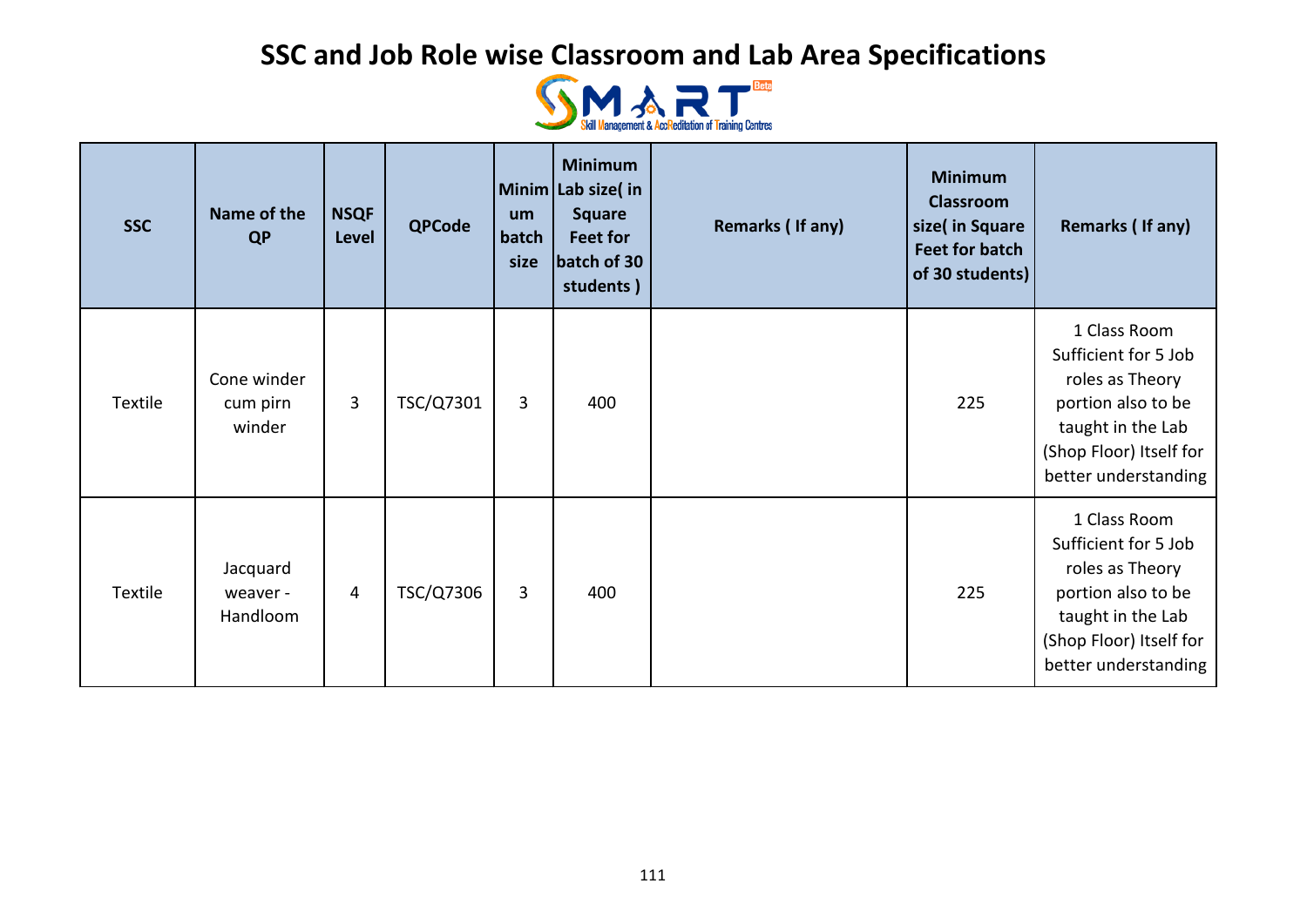

| <b>SSC</b> | Name of the<br><b>QP</b>                      | <b>NSQF</b><br>Level | <b>QPCode</b> | um<br>batch<br>size | <b>Minimum</b><br>Minim Lab size(in<br><b>Square</b><br><b>Feet for</b><br>batch of 30<br>students) | Remarks (If any) | <b>Minimum</b><br><b>Classroom</b><br>size( in Square<br><b>Feet for batch</b><br>of 30 students) | Remarks (If any)                                                                                                                                      |
|------------|-----------------------------------------------|----------------------|---------------|---------------------|-----------------------------------------------------------------------------------------------------|------------------|---------------------------------------------------------------------------------------------------|-------------------------------------------------------------------------------------------------------------------------------------------------------|
| Textile    | Card Puncher<br>(Automatic<br>Machine)        | 3                    | TSC/Q7401     | $\mathbf{1}$        | 400                                                                                                 |                  | 225                                                                                               | 1 Class Room<br>Sufficient for 5 Job<br>roles as Theory<br>portion also to be<br>taught in the Lab<br>(Shop Floor) Itself for<br>better understanding |
| Textile    | Textile<br>Designer -<br>Handloom<br>Jacquard | 4                    | TSC/Q7403     | $\mathbf{1}$        | 400                                                                                                 |                  | 225                                                                                               | 1 Class Room<br>Sufficient for 5 Job<br>roles as Theory<br>portion also to be<br>taught in the Lab<br>(Shop Floor) Itself for<br>better understanding |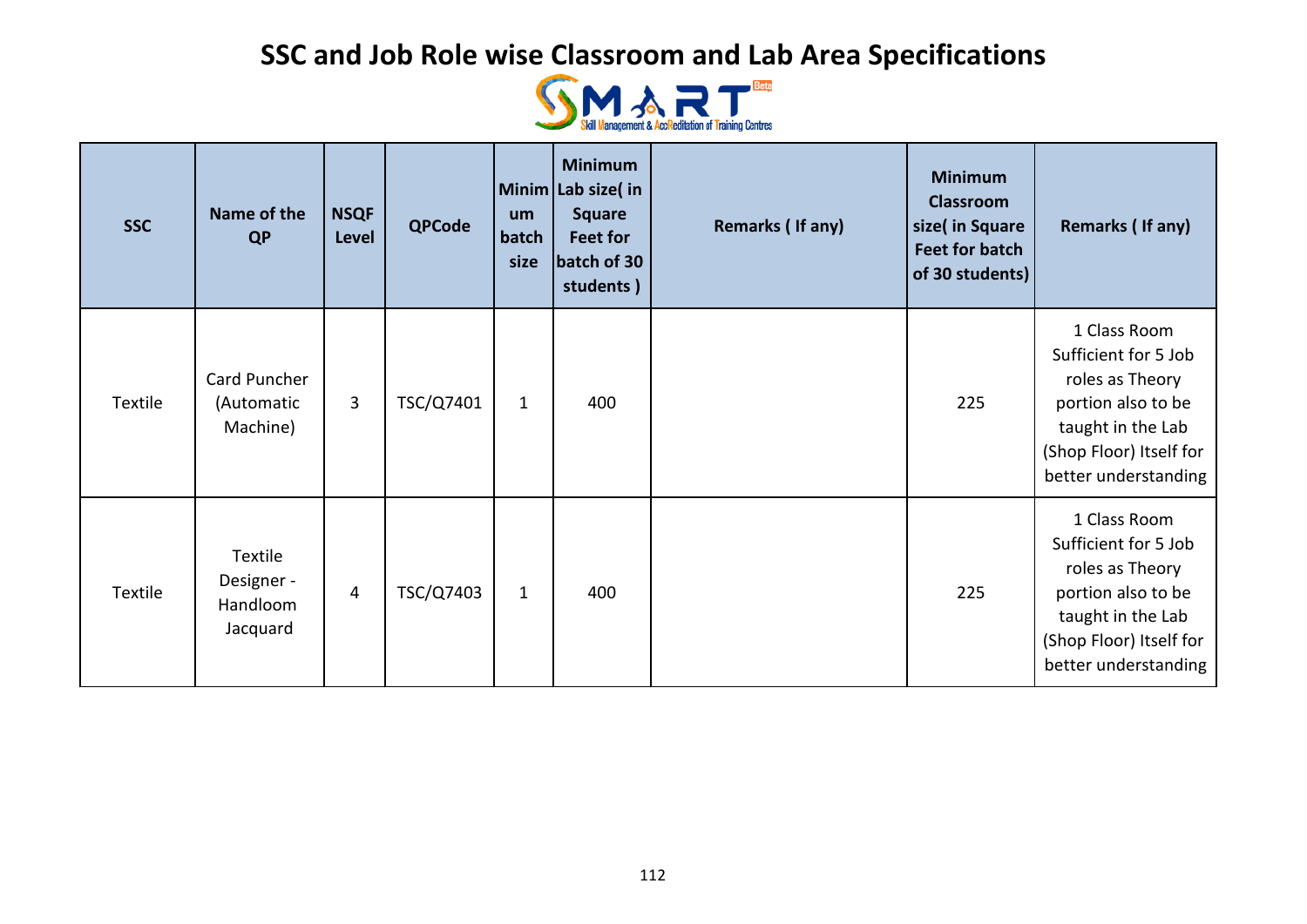

| <b>SSC</b>               | Name of the<br><b>QP</b>                           | <b>NSQF</b><br>Level | <b>QPCode</b>    | um<br>batch<br>size | <b>Minimum</b><br>Minim Lab size(in<br><b>Square</b><br><b>Feet for</b><br>batch of 30<br>students) | Remarks (If any) | <b>Minimum</b><br><b>Classroom</b><br>size( in Square<br><b>Feet for batch</b><br>of 30 students) | Remarks (If any)                                                                                                                                      |
|--------------------------|----------------------------------------------------|----------------------|------------------|---------------------|-----------------------------------------------------------------------------------------------------|------------------|---------------------------------------------------------------------------------------------------|-------------------------------------------------------------------------------------------------------------------------------------------------------|
| Textile                  | Jacquard<br>Harness Builder                        | $\overline{4}$       | TSC/Q7502        | $\mathbf{1}$        | 400                                                                                                 |                  | 225                                                                                               | 1 Class Room<br>Sufficient for 5 Job<br>roles as Theory<br>portion also to be<br>taught in the Lab<br>(Shop Floor) Itself for<br>better understanding |
| Tourism &<br>Hospitality | <b>Counter Sales</b><br>Executive                  | 4                    | THC/Q2903        | 20                  | 300                                                                                                 |                  | 250                                                                                               |                                                                                                                                                       |
| Tourism &<br>Hospitality | F & B Service:<br>Steward                          | 4                    | THC/Q0301        | 20                  | 300                                                                                                 |                  | 250                                                                                               |                                                                                                                                                       |
| Tourism &<br>Hospitality | Front Office<br>Associate                          | $\overline{4}$       | THC/Q0102        | 20                  | 300                                                                                                 |                  | 250                                                                                               |                                                                                                                                                       |
| Tourism &<br>Hospitality | Home delivery<br>boy                               | $\overline{3}$       | <b>THC/Q2902</b> | 20                  | 300                                                                                                 |                  | 250                                                                                               |                                                                                                                                                       |
| Tourism &<br>Hospitality | House Keeping<br>Attendant<br>(Manual<br>Cleaning) | 3                    | THC/Q0203        | 20                  | 300                                                                                                 |                  | 250                                                                                               |                                                                                                                                                       |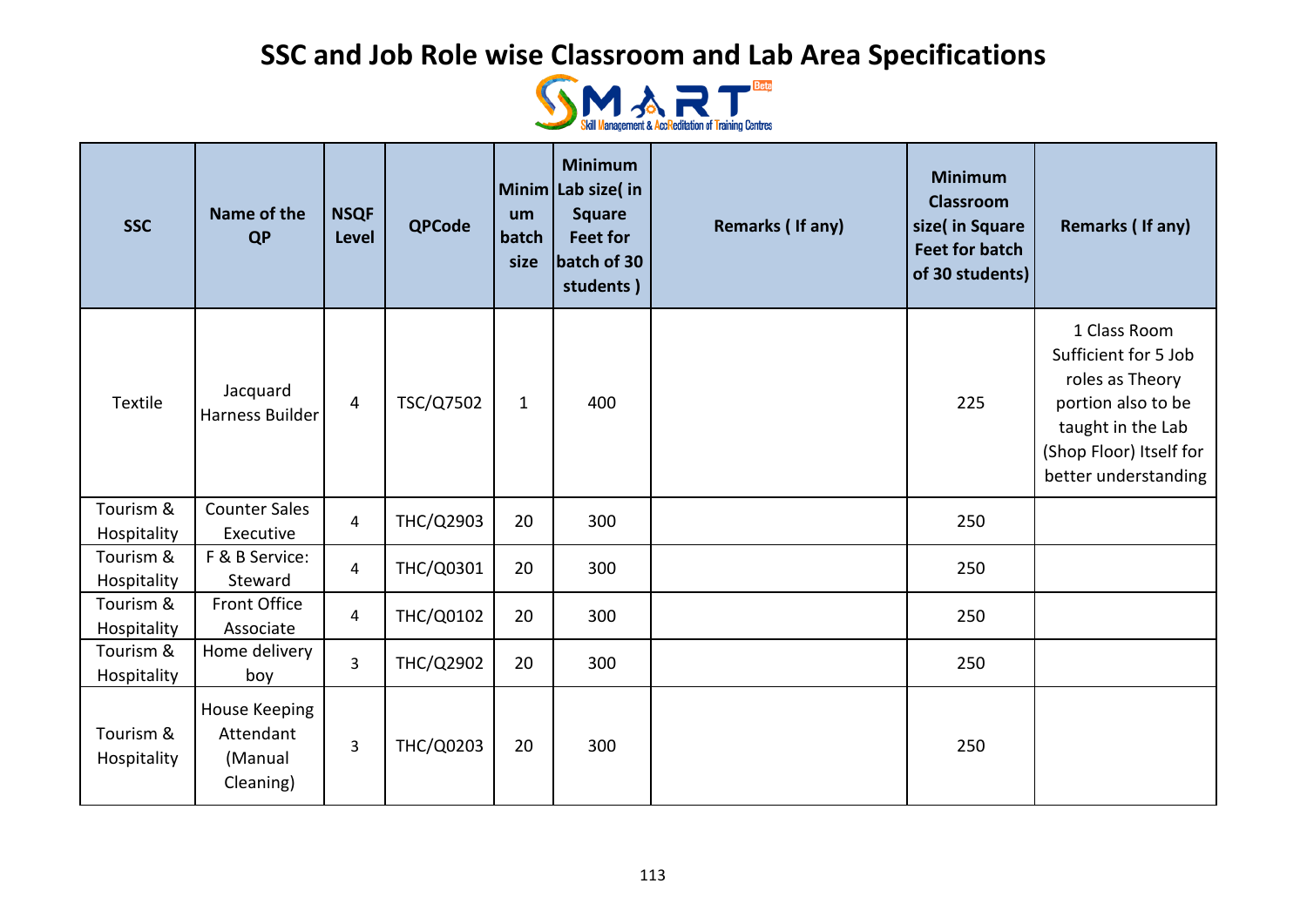

| <b>SSC</b>               | Name of the<br><b>QP</b>         | <b>NSQF</b><br><b>Level</b> | <b>QPCode</b>    | um<br>batch<br>size | <b>Minimum</b><br>Minim Lab size(in<br><b>Square</b><br><b>Feet for</b><br>batch of 30<br>students) | Remarks (If any) | <b>Minimum</b><br><b>Classroom</b><br>size( in Square<br><b>Feet for batch</b><br>of 30 students) | Remarks (If any) |
|--------------------------|----------------------------------|-----------------------------|------------------|---------------------|-----------------------------------------------------------------------------------------------------|------------------|---------------------------------------------------------------------------------------------------|------------------|
| Tourism &<br>Hospitality | Multi Cuisine<br>Cook            | 4                           | THC/Q3006        | 20                  | 600                                                                                                 |                  | 250                                                                                               |                  |
| Tourism &<br>Hospitality | Room<br>Attendant                | 4                           | <b>THC/Q0202</b> | 20                  | 300                                                                                                 |                  | 250                                                                                               |                  |
| Tourism &<br>Hospitality | Travel<br>Consultant             | $\overline{4}$              | THC/Q4404        | 20                  | 300                                                                                                 |                  | 250                                                                                               |                  |
| Tourism &<br>Hospitality | <b>Street Food</b><br>Vendor     | $\overline{4}$              | THSC/Q3007       | 20                  | 250                                                                                                 |                  | 250                                                                                               |                  |
| Tourism &<br>Hospitality | Bartender                        | 5                           | <b>THC/Q0302</b> | 20                  | 300                                                                                                 |                  | 250                                                                                               |                  |
| Tourism &<br>Hospitality | <b>Bell Boy</b>                  | 4                           | THC/Q0104        | 20                  | 300                                                                                                 |                  | 250                                                                                               |                  |
| Tourism &<br>Hospitality | <b>Bell Captain</b>              | 5                           | THC/Q0103        | 20                  | 300                                                                                                 |                  | 250                                                                                               |                  |
| Tourism &<br>Hospitality | Captain                          | 6                           | THC/Q0306        | 20                  | 300                                                                                                 |                  | 250                                                                                               |                  |
| Tourism &<br>Hospitality | Chef-de-partie                   | 6                           | <b>THC/Q0404</b> | 20                  | 600                                                                                                 |                  | 250                                                                                               |                  |
| Tourism &<br>Hospitality | $Clear -$<br>Carpet and<br>Chair | 4                           | THC/Q5703        | 20                  | 300                                                                                                 |                  | 250                                                                                               |                  |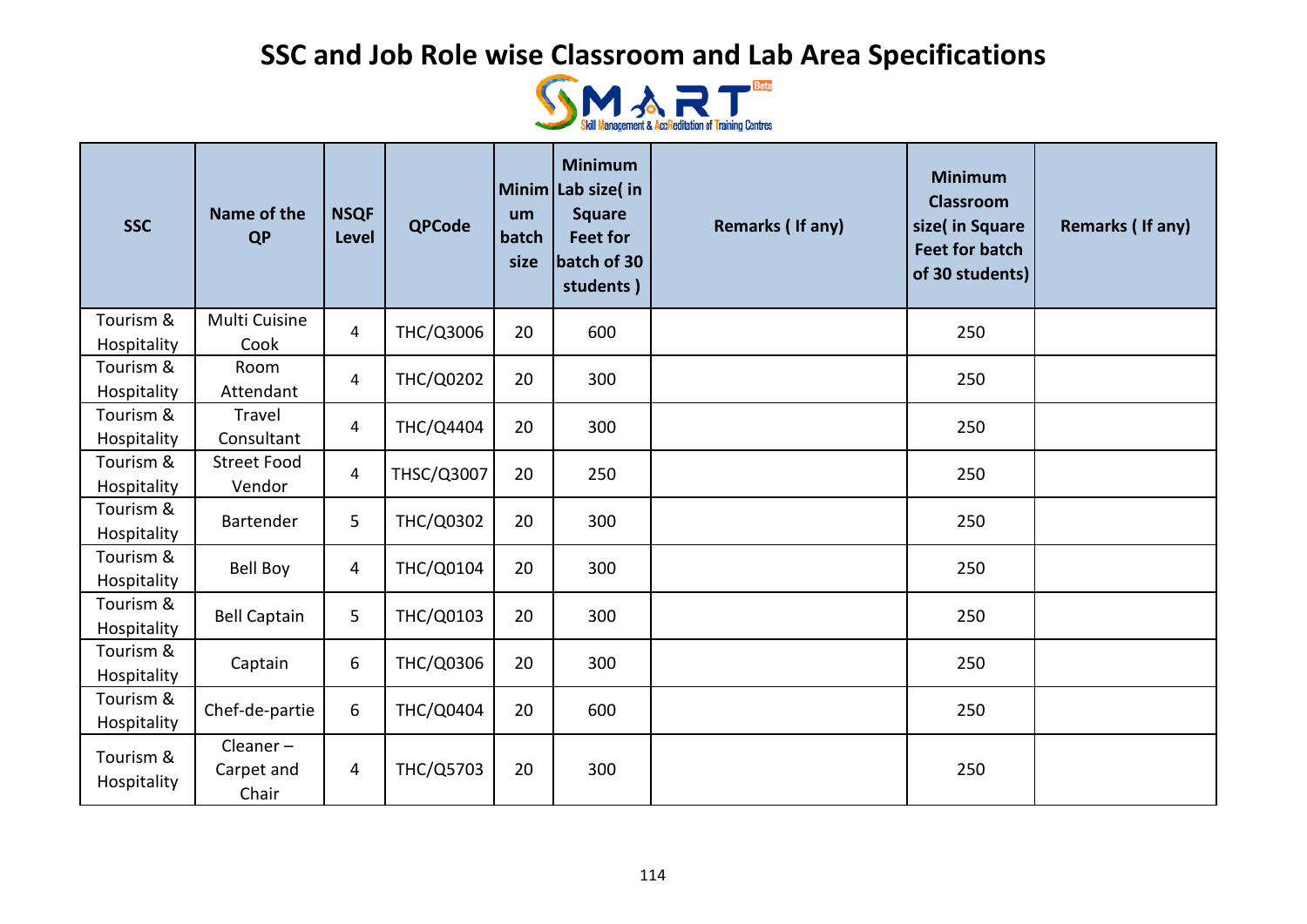

| <b>SSC</b>               | Name of the<br><b>QP</b>            | <b>NSQF</b><br>Level | <b>QPCode</b>    | um<br>batch<br>size | <b>Minimum</b><br>Minim Lab size( in<br><b>Square</b><br><b>Feet for</b><br>batch of 30<br>students) | Remarks (If any) | <b>Minimum</b><br><b>Classroom</b><br>size( in Square<br><b>Feet for batch</b><br>of 30 students) | Remarks (If any) |
|--------------------------|-------------------------------------|----------------------|------------------|---------------------|------------------------------------------------------------------------------------------------------|------------------|---------------------------------------------------------------------------------------------------|------------------|
| Tourism &<br>Hospitality | Commi 1                             | 5                    | <b>THC/Q0405</b> | 20                  | 600                                                                                                  |                  | 250                                                                                               |                  |
| Tourism &<br>Hospitality | Commis Chef                         | 4                    | <b>THC/Q0406</b> | 20                  | 600                                                                                                  |                  | 250                                                                                               |                  |
| Tourism &<br>Hospitality | Dishwasher                          | $\mathbf{1}$         | THC/Q2701        | 20                  | 300                                                                                                  |                  | 250                                                                                               |                  |
| Tourism &<br>Hospitality | <b>Duty Manager</b>                 | $\overline{7}$       | THC/Q0106        | 20                  | 300                                                                                                  |                  | 250                                                                                               |                  |
| Tourism &<br>Hospitality | Facility<br>Management<br>Executive | 6                    | <b>THC/Q5708</b> | 20                  | 300                                                                                                  |                  | 250                                                                                               |                  |
| Tourism &<br>Hospitality | <b>Front Office</b><br>Executive    | 5                    | THC/Q0109        | 20                  | 300                                                                                                  |                  | 250                                                                                               |                  |
| Tourism &<br>Hospitality | <b>Guest House</b><br>Caretaker     | 5                    | THC/Q0501        | 20                  | 300                                                                                                  |                  | 250                                                                                               |                  |
| Tourism &<br>Hospitality | Guest<br>Relations<br>Manager       | 6                    | <b>THC/Q0108</b> | 20                  | 300                                                                                                  |                  | 250                                                                                               |                  |
| Tourism &<br>Hospitality | Housekeeping<br>Executive           | 5                    | <b>THC/Q0208</b> | 20                  | 300                                                                                                  |                  | 250                                                                                               |                  |
| Tourism &<br>Hospitality | Housekeeping<br>Manager             | $\overline{7}$       | <b>THC/Q0207</b> | 20                  | 300                                                                                                  |                  | 250                                                                                               |                  |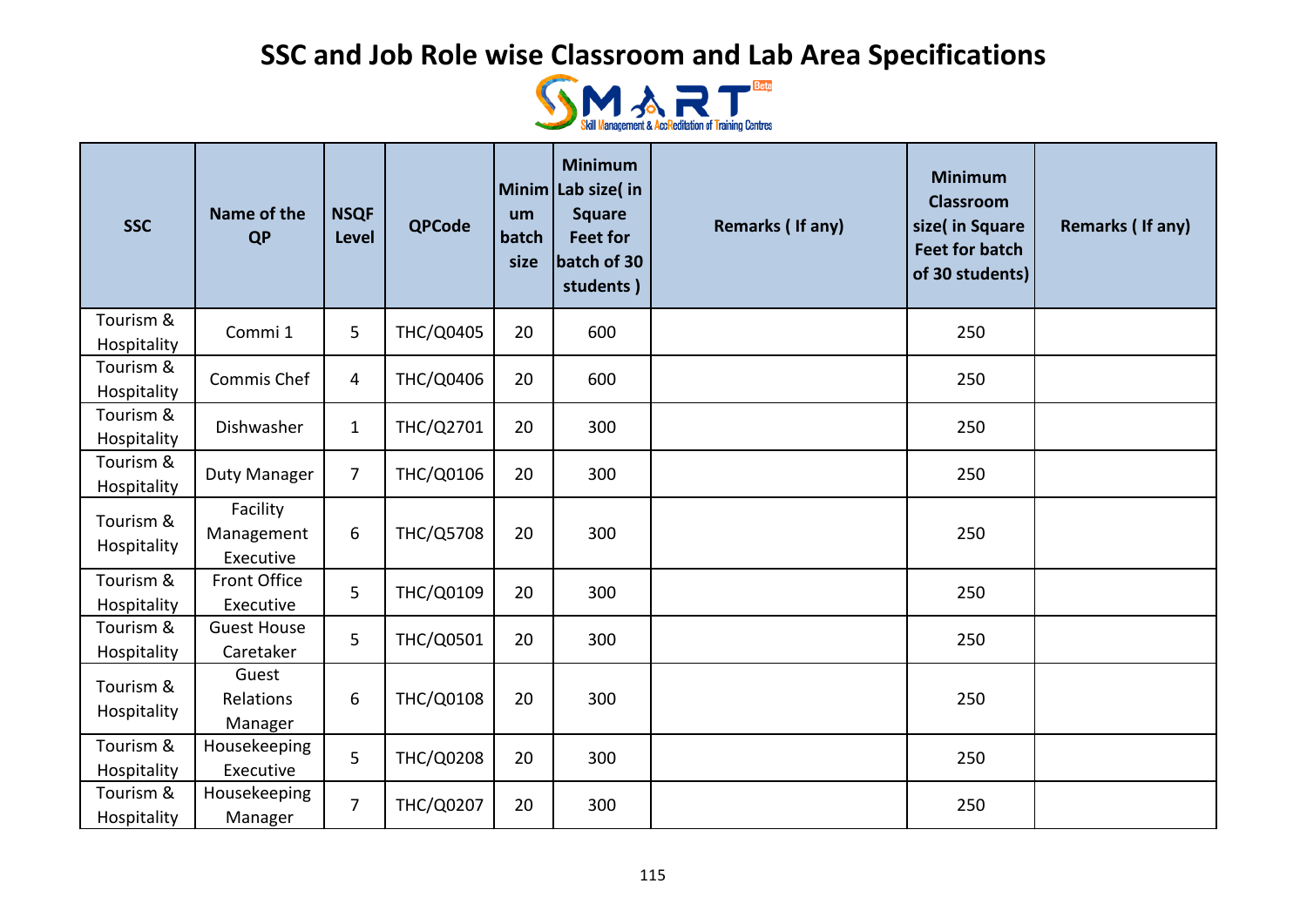

| <b>SSC</b>               | Name of the<br><b>QP</b>       | <b>NSQF</b><br><b>Level</b> | <b>QPCode</b>    | um<br>batch<br>size | <b>Minimum</b><br>Minim Lab size( in<br><b>Square</b><br><b>Feet for</b><br>batch of 30<br>students) | Remarks (If any) | <b>Minimum</b><br><b>Classroom</b><br>size( in Square<br><b>Feet for batch</b><br>of 30 students) | Remarks (If any) |
|--------------------------|--------------------------------|-----------------------------|------------------|---------------------|------------------------------------------------------------------------------------------------------|------------------|---------------------------------------------------------------------------------------------------|------------------|
| Tourism &<br>Hospitality | Housekeeping<br>Supervisor     | 6                           | THC/Q0201        | 20                  | 300                                                                                                  |                  | 250                                                                                               |                  |
| Tourism &<br>Hospitality | Kitchen Helper                 | $\overline{2}$              | THC/ Q3303       | 20                  | 600                                                                                                  |                  | 250                                                                                               |                  |
| Tourism &<br>Hospitality | Kitchen<br>Steward             | 3                           | THC/Q0401        | 20                  | 300                                                                                                  |                  | 250                                                                                               |                  |
| Tourism &<br>Hospitality | Laundry<br>Machine<br>Operator | 4                           | <b>THC/Q0205</b> | 20                  | 600                                                                                                  |                  | 250                                                                                               |                  |
| Tourism &<br>Hospitality | Meet & Greet<br>officer        | 4                           | THC/Q4205        | 20                  | 300                                                                                                  |                  | 250                                                                                               |                  |
| Tourism &<br>Hospitality | Order Taker-<br>Home Delivery  | 4                           | THC/Q2901        | 20                  | 300                                                                                                  |                  | 250                                                                                               |                  |
| Tourism &<br>Hospitality | Outlet Manager                 | $\overline{7}$              | THC/Q0305        | 20                  | 300                                                                                                  |                  | 250                                                                                               |                  |
| Tourism &<br>Hospitality | Procurement<br>Executive (FM)  | 5                           | THC/Q5601        | 20                  | 300                                                                                                  |                  | 250                                                                                               |                  |
| Tourism &<br>Hospitality | Sous Chef                      | $\overline{7}$              | THC/Q0403        | 20                  | 600                                                                                                  |                  | 250                                                                                               |                  |
| Tourism &<br>Hospitality | Surface Polisher               | 4                           | THC/Q5701        | 20                  | 300                                                                                                  |                  | 250                                                                                               |                  |